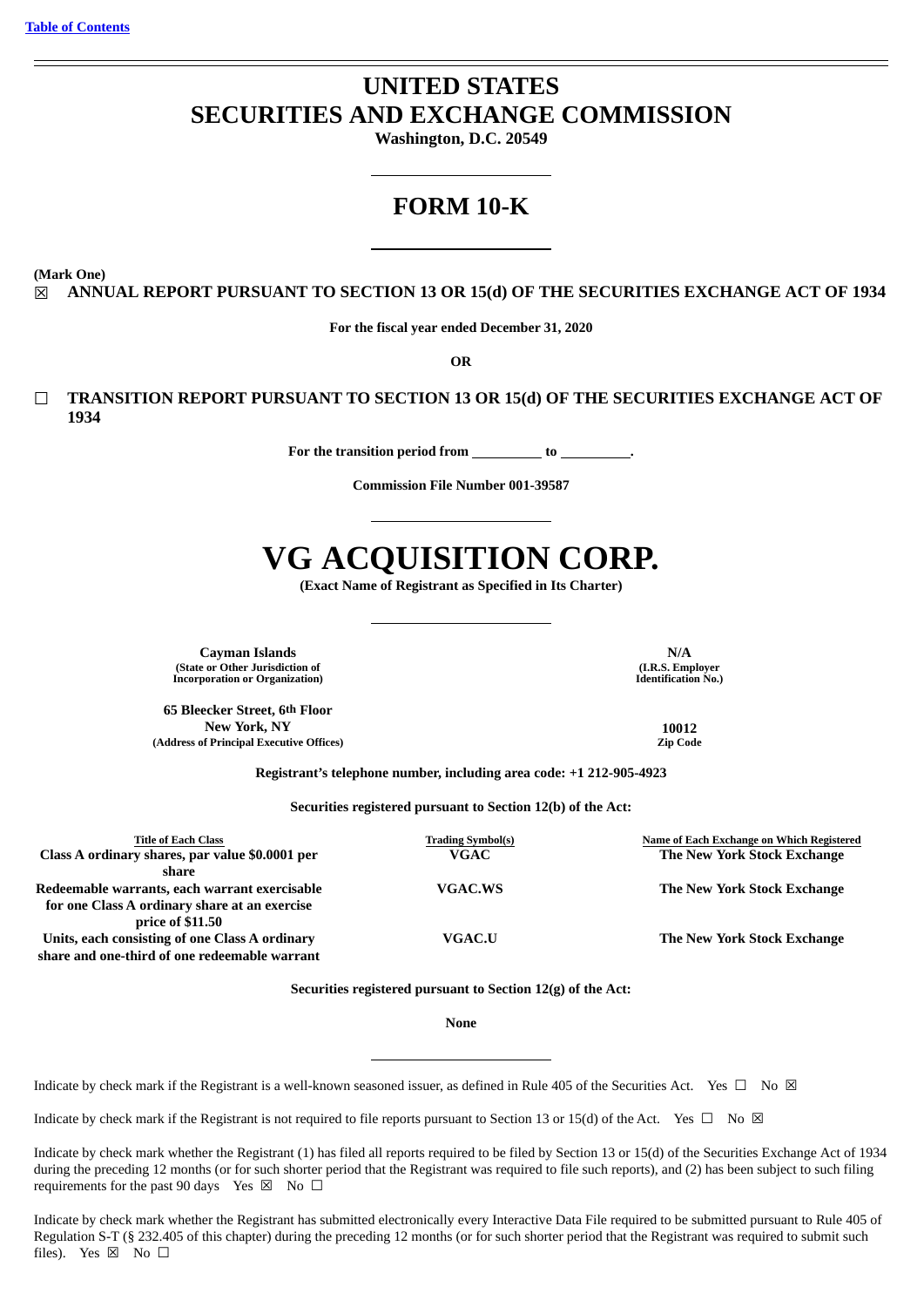Indicate by check mark whether the Registrant is a large accelerated filer, an accelerated filer, a non-accelerated filer, a smaller reporting company, or an emerging growth company. See the definitions of "large accelerated filer," "accelerated filer," "smaller reporting company," and "emerging growth company" in Rule 12b-2 of the Exchange Act.

| Large accelerated filer |   | Accelerated filer         |             |
|-------------------------|---|---------------------------|-------------|
| Non-accelerated filer   | X | Smaller reporting company | $\boxtimes$ |
|                         |   | Emerging growth company   | $\boxtimes$ |

If an emerging growth company, indicate by check mark if the registrant has elected not to use the extended transition period for complying with any new or revised financial accounting standards provided pursuant to Section 13(a) of the Exchange Act. □

Indicate by check mark whether the registrant has filed a report on and attestation to its management's assessment of the effectiveness of its internal control over financial reporting under Section 404(b) of the Sarbanes-Oxley Act (15 U.S.C. 7262(b)) by the registered public accounting firm that prepared or issued its audit report.  $\Box$ 

Indicate by check mark whether the Registrant is a shell company (as defined in Rule 12b-2 of the Act). Yes  $\boxtimes$  No  $\Box$ 

As of June 30, 2020 (the last business day of the registrant's second fiscal quarter), the registrant was not a public company and, therefore, cannot calculate the aggregate market value of its voting and non-voting common equity held by non-affiliates as of such date.

As of March 22, 2021, 50,855,000 Class A ordinary shares, par value \$0.0001 per share, and 12,713,750 Class B ordinary shares, par value \$0.0001 per share, were issued and outstanding, respectively.

# **DOCUMENTS INCORPORATED BY REFERENCE**

None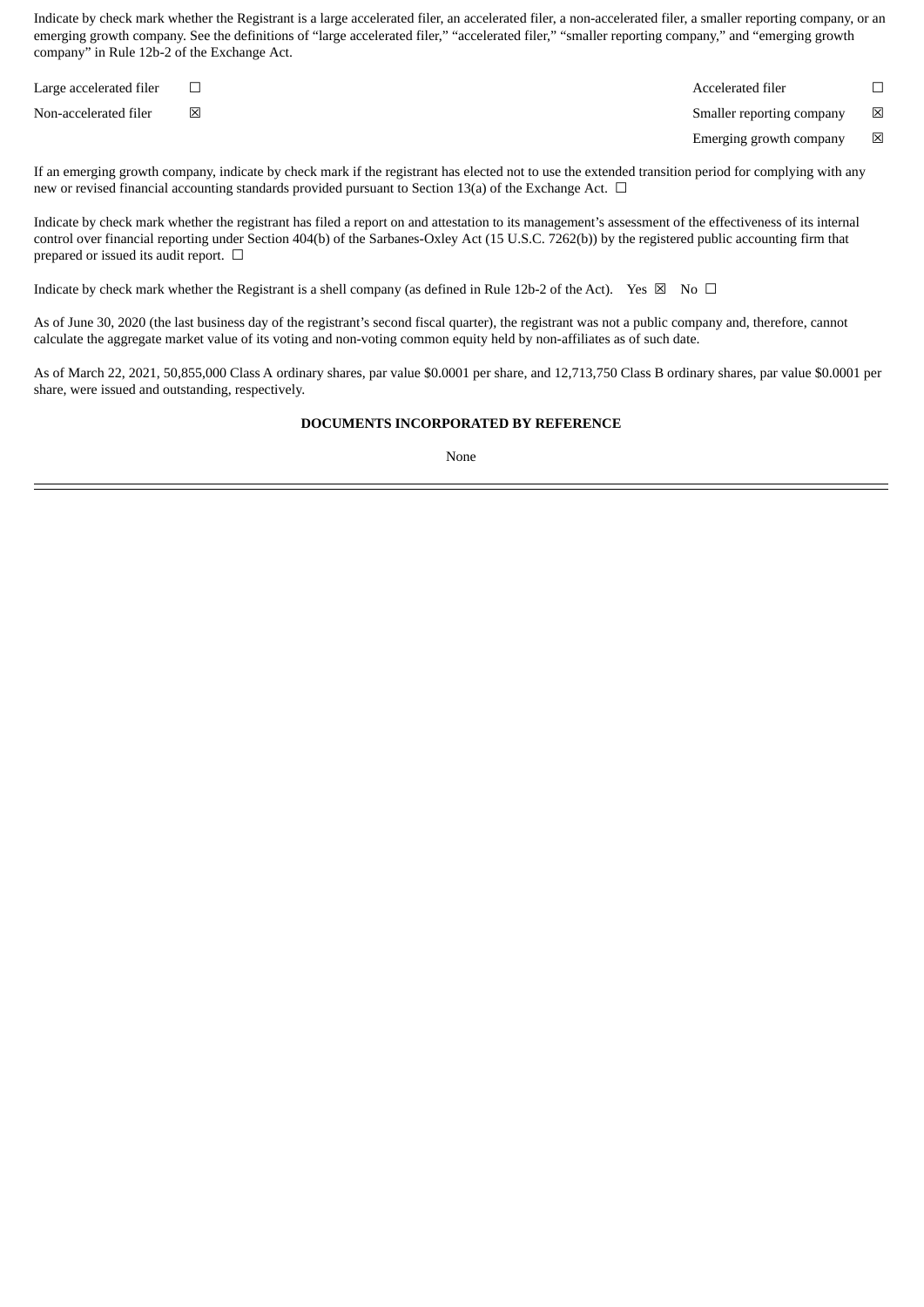ł.

# **VG ACQUISITION CORP. ANNUAL REPORT ON FORM 10-K**

# **TABLE OF CONTENTS**

<span id="page-2-0"></span>

| CAUTIONARY NOTE REGARDING FORWARD-LOOKING STATEMENTS AND RISK FACTOR SUMMARY                                         | Page<br>iii  |
|----------------------------------------------------------------------------------------------------------------------|--------------|
| <b>PART I</b>                                                                                                        | 1            |
| Item 1. Business                                                                                                     | $\mathbf{1}$ |
| <b>Item 1A. Risk Factors</b>                                                                                         | 16           |
| <b>Item 1B. Unresolved Staff Comments</b>                                                                            | 48           |
| Item 2. Property                                                                                                     | 48           |
| Item 3. Legal Proceedings                                                                                            | 48           |
| <b>Item 4. Mine Safety Disclosures</b>                                                                               | 48           |
| <b>PART II</b>                                                                                                       | 49           |
| Item 5. Market for Registrant's Common Equity, Related Stockholder Matters and Issuer Purchases of Equity Securities | 49           |
| Item 6. Selected Financial Data                                                                                      | 50           |
| Item 7. Management's Discussion and Analysis of Financial Condition and Results of Operations                        | 50           |
| Item 7A. Quantitative and Qualitative Disclosures about Market Risk                                                  | 54           |
| Item 8. Financial Statements and Supplementary Data                                                                  | 54           |
| Item 9. Changes in and Disagreements with Accountants on Accounting and Financial Disclosure                         | 54           |
| Item 9A. Controls and Procedures                                                                                     | 54           |
| Item 9B. Other Information                                                                                           | 55           |
| <b>PART III</b>                                                                                                      | 56           |
| <b>Item 10. Directors, Executive Officers and Corporate Governance</b>                                               | 56           |
| <b>Item 11. Executive Compensation</b>                                                                               | 64           |
| Item 12. Security Ownership of Certain Beneficial Owners and Management and Related Stockholder Matters              | 65           |
| Item 13. Certain Relationships and Related Transactions, and Director Independence                                   | 67           |
| <b>Item 14. Principal Accountant Fees and Services</b>                                                               | 69           |
| <b>PART IV</b>                                                                                                       | 70           |
| Item 15. Exhibits, Financial Statement Schedules                                                                     | 70           |
| Item 16. Form 10-K Summary                                                                                           | 71           |
| <b>INDEX TO FINANCIAL STATEMENTS</b>                                                                                 | $F-1$        |
|                                                                                                                      |              |

i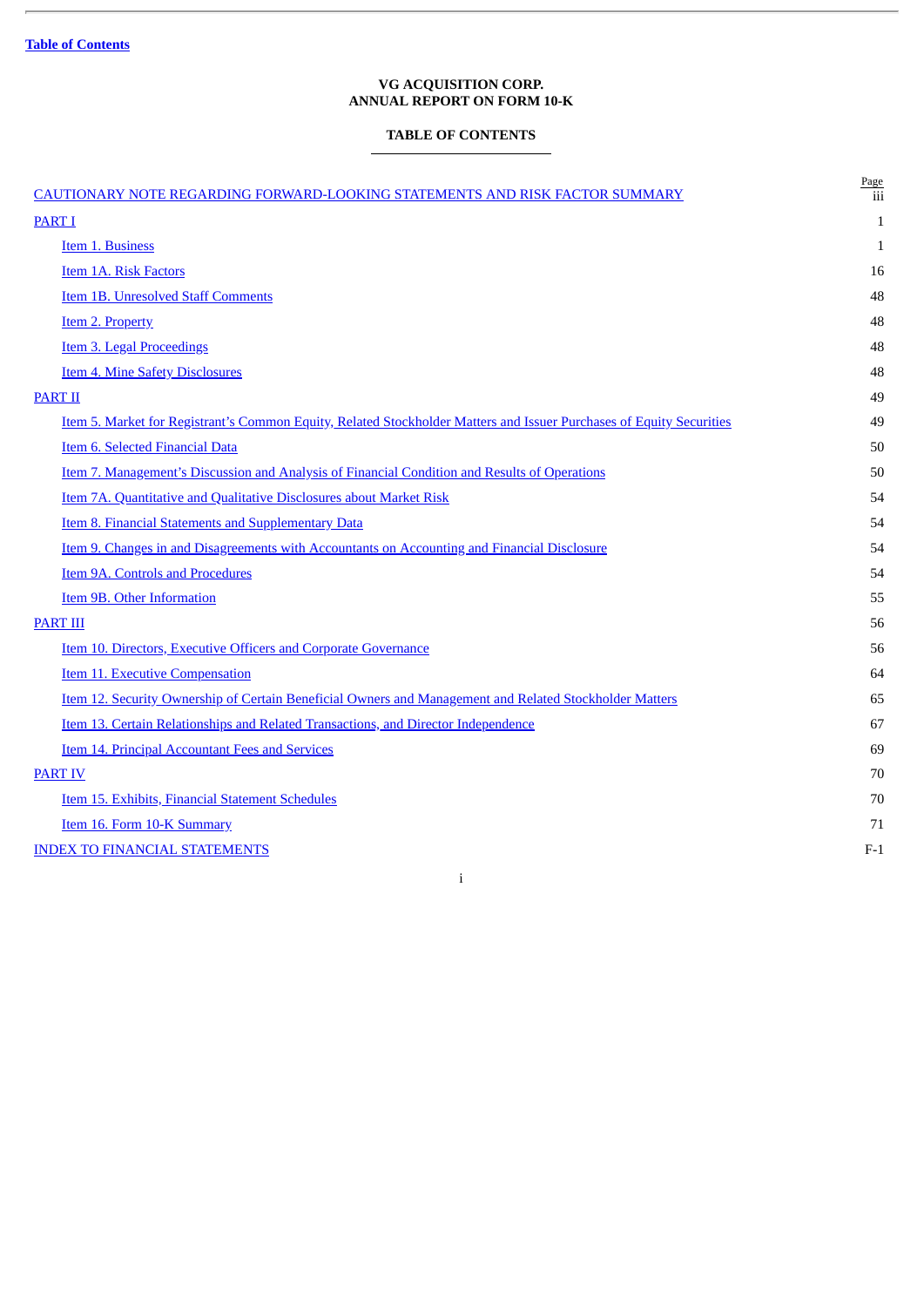#### **CERTAIN TERMS**

Unless otherwise stated in this Annual Report on Form 10-K (this "Annual Report"), references to:

"we," "us," "our," "company," "our company" or "VGAC" are to VG Acquisition Corp., a Cayman Islands exempted company;

"amended and restated memorandum and articles of association" are to our Amended and Restated Memorandum and Articles of Association;

"Class A ordinary shares" are to our Class A ordinary shares, par value \$0.0001 per share;

"Class B ordinary shares" are to our Class B ordinary shares, par value \$0.0001 per share;

"Companies Act" are to the Companies Act (2020 Revision) of the Cayman Islands as the same may be amended from time to time;

"directors" are to our current directors

"founders shares" are to our Class B ordinary shares initially purchased by our sponsor in a private placement prior to our initial public offering and the Class A ordinary shares that will be issued upon the automatic conversion of the Class B ordinary shares at the time of our initial business combination (for the avoidance of doubt, such Class A ordinary shares will not be "public shares");

"initial shareholders" are to our sponsor and other holders of our founders shares prior to our initial public offering;

"letter agreement" refers to the letter agreement entered into between us and our initial shareholders, directors and officers on October 1, 2020;

"management" or our "management team" are to our officers and directors;

"ordinary shares" are to our Class A ordinary shares and our Class B ordinary shares;

"private placement warrants" are to the warrants issued to our sponsor in a private placement simultaneously with the closing of our initial public offering;

"public shares" are to our Class A ordinary shares sold as part of the units in our initial public offering (whether they were purchased in our initial public offering or thereafter in the open market);

"public shareholders" are to the holders of our public shares, including our sponsor, officers and directors to the extent our sponsor, officers or directors purchase public shares, provided their status as a "public shareholder" shall only exist with respect to such public shares;

"sponsor" or "Sponsor" are to VG Acquisition Sponsor LLC, a Cayman Islands limited liability company;

"VGAC II" are to Virgin Group Acquisition Corp. II, the Virgin Group's second SPAC;

"VGAC III" are to Virgin Group Acquisition Corp. III, the Virgin Group's third SPAC;

"warrants" are to our redeemable warrants sold as part of the units in our initial public offering (whether they were purchased in the initial public offering or thereafter in the open market) and the private placement warrants;

"23andMe" are to 23andMe,Inc., a Delaware corporation; and

"\$," "US\$" and "U.S. dollar" each refer to the United States dollar.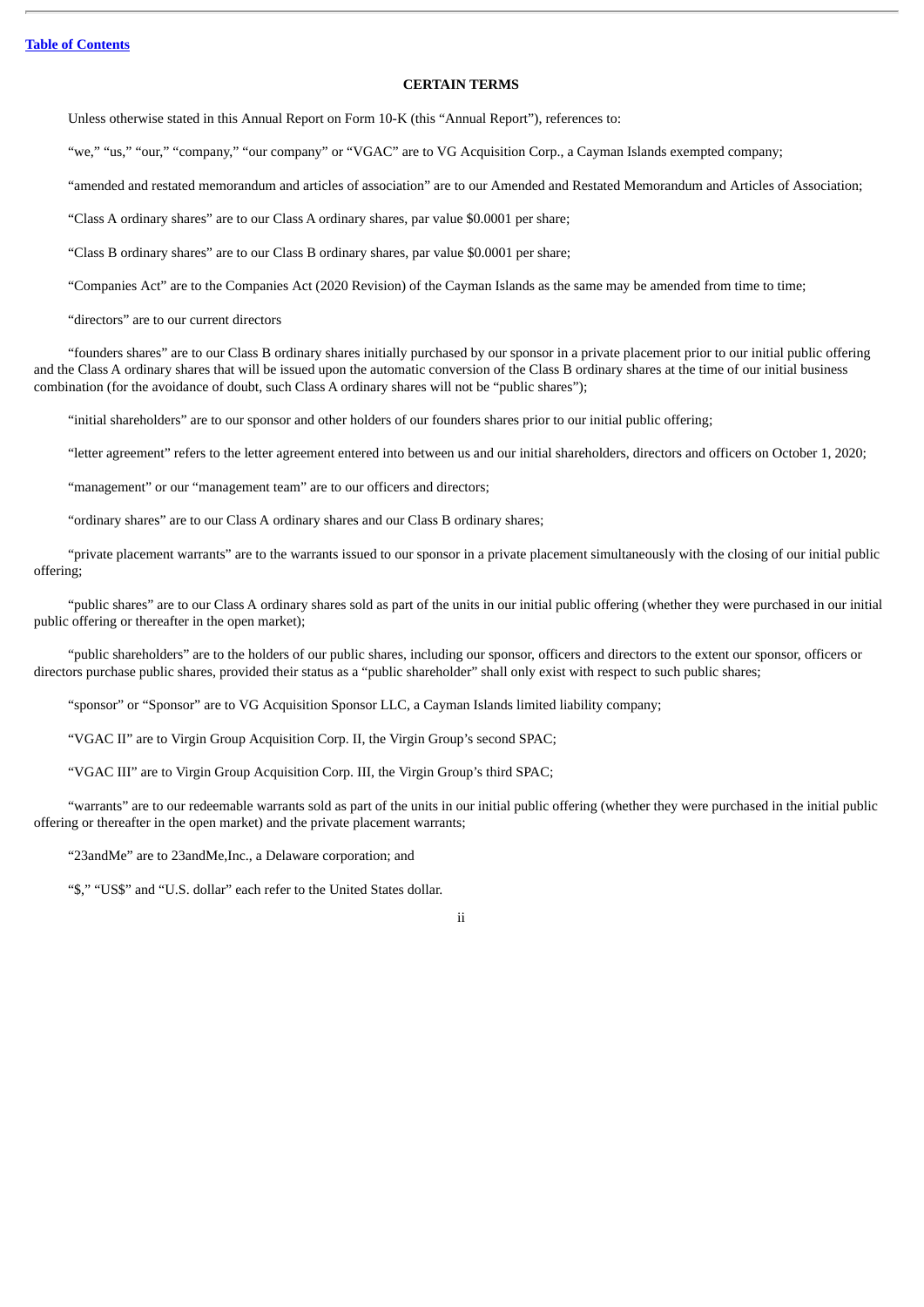#### **CAUTIONARY NOTE REGARDING FORWARD-LOOKING STATEMENTS AND RISK FACTOR SUMMARY**

<span id="page-4-0"></span>Some of the statements contained in this Annual Report may constitute "forward-looking statements" for purposes of the federal securities laws. These forward-looking statements include, but are not limited to, statements regarding us or our management team's expectations, hopes, beliefs, intentions, or strategies regarding the future, including, without limitation, those relating to the Merger (as defined below). In addition, any statements that refer to projections, forecasts, or other characterizations of future events or circumstances, including any underlying assumptions, are forwardlooking statements. The words "anticipate," "believe," "continue," "could," "estimate," "expect," "intend," "may," "might," "plan," "possible," "potential," "predict," "project," "should," "would," and similar expressions may identify forward-looking statements, but the absence of these words does not mean that a statement is not forward-looking. Forward-looking statements in this Annual Report may include, for example and without limitation, statements about: (1) the occurrence of any event, change or other circumstances that could give rise to the termination of the Merger Agreement; (2) the outcome of any legal proceedings that may be instituted against VGAC, 23andMe, the combined company or others following the announcement of the Business Combination; (3) the inability to complete the Business Combination due to the failure to obtain approval of the shareholders of VGAC or to satisfy other conditions to closing, including the satisfaction of the minimum trust account amount following any redemptions; (4) changes to the proposed structure of the Business Combination that may be required or appropriate as a result of applicable laws or regulations or as a condition to obtaining regulatory approval of the Business Combination; (5) the ability to meet stock exchange listing standards at or following the consummation of the Business Combination; (6) the risk that the Business Combination disrupts current plans and operations of 23andMe as a result of the announcement and consummation of the Business Combination; (7) the ability to recognize the anticipated benefits of the Business Combination, which may be affected by, among other things, competition, the ability of the combined company to grow and manage growth profitably, maintain relationships with customers and suppliers and retain its management and key employees; (8) costs related to the Business Combination; (9) changes in applicable laws or regulations; (10) the possibility that 23andMe or the combined company may be adversely affected by other economic, business, and/or competitive factors; (11) the limited operating history of 23andMe; (12) the 23andMe business is subject to significant governmental regulation; (13) the 23andMe business may not successfully expand into other markets; and (14) other risks and uncertainties set forth in the sections entitled "Risk Factors" herein and which will be set forth in a Registration Statement on Form S-4 to be filed by VGAC with the SEC in connection with the Business Combination.

The forward-looking statements contained in this Annual Report are based on our current expectations and beliefs concerning future developments and their potential effects on us. There can be no assurance that future developments affecting us will be those that we have anticipated. These forwardlooking statements involve a number of risks, uncertainties (some of which are beyond the control of the Company), or other assumptions that may cause actual results or performance to be materially different from those expressed or implied by these forward-looking statements. These risks and uncertainties include, but are not limited to, those factors described herein under the heading "Risk Factors*.*" Should one or more of these risks or uncertainties materialize, or should any of the Company's assumptions prove incorrect, actual results may vary in material respects from those projected in these forward-looking statements. Some of these risks and uncertainties may in the future be amplified by the COVID-19 outbreak and there may be additional risks that we consider immaterial or which are unknown. It is not possible to predict or identify all such risks. We undertake no obligation to update or revise any forward-looking statements, whether as a result of new information, future events, or otherwise, except as may be required under applicable securities laws.

iii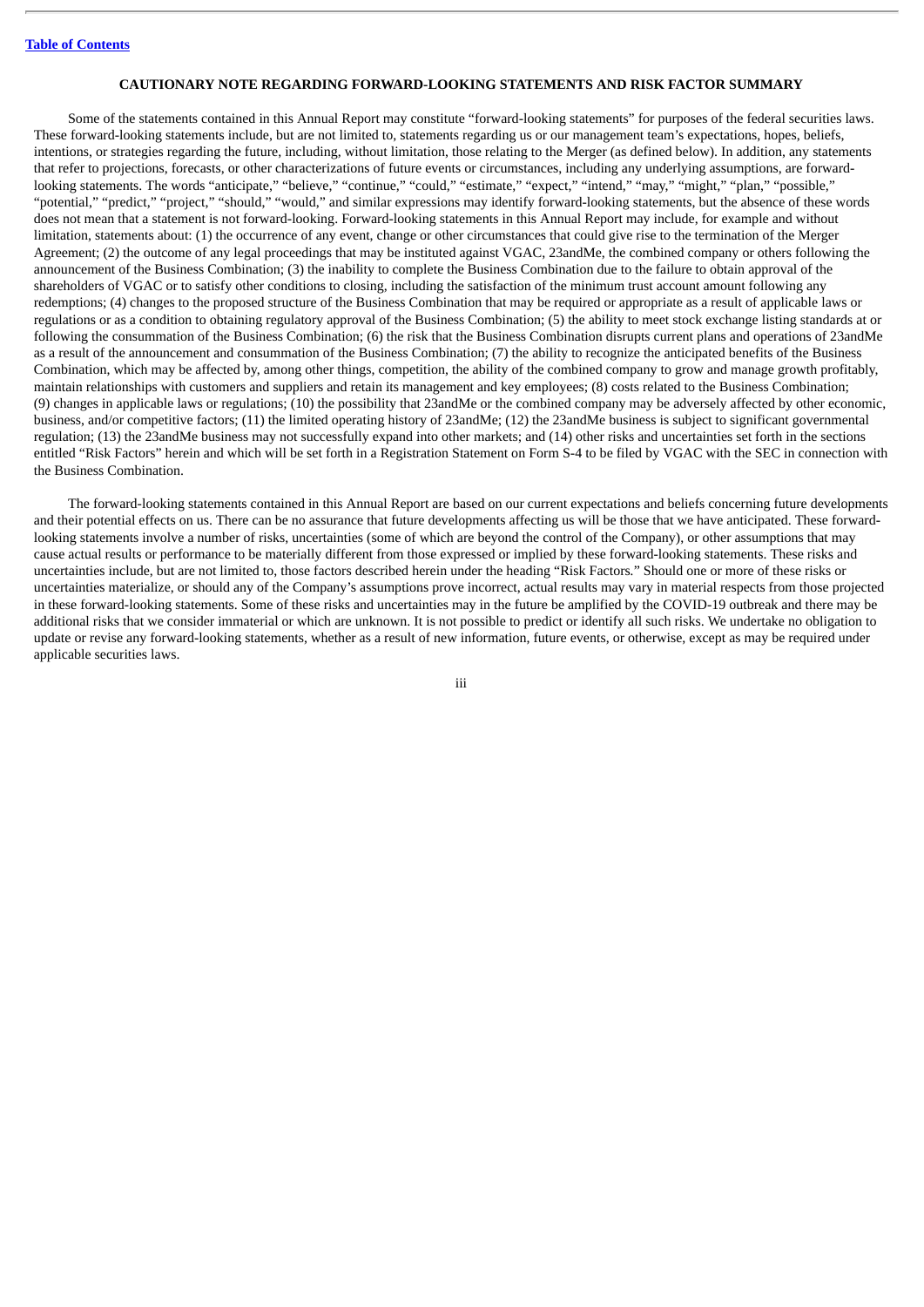#### **PART I**

#### <span id="page-5-1"></span><span id="page-5-0"></span>**Item 1. Business**

#### *Introduction*

We are a blank check company incorporated as a Cayman Islands exempted company and formed for the purpose of effecting a merger, amalgamation, share exchange, asset acquisition, share purchase, reorganization or similar business combination with one or more businesses, which we refer to throughout this Annual Report as our initial business combination.

Our sponsor is an affiliate of the Virgin Group. Virgin Group is a leading international investment group and one of the world's most recognized and respected brands. Created in 1970 with the birth of Virgin Records, the Virgin Group has gone on to invest in, incubate and grow a number of successful businesses in the private and public markets. Each Virgin branded company brings a fresh, innovative and distinctive consumer proposition, shaking up the status quo to create businesses that lift experiences out of the ordinary. This focus on the consumer, since it is not tied to a specific product or industry, has given the brand the ability to expand into new sectors and new geographies. Virgin has expanded into many sectors since its inception, driven by Sir Richard's ambition to create the world's most irresistible brand. These sectors include travel & leisure, financial services, health & wellness, technology & internet-enabled, music & entertainment, media & mobile, space, and renewable energy. The Virgin Group has built significant expertise across these sectors, which it has also successfully applied to investments in non-Virgin branded businesses in which it has seen the opportunity to generate attractive financial returns.

#### *Company History*

In February 2020, our sponsor purchased an aggregate of 13,800,000 Class B ordinary shares (our "founder shares") (after giving effect to a 6-for-5 stock split, effected October 1, 2020) for an aggregate purchase price of \$25,000, or approximately \$0.002 per share. Our Class B ordinary shares will automatically convert into Class A ordinary shares, on a one-for-one basis, upon the completion of a business combination. The number of founder shares issued was determined based on the expectation that the founder shares would represent 20% of the issued and outstanding ordinary shares upon completion of the initial public offering.

On October 6, 2020, we completed our initial public offering of 48,000,000 units at a price of \$10.00 per unit (the "units"), generating gross proceeds of \$480,000,000. Each unit consists of one of the Company's shares of Class A ordinary shares, par value \$0.0001 per share, and one-third of one redeemable warrant. Each whole warrant entitles the holder thereof to purchase one Class A ordinary share at a price of \$11.50 per share, subject to certain adjustments.

Substantially concurrently with the completion of the initial public offering, our sponsor purchased an aggregate of 7,733,333 warrants (the "private placement warrants") at a price of \$1.50 per warrant, or \$11,600,000 in the aggregate. A total of \$480,000,000, comprised of \$470,400,000 of the proceeds from the initial public offering, including \$16,800,000 of the underwriters' deferred discount, and \$9,600,000 of the proceeds of the sale of the Private Placement Warrants, was placed in a U.S.-based trust account at J.P. Morgan Chase Bank, N.A., maintained by Continental Stock Transfer & Trust Company, acting as trustee.

On October 14, 2020, the underwriters notified the Company of their intent to partially exercise their over-allotment option on October 16, 2020. As such, on October 16, 2020, the Company sold an additional 2,855,000 Units, at a price of \$10.00 per Unit, and the sale of an additional 380,666 Private Placement Warrants to the Sponsor, at \$1.50 per Private Placement Warrant, generating total proceeds of \$29,121,000. A total of \$28,550,000 of the net proceeds was deposited into the Trust Account, bringing the aggregate proceeds held in the Trust Account to \$508,550,000.

On November 20, 2020, we announced that, commencing November 23, 2020, holders of the 50,855,000 units sold in the initial public offering may elect to separately trade the Class A ordinary shares and the warrants included in the units. Those units not separated continued to trade on the New York Stock Exchange ("NYSE") under the symbol "VGAC.U" and the Class A ordinary shares and warrants that were separated trade under the symbols "VGAC" and "VGAC.WS," respectively.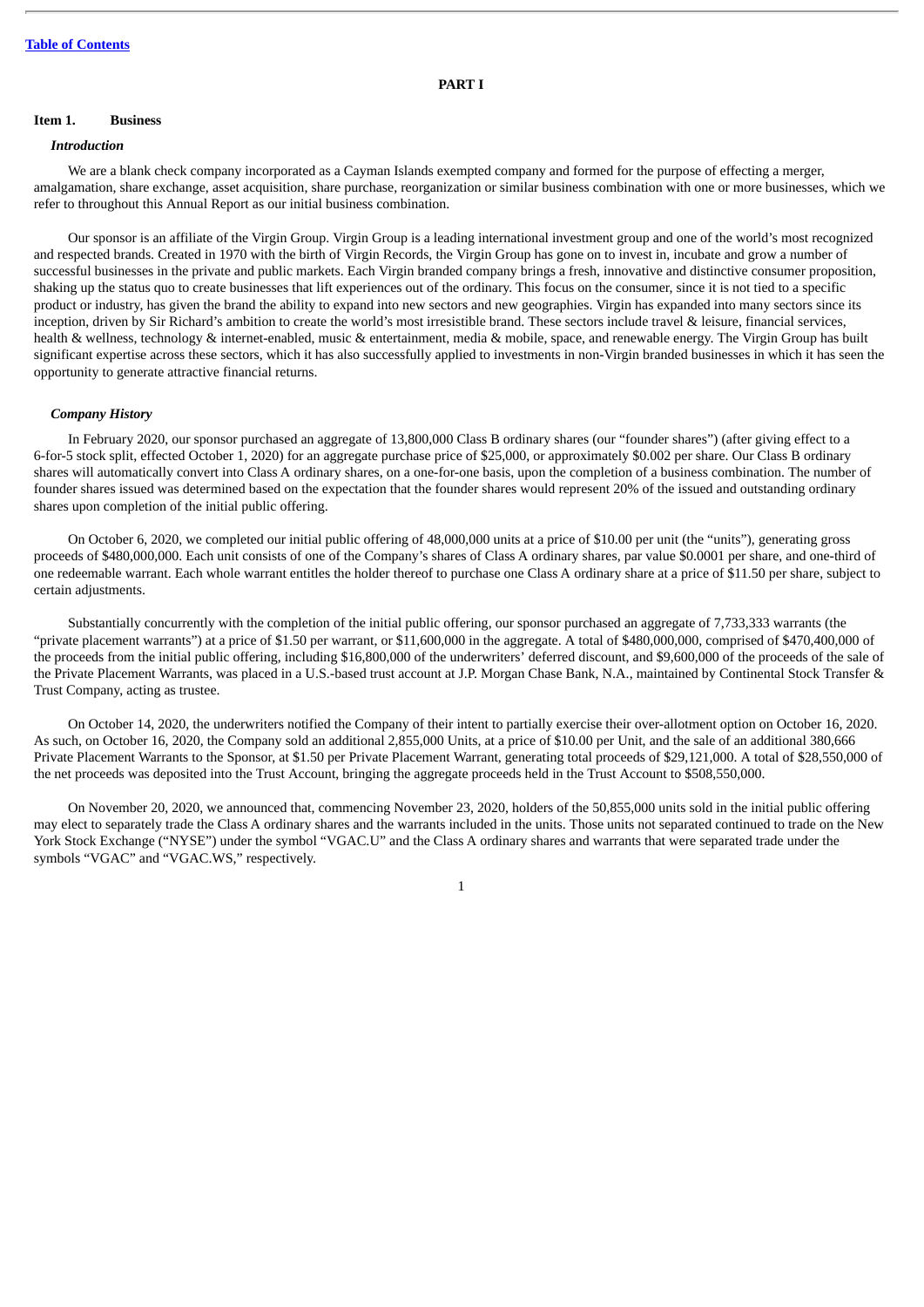In January 2021, our management team incorporated VGAC II, a special purpose acquisition company incorporated for the purpose of effecting a business combination. In February 2021, our management team incorporated VGAC III, a special purpose acquisition company incorporated for the purpose of effecting a business combination. VGAC II and VGAC III have neither announced nor completed its initial business combination.

#### *Business Combination*

#### *Merger Agreement*

On February 4, 2021, we entered into an Agreement and Plan of Merger (as it may be amended, supplemented or otherwise modified from time to time, the "Merger Agreement"), by and among us, Chrome Merger Sub, Inc., a Delaware corporation ("VGAC Merger Sub"), and 23andMe. The Merger Agreement and the transactions contemplated thereby were approved by the boards of directors of each of VGAC and 23andMe.

23andMe is a provider of direct-to-consumer genetic testing services that offer consumers personalized ancestry, health and wellness information based on their individual DNA, empowering them to live healthier lives. 23andMe also utilizes its genotypic and phenotypic information for the discovery and development of novel therapies.

#### *The Business Combination*

The Merger Agreement provides for, among other things, the following transactions on the closing date: (i) VGAC will become a Delaware corporation (the "Domestication") and, in connection with the Domestication, (A) VGAC's name will be changed to "23andMe Holding Co.," (B) each then-issued and outstanding Class A ordinary share of VGAC will convert automatically into one share of Class A common stock of VGAC (the "New 23andMe Class A Common Stock"), (C) each then-issued and outstanding Class B ordinary share of VGAC will convert automatically into one share of New 23andMe Class A Common Stock, and (D) each then-issued and outstanding common warrant of VGAC will convert automatically into one warrant to purchase one share of New 23andMe Class A Common Stock; and (ii) following the Domestication, VGAC Merger Sub will merge with and into 23andMe, with 23andMe as the surviving company in the merger and, after giving effect to such merger, continuing as a wholly-owned subsidiary of VGAC (the "Merger").

The Domestication, the Merger and the other transactions contemplated by the Merger Agreement are hereinafter referred to as the "Business Combination."

In connection with the Business Combination, VGAC will adopt a dual class stock structure pursuant to which (i) all stockholders of VGAC, other than the existing holders of 23andMe Class B common stock and 23andMe preferred stock, will hold shares of New 23andMe Class A Common Stock, which will have one vote per share, and (ii) the existing holders of 23andMe Class B common stock and 23andMe preferred stock will hold shares of Class B common stock of VGAC (the "New 23andMe Class B Common Stock"), which will have 10 votes per share. The New 23andMe Class B Common Stock will be subject to conversion to New 23andMe Class A Common Stock upon any transfers of New 23andMe Class B Common Stock (except for certain permitted transfers).

The Business Combination is expected to close in mid-2021, following the receipt of the required approval by VGAC's shareholders and the fulfillment of other customary closing conditions.

#### *Merger Consideration*

In accordance with the terms and subject to the conditions of the Merger Agreement, based on an implied equity value of \$3.6 billion, (i) each share of 23andMe Class A common stock (other than dissenting shares) will be canceled and converted into the right to receive the applicable portion of the merger consideration comprised of New 23andMe Class A Common Stock, as determined in the Merger Agreement (the "Share Conversion Ratio"), (ii) each share of 23andMe Class B common stock (other than dissenting shares) will be canceled and converted into the right to receive the applicable portion of the merger consideration comprised of New 23andMe Class B Common Stock, as determined pursuant to the Share Conversion Ratio, (iii) each share of 23andMe preferred stock will be converted into shares of 23andMe Class B common stock immediately prior to the consummation of the Merger and such shares of 23andMe Class B common stock will be canceled and converted into the right to receive the

 $\overline{2}$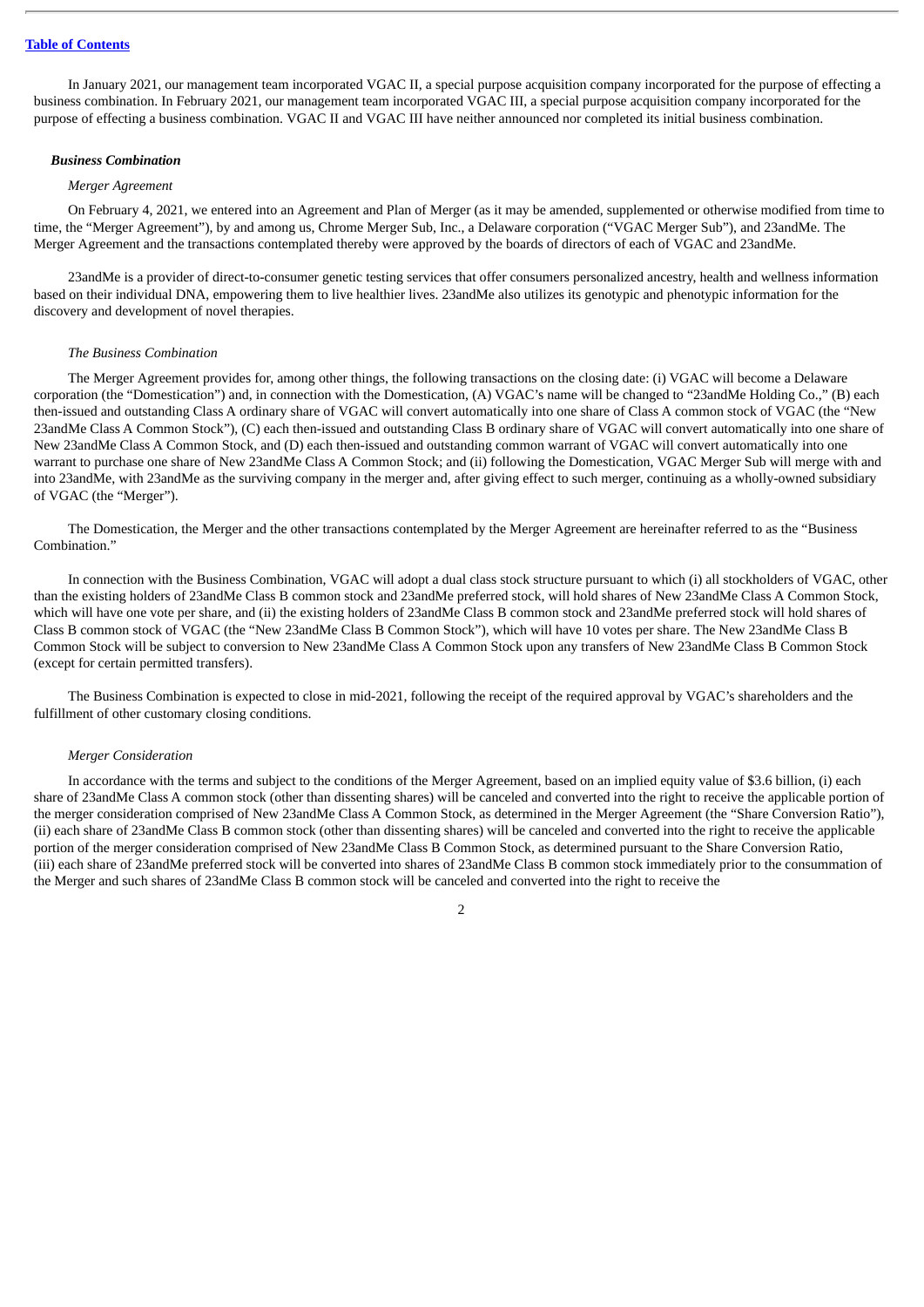applicable portion of the merger consideration comprised of New 23andMe Class B Common Stock, as determined in the Merger Agreement, (iv) vested options of 23andMe will convert into a number of shares of 23andMe Class A common stock determined in accordance with the Share Conversion Ratio, net of shares withheld to pay the applicable exercise price and tax withholding, or in certain limited cases, be assumed by VGAC and converted into comparable options that are exercisable for shares of New 23andMe Class A Common Stock, with a value determined in accordance with the Share Conversion Ratio, and (v) unvested options of 23andMe will be assumed by VGAC and converted into comparable options that are exercisable for shares of New 23andMe Class A Common Stock, with a value determined in accordance with the Share Conversion Ratio.

#### *Representations and Warranties; Covenants*

The Merger Agreement contains representations, warranties and covenants of each of the parties thereto that are customary for transactions of this type. VGAC and 23andMe have also agreed to take all necessary action such that, effective immediately after the closing of the Business Combination, the VGAC board of directors shall consist of nine directors, of whom one individual shall be designated by VGAC, with the remaining eight individuals designated by 23andMe. In addition, VGAC has agreed to adopt an equity incentive plan in an amount not to exceed 17% of VGAC's equity interests on a fully-diluted basis with an annual evergreen provision in an amount not to exceed 3% on a fully-diluted basis.

#### *Conditions to Each Party's Obligations*

The obligations of VGAC and 23andMe to consummate the Business Combination are subject to certain closing conditions, including, but not limited to, (i) the expiration or termination of the applicable waiting period under the Hart-Scott-Rodino Antitrust Improvements Act of 1976, as amended, (ii) the approval of VGAC's and 23andMe's shareholders, (iii) the approval for listing of New 23andMe Class A Common Stock to be issued in connection with the Business Combination on the NYSE, and (iv) VGAC having at least \$5,000,001 of net tangible assets (as determined in accordance with Rule 3a51-1(g)(1) of the Securities Exchange Act of 1934, as amended) (the "Exchange Act") remaining after the closing of the Business Combination.

In addition, the obligation of 23andMe to consummate the Business Combination is subject to the fulfilment of other closing conditions, including, but not limited to, the aggregate cash proceeds from VGAC's trust account, together with the proceeds from the PIPE Financing (as defined below), equaling no less than \$500,000,000 (after deducting any amounts paid to VGAC shareholders that exercise their redemption rights in connection with the Business Combination).

#### *Termination*

The Merger Agreement may be terminated under certain customary and limited circumstances prior to the closing of the Business Combination, including, but not limited to, (i) by mutual written consent of VGAC and 23andMe, (ii) by either party if the consummation of the Business Combination is permanently enjoined, prohibited, deemed illegal or prevented by the terms of final, non-appealable Governmental Order (as defined in the Merger Agreement), (iii) by VGAC if there is any breach of any representation, warrant, covenant or agreement on the part of 23andMe set forth in the Merger Agreement such that certain conditions to closing cannot be satisfied and the breach or breaches of such representations or warranties or the failure to perform such covenant or agreement, as applicable, are not cured or cannot be cured within certain specified time periods, (iv) by 23andMe if there is any breach of any representation, warrant, covenant or agreement on the part of VGAC or VGAC Merger Sub set forth in the Merger Agreement such that certain conditions to closing cannot be satisfied and the breach or breaches of such representations or warranties or the failure to perform such covenant or agreement, as applicable, are not cured or cannot be cured within certain specified time periods, (v) subject to certain limited exceptions, by either VGAC or 23andMe if the Business Combination is not consummated by September 30, 2021, and (vi) by either VGAC or 23andMe if certain required approvals are not obtained by VGAC shareholders after the conclusion of a meeting of VGAC's shareholders held for such purpose at which such shareholders voted on such approvals (subject to any permitted adjournment or postponement of such meeting).

If the Merger Agreement is validly terminated, none of the parties to the Merger Agreement will have any liability or any further obligation under the Merger Agreement other than customary confidentiality obligations, other than liability of any of the parties for (i) intentional and willful breach of the Merger Agreement or (ii) fraud.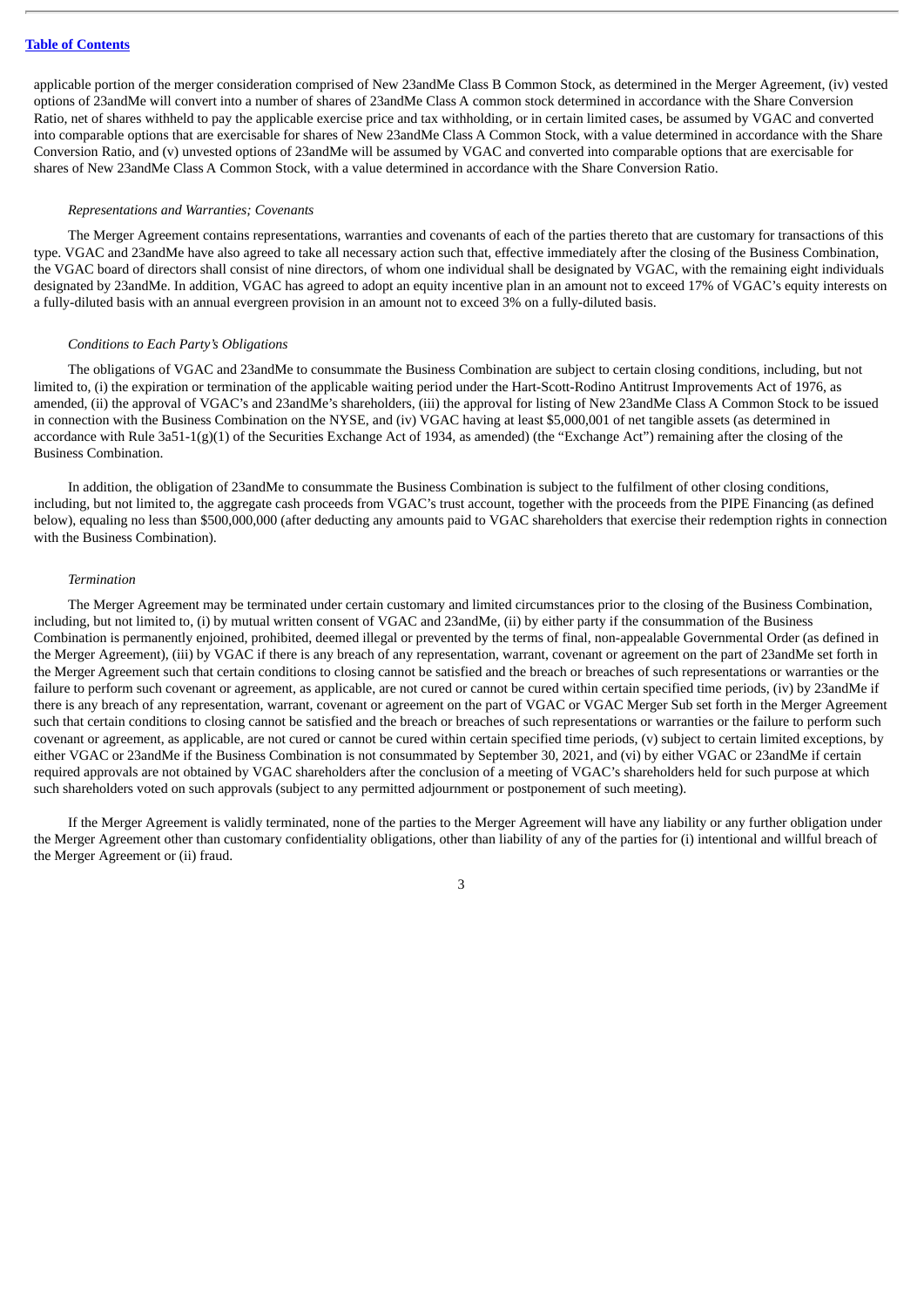The foregoing description of the Merger Agreement is subject to and qualified in its entirety by reference to the full text of the Merger Agreement, a copy of which is included as Exhibit 10.6 hereto, and the terms of which are incorporated by reference. The Merger Agreement contains representations, warranties and covenants that the respective parties made to each other as of the date of the Merger Agreement or other specific dates. The assertions embodied in those representations, warranties and covenants were made for purposes of the contract among the respective parties and are subject to important qualifications and limitations agreed to by the parties in connection with negotiating the Merger Agreement. The Merger Agreement will be filed to provide investors with information regarding its terms. It is not intended to provide any other factual information about the parties to the Merger Agreement. In particular, the representations, warranties, covenants and agreements contained in the Merger Agreement, which were made only for purposes of the Merger Agreement and as of specific dates, were solely for the benefit of the parties to the Merger Agreement, may be subject to limitations agreed upon by the contracting parties (including being qualified by confidential disclosures made for the purposes of allocating contractual risk between the parties to the Merger Agreement instead of establishing these matters as facts) and may be subject to standards of materiality applicable to the contracting parties that differ from those applicable to investors, security holders and reports and documents filed with the SEC. Investors and security holders are not third-party beneficiaries under Merger Agreement and should not rely on the representations, warranties, covenants and agreements, or any descriptions thereof, as characterizations of the actual state of facts or condition of any party to the Merger Agreement. In addition, the representations, warranties, covenants and agreements and other terms of the Merger Agreement may be subject to subsequent waiver or modification. Moreover, information concerning the subject matter of the representations and warranties and other terms may change after the date of the Merger Agreement, which subsequent information may or may not be fully reflected in VGAC's public disclosures.

#### *Sponsor Agreement*

Concurrently with the execution of the Merger Agreement, VGAC, our sponsor, 23andMe and certain other persons party thereto entered into a sponsor agreement (the "Sponsor Agreement"), pursuant to which the Sponsor has agreed to, among other things, (i) vote in favor of the Merger Agreement and the transactions contemplated thereby (including the Merger) and (ii) waive any adjustment to the conversion ratio set forth in VGAC's amended and restated memorandum and articles of association with respect to the Class B ordinary shares of VGAC held by the Sponsor, in each case, on the terms and subject to the conditions set forth in the Sponsor Agreement.

In addition, the Sponsor has agreed that 30% of the shares of common stock of VGAC held by the Sponsor as of the date of the Sponsor Agreement (the "Earn-Out Shares") will be subject to a lockup of seven years. The lockup has an early release effective (i) with respect to 50% of the Earn-Out Shares, upon the closing price of the New 23andMe Class A Common Stock equaling or exceeding \$12.50 per share for any 20 trading days within any 30- trading day period and (ii) with respect to the other 50% of the Earn-Out Shares, upon the closing price of the New 23andMe Class A Common Stock equaling or exceeding \$15.00 per share for any 20 trading days within any 30-trading day period.

The foregoing description of the Sponsor Agreement is subject to and qualified in its entirety by reference to the full text of the form of Sponsor Agreement, a copy of which is included as Exhibit 10.9 hereto, and the terms of which are incorporated by reference.

#### *PIPE Financing (Private Placement)*

In connection with the signing of the Merger Agreement, VGAC entered into subscription agreements (the "Subscription Agreements") with certain investors (the "PIPE Investors"). Pursuant to the Subscription Agreements, the PIPE Investors agreed to subscribe for and purchase, and VGAC agreed to issue and sell to such investors, on the closing date, an aggregate of 25,000,000 shares of New 23andMe Class A Common Stock for a purchase price of \$10.00 per share, for aggregate gross proceeds of \$250,000,000 (the "PIPE Financing"). One of the PIPE Investors is an affiliate of the Sponsor that has agreed to subscribe for 2,500,000 shares of New Class A Common Stock and one of the PIPE Investors is an affiliate of 23andMe that has agreed to subscribe for 2,500,000 shares of New Class A Common Stock.

The foregoing description of the Subscription Agreements is subject to and qualified in its entirety by reference to the full text of the form of Subscription Agreement, a copy of which is included as Exhibit 10.7 hereto, and the terms of which are incorporated by reference.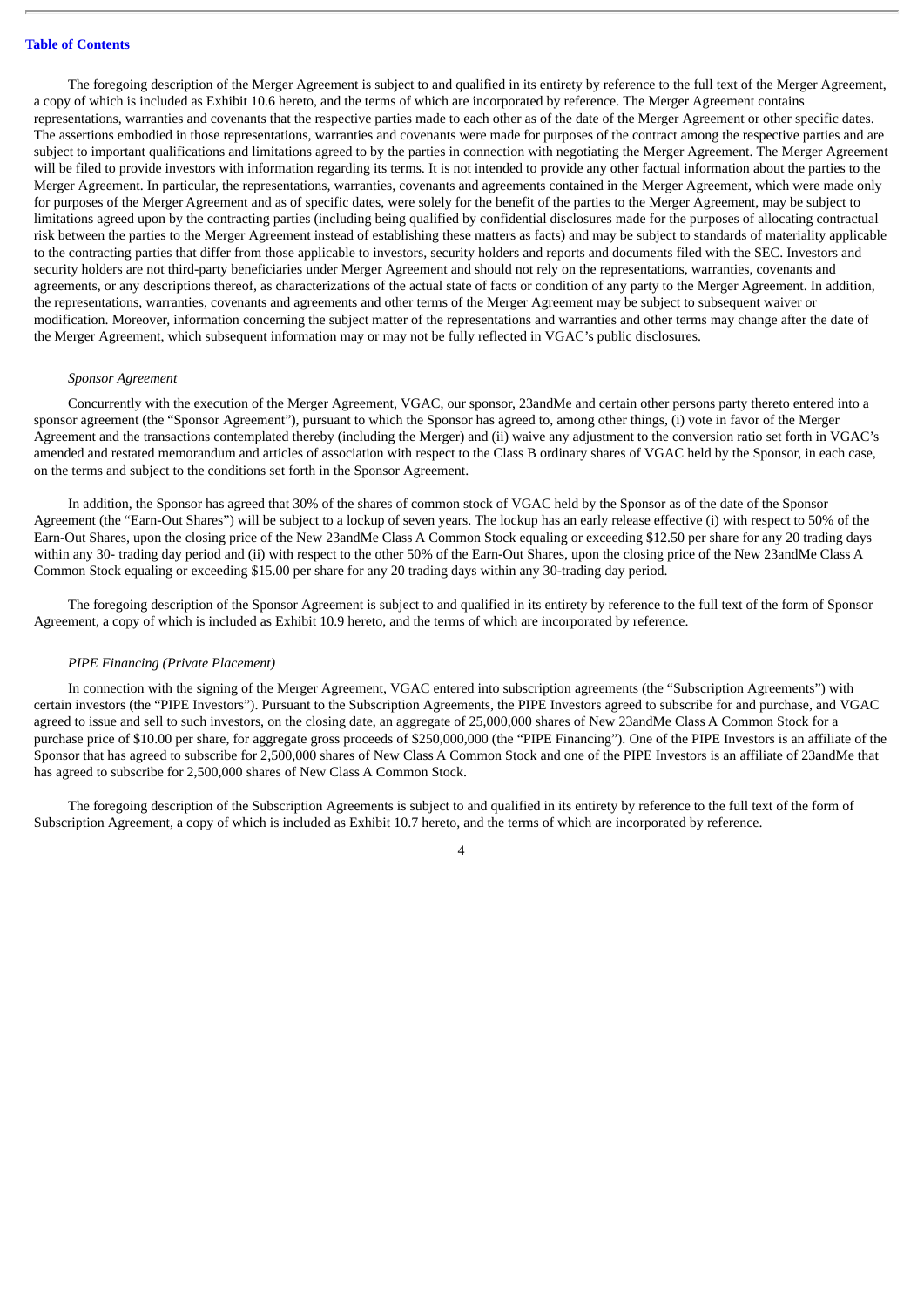#### *Voting and Support Agreements*

Concurrently with the execution of the Merger Agreement, certain stockholders of 23andMe and VGAC (collectively, the "Voting Stockholders") entered into support agreements (collectively, the "Support Agreements") with VGAC and 23andMe, pursuant to which the Voting Stockholders have agreed to, among other things, (i) vote in favor of the Merger Agreement and the transactions contemplated thereby and (ii) be bound by certain other covenants and agreements related to the Business Combination. The Voting Stockholders hold sufficient shares of 23andMe to cause the approval of the Business Combination on behalf of 23andMe.

The foregoing description of the Support Agreements is subject to and qualified in its entirety by reference to the full text of the form of Support Agreement, a copy of which is included as Exhibit 10.8 hereto, and the terms of which are incorporated by reference.

#### *Initial Business Combination*

The rules of the NYSE require and our amended and restated memorandum and articles of association provide that we must consummate an initial business combination with one or more operating businesses or assets with a fair market value equal to at least 80% of the net assets held in the trust account (excluding the amount of any deferred underwriting commission held in trust) at the time of our signing a definitive agreement in connection with our initial business combination. Our board of directors will make the determination as to the fair market value of our initial business combination upon standards generally accepted by the financial community. If our board of directors is not able to independently determine the fair market value of our initial business combination (including with the assistance of financial advisors), we will obtain an opinion from an independent investment banking firm which is a member of FINRA or a valuation or appraisal firm with respect to the satisfaction of such criteria. While we consider it likely that our board of directors will be able to make an independent determination of the fair market value of our initial business combination, it may be unable to do so if it is less familiar or experienced with the business of a particular target or if there is a significant amount of uncertainty as to the value of the target's assets or prospects.

We may structure our initial business combination such that the post transaction company owns or acquires less than 100% of such interests or assets of the target business in order to meet certain objectives of the target management team or shareholders or for other reasons, but we will only complete such business combination if the post transaction company owns or acquires 50% or more of the outstanding voting securities of the target or otherwise acquires a controlling interest in the target sufficient for it not to be required to register as an investment company under the Investment Company Act of 1940, as amended, or the Investment Company Act. Even if the post transaction company owns or acquires 50% or more of the voting securities of the target, our shareholders prior to the business combination may collectively own a minority interest in the post transaction company, depending on valuations ascribed to the target and us in the business combination. For example, we could pursue a transaction in which we issue a substantial number of new shares in exchange for all of the outstanding capital stock, shares or other equity interests of a target. In this case, we would acquire a 100% controlling interest in the target. However, as a result of the issuance of a substantial number of new shares, our shareholders immediately prior to our initial business combination could own less than a majority of our issued and outstanding shares subsequent to our initial business combination. If less than 100% of the equity interests or assets of a target business or businesses are owned or acquired by the post transaction company, the portion of such business or businesses that is owned or acquired is what will be taken into account for purposes of the 80% of net assets test described above. If the business combination involves more than one target business, the 80% of net assets test will be based on the aggregate value of all of the target businesses.

#### *Corporate Information*

Our executive offices are located at 65 Bleecker Street, 6th Floor, New York, NY 10012, and our telephone number is (212) 497-9050.

We are a Cayman Islands exempted company. Exempted companies are Cayman Islands companies conducting business mainly outside the Cayman Islands and, as such, are exempted from complying with certain provisions of the Companies Law. As an exempted company, we have received a tax exemption undertaking from the Cayman Islands government that, in accordance with Section 6 of the Tax Concessions Law (2018 Revision) of the Cayman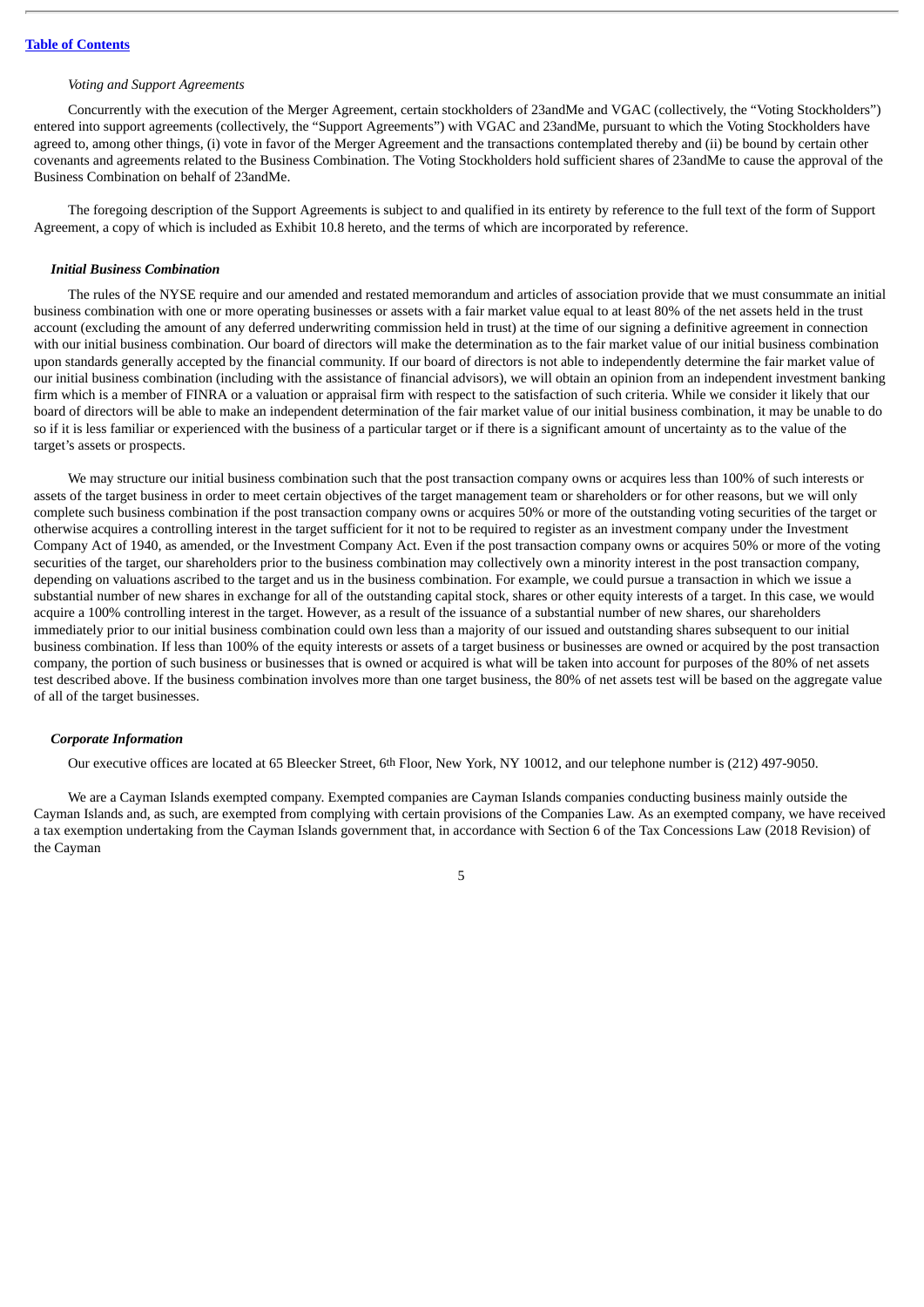Islands, for a period of 20 years from the date of the undertaking, no law which is enacted in the Cayman Islands imposing any tax to be levied on profits, income, gains or appreciations will apply to us or our operations and, in addition, that no tax to be levied on profits, income, gains or appreciations or which is in the nature of estate duty or inheritance tax will be payable (i) on or in respect of our shares, debentures or other obligations or (ii) by way of the withholding in whole or in part of a payment of dividend or other distribution of income or capital by us to our shareholders or a payment of principal or interest or other sums due under a debenture or other obligation of us.

We are an "emerging growth company," as defined in Section 2(a) of the Securities Act of 1933, as amended (the "Securities Act"), as modified by the Jumpstart Our Business Startups Act of 2012 (the "JOBS Act"). As such, we are eligible to take advantage of certain exemptions from various reporting requirements that are applicable to other public companies that are not "emerging growth companies" including, but not limited to, not being required to comply with the auditor attestation requirements of Section 404 of the Sarbanes-Oxley Act of 2002, or the Sarbanes-Oxley Act, reduced disclosure obligations regarding executive compensation in our periodic reports and proxy statements, and exemptions from the requirements of holding a non-binding advisory vote on executive compensation and shareholder approval of any golden parachute payments not previously approved. If some investors find our securities less attractive as a result, there may be a less active trading market for our securities and the prices of our securities may be more volatile.

In addition, Section 107 of the JOBS Act also provides that an "emerging growth company" can take advantage of the extended transition period provided in Section 7(a)(2)(B) of the Securities Act for complying with new or revised accounting standards. In other words, an "emerging growth company" can delay the adoption of certain accounting standards until those standards would otherwise apply to private companies. We intend to take advantage of the benefits of this extended transition period.

We will remain an emerging growth company until the earlier of (1) the last day of the fiscal year (a) following the fifth anniversary of the completion of our initial public offering, (b) in which we have total annual gross revenue of at least \$1.07 billion, or (c) in which we are deemed to be a large accelerated filer, which means the market value of our Class A ordinary shares that are held by non-affiliates exceeds \$700 million as of the prior June 30, and (2) the date on which we have issued more than \$1.0 billion in non-convertible debt securities during the prior three-year period. References herein to "emerging growth company" will have the meaning associated with it in the JOBS Act.

Additionally, we are a "smaller reporting company" as defined in Rule 10(f)(1) of Regulation S-K. Smaller reporting companies may take advantage of certain reduced disclosure obligations, including, among other things, providing only two years of audited financial statements. We will remain a smaller reporting company until the last day of any fiscal year for so long as either  $(1)$  the market value of our ordinary shares held by non-affiliates did not exceed \$250 million as of the prior June 30, or (2) our annual revenues did not exceed \$100 million during such completed fiscal year and the market value of our ordinary shares held by non-affiliates did not exceed \$700 million as of the prior June 30.

#### **Effecting Our Initial Business Combination**

#### **General**

We are not presently engaged in, and we will not engage in, any operations for an indefinite period of time following our initial public offering until the closing of the Business Combination. We intend to effectuate our initial business combination using the cash held in the Trust Account, the proceeds of the sale of our shares in connection with our initial business combination (pursuant to forward purchase agreements or backstop agreements we may enter into), shares issued to the owners of the target, debt issued to bank or other lenders or the owners of the target, or a combination of the foregoing. We may seek to complete our initial business combination with a company or business that may be financially unstable or in its early stages of development or growth, which would subject us to the numerous risks inherent in such companies and businesses.

If our initial business combination is paid for using equity or debt securities, or not all of the funds released from the trust account are used for payment of the consideration in connection with our initial business combination or used for redemptions of our Class A ordinary shares, we may use the balance of the cash released to us from the trust account following the closing for general corporate purposes, including for maintenance or expansion of operations of the post-transaction company, the payment of principal or interest due on indebtedness incurred in completing our initial business combination, to fund the purchase of other companies or for working capital.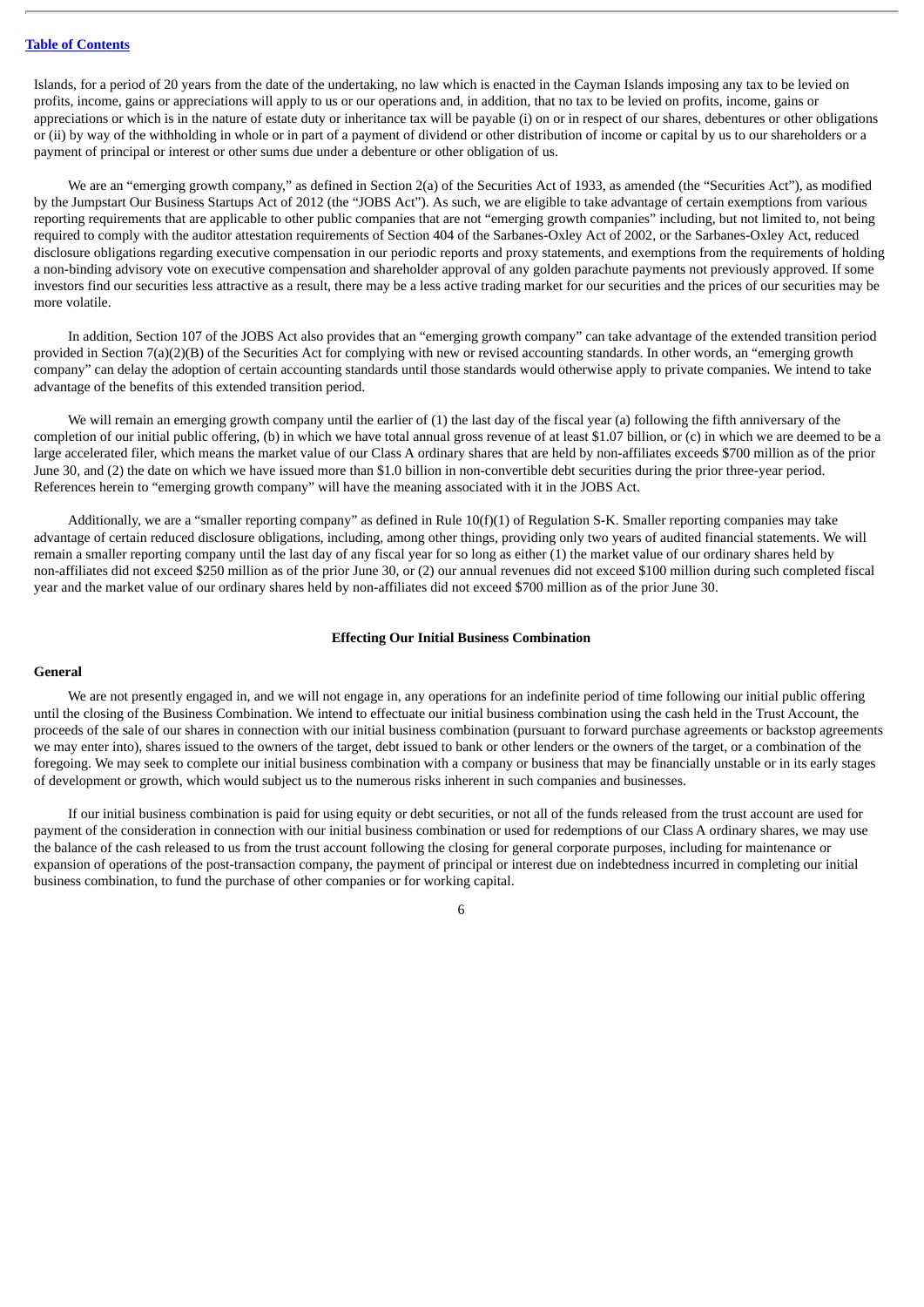While we may pursue an initial business combination target in any industry, we intend to focus our search on companies in the travel & leisure, financial services, health & wellness, music & entertainment, media & mobile and renewable energy/resource efficiency sectors. Although our management will assess the risks inherent in a particular target business with which we may combine, we cannot assure you that this assessment will result in our identifying all risks that a target business may encounter. Furthermore, some of those risks may be outside of our control, meaning that we can do nothing to control or reduce the chances that those risks will adversely affect a target business.

#### **Sources of Target Businesses**

We anticipate that target business candidates will be brought to our attention from various unaffiliated sources, including investment bankers and private investment funds. Target businesses may be brought to our attention by such unaffiliated sources as a result of being solicited by us through calls or mailings. These sources may also introduce us to target businesses in which they think we may be interested on an unsolicited basis, since many of these sources will have read the prospectus for our initial public offering and know what types of businesses we are targeting. Our officers and directors, as well as their affiliates, may also bring to our attention target business candidates of which they become aware through their business contacts as a result of formal or informal inquiries or discussions they may have, as well as attending trade shows or conventions. In addition, we expect to receive a number of proprietary deal flow opportunities that would not otherwise necessarily be available to us as a result of the track record and business relationships of our officers and directors. While we do not presently anticipate engaging the services of professional firms or other individuals that specialize in business acquisitions on any formal basis, we may engage these firms or other individuals in the future, in which event we may pay a finder's fee, consulting fee or other compensation to be determined in an arm's length negotiation based on the terms of the transaction. We will engage a finder only to the extent our management determines that the use of a finder may bring opportunities to us that may not otherwise be available to us or if finders approach us on an unsolicited basis with a potential transaction that our management determines is in our best interest to pursue. Payment of a finder's fee is customarily tied to completion of a transaction, in which case any such fee will be paid out of the funds held in the trust account. In no event, however, will our sponsor or any of our existing officers or directors, or any entity with which they are affiliated, be paid any finder's fee, consulting fee or other compensation by the company prior to, or for any services they render in order to effectuate, the completion of our initial business combination (regardless of the type of transaction that it is). In addition, commencing on October 2, 2020, we have paid our sponsor or an affiliate thereof up to \$10,000 per month for office space, utilities, secretarial and administrative support services provided to members of our management team. Any such payments prior to our initial business combination will be made from funds held outside the trust account. Other than the foregoing, there will be no finder's fees, reimbursement, consulting fee, monies in respect of any payment of a loan or other compensation paid by us to our sponsor, officers or directors, or any affiliate of our sponsor or officers prior to, or in connection with any services rendered in order to effectuate, the consummation of our initial business combination (regardless of the type of transaction that it is).

We are not prohibited from pursuing an initial business combination with a business combination target that is affiliated with our sponsor, officers or directors, or from completing the business combination through a joint venture or other form of shared ownership with our sponsor, officers or directors. In the event we seek to complete our initial business combination with a business combination target that is affiliated with our sponsor, officers or directors, we, or a committee of independent directors, would obtain an opinion from an independent investment banking firm which is a member of FINRA or a valuation or appraisal firm, that such an initial business combination is fair to our company from a financial point of view. We are not required to obtain such an opinion in any other context.

#### **Evaluation of a Target Business and Structuring of Our Initial Business Combination**

In evaluating a prospective target business, we expect to conduct a due diligence review which may encompass, among other things, meetings with incumbent management and employees, document reviews, interviews of customers and suppliers, inspection of facilities, as applicable, as well as a review of financial, operational, legal and other information which will be made available to us. If we determine to move forward with a particular target, we will proceed to structure and negotiate the terms of the business combination transaction.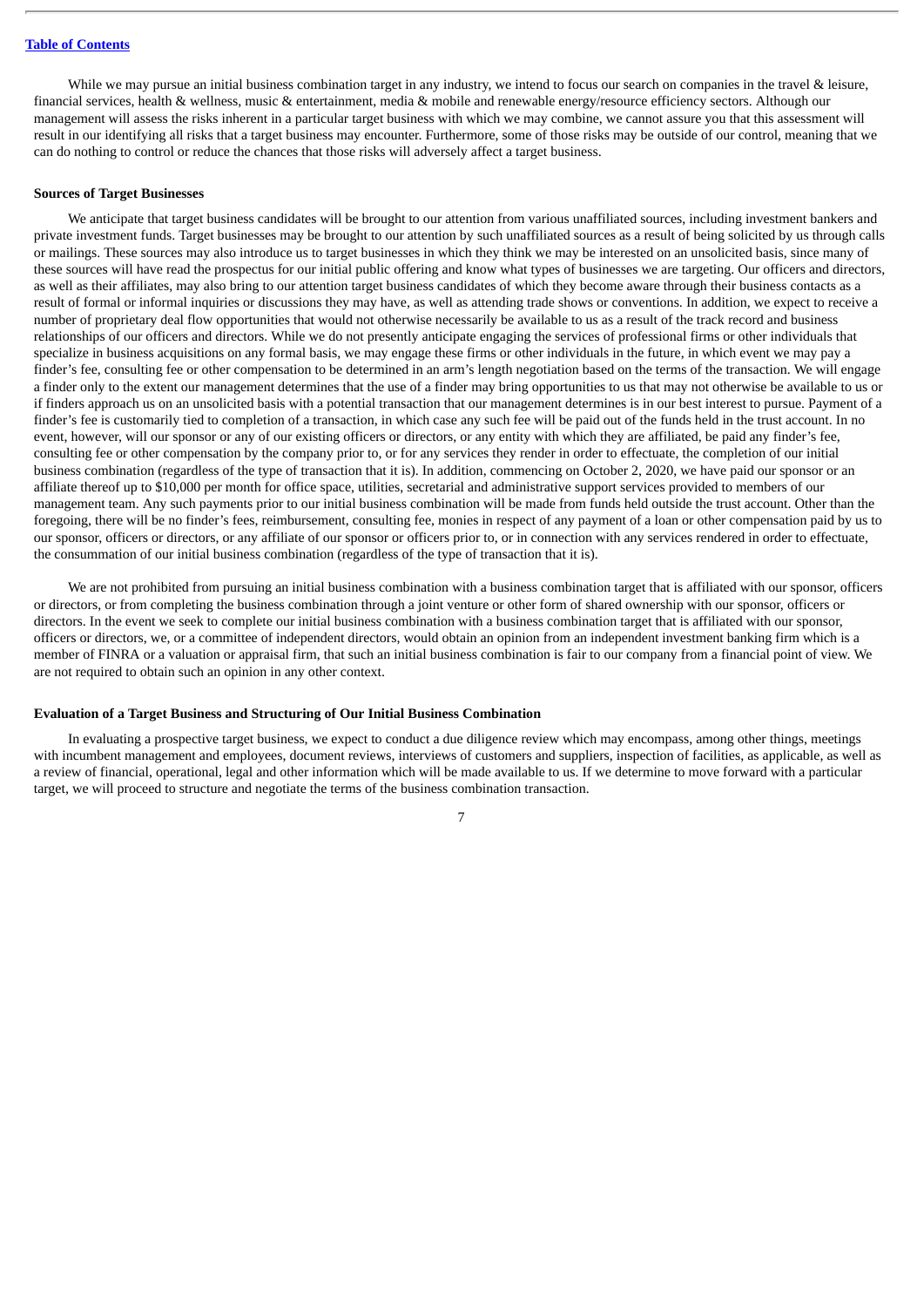The time required to select and evaluate a target business and to structure and complete our initial business combination, and the costs associated with this process, are not currently ascertainable with any degree of certainty. Any costs incurred with respect to the identification and evaluation of, and negotiation with, a prospective target business with which our initial business combination is not ultimately completed will result in our incurring losses and will reduce the funds we can use to complete another business combination. The company will not pay any consulting fees to members of our management team, or any of their respective affiliates, for services rendered to or in connection with our initial business combination.

#### **Lack of Business Diversification**

For an indefinite period of time after the completion of our initial business combination, the prospects for our success may depend entirely on the future performance of a single business. Unlike other entities that have the resources to complete business combinations with multiple entities in one or several industries, it is probable that we will not have the resources to diversify our operations and mitigate the risks of being in a single line of business. By completing our initial business combination with only a single entity, our lack of diversification may:

- subject us to negative economic, competitive and regulatory developments, any or all of which may have a substantial adverse impact on the particular industry in which we operate after our initial business combination, and
- cause us to depend on the marketing and sale of a single product or limited number of products or services.

#### **Limited Ability to Evaluate the Target's Management Team**

Although we intend to closely scrutinize the management of a prospective target business when evaluating the desirability of effecting our initial business combination with that business, our assessment of the target business's management may not prove to be correct. In addition, the future management may not have the necessary skills, qualifications or abilities to manage a public company. Furthermore, the future role of members of our management team, if any, in the target business cannot presently be stated with any certainty. The determination as to whether any of the members of our management team will remain with the combined company will be made at the time of our initial business combination. While it is possible that one or more of our directors will remain associated in some capacity with us following our initial business combination, it is unlikely that any of them will devote their full efforts to our affairs subsequent to our initial business combination. Moreover, we cannot assure you that members of our management team will have significant experience or knowledge relating to the operations of the particular target business.

We cannot assure you that any of our key personnel will remain in senior management or advisory positions with the combined company. The determination as to whether any of our key personnel will remain with the combined company will be made at the time of our initial business combination.

Following a business combination, we may seek to recruit additional managers to supplement the incumbent management of the target business. We cannot assure you that we will have the ability to recruit additional managers, or that additional managers will have the requisite skills, knowledge or experience necessary to enhance the incumbent management.

#### **Redemption Rights for Public Shareholders upon Completion of Our Initial Business Combination**

We will provide our public shareholders with the opportunity to redeem all or a portion of their Class A ordinary shares upon the completion of our initial business combination at a per-share price, payable in cash, equal to the aggregate amount then on deposit in the trust account calculated as of two business days prior to the consummation of the initial business combination, including interest earned on the funds held in the trust account and not previously released to us to pay our taxes, divided by the number of then outstanding public shares, subject to the limitations and on the conditions described herein. The amount in the trust account is initially anticipated to be \$10.00 per public share. The per-share amount we will distribute to investors who properly redeem their shares will not be reduced by the deferred underwriting commissions we will pay to the underwriters. Our sponsor, officers and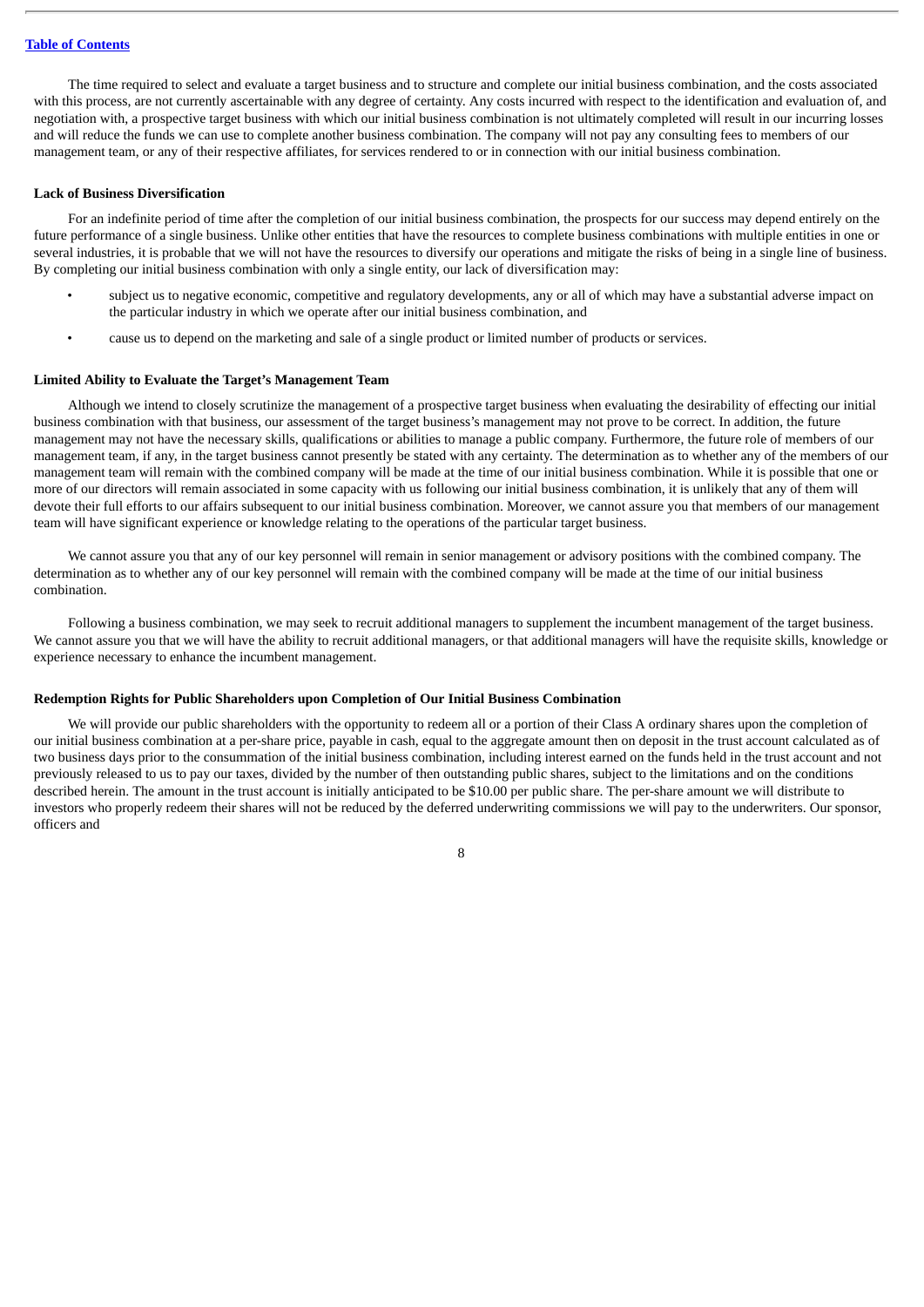directors have entered into a letter agreement with us, pursuant to which they have agreed to waive their redemption rights with respect to their founder shares and any public shares they may hold in connection with the completion of our initial business combination.

#### **Limitations on Redemptions**

Our amended and restated memorandum and articles of association provide that in no event will we redeem our public shares in an amount that would cause our net tangible assets to be less than \$5,000,001. In addition, our proposed initial business combination may impose a minimum cash requirement for (i) cash consideration to be paid to the target or its owners, (ii) cash for working capital or other general corporate purposes or (iii) the retention of cash to satisfy other conditions. In the event the aggregate cash consideration we would be required to pay for all Class A ordinary shares that are validly submitted for redemption plus any amount required to satisfy cash conditions pursuant to the terms of the proposed initial business combination exceed the aggregate amount of cash available to us, we will not complete the initial business combination or redeem any shares, and all Class A ordinary shares submitted for redemption will be returned to the holders thereof. We may, however, raise funds through the issuance of equitylinked securities or through loans, advances or other indebtedness in connection with our initial business combination, including pursuant to forward purchase agreements or backstop arrangements we may enter into, in order to, among other reasons, satisfy such net tangible assets or minimum cash requirements.

#### **Manner of Conducting Redemptions**

We will provide our public shareholders with the opportunity to redeem all or a portion of their Class A ordinary shares upon the completion of our initial business combination either (i) in connection with a general meeting called to approve the business combination or (ii) without a shareholder vote by means of a tender offer. The decision as to whether we will seek shareholder approval of a proposed business combination or conduct a tender offer will be made by us, solely in our discretion, and will be based on a variety of factors such as the timing of the transaction and whether the terms of the transaction would require us to seek shareholder approval under applicable law or stock exchange listing requirement or whether we were deemed to be a foreign private issuer (which would require a tender offer rather than seeking shareholder approval under SEC rules). Asset acquisitions and share purchases would not typically require shareholder approval while direct mergers with our company where we do not survive and any transactions where we issue more than 20% of our issued and outstanding ordinary shares or seek to amend our amended and restated memorandum and articles of association would require shareholder approval. So long as we obtain and maintain a listing for our securities on the NYSE, we will be required to comply with NYSE's shareholder approval rules.

The requirement that we provide our public shareholders with the opportunity to redeem their public shares by one of the two methods listed above is contained in provisions of our amended and restated memorandum and articles of association and will apply whether or not we maintain our registration under the Exchange Act or our listing on the NYSE. Such provisions may be amended if approved by holders of 65% of our ordinary shares entitled to vote thereon, so long as we offer redemption in connection with such amendment.

If we provide our public shareholders with the opportunity to redeem their public shares in connection with a general meeting, we will, pursuant to our amended and restated memorandum and articles of association:

- conduct the redemptions in conjunction with a proxy solicitation pursuant to Regulation 14A of the Exchange Act, which regulates the solicitation of proxies, and not pursuant to the tender offer rules, and
- file proxy materials with the SEC.

In the event that we seek shareholder approval of our initial business combination, we will distribute proxy materials and, in connection therewith, provide our public shareholders with the redemption rights described above upon completion of the initial business combination.

If we seek shareholder approval, we will complete our initial business combination only if we receive an ordinary resolution under Cayman Islands law, which requires the affirmative vote of a majority of the shareholders who attend and vote at a general meeting of the company. A quorum for such meeting will be present if the holders of a majority of issued and outstanding shares entitled to vote at the meeting are represented in person or by proxy. Our sponsor, officers and directors will count toward this quorum and, pursuant to the letter agreement, our sponsor,

#### $\overline{Q}$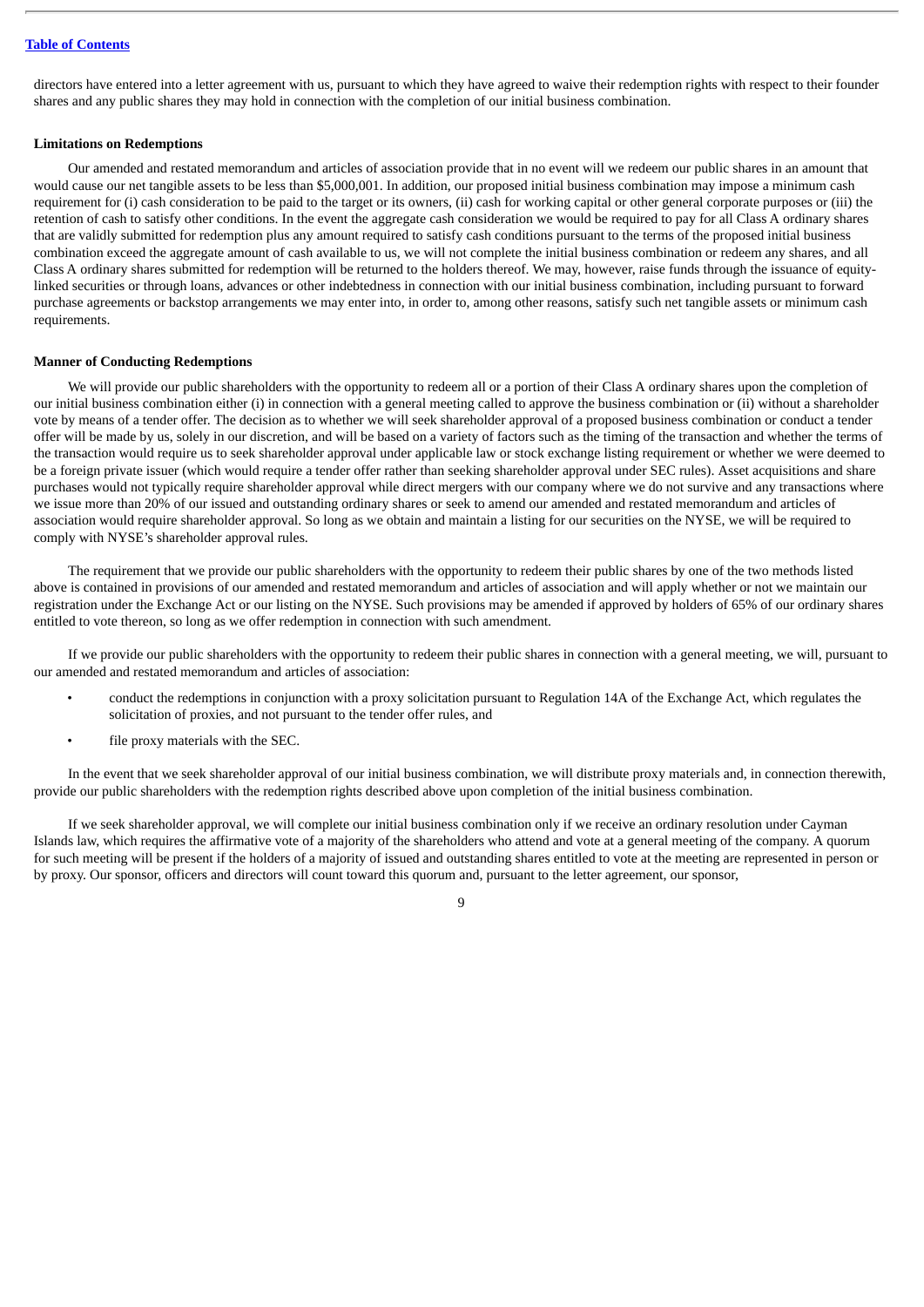officers and directors have agreed to vote their founder shares, private placement shares and any public shares purchased during or after the initial public offering (including in open market and privately-negotiated transactions) in favor of our initial business combination. For purposes of seeking approval of an ordinary resolution, non-votes will have no effect on the approval of our initial business combination once a quorum is obtained. These quorum and voting thresholds, and the voting agreement of our sponsor, officers and directors, may make it more likely that we will consummate our initial business combination. Each public shareholder may elect to redeem their public shares irrespective of whether they vote for or against the proposed transaction or whether they were a public shareholder on the record date for the general meeting held to approve the proposed transaction.

If a shareholder vote is not required and we do not decide to hold a shareholder vote for business or other legal reasons, we will:

- conduct the redemptions pursuant to Rule 13e-4 and Regulation 14E of the Exchange Act, which regulate issuer tender offers, and
- file tender offer documents with the SEC prior to completing our initial business combination which contain substantially the same financial and other information about the initial business combination and the redemption rights as is required under Regulation 14A of the Exchange Act, which regulates the solicitation of proxies.

In the event we conduct redemptions pursuant to the tender offer rules, our offer to redeem will remain open for at least 20 business days, in accordance with Rule 14e-1(a) under the Exchange Act, and we will not be permitted to complete our initial business combination until the expiration of the tender offer period. In addition, the tender offer will be conditioned on public shareholders not tendering more than the number of public shares we are permitted to redeem. If public shareholders tender more shares than we have offered to purchase, we will withdraw the tender offer and not complete the initial business combination.

Upon the public announcement of our initial business combination, if we elect to conduct redemption pursuant to the tender offer rules, we or our sponsor will terminate any plan established in accordance with Rule 10b5-1 to purchase our Class A ordinary shares in the open market, in order to comply with Rule 14e-5 under the Exchange Act.

We intend to require our public shareholders seeking to exercise their redemption rights, whether they are record holders or hold their shares in "street name," to, at the holder's option, either deliver their share certificates to our transfer agent or deliver their shares to our transfer agent electronically using the Depository Trust Company's DWAC (Deposit/Withdrawal At Custodian) system, prior to the date set forth in the proxy materials or tender offer documents, as applicable. In the case of proxy materials, this date may be up to two business days prior to the scheduled vote on the proposal to approve the initial business combination. In addition, if we conduct redemptions in connection with a shareholder vote, we intend to require a public shareholder seeking redemption of its public shares to also submit a written request for redemption to our transfer agent two business days prior to the scheduled vote in which the name of the beneficial owner of such shares is included. The proxy materials or tender offer documents, as applicable, that we will furnish to holders of our public shares in connection with our initial business combination will indicate whether we are requiring public shareholders to satisfy such delivery requirements. We believe that this will allow our transfer agent to efficiently process any redemptions without the need for further communication or action from the redeeming public shareholders, which could delay redemptions and result in additional administrative cost. If the proposed initial business combination is not approved and we continue to search for a target company, we will promptly return any certificates or shares delivered by public shareholders who elected to redeem their shares.

Our amended and restated memorandum and articles of association provide that in no event will we redeem our public shares in an amount that would cause our net tangible assets to be less than \$5,000,001. In addition, our proposed initial business combination may impose a minimum cash requirement for (i) cash consideration to be paid to the target or its owners, (ii) cash for working capital or other general corporate purposes or (iii) the retention of cash to satisfy other conditions. In the event the aggregate cash consideration we would be required to pay for all Class A ordinary shares that are validly submitted for redemption plus any amount required to satisfy cash conditions pursuant to the terms of the proposed initial business combination exceed the aggregate amount of cash available to us, we will not complete the initial business combination or redeem any shares, and all Class A ordinary shares submitted for redemption will be returned to the holders thereof.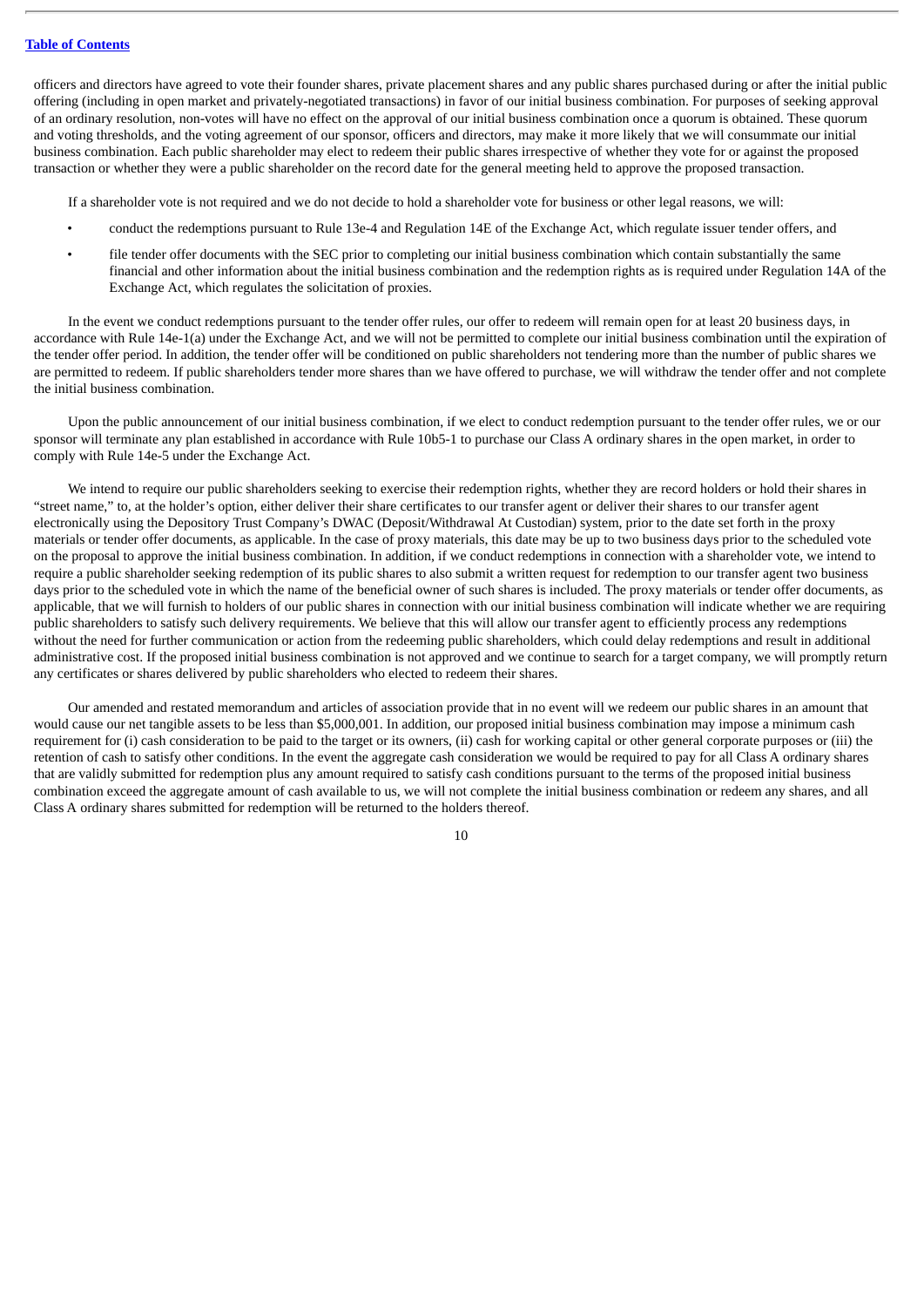#### **Limitation on Redemption Upon Completion of Our Initial Business Combination If We Seek Shareholder Approval**

If we seek shareholder approval of our initial business combination and we do not conduct redemptions in connection with our initial business combination pursuant to the tender offer rules, our amended and restated memorandum and articles of association provide that a public shareholder, together with any affiliate of such shareholder or any other person with whom such shareholder is acting in concert or as a "group" (as defined under Section 13 of the Exchange Act), will be restricted from seeking redemption rights with respect to Excess Shares without our prior consent. We believe this restriction will discourage shareholders from accumulating large blocks of shares, and subsequent attempts by such holders to use their ability to exercise their redemption rights against a proposed business combination as a means to force us or our management to purchase their shares at a significant premium to the then-current market price or on other undesirable terms. Absent this provision, a public shareholder holding more than an aggregate of 15% of the shares sold in our initial public offering could threaten to exercise its redemption rights if such holder's shares are not purchased by us, our sponsor or our management at a premium to the then-current market price or on other undesirable terms. By limiting our shareholders' ability to redeem no more than 15% of the shares sold in our initial public offering, we believe we will limit the ability of a small group of shareholders to unreasonably attempt to block our ability to complete our initial business combination, particularly in connection with a business combination with a target that requires as a closing condition that we have a minimum net worth or a certain amount of cash. However, we would not be restricting our shareholders' ability to vote all of their shares (including Excess Shares) for or against our initial business combination.

#### **Delivering Share Certificates in Connection with the Exercise of Redemption Rights**

As described above, we intend to require our public shareholders seeking to exercise their redemption rights, whether they are record holders or hold their shares in "street name," to, at the holder's option, either deliver their share certificates to our transfer agent or deliver their shares to our transfer agent electronically using the Depository Trust Company's DWAC (Deposit/Withdrawal At Custodian) system, prior to the date set forth in the proxy materials or tender offer documents, as applicable. In the case of proxy materials, this date may be up to two business days prior to the scheduled vote on the proposal to approve the initial business combination. In addition, if we conduct redemptions in connection with a shareholder vote, we intend to require a public shareholder seeking redemption of its public shares to also submit a written request for redemption to our transfer agent two business days prior to the scheduled vote in which the name of the beneficial owner of such shares is included. The proxy materials or tender offer documents, as applicable, that we will furnish to holders of our public shares in connection with our initial business combination will indicate whether we are requiring public shareholders to satisfy such delivery requirements. Accordingly, a public shareholder would have up to two business days prior to the scheduled vote on the initial business combination if we distribute proxy materials, or from the time we send out our tender offer materials until the close of the tender offer period, as applicable, to submit or tender its shares if it wishes to seek to exercise its redemption rights. In the event that a shareholder fails to comply with these or any other procedures disclosed in the proxy or tender offer materials, as applicable, its shares may not be redeemed. Given the relatively short exercise period, it is advisable for shareholders to use electronic delivery of their public shares.

There is a nominal cost associated with the above-referenced process and the act of certificating the shares or delivering them through the DWAC system. The transfer agent will typically charge the broker submitting or tendering shares a fee of approximately \$80.00 and it would be up to the broker whether or not to pass this cost on to the redeeming holder. However, this fee would be incurred regardless of whether or not we require holders seeking to exercise redemption rights to submit or tender their shares. The need to deliver shares is a requirement of exercising redemption rights regardless of the timing of when such delivery must be effectuated.

Any request to redeem such shares, once made, may be withdrawn at any time up to the date set forth in the proxy materials or tender offer documents, as applicable. Furthermore, if a holder of a public share delivered its certificate in connection with an election of redemption rights and subsequently decides prior to the applicable date not to elect to exercise such rights, such holder may simply request that the transfer agent return the certificate (physically or electronically). It is anticipated that the funds to be distributed to holders of our public shares electing to redeem their shares will be distributed promptly after the completion of our initial business combination.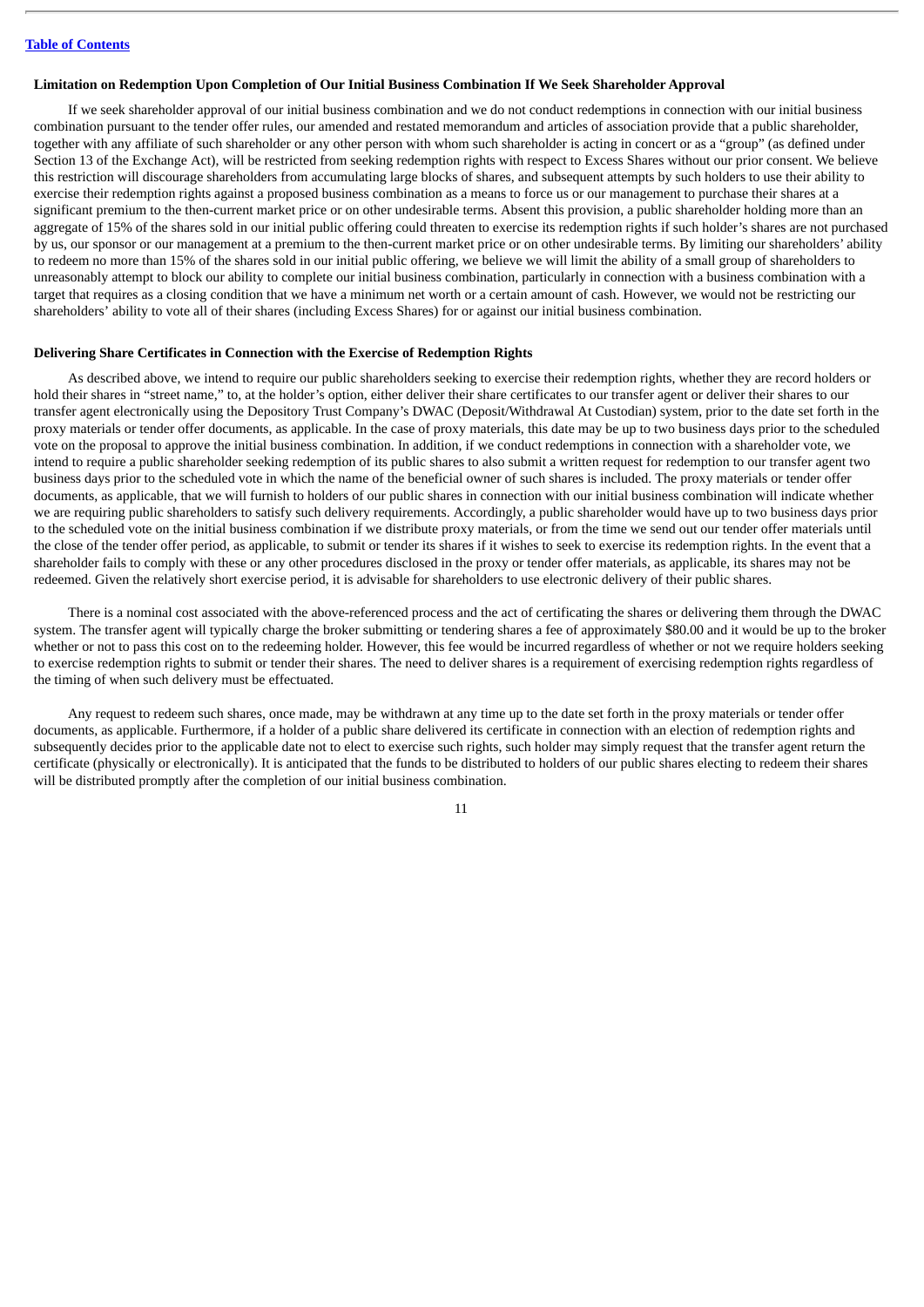If our initial business combination is not approved or completed for any reason, then our public shareholders who elected to exercise their redemption rights would not be entitled to redeem their shares for the applicable pro rata share of the trust account. In such case, we will promptly return any certificates delivered by public holders who elected to redeem their shares.

If our initial proposed business combination is not completed, we may continue to try to complete a business combination with a different target until October 6, 2022.

#### **Redemption of Public Shares and Liquidation if No Initial Business Combination**

Our amended and restated memorandum and articles of association provide that we will have only until October 6, 2022 to complete our initial business combination. If we have not completed our initial business combination within such period, we will: (i) cease all operations except for the purpose of winding up, (ii) as promptly as reasonably possible but not more than ten business days thereafter, redeem the public shares, at a per-share price, payable in cash, equal to the aggregate amount then on deposit in the trust account, including interest earned on the funds held in the trust account (less taxes payable and up to \$100,000 of interest income to pay dissolution expenses), divided by the number of then outstanding public shares, which redemption will completely extinguish public shareholders' rights as shareholders (including the right to receive further liquidation distributions, if any) and (iii) as promptly as reasonably possible following such redemption, subject to the approval of our remaining shareholders and our board of directors, liquidate and dissolve, subject in the case of clauses (ii) and (iii) to our obligations under Cayman Islands law to provide for claims of creditors and in all cases subject to the other requirements of applicable law. There will be no redemption rights or liquidating distributions with respect to our warrants, which will expire worthless if we fail to complete our initial business combination within the alloted time period.

Our sponsor, officers and directors have entered into a letter agreement with us, pursuant to which they have waived their rights to liquidating distributions from the trust account with respect to any founder shares held by them if we fail to complete our initial business combination by October 6, 2022. However, if our sponsor or management team acquire public shares, they will be entitled to liquidating distributions from the trust account with respect to such public shares if we fail to complete our initial business combination within the allotted time period.

Our sponsor, officers and directors have agreed, pursuant to a written agreement with us, that they will not propose any amendment to our amended and restated memorandum and articles of association (A) to modify the substance or timing of our obligation to allow redemption in connection with our initial business combination or to redeem 100% of our public shares if we do not complete our initial business combination by October 6, 2022 or (B) with respect to any other material provisions relating to shareholders' rights or pre-initial business combination activity, unless we provide our public shareholders with the opportunity to redeem their public shares upon approval of any such amendment at a per-share price, payable in cash, equal to the aggregate amount then on deposit in the trust account, including interest earned on the funds held in the trust account and not previously released to us to pay our taxes, divided by the number of then outstanding public shares. However, we may not redeem our public shares in an amount that would cause our net tangible assets to be less than \$5,000,001. If this optional redemption right is exercised with respect to an excessive number of public shares such that we cannot satisfy the net tangible asset requirement, we would not proceed with the amendment or the related redemption of our public shares at such time.

We expect that all costs and expenses associated with implementing our plan of dissolution, as well as payments to any creditors, will be funded from amounts remaining out of the approximately \$1,000,000 of proceeds held outside the trust account, although we cannot assure you that there will be sufficient funds for such purpose. However, if those funds are not sufficient to cover the costs and expenses associated with implementing our plan of dissolution, to the extent that there is any interest accrued in the trust account not required to pay income taxes on interest income earned on the trust account balance, we may request the trustee to release to us an additional amount of up to \$100,000 of such accrued interest to pay those costs and expenses.

If we were to expend all of the net proceeds of our initial public offering and the sale of the private placement warrants, other than the proceeds deposited in the trust account, and without taking into account interest, if any, earned on the trust account, the per-share redemption amount received by shareholders upon our dissolution would be approximately \$10.00. The funds deposited in the trust account could, however, become subject to the claims of our creditors which would have higher priority than the claims of our public shareholders. We cannot assure you that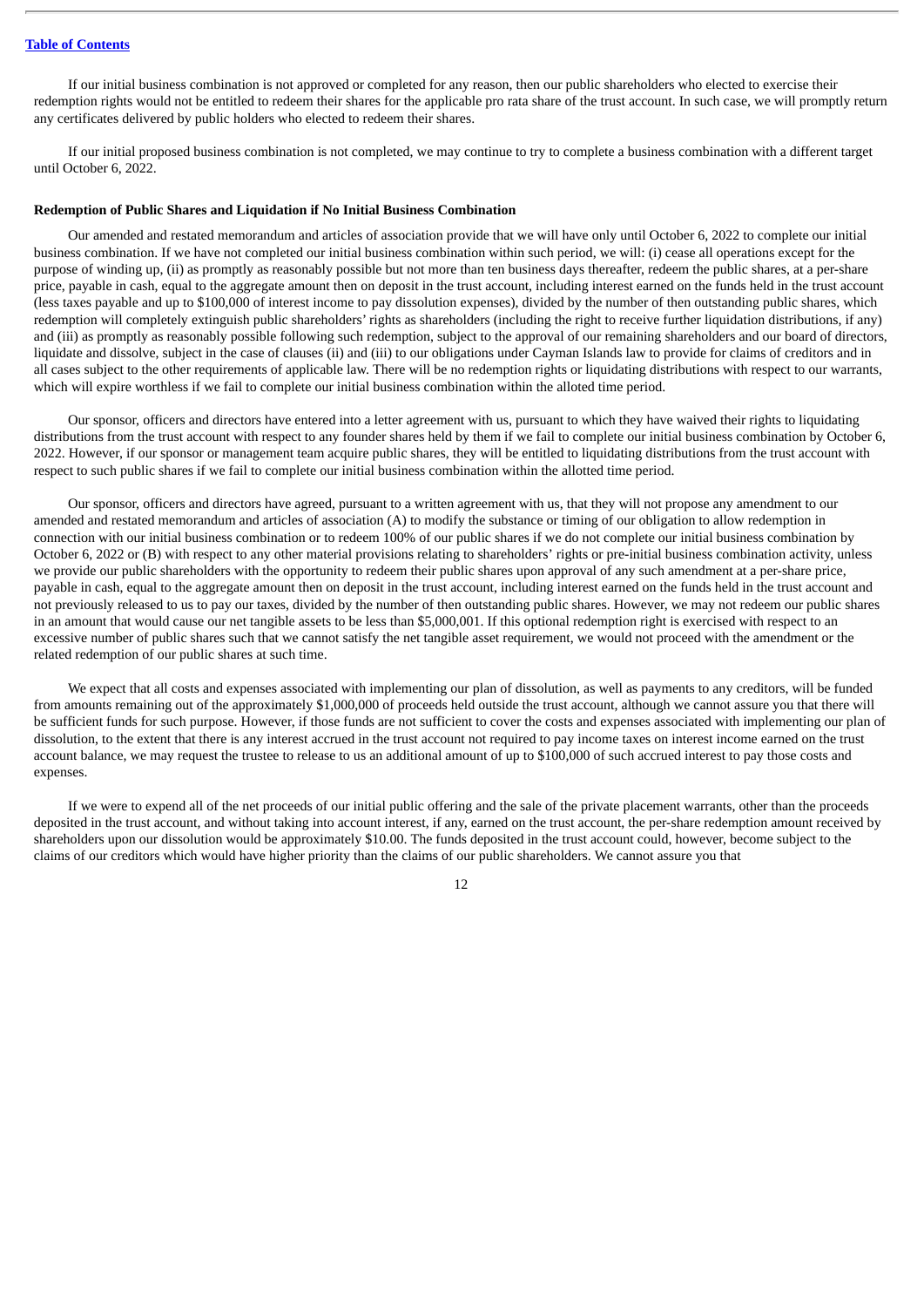the actual per-share redemption amount received by shareholders will not be substantially less than \$10.00. While we intend to pay such amounts, if any, we cannot assure you that we will have funds sufficient to pay or provide for all creditors' claims.

Although we will seek to have all vendors, service providers, prospective target businesses and other entities with which we do business execute agreements with us waiving any right, title, interest or claim of any kind in or to any monies held in the trust account for the benefit of our public shareholders, there is no guarantee that they will execute such agreements or even if they execute such agreements that they would be prevented from bringing claims against the trust account including but not limited to fraudulent inducement, breach of fiduciary responsibility or other similar claims, as well as claims challenging the enforceability of the waiver, in each case in order to gain an advantage with respect to a claim against our assets, including the funds held in the trust account. If any third party refuses to execute an agreement waiving such claims to the monies held in the trust account, our management will consider whether competitive alternatives are reasonably available to us and will only enter into an agreement with such third party if management believes that such third party's engagement would be in the best interests of the company under the circumstances. Examples of possible instances where we may engage a third party that refuses to execute a waiver include the engagement of a third party consultant whose particular expertise or skills are believed by management to be significantly superior to those of other consultants that would agree to execute a waiver or in cases where management is unable to find a service provider willing to execute a waiver. WithumSmith+Brown, PC, our independent registered public accounting firm, and the underwriters of our initial public offering will not execute agreements with us waiving such claims to the monies held in the trust account. In addition, there is no guarantee that such entities will agree to waive any claims they may have in the future as a result of, or arising out of, any negotiations, contracts or agreements with us and will not seek recourse against the trust account for any reason. In order to protect the amounts held in the trust account, our sponsor has agreed that it will be liable to us if and to the extent any claims by a third party (other than WithumSmith+Brown, PC, our independent registered public accounting firm) for services rendered or products sold to us, or a prospective target business with which we have entered into a written letter of intent, confidentiality or other similar agreement or business combination agreement, reduce the amount of funds in the trust account to below the lesser of (i) \$10.00 per public share and (ii) the actual amount per public share held in the trust account as of the date of the liquidation of the trust account, if less than \$10.00 per share due to reductions in the value of the trust assets, less taxes payable, provided that such liability will not apply to any claims by a third party or prospective target business who executed a waiver of any and all rights to the monies held in the trust account (whether or not such waiver is enforceable) nor will it apply to any claims under our indemnity of the underwriters of our initial public offering against certain liabilities, including liabilities under the Securities Act. However, we have not asked our sponsor to reserve for such indemnification obligations, nor have we independently verified whether our sponsor has sufficient funds to satisfy its indemnity obligations and we believe that our sponsor's only assets are securities of our company. Therefore, we cannot assure you that our sponsor would be able to satisfy those obligations. As a result, if any such claims were successfully made against the trust account, the funds available for our initial business combination and redemptions could be reduced to less than \$10.00 per public share. In such event, we may not be able to complete our initial business combination, and you would receive such lesser amount per share in connection with any redemption of your public shares. None of our officers or directors will indemnify us for claims by third parties including, without limitation, claims by vendors and prospective target businesses.

In the event that the funds in the trust account are reduced below the lesser of (i) \$10.00 per public share and (ii) the actual amount per public share held in the trust account as of the date of the liquidation of the trust account if less than \$10.00 per share due to reductions in the value of the trust assets, in each case less taxes payable, and our sponsor asserts that it is unable to satisfy its indemnification obligations or that it has no indemnification obligations related to a particular claim, our independent directors would determine whether to take legal action against our sponsor to enforce its indemnification obligations. While we currently expect that our independent directors would take legal action on our behalf against our sponsor to enforce its indemnification obligations to us, it is possible that our independent directors in exercising their business judgment may choose not to do so in any particular instance if, for example, the cost of such legal action is deemed by the independent directors to be too high relative to the amount recoverable or if the independent directors determine that a favorable outcome is not likely. Accordingly, we cannot assure you that due to claims of creditors the actual value of the per-share redemption price will not be less than \$10.00 per share.

We will seek to reduce the possibility that our sponsor will have to indemnify the trust account due to claims of creditors by endeavoring to have all vendors, service providers, prospective target businesses or other entities with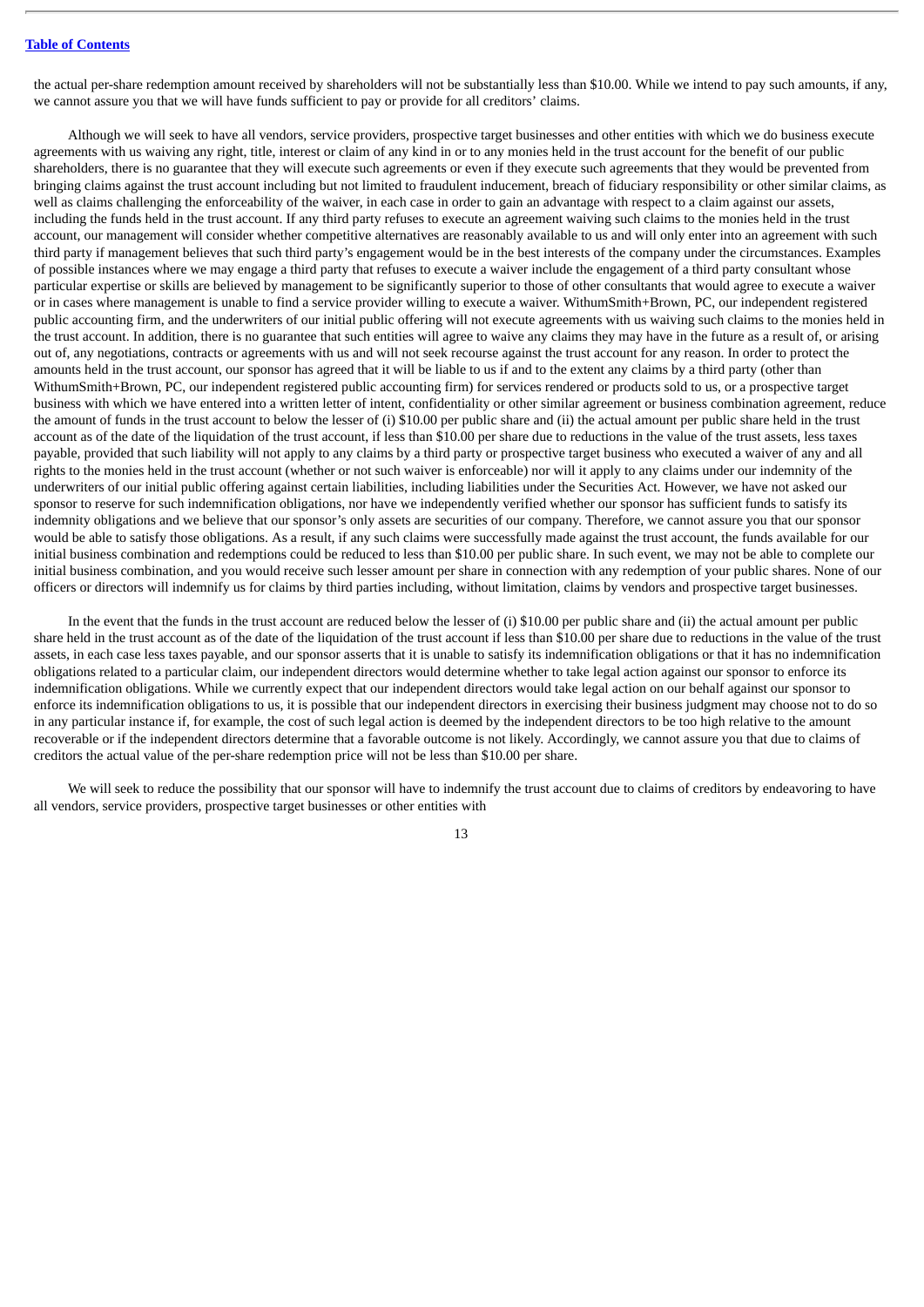which we do business execute agreements with us waiving any right, title, interest or claim of any kind in or to monies held in the trust account. Our sponsor will also not be liable as to any claims under our indemnity of the underwriters of our initial public offering against certain liabilities, including liabilities under the Securities Act. We will have access to up to approximately \$1,000,000 from the proceeds of our initial public offering with which to pay any such potential claims (including costs and expenses incurred in connection with our liquidation, currently estimated to be no more than approximately \$100,000). In the event that we liquidate and it is subsequently determined that the reserve for claims and liabilities is insufficient, shareholders who received funds from our trust account could be liable for claims made by creditors.

If we file a bankruptcy or winding-up petition or an involuntary bankruptcy or winding-up petition is filed against us that is not dismissed, the funds held in the trust account could be subject to applicable bankruptcy or insolvency law, and may be included in our bankruptcy estate and subject to the claims of third parties with priority over the claims of our shareholders. To the extent any bankruptcy claims deplete the trust account, we cannot assure you we will be able to return \$10.00 per share to our public shareholders. Additionally, if we file a bankruptcy or winding-up petition or an involuntary bankruptcy or winding-up petition is filed against us that is not dismissed, any distributions received by shareholders could be viewed under applicable debtor/creditor and/or bankruptcy or insolvency laws as either a "preferential transfer" or a "fraudulent conveyance." As a result, a bankruptcy or insolvency court could seek to recover some or all amounts received by our shareholders. Furthermore, our board of directors may be viewed as having breached its fiduciary duty to our creditors and/or may have acted in bad faith, and thereby exposing itself and our company to claims of punitive damages, by paying public shareholders from the trust account prior to addressing the claims of creditors. We cannot assure you that claims will not be brought against us for these reasons.

Our public shareholders will be entitled to receive funds from the trust account only (i) in the event of the redemption of our public shares if we do not complete our initial business combination by October 6, 2022, (ii) in connection with a shareholder vote to amend our amended and restated memorandum and articles of association (A) to modify the substance or timing of our obligation to allow redemption in connection with our initial business combination or to redeem 100% of our public shares if we do not complete our initial business combination by October 6, 2022 or (B) with respect to any other material provisions relating to shareholders' rights or pre-initial business combination activity or (iii) if they redeem their respective shares for cash upon the completion of our initial business combination. In no other circumstances will a shareholder have any right or interest of any kind to or in the trust account. In the event we seek shareholder approval in connection with our initial business combination, a shareholder's voting in connection with the business combination alone will not result in a shareholder's redeeming its shares to us for an applicable pro rata share of the trust account. Such shareholder must have also exercised its redemption rights described above. These provisions of our amended and restated memorandum and articles of association, like all provisions of our amended and restated memorandum and articles of association, may be amended with a shareholder vote.

#### **Conflicts of Interest**

Each of our officers and directors presently has, and any of them in the future may have additional, fiduciary or contractual obligations to another entity pursuant to which such officer or director is or will be required to present a business combination opportunity to such entity. Accordingly, if any of our officers or directors becomes aware of a business combination opportunity which is suitable for an entity to which he or she has then- current fiduciary or contractual obligations, he or she will honor his or her fiduciary or contractual obligations to present such business combination opportunity to such entity, subject to their fiduciary duties under Cayman Islands law. Our amended and restated memorandum and articles of association provide that we renounce our interest in any corporate opportunity offered to any director or officer unless such opportunity is expressly offered to such person solely in his or her capacity as a director or officer of the company and it is an opportunity that we are able to complete on a reasonable basis. We do not believe, however, that the fiduciary duties or contractual obligations of our officers or directors will materially affect our ability to complete our initial business combination.

#### **Facilities**

We currently utilize office space at 65 Bleecker Street, 6th Floor, New York, NY 10012 and at 179 Harrow Road, London, W2 6NB, U.K. from our sponsor and the members of our management team as our executive offices. We consider our current office space adequate for our current operations.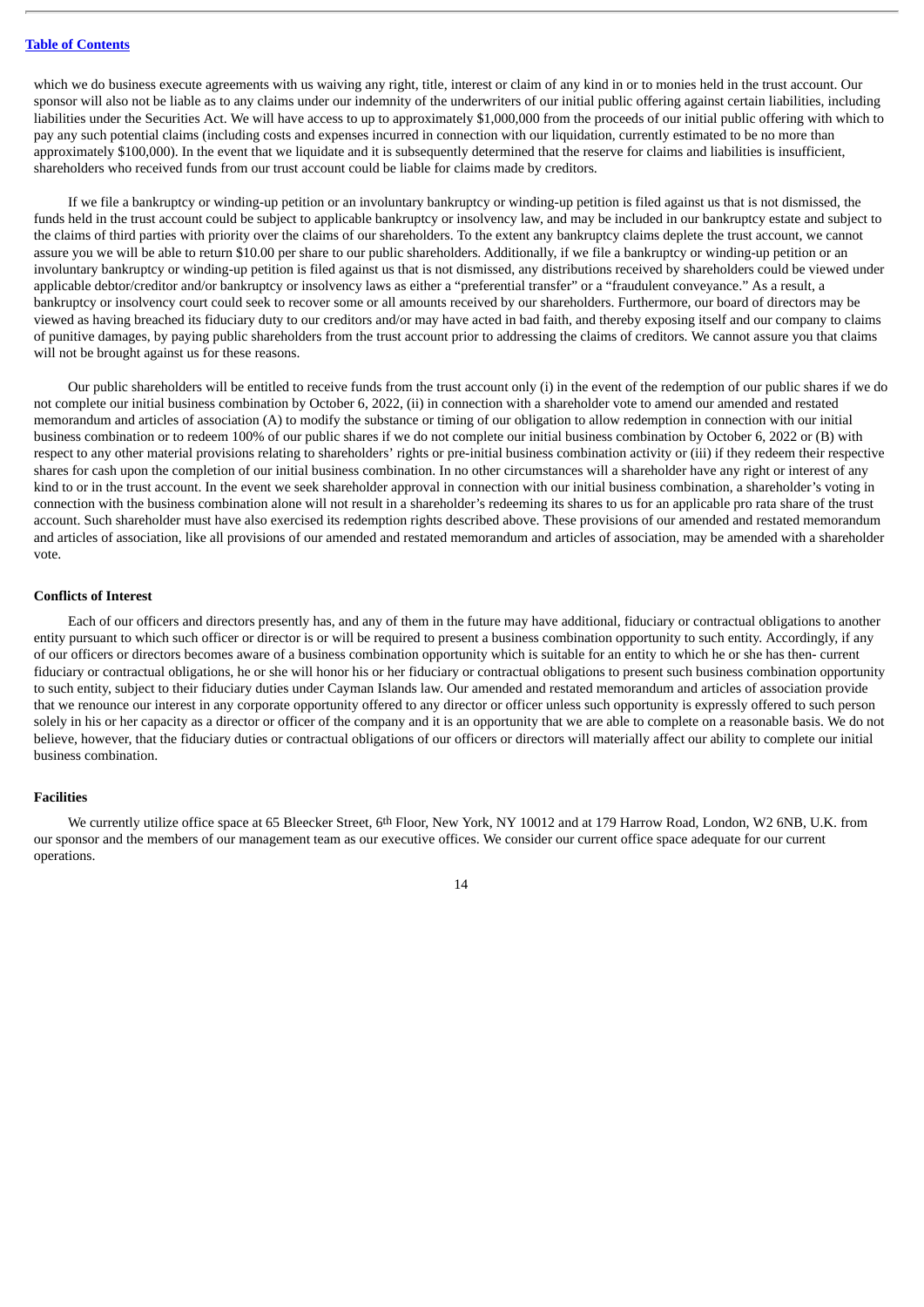# **Employees**

We currently have two executive officers: Josh Bayliss and Evan Lovell. These individuals are not obligated to devote any specific number of hours to our matters but they intend to devote as much of their time as they deem necessary to our affairs until we have completed our initial business combination. The amount of time they will devote in any time period will vary based on whether a target business has been selected for our initial business combination and the stage of the business combination process we are in. We do not intend to have any full time employees prior to the completion of our initial business combination.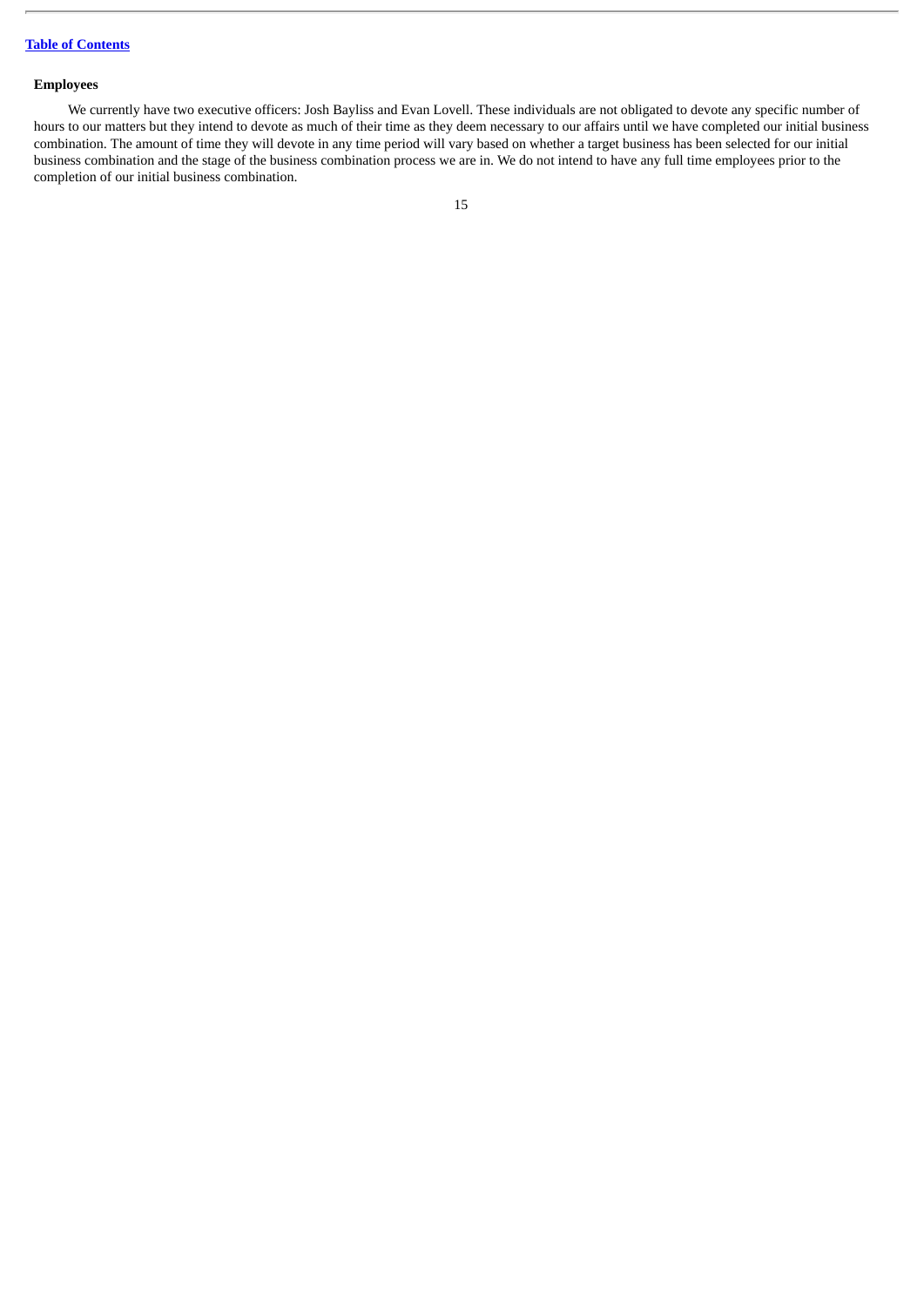#### <span id="page-20-0"></span>**Item 1A. Risk Factors**

An investment in our securities involves a high degree of risk. You should consider carefully all of the risks described below, together with the other information contained in this Annual Report, before making a decision to invest in our securities. If any of the following events occur, our business, financial condition and operating results may be materially adversely affected. In that event, the trading price of our securities could decline, and you could lose all or part of your investment. See also the Risk Factors that will be set forth in our preliminary prospectus/proxy statement to be included in a Registration Statement on Form S-4 that we will file with the SEC relating to our proposed business combination with 23andMe.

#### **Risks Related to the Merger Agreement**

#### We may not be able to effect the Business Combination pursuant to the Merger Agreement. If we are unable to do so, we will incur substantial costs associated with withdrawing from the transaction, and may not be able to find additional sources of financing to cover those costs.

In connection with the Merger Agreement, we have incurred substantial costs researching, planning and negotiating the transaction. These costs include, but are not limited to, costs associated with securing sources of equity and debt financing, costs associated with employing and retaining thirdparty advisors who performed the financial, auditing and legal services required to complete the transaction, and the expenses generated by our officers, executives, managers and employees in connection with the transaction. If, for whatever reason, the transactions contemplated by the Merger Agreement fail to close, we will be responsible for these costs, but will have no source of revenue with which to pay them. We may need to obtain additional sources of financing in order to meet our obligations, which we may not be able to secure on the same terms as our existing financing or at all. If we are unable to secure new sources of financing and do not have sufficient funds to meet our obligations, we will be forced to cease operations and liquidate the Trust Account.

# If the anticipated Business Combination with 23andMe fails, it may be difficult to research a new prospective target business, negotiate and agree to a new business combination, and/or arrange for new sources of financing by October 6, 2022, in which case we would cease all operations *except for the purpose of winding up and we would redeem our public shares and liquidate.*

Finding, researching, analyzing and negotiating with 23andMe took a substantial amount of time, and if the Business Combination with 23andMe fails, we may not be able to find a suitable target business and complete our Initial Business Combination within 24 months after the closing of our Initial Public Offering. Our ability to complete our Initial Business Combination may be negatively impacted by general market conditions, volatility in the capital and debt markets and the other risks described herein. If we have not completed our Initial Business Combination within such time period, we will: (i) cease all operations except for the purpose of winding up, (ii) as promptly as reasonably possible but not more than ten (10) business days thereafter, redeem the public shares, at a per-share price, payable in cash, equal to the aggregate amount then on deposit in the Trust Account, including interest (less up to \$100,000 of interest to pay dissolution expenses and net of taxes payable), divided by the number of then outstanding public shares, which redemption will completely extinguish public shareholders' rights as shareholders (including the right to receive further liquidation distributions, if any) and (iii) as promptly as reasonably possible following such redemption, subject to the approval of our remaining shareholders and our board of directors, liquidate and dissolve, subject in the case of clauses (ii) and (iii), to our obligations under Cayman Islands law to provide for claims of creditors and the requirements of other applicable law.

#### **General Risk Factors**

#### We are a blank check company with no operating history and no revenues, and you have no basis on which to evaluate our ability to achieve our *business objective.*

We are a blank check company incorporated under the laws of the Cayman Islands and all of our activities to date have been related to our formation, our initial public offering and our search for a business combination target. Because we lack an operating history, you have no basis upon which to evaluate our ability to achieve our business objective of completing our initial business combination. If we fail to complete our initial business combination, we will never generate any operating revenues.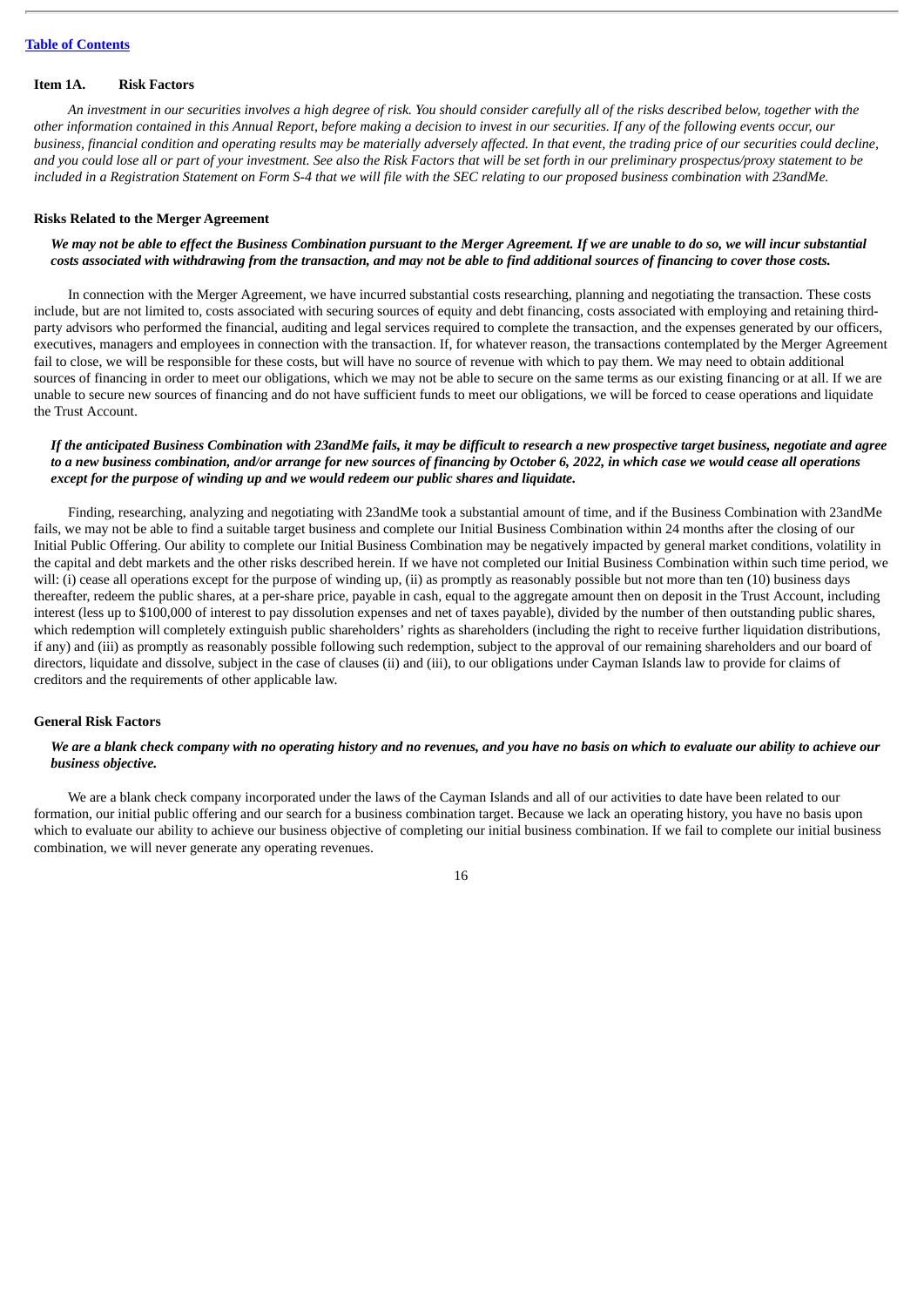# We are an emerging growth company and a smaller reporting company within the meaning of the Securities Act, and if we take advantage of certain exemptions from disclosure requirements available to emerging arowth companies or smaller reporting companies, this could make our securities less attractive to investors and may make it more difficult to compare our performance with other public companies.

We are an "emerging growth company" within the meaning of the Securities Act, as modified by the JOBS Act, and we may take advantage of certain exemptions from various reporting requirements that are applicable to other public companies that are not emerging growth companies, including, but not limited to, not being required to comply with the auditor internal controls attestation requirements of Section 404 of the Sarbanes-Oxley Act, reduced disclosure obligations regarding executive compensation in our periodic reports and proxy statements, and exemptions from the requirements of holding a nonbinding advisory vote on executive compensation and shareholder approval of any golden parachute payments not previously approved. As a result, our shareholders may not have access to certain information they may deem important. We could be an emerging growth company for up to five years, although circumstances could cause us to lose that status earlier, including if the market value of our Class A ordinary shares held by non-affiliates exceeds \$700 million as of any June 30 before that time, in which case we would no longer be an emerging growth company as of the following December 31. We cannot predict whether investors will find our securities less attractive because we will rely on these exemptions. If some investors find our securities less attractive as a result of our reliance on these exemptions, the trading prices of our securities may be lower than they otherwise would be, there may be a less active trading market for our securities and the trading prices of our securities may be more volatile.

Further, Section 102(b)(1) of the JOBS Act exempts emerging growth companies from being required to comply with new or revised financial accounting standards until private companies (that is, those that have not had a Securities Act registration statement declared effective or do not have a class of securities registered under the Exchange Act) are required to comply with the new or revised financial accounting standards. The JOBS Act provides that a company can elect to opt out of the extended transition period and comply with the requirements that apply to non-emerging growth companies but any such an election to opt out is irrevocable. We have elected not to opt out of such extended transition period which means that when a standard is issued or revised and it has different application dates for public or private companies, we, as an emerging growth company, can adopt the new or revised standard at the time private companies adopt the new or revised standard. This may make comparison of our financial statements with another public company which is neither an emerging growth company nor an emerging growth company which has opted out of using the extended transition period difficult or impossible because of the potential differences in accounting standards used.

Additionally, we are a "smaller reporting company" as defined in Rule 10(f)(1) of Regulation S-K. Smaller reporting companies may take advantage of certain reduced disclosure obligations, including, among other things, providing only two years of audited financial statements. We will remain a smaller reporting company until the last day of any fiscal year for so long as either (1) the market value of our ordinary shares held by non-affiliates did not exceed \$250 million as of the prior June 30, or (2) our annual revenues did not exceed \$100 million during such completed fiscal year and the market value of our ordinary shares held by non-affiliates did not exceed \$700 million as of the prior June 30. To the extent we take advantage of such reduced disclosure obligations, it may also make comparison of our financial statements with other public companies difficult or impossible.

# Cyber incidents or attacks directed at us could result in information theft, data corruption, operational disruption and/or financial loss.

We depend on digital technologies, including information systems, infrastructure and cloud applications and services, including those of third parties with which we may deal. Sophisticated and deliberate attacks on, or security breaches in, our systems or infrastructure, or the systems or infrastructure of third parties or the cloud, could lead to corruption or misappropriation of our assets, proprietary information and sensitive or confidential data. As an early stage company without significant investments in data security protection, we may not be sufficiently protected against such occurrences. We may not have sufficient resources to adequately protect against, or to investigate and remediate any vulnerability to, cyber incidents. It is possible that any of these occurrences, or a combination of them, could have adverse consequences on our business and lead to financial loss.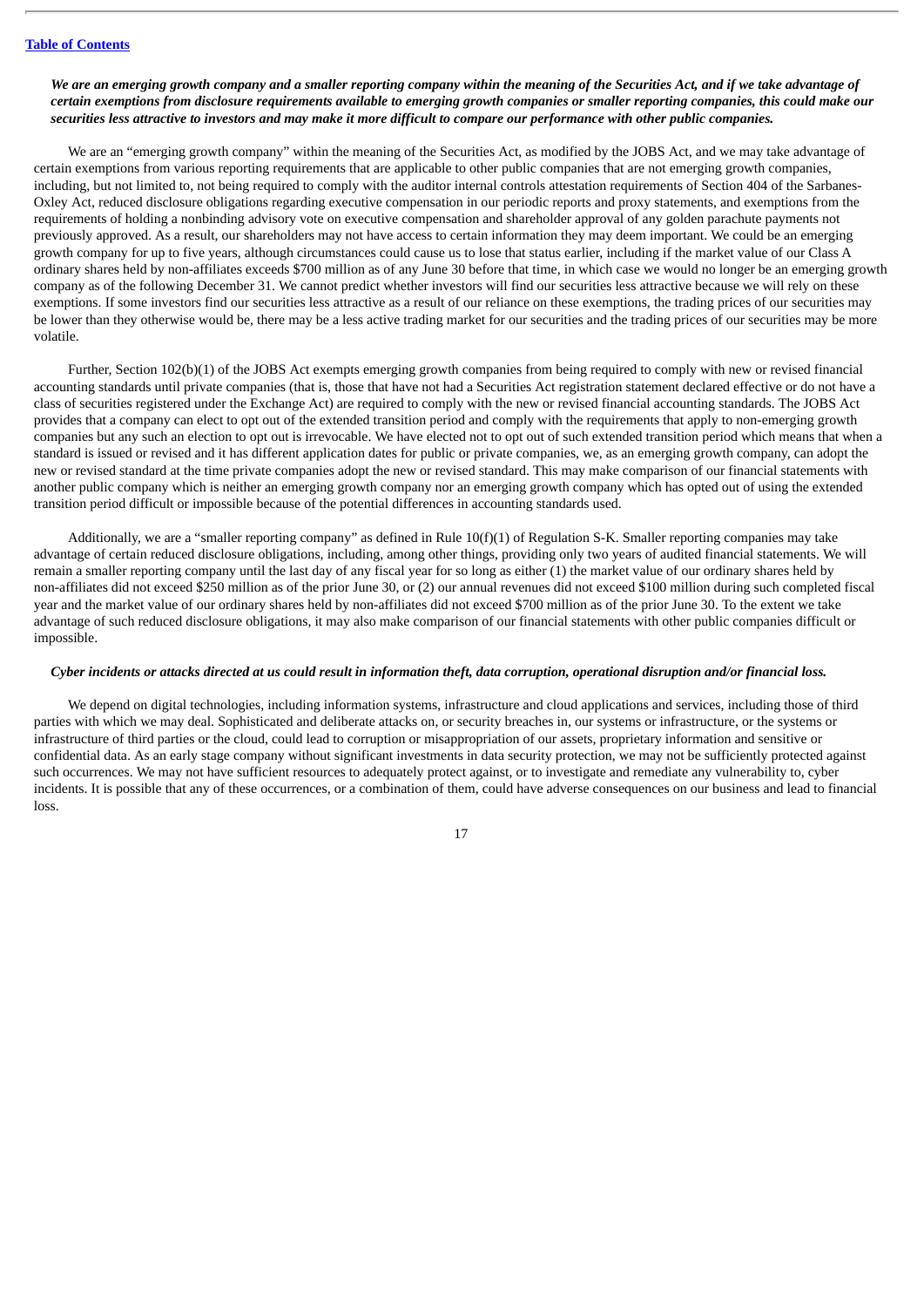#### **Risks Relating to Our Search for, and Consummation of or Inability to Consummate, a Business Combination**

# Our public shareholders may not be afforded an opportunity to vote on our proposed initial business combination, and even if we hold a vote, holders of our founder shares will participate in such vote, which means we may complete our initial business combination even though a *majority of our public shareholders do not support such a combination.*

We may choose not to hold a shareholder vote to approve our initial business combination unless the business combination would require shareholder approval under applicable law or stock exchange listing requirements. In such case, the decision as to whether we will seek shareholder approval of a proposed business combination or will allow shareholders to sell their shares to us in a tender offer will be made by us, solely in our discretion, and will be based on a variety of factors, such as the timing of the transaction and whether the terms of the transaction would otherwise require us to seek shareholder approval. Even if we seek shareholder approval, the holders of our founder shares will participate in the vote on such approval. Accordingly, we may complete our initial business combination even if holders of a majority of our ordinary shares do not approve of the business combination we complete.

# Your only opportunity to effect your investment decision regarding a potential business combination may be limited to the exercise of your right to *redeem your shares from us for cash.*

At the time of your investment in us, you will not be provided with an opportunity to evaluate the specific merits or risks of our initial business combination. Since our board of directors may complete a business combination without seeking shareholder approval, public shareholders may not have the right or opportunity to vote on the business combination, unless we seek such shareholder vote. Accordingly, your only opportunity to effect your investment decision regarding our initial business combination may be limited to exercising your redemption rights within the period of time (which will be at least 20 business days) set forth in our tender offer documents mailed to our public shareholders in which we describe our initial business combination.

#### If we seek shareholder approval of our initial business combination, our initial shareholders and management team have agreed to vote in favor *of such initial business combination, regardless of how our public shareholders vote.*

Our initial shareholders own 20% of our issued and outstanding ordinary shares. Our initial shareholders and management team also may from time to time purchase Class A ordinary shares prior to our initial business combination. Our amended and restated memorandum and articles of association provide that, if we seek shareholder approval of an initial business combination, such initial business combination will be approved if we receive an ordinary resolution under Cayman Islands law, which requires the affirmative vote of a majority of the shareholders who attend and vote at a general meeting of the company, including the founder shares. Accordingly, if we seek shareholder approval of our initial business combination, the agreement by our initial shareholders and management team to vote in favor of our initial business combination will increase the likelihood that we will receive an ordinary resolution, being the requisite shareholder approval for such initial business combination.

#### The ability of our public shareholders to redeem their shares for cash may make our financial condition unattractive to potential business combination taraets, which may make it difficult for us to enter into a business combination with a taraet.

We may seek to enter into a business combination transaction agreement with a minimum cash requirement for (i) cash consideration to be paid to the target or its owners, (ii) cash for working capital or other general corporate purposes or (iii) the retention of cash to satisfy other conditions. If too many public shareholders exercise their redemption rights, we would not be able to meet such closing condition and, as a result, would not be able to proceed with the business combination. The amount of the deferred underwriting commissions payable to the underwriter will not be adjusted for any shares that are redeemed in connection with a business combination and such amount of deferred underwriting discount is not available for us to use as consideration in an initial business combination. Furthermore, in no event will we redeem our public shares in an amount that would cause our net tangible assets, after payment of the deferred underwriting commissions, to be less than \$5,000,001 upon completion of our initial business combination, or any greater net tangible asset or cash requirement that may be contained in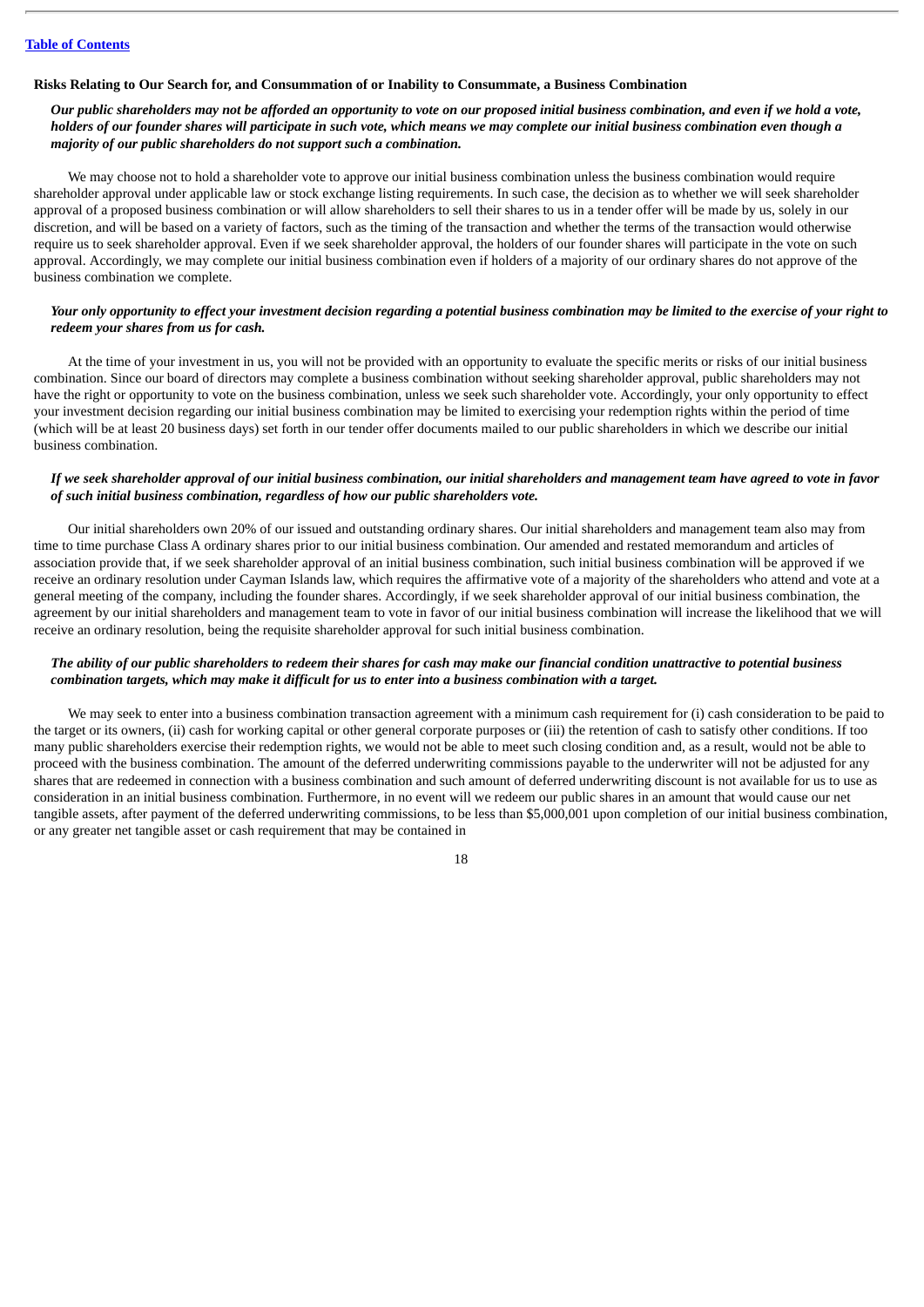the agreement relating to our initial business combination. Consequently, if accepting all properly submitted redemption requests would cause our net tangible assets, after payment of the deferred underwriting commissions, to be less than \$5,000,001 upon completion of our initial business combination or less than such greater amount necessary to satisfy a closing condition as described above, we would not proceed with such redemption of our public shares and the related business combination, and we may instead search for an alternate business combination. Prospective targets will be aware of these risks and, thus, may be reluctant to enter into a business combination transaction with us. If we are able to consummate an initial business combination, the per-share value of shares held by non-redeeming shareholders will reflect our obligation to pay the deferred underwriting commissions.

# The ability of our public shareholders to exercise redemption rights with respect to a large number of our shares may not allow us to complete the *most desirable business combination or optimize our capital structure.*

At the time we enter into an agreement for our initial business combination, we will not know how many shareholders may exercise their redemption rights, and therefore will need to structure the transaction based on our expectations as to the number of shares that will be submitted for redemption. If our initial business combination agreement requires us to use a portion of the cash in the trust account to pay the purchase price, or requires us to have a minimum amount of cash at closing, we will need to reserve a portion of the cash in the trust account to meet such requirements, or arrange for third party financing. In addition, if a larger number of shares are submitted for redemption than we initially expected, we may need to restructure the transaction to reserve a greater portion of the cash in the trust account or arrange for third party financing. Raising additional third party financing may involve dilutive equity issuances or the incurrence of indebtedness at higher than desirable levels. Furthermore, this dilution would increase to the extent that the anti-dilution provision of the Class B ordinary shares results in the issuance of Class A ordinary shares on a greater than one-to-one basis upon conversion of the Class B ordinary shares at the time of our initial business combination. In addition, the amount of the deferred underwriting commissions payable to the underwriter will not be adjusted for any shares that are redeemed in connection with an initial business combination. The per-share amount we will distribute to shareholders who properly exercise their redemption rights will not be reduced by the deferred underwriting commission and after such redemptions, the amount held in trust will continue to reflect our obligation to pay the entire deferred underwriting commissions. The above considerations may limit our ability to complete the most desirable business combination available to us or optimize our capital structure.

# The ability of our public shareholders to exercise redemption rights with respect to a large number of our shares could increase the probability that our initial business combination would be unsuccessful and that you would have to wait for liquidation in order to redeem your shares.

If our initial business combination agreement requires us to use a portion of the cash in the trust account to pay the purchase price, or requires us to have a minimum amount of cash at closing, the probability that our initial business combination would be unsuccessful is increased. If our initial business combination is unsuccessful, you would not receive your pro rata portion of the trust account until we liquidate the trust account. If you are in need of immediate liquidity, you could attempt to sell your shares in the open market; however, at such time our shares may trade at a discount to the pro rata amount per share in the trust account. In either situation, you may suffer a material loss on your investment or lose the benefit of funds expected in connection with your exercise of redemption rights until we liquidate or you are able to sell your shares in the open market.

# The requirement that we complete our initial business combination by October 6, 2022 may give potential target businesses leverage over us in negotiating a business combination and may limit the time we have in which to conduct due diligence on potential business combination targets, in particular as we approach our dissolution deadline, which could undermine our ability to complete our initial business combination on terms *that would produce value for our shareholders.*

Any potential target business with which we enter into negotiations concerning a business combination will be aware that we must complete our initial business combination by October 6, 2022. Consequently, such target business may obtain leverage over us in negotiating a business combination, knowing that if we do not complete our initial business combination with that particular target business, we may be unable to complete our initial business combination with any target business. This risk will increase as we get closer to the timeframe described above. In addition, we may have limited time to conduct due diligence and may enter into our initial business combination on terms that we would have rejected upon a more comprehensive investigation.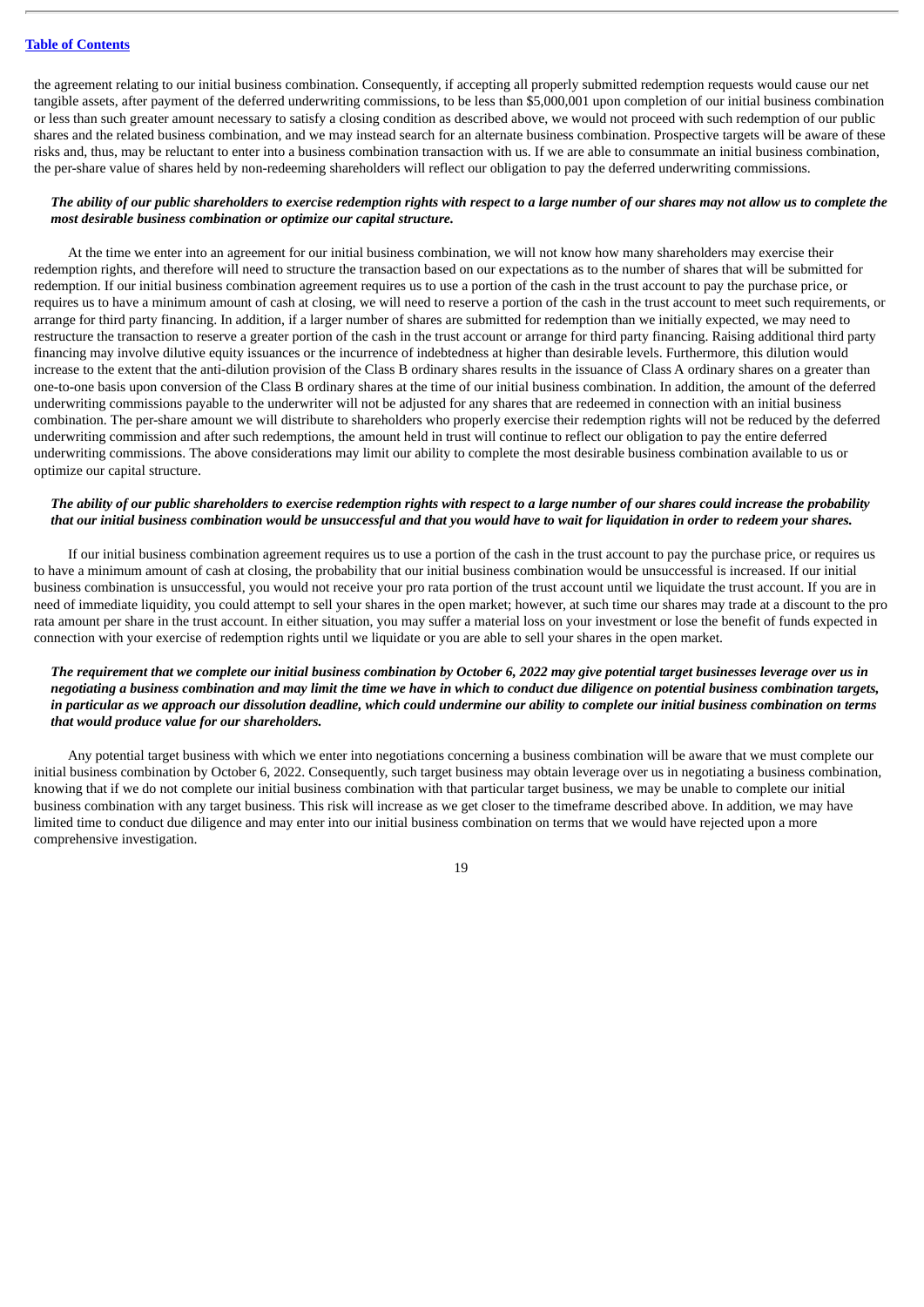#### Our search for a business combination, and any partner business with which we ultimately complete a business combination, may be materially *adversely affected by the recent coronavirus (COVID-19) pandemic and the status of debt and equity markets.*

In December 2019, a novel strain of coronavirus was reported to have surfaced in Wuhan, China, which has and is continuing to spread throughout the world, including the United States. On January 30, 2020, the World Health Organization declared the outbreak of the coronavirus disease (COVID-19) a "Public Health Emergency of International Concern." On January 31, 2020, U.S. Health and Human Services Secretary Alex M. Azar II declared a public health emergency for the United States to aid the U.S. healthcare community in responding to COVID-19, and on March 11, 2020 the World Health Organization characterized the outbreak as a "pandemic". The COVID-19 pandemic has and a significant outbreak of other infectious diseases could result in a widespread health crisis that could adversely affect the economies and financial markets worldwide, and the business of any potential partner business with which we consummate a business combination could be materially and adversely affected.

Furthermore, we may be unable to complete a business combination if concerns relating to COVID-19 continue to restrict travel, limit the ability to have meetings with potential investors or the partner business's personnel, vendors and services providers are unavailable to negotiate and complete a transaction in a timely manner. The extent to which COVID-19 impacts our search for a business combination will depend on future developments, which are highly uncertain and cannot be predicted, including new information which may emerge concerning the severity of COVID-19 and the actions to contain COVID-19 or treat its impact, among others. If the disruptions posed by COVID-19 or other matters of global concern continue for an extensive period of time, our ability to complete a business combination, or the operations of a partner business with which we ultimately complete a business combination, may be materially adversely affected. In addition, our ability to complete a transaction may be dependent on the ability to raise equity and debt financing which may be impacted by COVID-19 and other events, including as a result of increased market volatility, decreased market liquidity and third-party financing being unavailable on terms acceptable to us or at all.

# As the number of special purpose acquisition companies evaluating targets increases, attractive targets may become scarcer and there may be more competition for attractive targets. This could increase the cost of our initial business combination and could even result in our inability to *find a target or to consummate an initial business combination.*

In recent years, the number of special purpose acquisition companies that have been formed has increased substantially. Many potential targets for special purpose acquisition companies have already entered into an initial business combination, and there are still many special purpose acquisition companies preparing for an initial public offering, as well as many such companies currently in registration. As a result, at times, fewer attractive targets may be available to consummate an initial business combination.

In addition, because there are more special purpose acquisition companies seeking to enter into an initial business combination with available targets, the competition for available targets with attractive fundamentals or business models may increase, which could cause targets companies to demand improved financial terms. Attractive deals could also become scarcer for other reasons, such as economic or industry sector downturns, geopolitical tensions, or increases in the cost of additional capital needed to close business combinations or operate targets post-business combination. This could increase the cost of, delay or otherwise complicate or frustrate our ability to find and consummate an initial business combination, and may result in our inability to consummate an initial business combination on terms favorable to our investors altogether.

### We may not be able to complete our initial business combination by October 6, 2022, in which case we would cease all operations except for the *purpose of winding up and we would redeem our public shares and liquidate.*

We may not be able to find a suitable target business and complete our initial business combination by October 6, 2022. Our ability to complete our initial business combination may be negatively impacted by general market conditions, volatility in the capital and debt markets and the other risks described herein. For example, the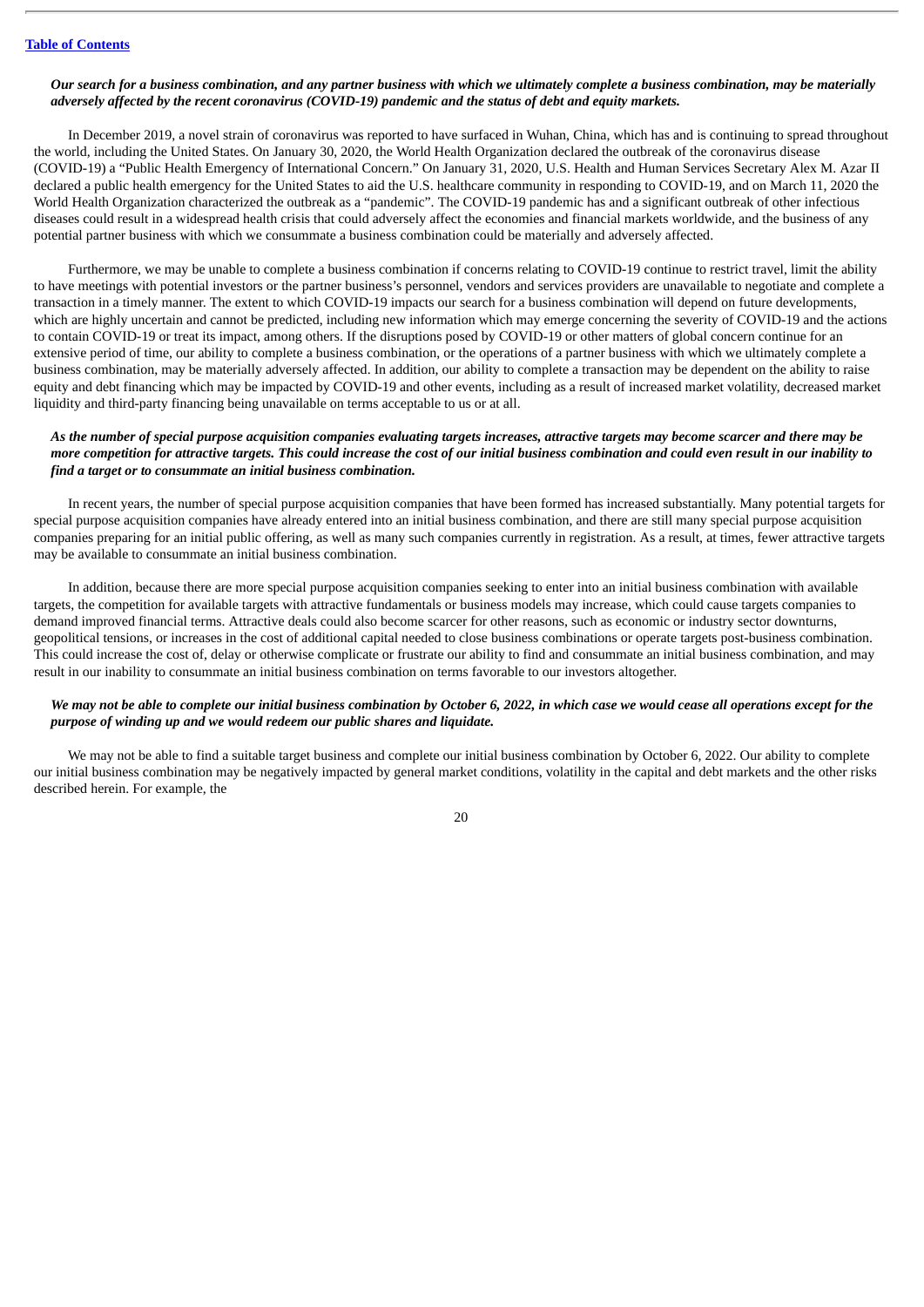COVID-19 pandemic continues to grow both in the U.S. and globally and, while the extent of the impact of the pandemic on us will depend on future developments, it could limit our ability to complete our initial business combination, including as a result of increased market volatility, decreased market liquidity and third-party financing being unavailable on terms acceptable to us or at all. Additionally, the COVID-19 pandemic may negatively impact businesses we may seek to acquire. If we have not completed our initial business combination within such time period, we will: (i) cease all operations except for the purpose of winding up, (ii) as promptly as reasonably possible but not more than ten business days thereafter, redeem the public shares, at a per-share price, payable in cash, equal to the aggregate amount then on deposit in the trust account, including interest earned on the funds held in the trust account (less taxes payable and up to \$100,000 of interest income to pay dissolution expenses), divided by the number of then outstanding public shares, which redemption will completely extinguish public shareholders' rights as shareholders (including the right to receive further liquidation distributions, if any) and (iii) as promptly as reasonably possible following such redemption, subject to the approval of our remaining shareholders and our board of directors, liquidate and dissolve, subject in the case of clauses (ii) and (iii), to our obligations under Cayman Islands law to provide for claims of creditors and in all cases subject to the other requirements of applicable law.

#### The COVID-19 pandemic has significantly impacted the global markets and the sectors in which Virgin has historically operated.

While we intend to search for acquisition targets that operate in consumer-facing industries, with a focus on businesses that provide consumer experiences in the sectors in which Virgin has historically operated, the global spread of COVID-19 has disrupted business operations in these sectors. Specifically, the continued spread of COVID-19 and precautionary actions taken related to COVID-19 have adversely impacted the ability and desire for consumers to travel, stay in hotels, visit gyms and dine out at restaurants.

The pandemic has also resulted in, and may continue to result in, significant disruption and volatility of global financial markets. Given the rapid and evolving nature of the impact of the virus, responsive measures taken by governmental authorities and the uncertainty about its impact on society and the global economy, we cannot predict the extent to which the sectors in which Virgin has the most experience will be affected by the pandemic, particularly if these impacts persist or worsen over an extended period of time. To the extent COVID-19 adversely affects the global financial markets, it may also have the effect of heightening many of the other risks described in this "Risk Factors" section.

# If we seek shareholder approval of our initial business combination, our sponsor, initial shareholders, directors, officers, advisors and their affiliates may elect to purchase shares or public warrants from public shareholders, which may influence a vote on a proposed business *combination and reduce the public "float" of our Class A ordinary shares.*

If we seek shareholder approval of our initial business combination and we do not conduct redemptions in connection with our initial business combination pursuant to the tender offer rules, our sponsor, directors, officers, advisors or their affiliates may purchase shares or public warrants in privately negotiated transactions or in the open market either prior to or following the completion of our initial business combination, although they are under no obligation to do so. There is no limit on the number of shares our initial shareholders, directors, officers, advisors or their affiliates may purchase in such transactions, subject to compliance with applicable law and NYSE rules. However, they have no current commitments, plans or intentions to engage in such transactions and have not formulated any terms or conditions for any such transactions. None of the funds in the trust account will be used to purchase shares or public warrants in such transactions. Such purchases may include a contractual acknowledgment that such shareholder, although still the record holder of our shares, is no longer the beneficial owner thereof and therefore agrees not to exercise its redemption rights.

In the event that our sponsor, directors, officers, advisors or their affiliates purchase shares in privately negotiated transactions from public shareholders who have already elected to exercise their redemption rights, such selling shareholders would be required to revoke their prior elections to redeem their shares. The price per share paid in any such transaction may be different than the amount per share a public shareholder would receive if it elected to redeem its shares in connection with our initial business combination. The purpose of any such purchases of shares could be to vote such shares in favor of the business combination and thereby increase the likelihood of obtaining shareholder approval of the business combination or to satisfy a closing condition in an agreement with a target that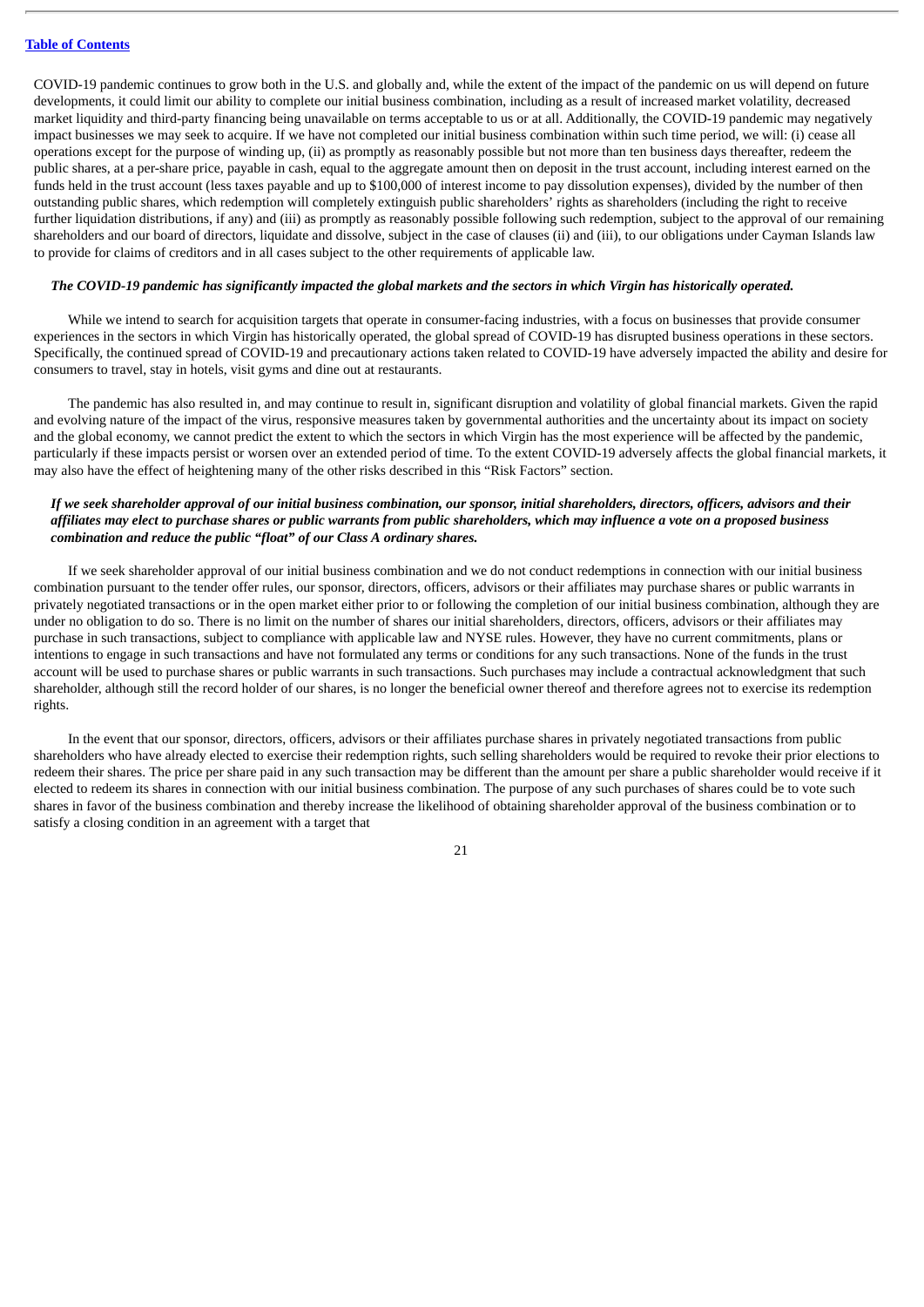requires us to have a minimum net worth or a certain amount of cash at the closing of our initial business combination, where it appears that such requirement would otherwise not be met. The purpose of any such purchases of public warrants could be to reduce the number of public warrants outstanding or to vote such warrants on any matters submitted to the warrant holders for approval in connection with our initial business combination. Any such purchases of our securities may result in the completion of our initial business combination that may not otherwise have been possible. Any such purchases will be reported pursuant to Section 13 and Section 16 of the Exchange Act to the extent such purchasers are subject to such reporting requirements.

In addition, if such purchases are made, the public "float" of our Class A ordinary shares or public warrants and the number of beneficial holders of our securities may be reduced, possibly making it difficult to obtain or maintain the quotation, listing or trading of our securities on a national securities exchange.

# Because of our limited resources and the significant competition for business combination opportunities, it may be more difficult for us to complete our initial business combination. If we are unable to complete our initial business combination, our public shareholders may receive only their pro rata portion of the funds in the trust account that are available for distribution to public shareholders, and our warrants will expire *worthless.*

We expect to encounter competition from other entities having a business objective similar to ours, including private investors (which may be individuals or investment partnerships), other blank check companies and other entities, domestic and international, competing for the types of businesses we intend to acquire. Many of these individuals and entities are well-established and have extensive experience in identifying and effecting, directly or indirectly, acquisitions of companies operating in or providing services to various industries. Many of these competitors possess similar or greater technical, human and other resources to ours or more local industry knowledge than we do and our financial resources will be relatively limited when contrasted with those of many of these competitors. While we believe there are numerous target businesses we could potentially acquire with the net proceeds from our initial public offering and the sale of the private placement warrants, our ability to compete with respect to the acquisition of certain target businesses that are sizable will be limited by our available financial resources. This inherent competitive limitation gives others an advantage in pursuing the acquisition of certain target businesses. Furthermore, we are obligated to offer holders of our public shares the right to redeem their shares for cash at the time of our initial business combination in conjunction with a shareholder vote or via a tender offer. Target companies will be aware that this may reduce the resources available to us for our initial business combination. Any of these obligations may place us at a competitive disadvantage in successfully negotiating a business combination. If we are unable to complete our initial business combination, our public shareholders may receive only their pro rata portion of the funds in the trust account that are available for distribution to public shareholders, and our warrants will expire worthless.

# If we are deemed to be an investment company under the Investment Company Act, we may be required to institute burdensome compliance requirements and our activities may be restricted, which may make it difficult for us to complete our initial business combination.

If we are deemed to be an investment company under the Investment Company Act, our activities may be restricted, including:

- restrictions on the nature of our investments; and
- restrictions on the issuance of securities:

each of which may make it difficult for us to complete our initial business combination.

In addition, we may have imposed upon us burdensome requirements, including:

- registration as an investment company with the SEC;
- adoption of a specific form of corporate structure; and
- reporting, record keeping, voting, proxy and disclosure requirements and other rules and regulations that we are currently not subject to.

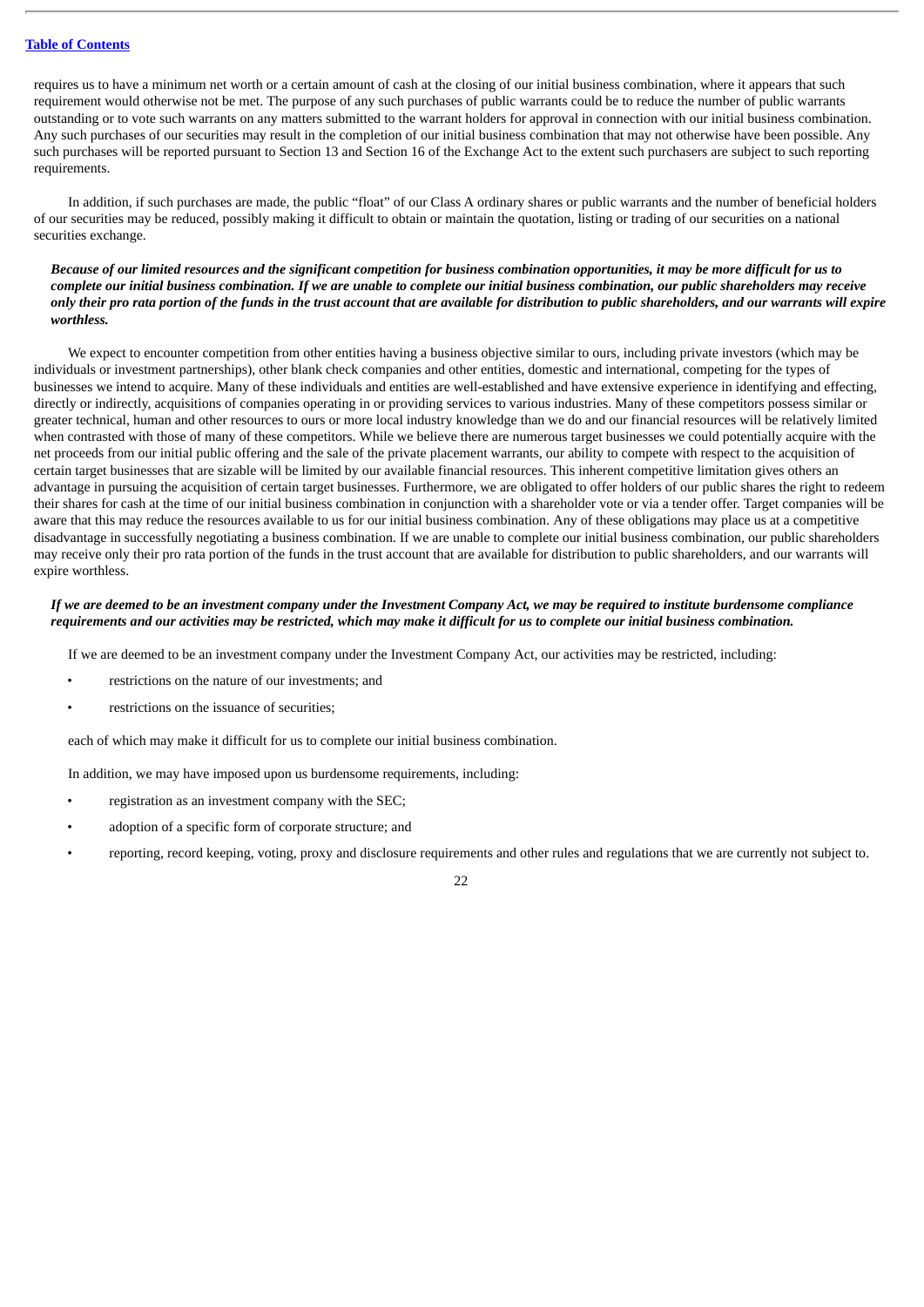We do not believe that our principal activities will subject us to the Investment Company Act. The proceeds held in the trust account may be invested by the trustee only in U.S. government treasury bills with a maturity of 180 days or less or in money market funds investing solely in U.S. Treasuries and meeting certain conditions under Rule 2a-7 under the Investment Company Act. Because the investment of the proceeds will be restricted to these instruments, we believe we will meet the requirements for the exemption provided in Rule 3a-1 promulgated under the Investment Company Act. If we were deemed to be subject to the Investment Company Act, compliance with these additional regulatory burdens would require additional expenses for which we have not allotted funds and may hinder our ability to complete a business combination. If we are unable to complete our initial business combination, our public shareholders may receive only approximately \$10.00 per share, or less in certain circumstances, on the liquidation of our trust account and our warrants will expire worthless.

#### Changes in laws or regulations, or a failure to comply with any laws and regulations, may adversely affect our business, including our ability to *negotiate and complete our initial business combination, and results of operations.*

We are subject to laws and regulations enacted by national, regional and local governments. In particular, we will be required to comply with certain SEC and other legal requirements. Compliance with, and monitoring of, applicable laws and regulations may be difficult, time consuming and costly. Those laws and regulations and their interpretation and application may also change from time to time and those changes could have a material adverse effect on our business, investments and results of operations. In addition, a failure to comply with applicable laws or regulations, as interpreted and applied, could have a material adverse effect on our business, including our ability to negotiate and complete our initial business combination, and results of operations.

#### We may seek business combination opportunities in industries or sectors that may be outside of our management's areas of expertise.

We will consider a business combination outside of our management's areas of expertise if a business combination candidate is presented to us and we determine that such candidate offers an attractive business combination opportunity for our company. Although our management will endeavor to evaluate the risks inherent in any particular business combination candidate, we cannot assure you that we will adequately ascertain or assess all of the significant risk factors. In the event we elect to pursue a business combination outside of the areas of our management's expertise, our management's expertise may not be directly applicable to its evaluation or operation, and the information contained in this Annual Report regarding the areas of our management's expertise would not be relevant to an understanding of the business that we elect to acquire. As a result, our management may not be able to ascertain or assess adequately all of the relevant risk factors. Accordingly, any shareholders who choose to remain shareholders following our initial business combination could suffer a reduction in the value of their shares. Such shareholders are unlikely to have a remedy for such reduction in value.

#### Although we have identified general criteria and quidelines that we believe are important in evaluating prospective target businesses, we may enter into our initial business combination with a target that does not meet such criteria and quidelines, and as a result, the target business with which we enter into our initial business combination may not have attributes entirely consistent with our general criteria and quidelines.

Although we have identified general criteria and guidelines for evaluating prospective target businesses, it is possible that a target business with which we enter into our initial business combination will not have all of these positive attributes. If we complete our initial business combination with a target that does not meet some or all of these guidelines, such combination may not be as successful as a combination with a business that does meet all of our general criteria and guidelines. In addition, if we announce a prospective business combination with a target that does not meet our general criteria and guidelines, a greater number of shareholders may exercise their redemption rights, which may make it difficult for us to meet any closing condition with a target business that requires us to have a minimum net worth or a certain amount of cash. In addition, if shareholder approval of the transaction is required by law, or we decide to obtain shareholder approval for business or other reasons, it may be more difficult for us to attain shareholder approval of our initial business combination if the target business does not meet our general criteria and guidelines. If we are unable to complete our initial business combination, our public shareholders may only receive their pro rata portion of the funds in the trust account that are available for distribution to public shareholders, and our warrants will expire worthless.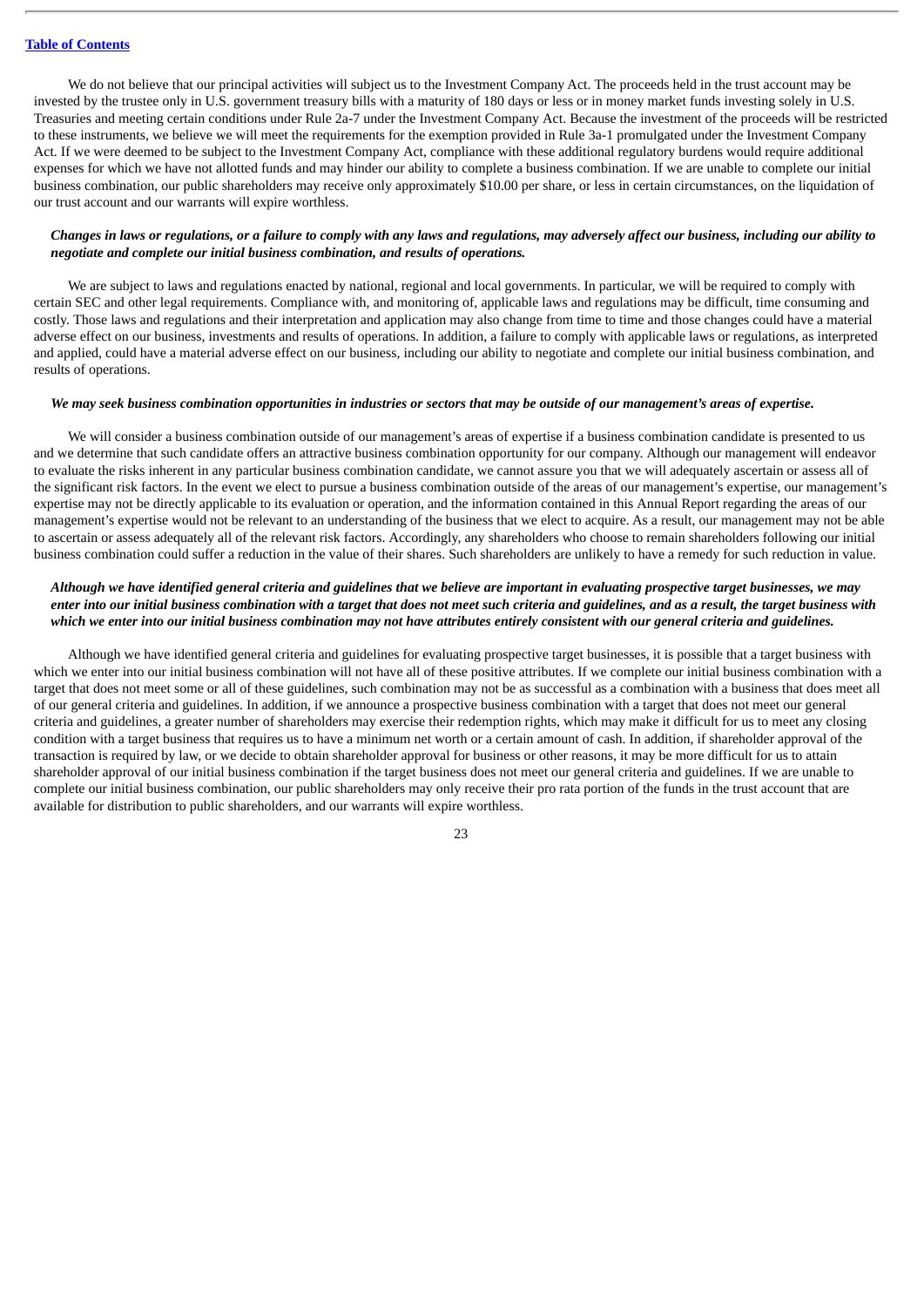# We are not required to obtain an opinion from an independent investment banking firm or from a valuation or appraisal firm, and consequently, you may have no assurance from an independent source that the price we are paying for the business is fair to our shareholders from a financial *point of view.*

Unless we complete our initial business combination with an affiliated entity or our board of directors cannot independently determine the fair market value of the target business or businesses (including with the assistance of financial advisors), we are not required to obtain an opinion from an independent investment banking firm which is a member of FINRA or from a valuation or appraisal firm that the price we are paying is fair to our shareholders from a financial point of view. If no opinion is obtained, our shareholders will be relying on the judgment of our board of directors, who will determine fair market value based on standards generally accepted by the financial community. Such standards used will be disclosed in our proxy materials or tender offer documents, as applicable, related to our initial business combination.

We may issue additional Class A ordinary shares or preferred shares to complete our initial business combination or under an employee incentive plan after completion of our initial business combination. We may also issue Class A ordinary shares upon the conversion of the founder shares at a ratio greater than one-to-one at the time of our initial business combination as a result of the anti-dilution provisions contained therein. Any *such issuances would dilute the interest of our shareholders and likely present other risks.*

Our amended and restated memorandum and articles of association authorizes the issuance of up to 200,000,000 Class A ordinary shares, par value \$0.0001 per share, 20,000,000 Class B ordinary shares, par value \$0.0001 per share, and 1,000,000 preferred shares, par value \$0.0001 per share. There are 149,145,000 and 7,286,250 authorized but unissued Class A ordinary shares and Class B ordinary shares, respectively, available for issuance which amount does not take into account shares reserved for issuance upon exercise of outstanding warrants or shares issuable upon conversion of the Class B ordinary shares. The Class B ordinary shares are automatically convertible into Class A ordinary shares concurrently with or immediately following the consummation of our initial business combination, initially at a one-for-one ratio but subject to adjustment as set forth herein and in our amended and restated memorandum and articles of association, including in certain circumstances in which we issue Class A ordinary shares or equitylinked securities related to our initial business combination. There are currently no preferred shares issued and outstanding.

We may issue a substantial number of additional Class A ordinary shares or preferred shares to complete our initial business combination or under an employee incentive plan after completion of our initial business combination. We may also issue Class A ordinary shares upon conversion of the Class B ordinary shares at a ratio greater than one-to-one at the time of our initial business combination as a result of the anti-dilution provisions as set forth therein. However, our amended and restated memorandum and articles of association provide, among other things, that prior to our initial business combination, we may not issue additional shares that would entitle the holders thereof to (i) receive funds from the trust account or (ii) vote on any initial business combination. These provisions of our amended and restated memorandum and articles of association, like all provisions of our amended and restated memorandum and articles of association, may be amended with a shareholder vote. The issuance of additional ordinary or preferred shares:

- may significantly dilute the equity interest of investors in our initial public offering;
- may subordinate the rights of holders of Class A ordinary shares if preferred shares are issued with rights senior to those afforded our Class A ordinary shares;
- could cause a change in control if a substantial number of Class A ordinary shares are issued, which may affect, among other things, our ability to use our net operating loss carry forwards, if any, and could result in the resignation or removal of our present officers and directors; and
- may adversely affect prevailing market prices for our units, Class A ordinary shares and/or warrants.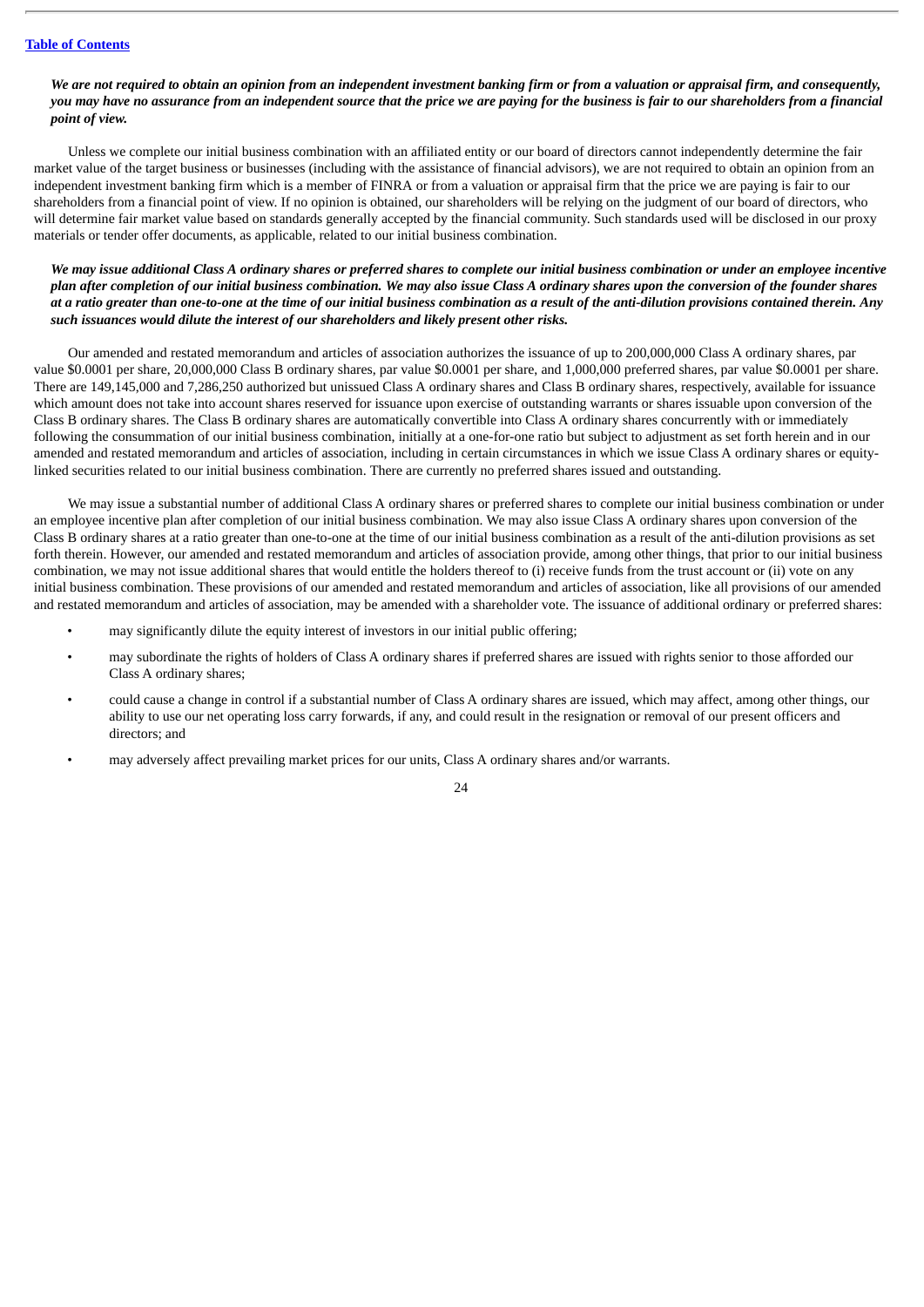#### Unlike some other similarly structured special purpose acquisition companies, our initial shareholders will receive additional Class A ordinary *shares if we issue certain shares to consummate an initial business combination.*

The founder shares will automatically convert into Class A ordinary shares concurrently with or immediately following the consummation of our initial business combination on a one-for-one basis, subject to adjustment for share sub-divisions, share capitalizations, reorganizations, recapitalizations and the like, and subject to further adjustment as provided herein. In the case that additional Class A ordinary shares or equity-linked securities are issued or deemed issued in connection with our initial business combination, the number of Class A ordinary shares issuable upon conversion of all founder shares will equal, in the aggregate, 20% of the total number of Class A ordinary shares outstanding after such conversion (after giving effect to any redemptions of Class A ordinary shares by public shareholders), including the total number of Class A ordinary shares issued, or deemed issued or issuable upon conversion or exercise of any equity-linked securities or rights issued or deemed issued, by the Company in connection with or in relation to the consummation of the initial business combination, excluding any Class A ordinary shares or equity-linked securities exercisable for or convertible into Class A ordinary shares issued, or to be issued, to any seller in the initial business combination and any private placement warrants issued to our sponsor, officers or directors upon conversion of working capital loans; provided that such conversion of founder shares will never occur on a less than one-for-one basis.

# Resources could be wasted in researching business combinations that are not completed, which could materially adversely affect subsequent attempts to locate and acquire or merge with another business. If we are unable to complete our initial business combination, our public shareholders may only receive their pro rata portion of the funds in the trust account that are available for distribution to public shareholders, *and our warrants will expire worthless.*

We anticipate that the investigation of each specific target business and the negotiation, drafting and execution of relevant agreements, disclosure documents and other instruments will require substantial management time and attention and substantial costs for accountants, attorneys, consultants and others. If we decide not to complete a specific initial business combination, the costs incurred up to that point for the proposed transaction likely would not be recoverable. Furthermore, if we reach an agreement relating to a specific target business, we may fail to complete our initial business combination for any number of reasons including those beyond our control. Any such event will result in a loss to us of the related costs incurred which could materially adversely affect subsequent attempts to locate and acquire or merge with another business. If we are unable to complete our initial business combination, our public shareholders may only receive their pro rata portion of the funds in the trust account that are available for distribution to public shareholders, and our warrants will expire worthless.

# Since our sponsor, officers and directors will lose their entire investment in us if our initial business combination is not completed (other than with respect to public shares they may acquire), a conflict of interest may arise in determining whether a particular business combination target *is appropriate for our initial business combination.*

In February 2020, our sponsor purchased 13,800,000 founder shares (after giving effect to a 6-for-5 stock split, effected October 1, 2020) for an aggregate purchase price of \$25,000, or \$0.002 per share. On November 16, 2020, in connection with the expiration of the underwriter's over-allotment option, our sponsor surrendered 1,086,250 founder shares. As such, our initial shareholders collectively own 20% of our issued and outstanding shares as of our initial public offering. The founder shares will be worthless if we do not complete an initial business combination. In addition, our sponsor has purchased an aggregate of 8,113,999 private placement warrants, each exercisable to purchase one Class A ordinary share, for a purchase price of \$12,170,999 in the aggregate, or \$1.50 per warrant, that will also be worthless if we do not complete a business combination. Each private placement warrant may be exercised for one Class A ordinary share at a price of \$11.50 per share, subject to adjustment as provided herein. The founder shares and private placement warrants will be worthless if we do not complete our initial business combination. The personal and financial interests of our officers and directors may influence their motivation in identifying and selecting a target business combination, completing an initial business combination and influencing the operation of the business following the initial business combination. This risk may become more acute as October 6, 2022 nears, which is the deadline for our completion of an initial business combination.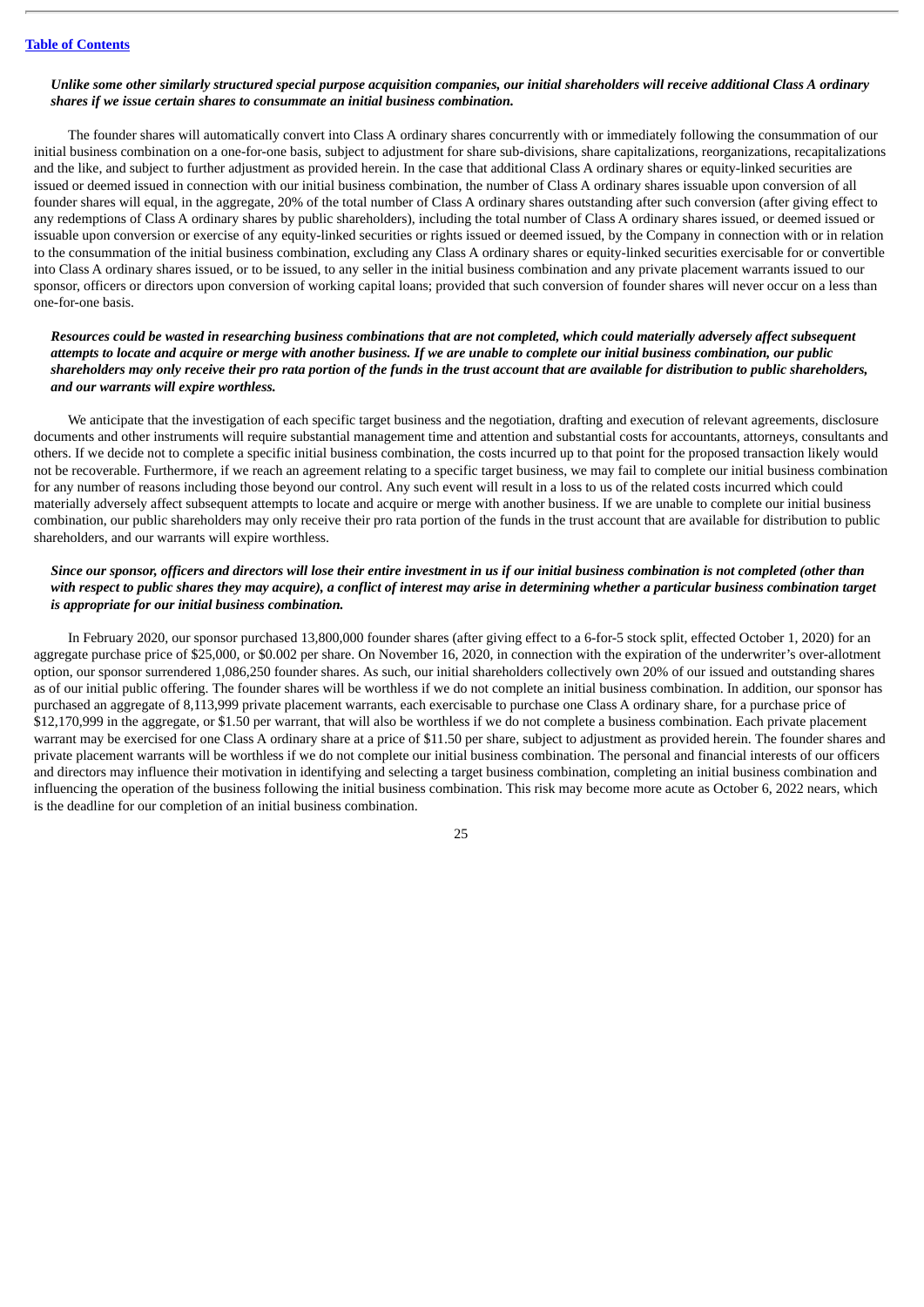# We may only be able to complete one business combination with the proceeds of our initial public offering and the sale of the private placement warrants, which will cause us to be solely dependent on a sinale business which may have a limited number of products or services. This lack of *diversification may negatively impact our operations and profitability.*

The net proceeds from the initial public offering and the sale of the private placement warrants provided us with \$508,550,000 that we may use to complete our initial business combination.

We may effectuate our initial business combination with a single target business or multiple target businesses simultaneously or within a short period of time. However, we may not be able to effectuate our initial business combination with more than one target business because of various factors, including the existence of complex accounting issues and the requirement that we prepare and file pro forma financial statements with the SEC that present operating results and the financial condition of several target businesses as if they had been operated on a combined basis. By completing our initial business combination with only a single entity, our lack of diversification may subject us to numerous economic, competitive and regulatory developments. Further, we would not be able to diversify our operations or benefit from the possible spreading of risks or offsetting of losses, unlike other entities which may have the resources to complete several business combinations in different industries or different areas of a single industry. Accordingly, the prospects for our success may be:

- solely dependent upon the performance of a single business, property or asset, or
- dependent upon the development or market acceptance of a single or limited number of products, processes or services.

This lack of diversification may subject us to numerous economic, competitive and regulatory risks, any or all of which may have a substantial adverse impact upon the particular industry in which we may operate subsequent to our initial business combination.

#### We may attempt to simultaneously complete business combinations with multiple prospective targets, which may hinder our ability to complete our initial business combination and give rise to increased costs and risks that could negatively impact our operations and profitability.

If we determine to simultaneously acquire several businesses that are owned by different sellers, we will need for each of such sellers to agree that our purchase of its business is contingent on the simultaneous closings of the other business combinations, which may make it more difficult for us, and delay our ability, to complete our initial business combination. With multiple business combinations, we could also face additional risks, including additional burdens and costs with respect to possible multiple negotiations and due diligence investigations (if there are multiple sellers) and the additional risks associated with the subsequent assimilation of the operations and services or products of the acquired companies in a single operating business. If we are unable to adequately address these risks, it could negatively impact our profitability and results of operations.

#### We may attempt to complete our initial business combination with a private company about which little information is available, which may result *in a business combination with a company that is not as profitable as we suspected, if at all.*

In pursuing our business combination strategy, we may seek to effectuate our initial business combination with a privately held company. Very little public information generally exists about private companies, and we could be required to make our decision on whether to pursue a potential initial business combination on the basis of limited information, which may result in a business combination with a company that is not as profitable as we suspected, if at all.

# Our management may not be able to maintain control of a target business after our initial business combination. We cannot provide assurance that, upon loss of control of a target business, new management will possess the skills, qualifications or abilities necessary to profitably operate *such business.*

We may structure our initial business combination so that the post-transaction company in which our public shareholders own shares will own less than 100% of the equity interests or assets of a target business, but we will only complete such business combination if the post-transaction company owns or acquires 50% or more of the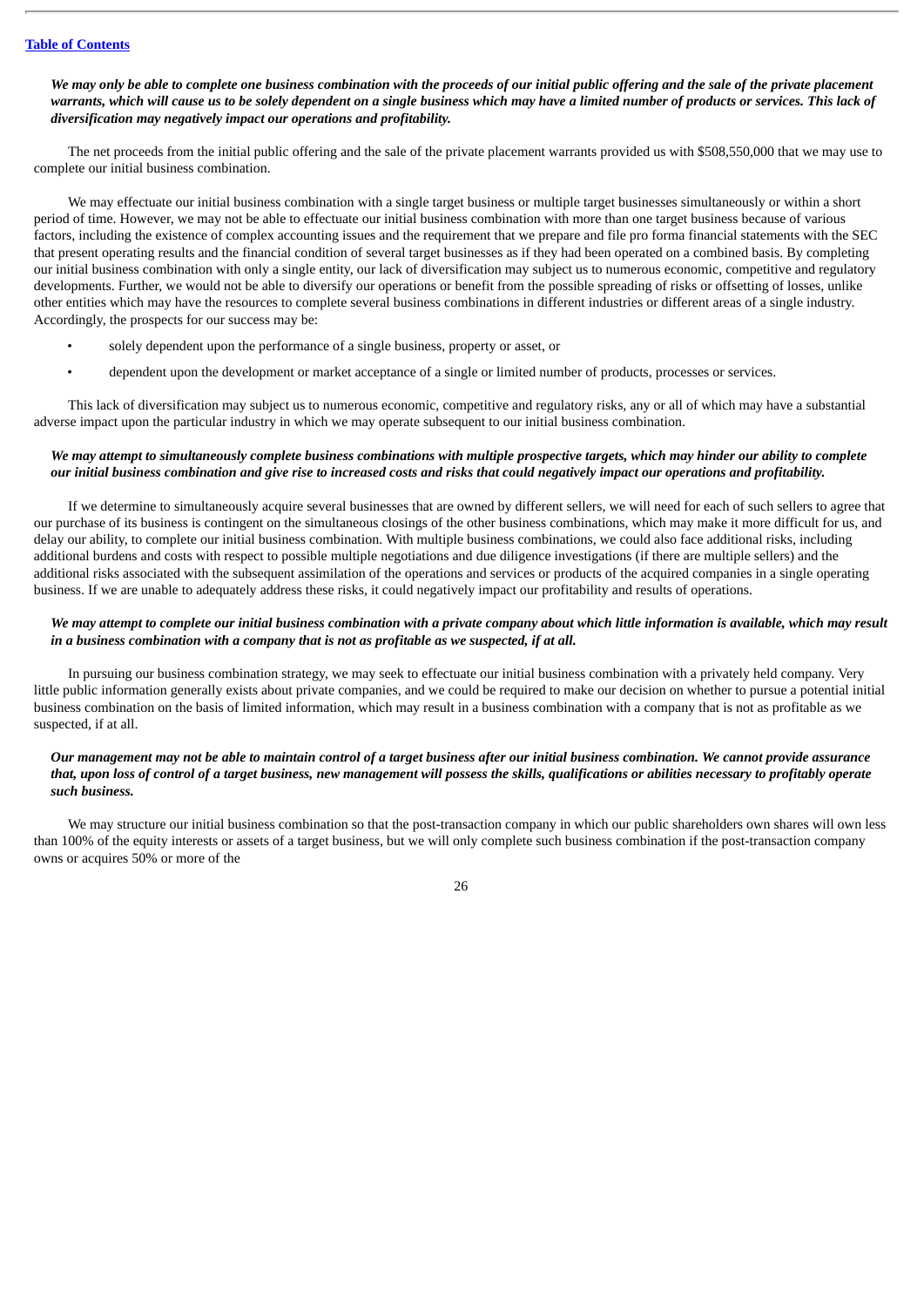outstanding voting securities of the target or otherwise acquires a controlling interest in the target sufficient for us not to be required to register as an investment company under the Investment Company Act. We will not consider any transaction that does not meet such criteria. Even if the posttransaction company owns 50% or more of the voting securities of the target, our shareholders prior to the business combination may collectively own a minority interest in the post business combination company, depending on valuations ascribed to the target and us in the business combination. For example, we could pursue a transaction in which we issue a substantial number of new Class A ordinary shares in exchange for all of the outstanding capital stock, shares or other equity interests of a target. In this case, we would acquire a 100% interest in the target. However, as a result of the issuance of a substantial number of new Class A ordinary shares, our shareholders immediately prior to such transaction could own less than a majority of our issued and outstanding Class A ordinary shares subsequent to such transaction. In addition, other minority shareholders may subsequently combine their holdings resulting in a single person or group obtaining a larger share of the company's shares than we initially acquired. Accordingly, this may make it more likely that our management will not be able to maintain control of the target business.

# We do not have a specified maximum redemption threshold. The absence of such a redemption threshold may make it possible for us to complete *our initial business combination with which a substantial majority of our shareholders do not agree.*

Our amended and restated memorandum and articles of association provide that in no event will we redeem our public shares in an amount that would cause our net tangible assets to be less than \$5,000,001. In addition, our proposed initial business combination may impose a minimum cash requirement for (i) cash consideration to be paid to the target or its owners, (ii) cash for working capital or other general corporate purposes or (iii) the retention of cash to satisfy other conditions. As a result, we may be able to complete our initial business combination even though a substantial majority of our public shareholders do not agree with the transaction and have redeemed their shares or, if we seek shareholder approval of our initial business combination and do not conduct redemptions in connection with our initial business combination pursuant to the tender offer rules, have entered into privately negotiated agreements to sell their shares to our sponsor, officers, directors, advisors or any of their affiliates. In the event the aggregate cash consideration we would be required to pay for all Class A ordinary shares that are validly submitted for redemption plus any amount required to satisfy cash conditions pursuant to the terms of the proposed business combination exceed the aggregate amount of cash available to us, we will not complete the business combination or redeem any shares, all Class A ordinary shares submitted for redemption will be returned to the holders thereof, and we instead may search for an alternate business combination.

# In order to effectuate an initial business combination, special purpose acquisition companies have, in the recent past, amended various provisions of their charters and other governing instruments, including their warrant agreements. We cannot assure you that we will not seek to amend our amended and restated memorandum and articles of association or governing instruments in a manner that will make it easier for us to complete *our initial business combination that our shareholders may not support.*

In order to effectuate a business combination, special purpose acquisition companies have, in the recent past, amended various provisions of their charters and governing instruments, including their warrant agreements. For example, special purpose acquisition companies have amended the definition of business combination, increased redemption thresholds and extended the time to consummate an initial business combination and, with respect to their warrants, amended their warrant agreements to require the warrants to be exchanged for cash and/or other securities. Amending our amended and restated memorandum and articles of association requires a special resolution under Cayman Islands law, which requires the affirmative vote of a majority of at least two-thirds of the shareholders who attend and vote at a general meeting of the company, and amending our warrant agreement will require a vote of holders of at least 65% of the public warrants and, solely with respect to any amendment to the terms of the private placement warrants or any provision of the warrant agreement with respect to the private placement warrants, 65% of the then outstanding private placement warrants. In addition, our amended and restated memorandum and articles of association require us to provide our public shareholders with the opportunity to redeem their public shares for cash if we propose an amendment to our amended and restated memorandum and articles of association (A) to modify the substance or timing of our obligation to allow redemption in connection with our initial business combination or to redeem 100% of our public shares if we do not complete an initial business combination by October 6, 2022 or (B) with respect to any other material provisions relating to shareholders' rights or pre-initial business combination activity. To the extent any of such amendments would be deemed to fundamentally change the nature of the securities offered through our initial public offering, we would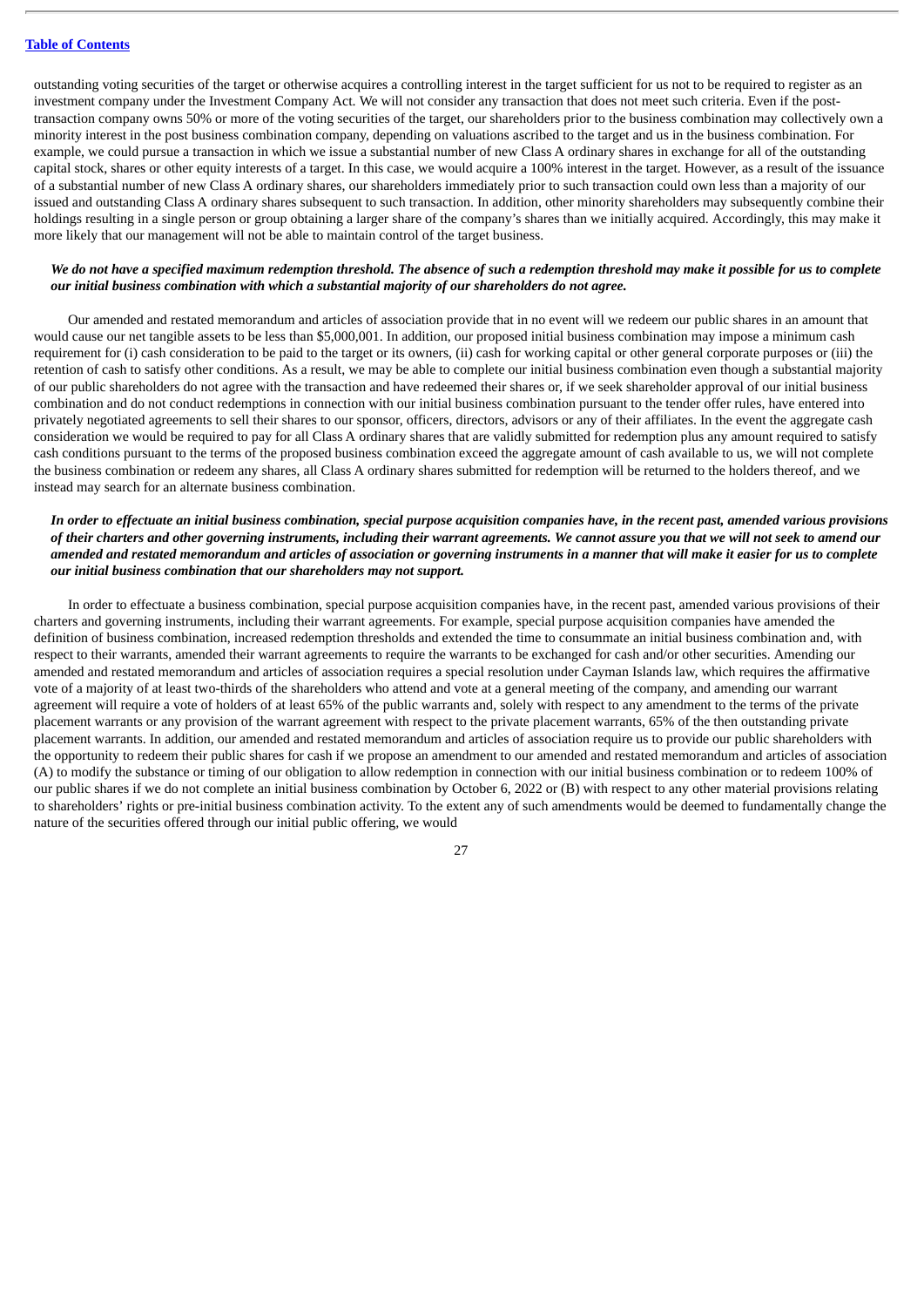register, or seek an exemption from registration for, the affected securities. We cannot assure you that we will not seek to amend our charter or governing instruments or extend the time to consummate an initial business combination in order to effectuate our initial business combination.

The provisions of our amended and restated memorandum and articles of association that relate to our pre-business combination activity (and corresponding provisions of the agreement governing the release of funds from our trust account) may be amended with the approval of holders of not less than two-thirds of our ordinary shares who attend and vote at a general meeting of the company (or 65% of our ordinary shares with respect to amendments to the trust agreement governing the release of funds from our trust account), which is a lower amendment threshold than that of some other special purpose acquisition companies. It may be easier for us, therefore, to amend our amended and restated memorandum and articles of association to facilitate the completion of an initial business combination that some of our shareholders may not support.

Our amended and restated memorandum and articles of association provide that any of its provisions related to pre-business combination activity (including the requirement to deposit proceeds of our initial public offering and the private placement of warrants into the trust account and not release such amounts except in specified circumstances, and to provide redemption rights to public shareholders as described herein) may be amended if approved by special resolution, under Cayman Islands law which requires the affirmative vote of a majority of at least two-thirds of the shareholders who attend and vote at a general meeting of the company, and corresponding provisions of the trust agreement governing the release of funds from our trust account may be amended if approved by holders of 65% of our ordinary shares who attend and vote at a general meeting of the company for that purpose. Our initial shareholders, who collectively beneficially own 20% of our ordinary shares, will participate in any vote to amend our amended and restated memorandum and articles of association and/or trust agreement and will have the discretion to vote in any manner they choose. As a result, we may be able to amend the provisions of our amended and restated memorandum and articles of association which govern our pre-business combination behavior more easily than some other special purpose acquisition companies, and this may increase our ability to complete a business combination with which you do not agree. Our shareholders may pursue remedies against us for any breach of our amended and restated memorandum and articles of association.

Our sponsor, officers and directors have agreed, pursuant to a written agreement with us, that they will not propose any amendment to our amended and restated memorandum and articles of association (A) to modify the substance or timing of our obligation to allow redemption in connection with our initial business combination or to redeem 100% of our public shares if we do not complete our initial business combination by October 6, 2022 or (B) with respect to any other material provisions relating to shareholders' rights or pre-initial business combination activity, unless we provide our public shareholders with the opportunity to redeem their Class A ordinary shares upon approval of any such amendment at a per-share price, payable in cash, equal to the aggregate amount then on deposit in the trust account, including interest earned on the funds held in the trust account and not previously released to us to pay our taxes, divided by the number of then outstanding public shares. Our shareholders are not parties to, or thirdparty beneficiaries of, these agreements and, as a result, will not have the ability to pursue remedies against our sponsor, officers or directors for any breach of these agreements. As a result, in the event of a breach, our shareholders would need to pursue a shareholder derivative action, subject to applicable law.

# *Our letter agreement with our sponsor, officers and directors may be amended without shareholder approval.*

Our letter agreement with our sponsor, officers and directors contain provisions relating to transfer restrictions of our founder shares and private placement warrants, indemnification of the trust account, waiver of redemption rights and participation in liquidating distributions from the trust account. The letter agreement may be amended without shareholder approval (although releasing the parties from the restriction not to transfer the founder shares until April 4, 2021 will require the prior written consent of the underwriter). While we do not expect our board to approve any amendment to the letter agreement prior to our initial business combination, it may be possible that our board, in exercising its business judgment and subject to its fiduciary duties, chooses to approve one or more amendments to the letter agreement. Any such amendments to the letter agreement would not require approval from our shareholders and may have an adverse effect on the value of an investment in our securities.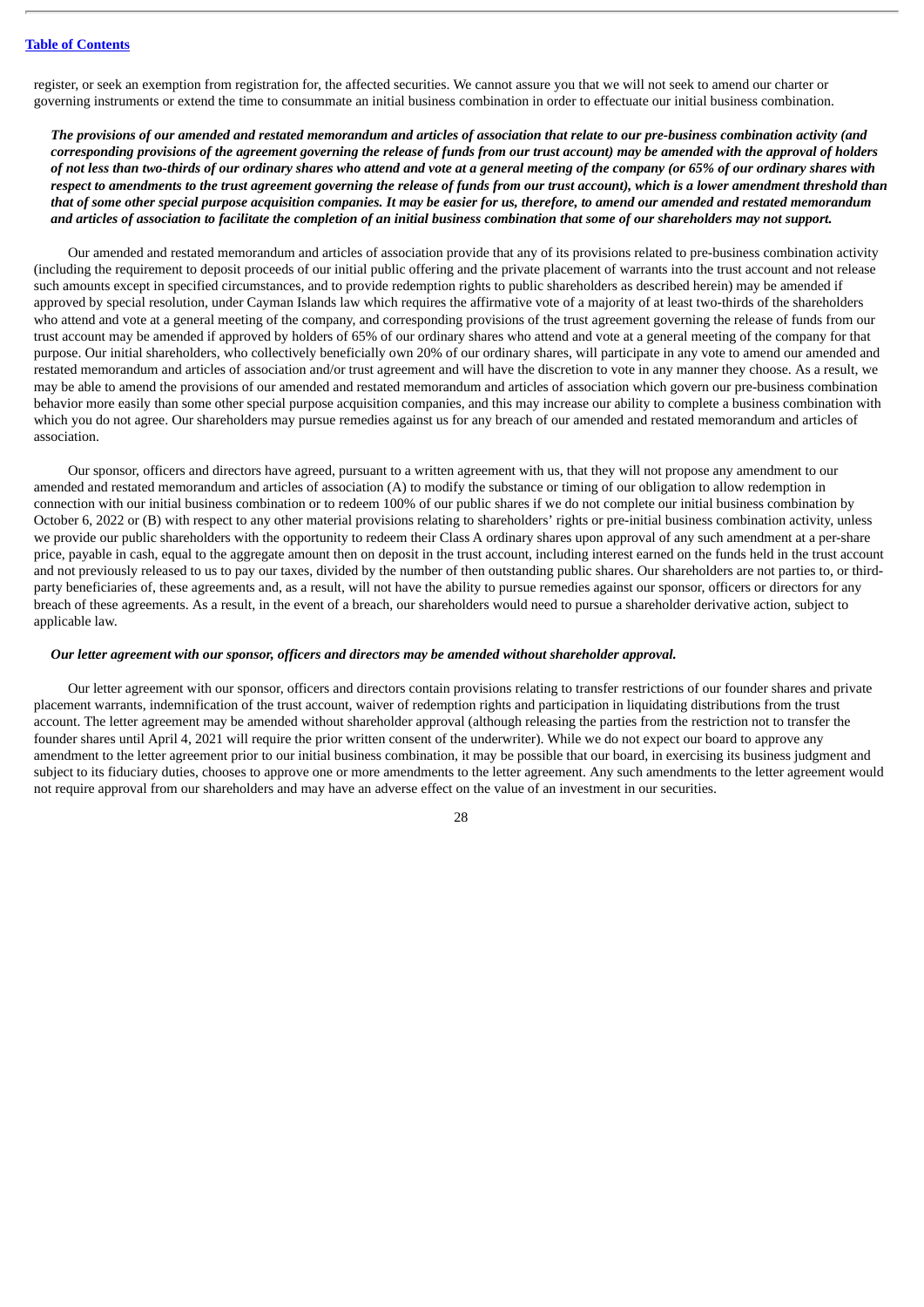#### We may be unable to obtain additional financing to complete our initial business combination or to fund the operations and growth of a target *business, which could compel us to restructure or abandon a particular business combination.*

We have not selected any specific business combination target but intend to target businesses with enterprise values that are greater than we could acquire with the net proceeds of our initial public offering and the sale of the private placement warrants. As a result, if the cash portion of the purchase price exceeds the amount available from the trust account, net of amounts needed to satisfy any redemption by public shareholders, we may be required to seek additional financing to complete such proposed initial business combination. We cannot assure you that such financing will be available on acceptable terms, if at all. To the extent that additional financing proves to be unavailable when needed to complete our initial business combination, we would be compelled to either restructure the transaction or abandon that particular business combination and seek an alternative target business candidate. Further, we may be required to obtain additional financing in connection with the closing of our initial business combination for general corporate purposes, including for maintenance or expansion of operations of the post-transaction businesses, the payment of principal or interest due on indebtedness incurred in completing our initial business combination, or to fund the purchase of other companies. If we are unable to complete our initial business combination, our public shareholders may only receive their pro rata portion of the funds in the trust account that are available for distribution to public shareholders, and our warrants will expire worthless. In addition, even if we do not need additional financing to complete our initial business combination, we may require such financing to fund the operations or growth of the target business. The failure to secure additional financing could have a material adverse effect on the continued development or growth of the target business. None of our officers, directors or shareholders is required to provide any financing to us in connection with or after our initial business combination.

#### We may seek acquisition opportunities with an early stage company, a financially unstable business or an entity lacking an established record of *revenue or earnings.*

To the extent we complete our initial business combination with an early stage company, a financially unstable business or an entity lacking an established record of sales or earnings, we may be affected by numerous risks inherent in the operations of the business with which we combine. These risks include investing in a business without a proven business model and with limited historical financial data, volatile revenues or earnings, intense competition and difficulties in obtaining and retaining key personnel. Although our officers and directors will endeavor to evaluate the risks inherent in a particular target business, we may not be able to properly ascertain or assess all of the significant risk factors and we may not have adequate time to complete due diligence. Furthermore, some of these risks may be outside of our control and leave us with no ability to control or reduce the chances that those risks will adversely impact a target business.

# A provision of our warrant agreement may make it more difficult for us to consummate an initial business combination.

If (i) we issue additional ordinary shares or equity-linked securities for capital raising purposes in connection with the closing of our initial business combination at a Newly Issued Price of less than \$9.20 per Class A ordinary share, (ii) the aggregate gross proceeds from such issuances represent more than 60% of the total equity proceeds, and interest thereon, available for the funding of our initial business combination, and (iii) the Market Value of our Class A ordinary shares is below \$9.20 per share, then the exercise price of the warrants will be adjusted (to the nearest cent) to be equal to 115% of the higher of the Market Value and the Newly Issued Price, and the \$10.00 and \$18.00 per share redemption trigger prices will be adjusted (to the nearest cent) to be equal to 100% and 180% of the higher of the Market Value and the Newly Issued Price, respectively. This may make it more difficult for us to consummate an initial business combination with a target business.

# Our warrants may have an adverse effect on the market price of our Class A ordinary shares and make it more difficult to effectuate our initial *business combination.*

We have issued warrants to purchase 16,951,666 Class A ordinary shares, at a price of \$11.50 per whole warrant as part of the units offered in our initial public offering and, in connection with our initial public offering, we issued in a private placement an aggregate of 8,113,999 private placement warrants, each exercisable to purchase one Class A ordinary share at a price of \$11.50 per share. In addition, if the sponsor makes any working capital loans, it may convert those loans into up to an additional 1,000,000 private placement warrants, at the price of \$1.50 per warrant.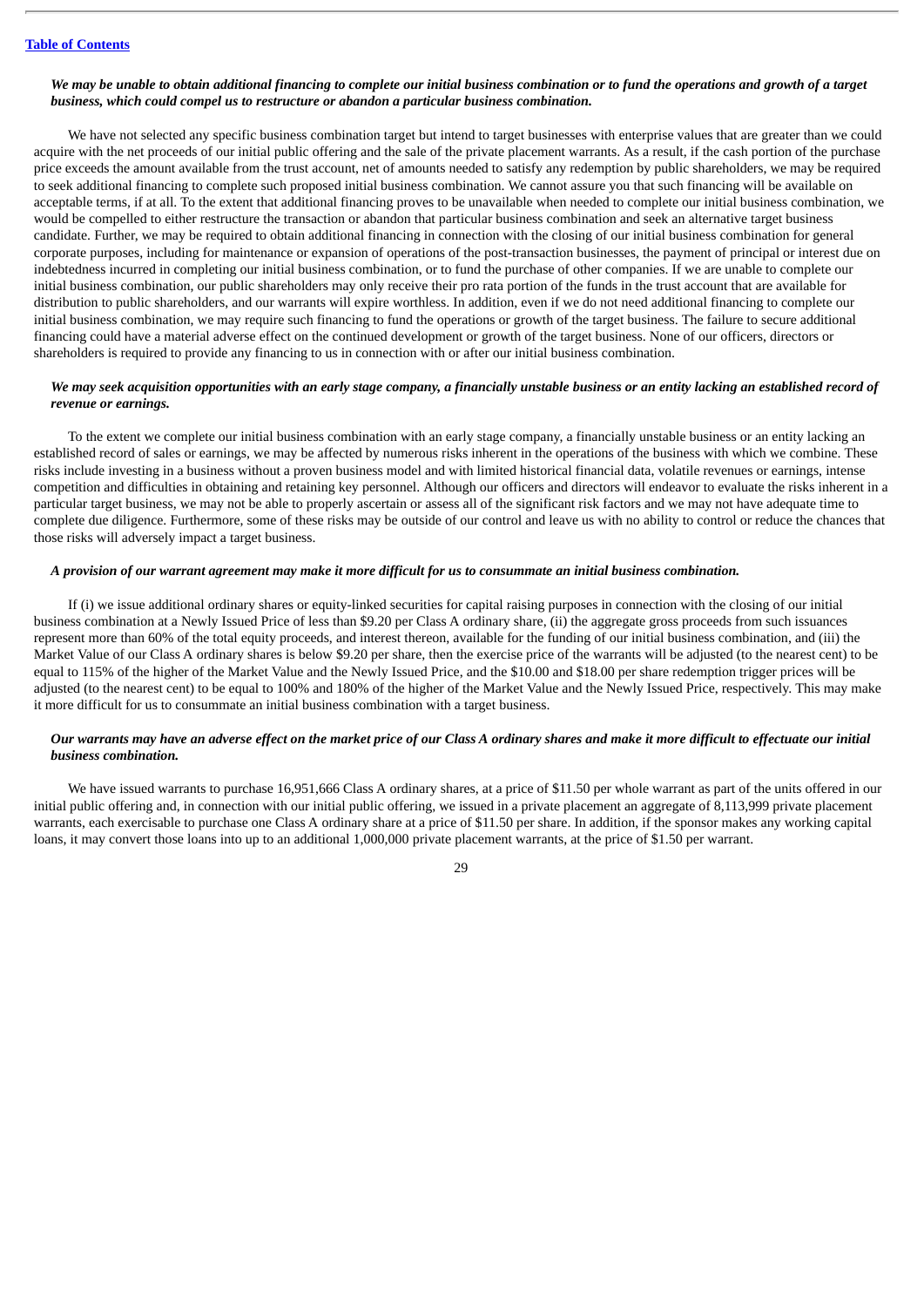To the extent we issue ordinary shares to effectuate a business transaction, the potential for the issuance of a substantial number of additional Class A ordinary shares upon exercise of these warrants could make us a less attractive acquisition vehicle to a target business. Such warrants, when exercised, will increase the number of issued and outstanding Class A ordinary shares and reduce the value of the Class A ordinary shares issued to complete the business transaction. Therefore, our warrants may make it more difficult to effectuate a business transaction or increase the cost of acquiring the target business.

# Affiliates of the Virgin Group have similar or overlapping investment objectives and quidelines, and we may not be presented investment *opportunities that may otherwise be suitable for us.*

Affiliates of the Virgin Group currently invest and plan to continue to invest in, incubate, and grow successful businesses in sectors across travel & leisure, financial services, health & wellness, music & entertainment, media & mobile, space, and renewable energy. There may be overlap of investment opportunities with affiliates of the Virgin Group that are actively investing and similar overlap with future Virgin Group affiliates. This overlap could create conflicts of interest. In particular, investment opportunities that may otherwise be suitable for us may not be presented to us by our sponsor. This overlap could also create conflicts in determining to which entity a particular investment opportunity should be presented. These conflicts may not be resolved in our favor and a potential target business may be presented to another entity prior to its presentation to us.

## Past performance by our management team. Virain Group and their affiliates, including investments and transactions in which they have participated and businesses with which they have been associated, may not be indicative of future performance of an investment in the Company.

Information regarding our management team, Virgin Group and their affiliates, including investments and transactions in which they have participated and businesses with which they have been associated, is presented for informational purposes only. Any past experience and performance by our management team, Virgin Group and their affiliates and the businesses with which they have been associated, is not a guarantee that we will be able to successfully identify a suitable candidate for our initial business combination, that we will be able to provide positive returns to our shareholders, or of any results with respect to any initial business combination we may consummate. You should not rely on the historical experiences of our management team, Virgin Group and their affiliates, including investments and transactions in which they have participated and businesses with which they have been associated, as indicative of the future performance of an investment in us or as indicative of every prior investment by each of the members of our management team, Virgin Group or their affiliates. The market price of our securities may be influenced by numerous factors, many of which are beyond our control, and our shareholders may experience losses on their investment in our securities.

#### Because we must furnish our shareholders with target business financial statements, we may lose the ability to complete an otherwise *advantageous initial business combination with some prospective target businesses.*

The federal proxy rules require that the proxy statement with respect to the vote on an initial business combination include historical and pro forma financial statement disclosure. We will include the same financial statement disclosure in connection with our tender offer documents, whether or not they are required under the tender offer rules. These financial statements may be required to be prepared in accordance with, or be reconciled to, accounting principles generally accepted in the United States of America ("GAAP") or international financial reporting standards as issued by the International Accounting Standards Board ("IFRS") depending on the circumstances and the historical financial statements may be required to be audited in accordance with the standards of the Public Company Accounting Oversight Board (United States) ("PCAOB"). These financial statement requirements may limit the pool of potential target businesses we may acquire because some targets may be unable to provide such financial statements in time for us to disclose such statements in accordance with federal proxy rules and complete our initial business combination within the prescribed time frame.

# Compliance obligations under the Sarbanes-Oxley Act may make it more difficult for us to effectuate our initial business combination, require substantial financial and management resources, and increase the time and costs of completing an initial business combination.

Section 404 of the Sarbanes-Oxley Act requires that we evaluate and report on our system of internal controls beginning with our Annual Report on Form 10-K for the year ending December 31, 2021. Only in the event we are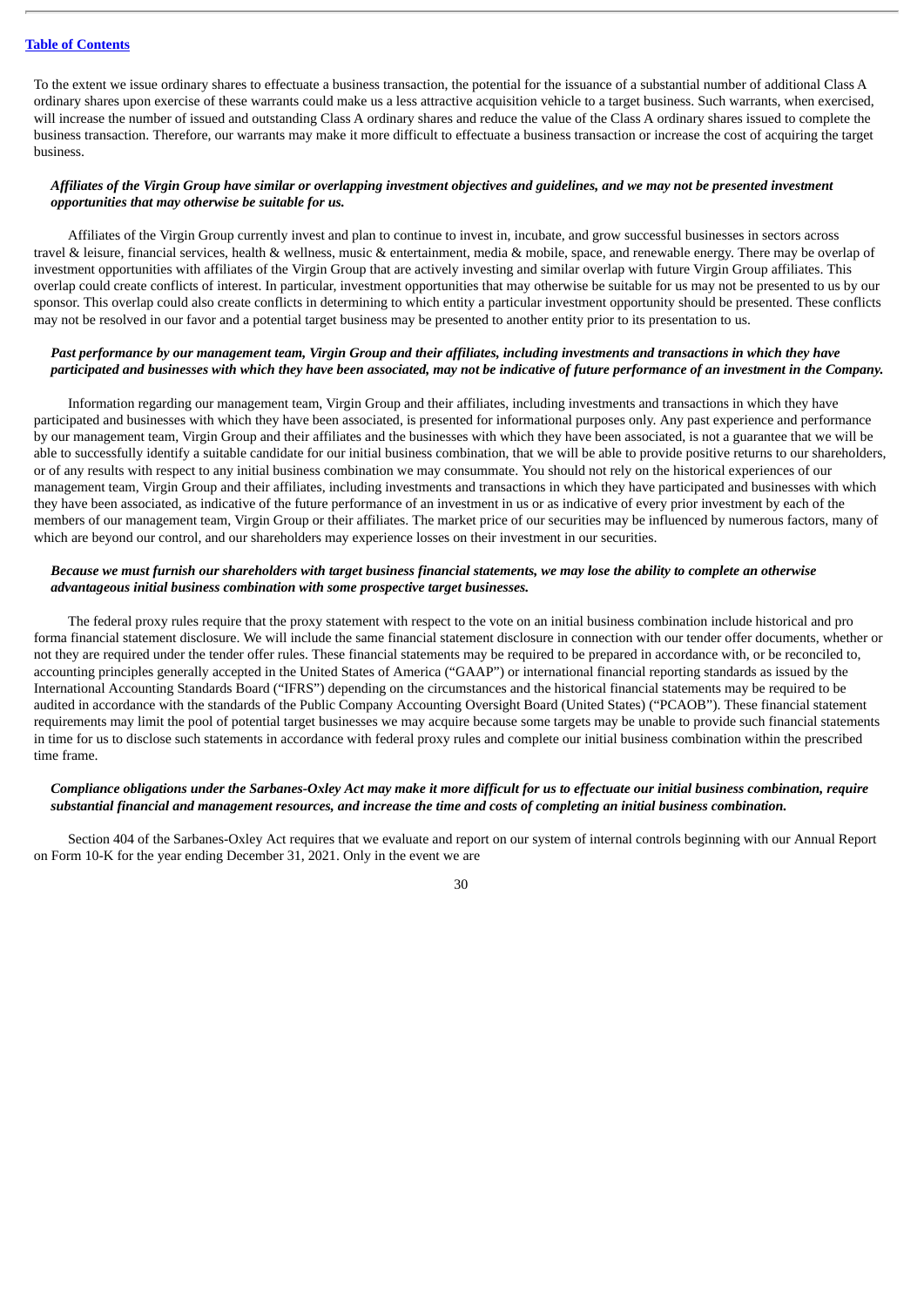deemed to be a large accelerated filer or an accelerated filer, and no longer qualify as an emerging growth company, will we be required to comply with the independent registered public accounting firm attestation requirement on our internal control over financial reporting. Further, for as long as we remain an emerging growth company, we will not be required to comply with the independent registered public accounting firm attestation requirement on our internal control over financial reporting. The fact that we are a blank check company makes compliance with the requirements of the Sarbanes-Oxley Act particularly burdensome on us as compared to other public companies because a target business with which we seek to complete our initial business combination may not be in compliance with the provisions of the Sarbanes-Oxley Act regarding adequacy of its internal controls. The development of the internal control of any such entity to achieve compliance with the Sarbanes-Oxley Act may increase the time and costs necessary to complete any such business combination.

#### **Risks Relating to our Securities**

# If a shareholder fails to receive notice of our offer to redeem our public shares in connection with our initial business combination, or fails to *comply with the procedures for submitting or tendering its shares, such shares may not be redeemed.*

We will comply with the proxy rules or tender offer rules, as applicable, when conducting redemptions in connection with our initial business combination. Despite our compliance with these rules, if a shareholder fails to receive our proxy materials or tender offer documents, as applicable, such shareholder may not become aware of the opportunity to redeem its shares. In addition, proxy materials or tender offer documents, as applicable, that we will furnish to holders of our public shares in connection with our initial business combination will describe the various procedures that must be complied with in order to validly tender or submit public shares for redemption. For example, we intend to require our public shareholders seeking to exercise their redemption rights, whether they are record holders or hold their shares in "street name," to, at the holder's option, either deliver their share certificates to our transfer agent, or to deliver their shares to our transfer agent electronically prior to the date set forth in the proxy materials or tender offer documents, as applicable. In the case of proxy materials, this date may be up to two business days prior to the scheduled vote on the proposal to approve the initial business combination. In addition, if we conduct redemptions in connection with a shareholder vote, we intend to require a public shareholder seeking redemption of its public shares to also submit a written request for redemption to our transfer agent two business days prior to the scheduled vote in which the name of the beneficial owner of such shares is included. In the event that a shareholder fails to comply with these or any other procedures disclosed in the proxy or tender offer materials, as applicable, its shares may not be redeemed. See the section of this Annual Report entitled "Business—Delivering Share Certificates in Connection with the Exercise of Redemption Rights."

# You will not have any rights or interests in funds from the trust account, except under certain limited circumstances. Therefore, to liquidate your *investment, you may be forced to sell your public shares or warrants, potentially at a loss.*

Our public shareholders will be entitled to receive funds from the trust account only upon the earliest to occur of: (i) our completion of an initial business combination, and then only in connection with those Class A ordinary shares that such shareholder properly elected to redeem, subject to the limitations and on the conditions described herein, (ii) the redemption of any public shares properly submitted in connection with a shareholder vote to amend our amended and restated memorandum and articles of association (A) to modify the substance or timing of our obligation to allow redemption in connection with our initial business combination or to redeem 100% of our public shares if we do not complete our initial business combination by October 6, 2022 or (B) with respect to any other material provisions relating to shareholders' rights or pre-initial business combination activity, and (iii) the redemption of our public shares if we have not completed an initial business combination by October 6, 2022, subject to applicable law and as further described herein. In no other circumstances will a public shareholder have any right or interest of any kind in the trust account. Holders of warrants will not have any right to the funds held in the trust account. Accordingly, to liquidate your investment, you may be forced to sell your public shares or warrants, potentially at a loss.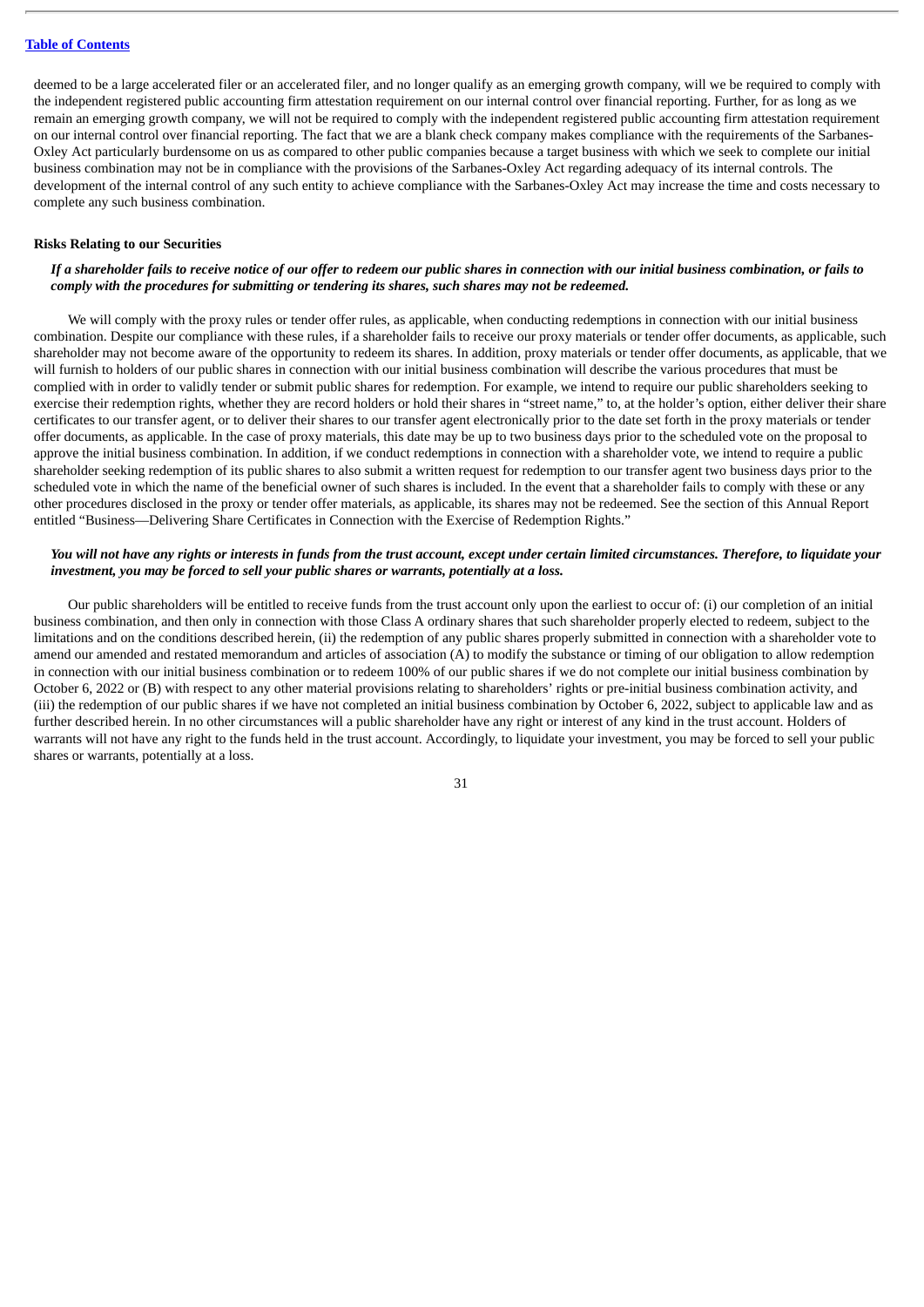### NYSE may delist our securities from trading on its exchange, which could limit investors' ability to make transactions in our securities and *subject us to additional trading restrictions.*

Our units, Class A ordinary shares and warrants are listed on NYSE. Although we expect to meet on a pro forma basis, the minimum initial listing standards set forth in the NYSE listing standards, we cannot assure you that our securities will be, or will continue to be, listed on the NYSE in the future or prior to our initial business combination. In order to continue listing our securities on the NYSE prior to our initial business combination, we must maintain certain financial, distribution and share price levels. Generally, following our initial public offering, we must maintain a minimum amount in Shareholders' equity (generally \$2,500,000) and a minimum number of holders of our securities (generally 300 public holders). Additionally, in connection with our initial business combination, we will be required to demonstrate compliance with NYSE's initial listing requirements, which are more rigorous than NYSE's continued listing requirements, in order to continue to maintain the listing of our securities on the NYSE. For instance, our share price would generally be required to be at least \$4.00 per share and our Shareholders' equity would generally be required to be at least \$5.0 million. We cannot assure you that we will be able to meet those initial listing requirements at that time.

If NYSE delists our securities from trading on its exchange and we are not able to list our securities on another national securities exchange, we expect our securities could be quoted on an over-the-counter market. If this were to occur, we could face significant material adverse consequences, including:

- a limited availability of market quotations for our securities;
- reduced liquidity for our securities;
- a determination that our Class A ordinary shares are a "penny stock" which will require brokers trading in our Class A ordinary shares to adhere to more stringent rules and possibly result in a reduced level of trading activity in the secondary trading market for our securities;
- a limited amount of news and analyst coverage; and
- a decreased ability to issue additional securities or obtain additional financing in the future.

The National Securities Markets Improvement Act of 1996, which is a federal statute, prevents or preempts the states from regulating the sale of certain securities, which are referred to as "covered securities." Because we expect that our units and eventually our Class A ordinary shares and warrants will be listed on the NYSE, our units, Class A ordinary shares and warrants will qualify as covered securities under the statute. Although the states are preempted from regulating the sale of our securities, the federal statute does allow the states to investigate companies if there is a suspicion of fraud, and, if there is a finding of fraudulent activity, then the states can regulate or bar the sale of covered securities in a particular case. While we are not aware of a state having used these powers to prohibit or restrict the sale of securities issued by blank check companies, other than the State of Idaho, certain state securities regulators view blank check companies unfavorably and might use these powers, or threaten to use these powers, to hinder the sale of securities of blank check companies in their states. Further, if we were no longer listed on the NYSE, our securities would not qualify as covered securities under the statute and we would be subject to regulation in each state in which we offer our securities.

## *You are not entitled to protections normally afforded to investors of many other blank check companies.*

Since the net proceeds of our initial public offering and the sale of the private placement warrants are intended to be used to complete an initial business combination with a target business that had not been identified, we may be deemed to be a "blank check" company under the U.S. securities laws. However, because we have net tangible assets in excess of \$5,000,000 as of the successful completion of our initial public offering and the sale of the private placement warrants and we filed a Current Report on Form 8-K, including an audited balance sheet of the Company demonstrating this fact, we are exempt from rules promulgated by the SEC to protect investors in blank check companies, such as Rule 419. Accordingly, investors are not be afforded the benefits or protections of those rules. Among other things, this means our units were immediately tradable and we have a longer period of time to complete our initial business combination than do companies subject to Rule 419. Moreover, if our initial public offering were subject to Rule 419, that rule would have prohibited the release of any interest earned on funds held in the trust account to us unless and until the funds in the trust account were released to us in connection with our completion of an initial business combination.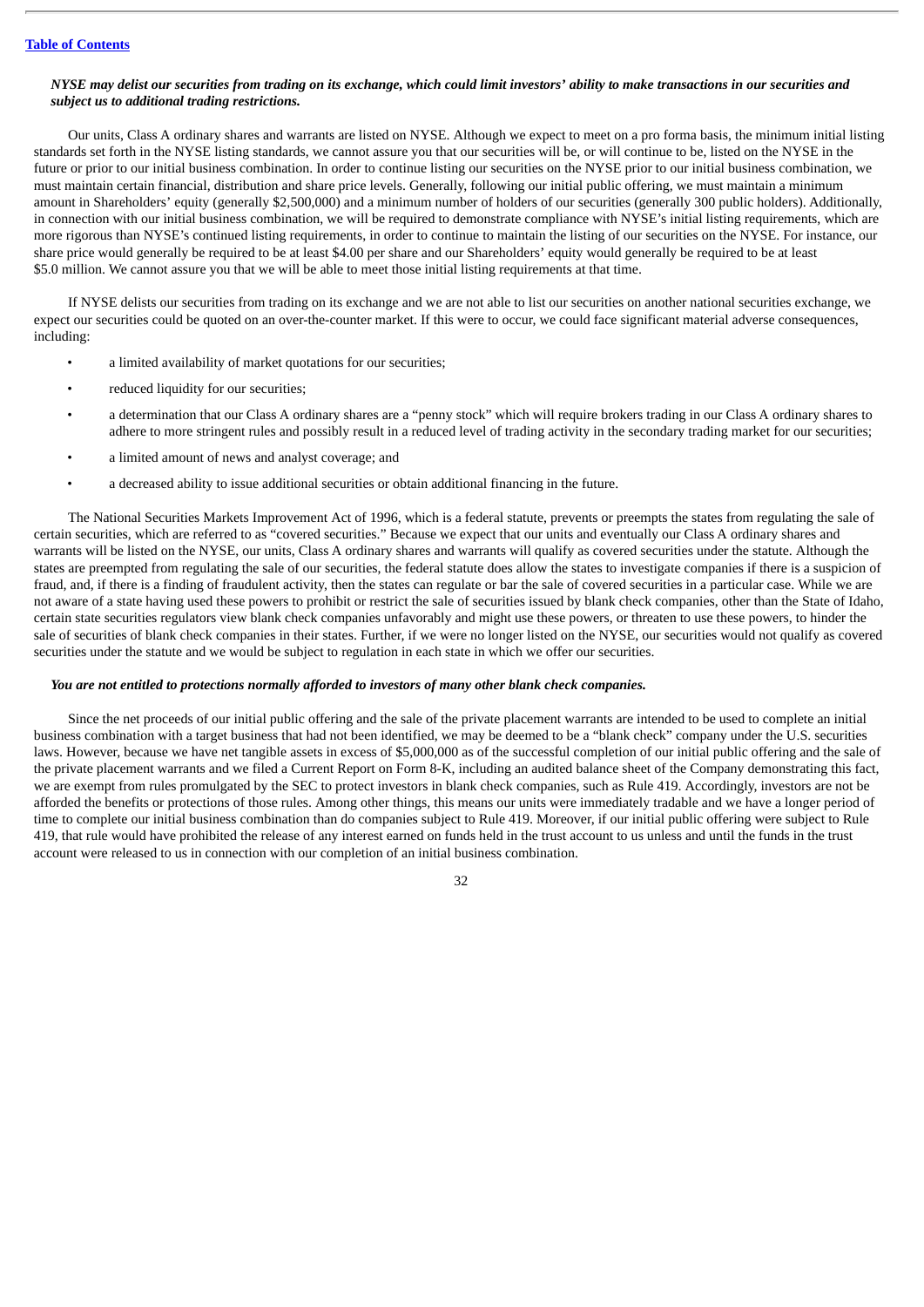## If we seek shareholder approval of our initial business combination and we do not conduct redemptions pursuant to the tender offer rules, and if you or a "aroup" of shareholders are deemed to hold in excess of 15% of our Class A ordinary shares, you will lose the ability to redeem all such *shares in excess of 15% of our Class A ordinary shares.*

If we seek shareholder approval of our initial business combination and we do not conduct redemptions in connection with our initial business combination pursuant to the tender offer rules, our amended and restated memorandum and articles of association provide that a public shareholder, together with any affiliate of such shareholder or any other person with whom such shareholder is acting in concert or as a "group" (as defined under Section 13 of the Exchange Act), will be restricted from seeking redemption rights with respect to more than an aggregate of 15% of the shares sold in our initial public offering without our prior consent, which we refer to as the "Excess Shares." However, we would not be restricting our shareholders' ability to vote all of their shares (including Excess Shares) for or against our initial business combination. Your inability to redeem the Excess Shares will reduce your influence over our ability to complete our initial business combination and you could suffer a material loss on your investment in us if you sell Excess Shares in open market transactions. Additionally, you will not receive redemption distributions with respect to the Excess Shares if we complete our initial business combination. And as a result, you will continue to hold that number of shares exceeding 15% and, in order to dispose of such shares, would be required to sell your shares in open market transactions, potentially at a loss.

## If the net proceeds of our initial public offering and the sale of the private placement warrants not being held in the trust account are insufficient to allow us to operate for at least until October 6, 2022, it could limit the amount available to fund our search for a target business or businesses and complete our initial business combination, and we will depend on loans from our sponsor or management team to fund our search and to *complete our initial business combination.*

Of the net proceeds of our initial public offering, only \$1,000,000 will be available to us initially outside the trust account to fund our working capital requirements. We believe that, upon closing of our initial public offering, the funds available to us outside of the trust account will be sufficient to allow us to operate for at least until October 6, 2022; however, we cannot assure you that our estimate is accurate. Of the funds available to us, we could use a portion of the funds available to us to pay fees to consultants to assist us with our search for a target business. We could also use a portion of the funds as a down payment or to fund a "no-shop" provision (a provision in letters of intent or merger agreements designed to keep target businesses from "shopping" around for transactions with other companies or investors on terms more favorable to such target businesses) with respect to a particular proposed business combination, although we do not have any current intention to do so. If we entered into a letter of intent or merger agreement where we paid for the right to receive exclusivity from a target business and were subsequently required to forfeit such funds (whether as a result of our breach or otherwise), we might not have sufficient funds to continue searching for, or conduct due diligence with respect to, a target business.

In the event that our offering expenses exceed our estimate of \$1,000,000, we may fund such excess with funds not to be held in the trust account. In such case, the amount of funds we intend to be held outside the trust account would decrease by a corresponding amount. The amount held in the trust account will not be impacted as a result of such increase or decrease. Conversely, in the event that the offering expenses are less than our estimate of \$1,000,000, the amount of funds we intend to be held outside the trust account would increase by a corresponding amount. If we are required to seek additional capital, we would need to borrow funds from our sponsor, management team or other third parties to operate or may be forced to liquidate. Neither our sponsor, members of our management team nor any of their affiliates is under any obligation to advance funds to us in such circumstances. Any such advances would be repaid only from funds held outside the trust account or from funds released to us upon completion of our initial business combination. Up to \$1,500,000 of such loans may be convertible into private placement warrants of the post-business combination entity at a price of \$1.50 per warrant at the option of the lender. Such warrants would be identical to the private placement warrants. Prior to the completion of our initial business combination, we do not expect to seek loans from parties other than our sponsor or an affiliate of our sponsor as we do not believe third parties will be willing to loan such funds and provide a waiver against any and all rights to seek access to funds in our trust account. If we are unable to complete our initial business combination because we do not have sufficient funds available to us, we will be forced to cease operations and liquidate the trust account. Consequently, our public shareholders may only receive an estimated \$10.00 per share, or possibly less, on our redemption of our public shares, and our warrants will expire worthless.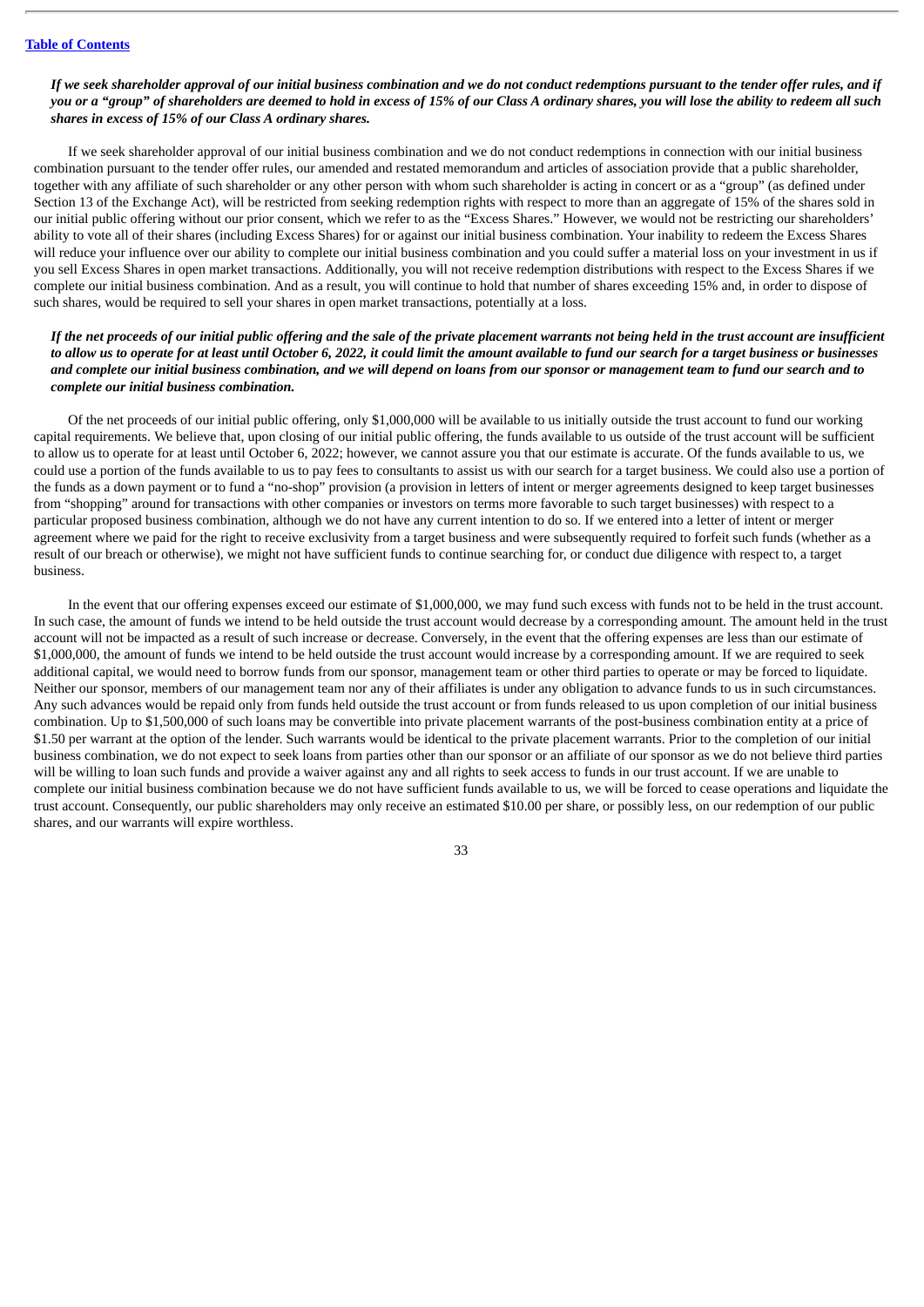## Subsequent to our completion of our initial business combination, we may be required to take write-downs or write-offs, restructuring and impairment or other charges that could have a significant negative effect on our financial condition, results of operations and the price of our *securities, which could cause you to lose some or all of your investment.*

Even if we conduct due diligence on a target business with which we combine, we cannot assure you that this diligence will identify all material issues that may be present within a particular target business, that it would be possible to uncover all material issues through a customary amount of due diligence, or that factors outside of the target business and outside of our control will not later arise. As a result of these factors, we may be forced to later write-down or write-off assets, restructure our operations, or incur impairment or other charges that could result in our reporting losses. Even if our due diligence successfully identifies certain risks, unexpected risks may arise and previously known risks may materialize in a manner not consistent with our preliminary risk analysis. Even though these charges may be non-cash items and not have an immediate impact on our liquidity, the fact that we report charges of this nature could contribute to negative market perceptions about us or our securities. In addition, charges of this nature may cause us to violate net worth or other covenants to which we may be subject as a result of assuming pre-existing debt held by a target business or by virtue of our obtaining debt financing to partially finance the initial business combination or thereafter. Accordingly, any shareholders or warrant holders who choose to remain shareholders or warrant holders following the business combination could suffer a reduction in the value of their securities. Such shareholders or warrant holders are unlikely to have a remedy for such reduction in value unless they are able to successfully claim that the reduction was due to the breach by our officers or directors of a duty of care or other fiduciary duty owed to them, or if they are able to successfully bring a private claim under securities laws that the proxy solicitation or tender offer materials, as applicable, relating to the business combination contained an actionable material misstatement or material omission.

## If third parties bring claims against us, the funds held in the trust account could be reduced and the per-share redemption amount received by *shareholders may be less than \$10.00 per share.*

Our placing of funds in the trust account may not protect those funds from third party claims against us. Although we will seek to have all vendors, service providers, prospective target businesses and other entities with which we do business execute agreements with us waiving any right, title, interest or claim of any kind in or to any monies held in the trust account for the benefit of our public shareholders, such parties may not execute such agreements, or even if they execute such agreements they may not be prevented from bringing claims against the trust account, including, but not limited to, fraudulent inducement, breach of fiduciary responsibility or other similar claims, as well as claims challenging the enforceability of the waiver, in each case in order to gain advantage with respect to a claim against our assets, including the funds held in the trust account. If any third party refuses to execute an agreement waiving such claims to the monies held in the trust account, our management will consider whether competitive alternatives are reasonably available to us and will only enter into an agreement with such third party if management believes that such third party's engagement would be in the best interests of the company under the circumstances. WithumSmith+Brown, PC, our independent registered public accounting firm, and the underwriter of our initial public offering will not execute agreements with us waiving such claims to the monies held in the trust account.

Examples of possible instances where we may engage a third party that refuses to execute a waiver include the engagement of a third party consultant whose particular expertise or skills are believed by management to be significantly superior to those of other consultants that would agree to execute a waiver or in cases where management is unable to find a service provider willing to execute a waiver. In addition, there is no guarantee that such entities will agree to waive any claims they may have in the future as a result of, or arising out of, any negotiations, contracts or agreements with us and will not seek recourse against the trust account for any reason. Upon redemption of our public shares, if we have not completed our initial business combination within the prescribed timeframe, or upon the exercise of a redemption right in connection with our initial business combination, we will be required to provide for payment of claims of creditors that were not waived that may be brought against us within the 10 years following redemption. Accordingly, the per-share redemption amount received by public shareholders could be less than the \$10.00 per public share initially held in the trust account, due to claims of such creditors. Pursuant to the letter agreement which is filed as Exhibit 10.1 to this Annual Report, our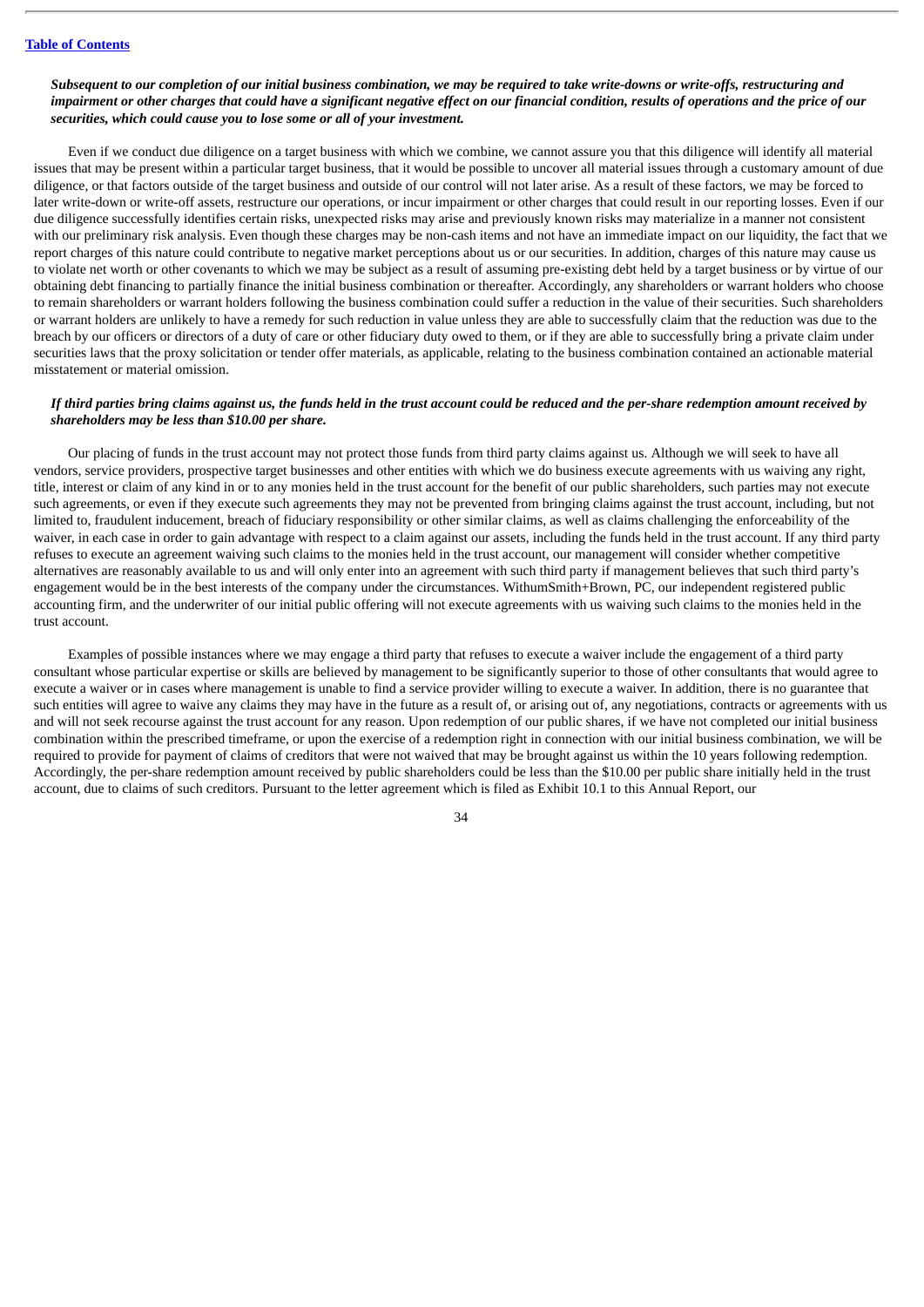sponsor has agreed that it will be liable to us if and to the extent any claims by a third party (other than WithumSmith+Brown, PC, our independent registered public accounting firm) for services rendered or products sold to us, or a prospective target business with which we have entered into a written letter of intent, confidentiality or other similar agreement or business combination agreement, reduce the amount of funds in the trust account to below the lesser of (i) \$10.00 per public share and (ii) the actual amount per public share held in the trust account as of the date of the liquidation of the trust account, if less than \$10.00 per share due to reductions in the value of the trust assets, less taxes payable, provided that such liability will not apply to any claims by a third party or prospective target business who executed a waiver of any and all rights to the monies held in the trust account (whether or not such waiver is enforceable) nor will it apply to any claims under our indemnity of the underwriter of our initial public offering against certain liabilities, including liabilities under the Securities Act. However, we have not asked our sponsor to reserve for such indemnification obligations, nor have we independently verified whether our sponsor has sufficient funds to satisfy its indemnity obligations and we believe that our sponsor's only assets are securities of our company. Therefore, we cannot assure you that our sponsor would be able to satisfy those obligations. As a result, if any such claims were successfully made against the trust account, the funds available for our initial business combination and redemptions could be reduced to less than \$10.00 per public share. In such event, we may not be able to complete our initial business combination, and you would receive such lesser amount per share in connection with any redemption of your public shares. None of our officers or directors will indemnify us for claims by third parties including, without limitation, claims by vendors and prospective target businesses.

## Our directors may decide not to enforce the indemnification obligations of our sponsor, resulting in a reduction in the amount of funds in the *trust account available for distribution to our public shareholders.*

In the event that the funds in the trust account are reduced below the lesser of (i) \$10.00 per share and (ii) the actual amount per public share held in the trust account as of the date of the liquidation of the trust account if less than \$10.00 per share due to reductions in the value of the trust assets, in each case less taxes payable, and our sponsor asserts that it is unable to satisfy his obligations or that he has no indemnification obligations related to a particular claim, our independent directors would determine whether to take legal action against our sponsor to enforce its indemnification obligations. While we currently expect that our independent directors would take legal action on our behalf against our sponsor to enforce its indemnification obligations to us, it is possible that our independent directors in exercising their business judgment and subject to their fiduciary duties may choose not to do so in any particular instance if, for example, the cost of such legal action is deemed by the independent directors to be too high relative to the amount recoverable or if the independent directors determine that a favorable outcome is not likely. If our independent directors choose not to enforce these indemnification obligations, the amount of funds in the trust account available for distribution to our public shareholders may be reduced below \$10.00 per share.

## The securities in which we invest the funds held in the trust account could bear a negative rate of interest, which could reduce the value of the assets held in trust such that the per-share redemption amount received by public shareholders may be less than \$10.00 per share.

The proceeds held in the trust account will be invested only in U.S. government treasury obligations with a maturity of 185 days or less or in money market funds meeting certain conditions under Rule 2a-7 under the Investment Company Act, which invest only in direct U.S. government treasury obligations. While short-term U.S. government treasury obligations currently yield a positive rate of interest, they have briefly yielded negative interest rates in recent years. Central banks in Europe and Japan pursued interest rates below zero in recent years, and the Open Market Committee of the Federal Reserve has not ruled out the possibility that it may in the future adopt similar policies in the United States. In the event that we do not to complete our initial business combination or make certain amendments to our amended and restated memorandum and articles of association, our public shareholders are entitled to receive their pro-rata share of the proceeds held in the trust account, plus any interest income earned thereon (less taxes payable and up to \$100,000 of interest income to pay dissolution expenses). Negative interest rates could reduce the value of the assets held in trust such that the per-share redemption amount received by public shareholders may be less than \$10.00 per share.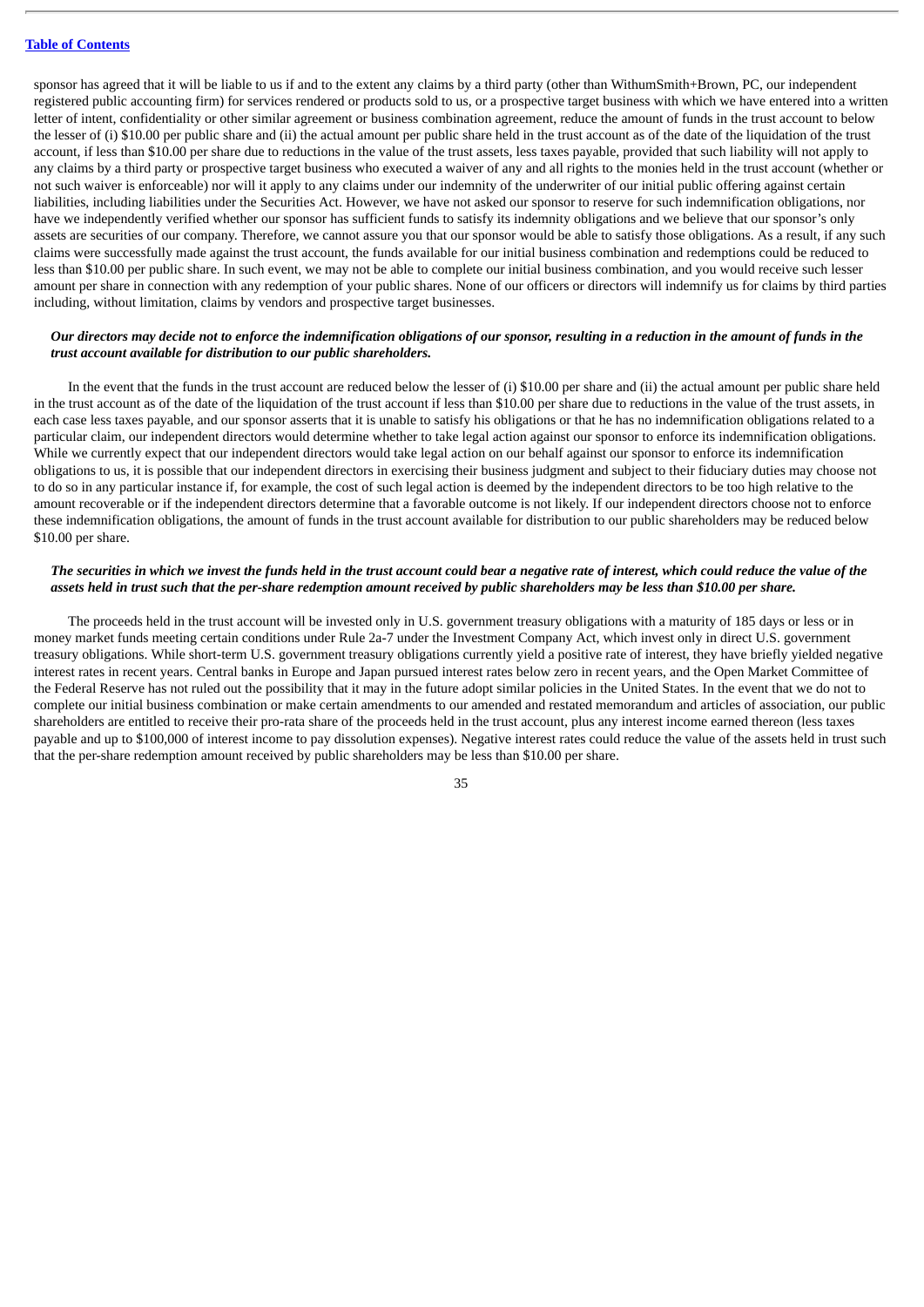If, after we distribute the funds in the trust account to our public shareholders, we file a bankruptcy or winding-up petition or an involuntary bankruptcy or winding-up petition is filed against us that is not dismissed, a bankruptcy or insolvency court may seek to recover such proceeds. and the members of our board of directors may be viewed as having breached their fiduciary duties to our creditors, thereby exposing the *members of our board of directors and us to claims of punitive damages.*

If, after we distribute the funds in the trust account to our public shareholders, we file a bankruptcy or winding-up petition or an involuntary bankruptcy or winding-up petition is filed against us that is not dismissed, any distributions received by shareholders could be viewed under applicable debtor/creditor and/or bankruptcy or insolvency laws as either a "preferential transfer" or a "fraudulent conveyance." As a result, a bankruptcy or insolvency court could seek to recover some or all amounts received by our shareholders. In addition, our board of directors may be viewed as having breached its fiduciary duty to our creditors and/or having acted in bad faith, thereby exposing itself and us to claims of punitive damages, by paying public shareholders from the trust account prior to addressing the claims of creditors.

## If, before distributing the funds in the trust account to our public shareholders, we file a bankruptcy or winding-up petition or an involuntary bankruptcy or winding-up petition is filed against us that is not dismissed, the claims of creditors in such proceeding may have priority over the claims of our shareholders and the per-share amount that would otherwise be received by our shareholders in connection with our liquidation *may be reduced.*

If, before distributing the funds in the trust account to our public shareholders, we file a bankruptcy or winding-up petition or an involuntary bankruptcy or winding-up petition is filed against us that is not dismissed, the funds held in the trust account could be subject to applicable bankruptcy or insolvency law, and may be included in our bankruptcy estate and subject to the claims of third parties with priority over the claims of our shareholders. To the extent any bankruptcy claims deplete the trust account, the per-share amount that would otherwise be received by our shareholders in connection with our liquidation may be reduced.

## If we are unable to consummate our initial business combination by October 6, 2022, our public shareholders may be forced to wait beyond such *date before redemption from our trust account.*

If we are unable to consummate our initial business combination by October 6, 2022, the funds then on deposit in the trust account, including interest earned on the funds held in the trust account (less taxes payable and up to \$100,000 of interest income to pay dissolution expenses), will be used to fund the redemption of our public shares, as further described herein. Any redemption of public shareholders from the trust account will be effected automatically by function of our amended and restated memorandum and articles of association prior to any voluntary winding up. If we are required to wind-up, liquidate the trust account and distribute such amount therein, pro rata, to our public shareholders, as part of any liquidation process, such winding up, liquidation and distribution must comply with the applicable provisions of the Companies Act. In that case, investors may be forced to wait beyond October 6, 2022 before the redemption proceeds of our trust account become available to them, and they receive the return of their pro rata portion of the funds from our trust account. We have no obligation to return funds to investors prior to the date of our redemption or liquidation unless we consummate our initial business combination prior thereto and only then in cases where investors have sought to redeem their Class A ordinary shares. Only upon our redemption or any liquidation will public shareholders be entitled to distributions if we are unable to complete our initial business combination.

## Our shareholders may be held liable for claims by third parties against us to the extent of distributions received by them upon redemption of their *shares.*

If we are forced to enter into an insolvent liquidation, any distributions received by shareholders could be viewed as an unlawful payment if it was proved that immediately following the date on which the distribution was made, we were unable to pay our debts as they fall due in the ordinary course of business. As a result, a liquidator could seek to recover some or all amounts received by our shareholders. Furthermore, our directors may be viewed as having breached their fiduciary duties to us or our creditors and/or may have acted in bad faith, thereby exposing themselves and our company to claims, by paying public shareholders from the trust account prior to addressing the claims of creditors. We cannot assure you that claims will not be brought against us for these reasons. We and our directors and officers who knowingly and willfully authorized or permitted any distribution to be paid out of our share premium account while we were unable to pay our debts as they fall due in the ordinary course of business would be guilty of an offence and may be liable to a fine of \$18,293 and to imprisonment for five years in the Cayman Islands.

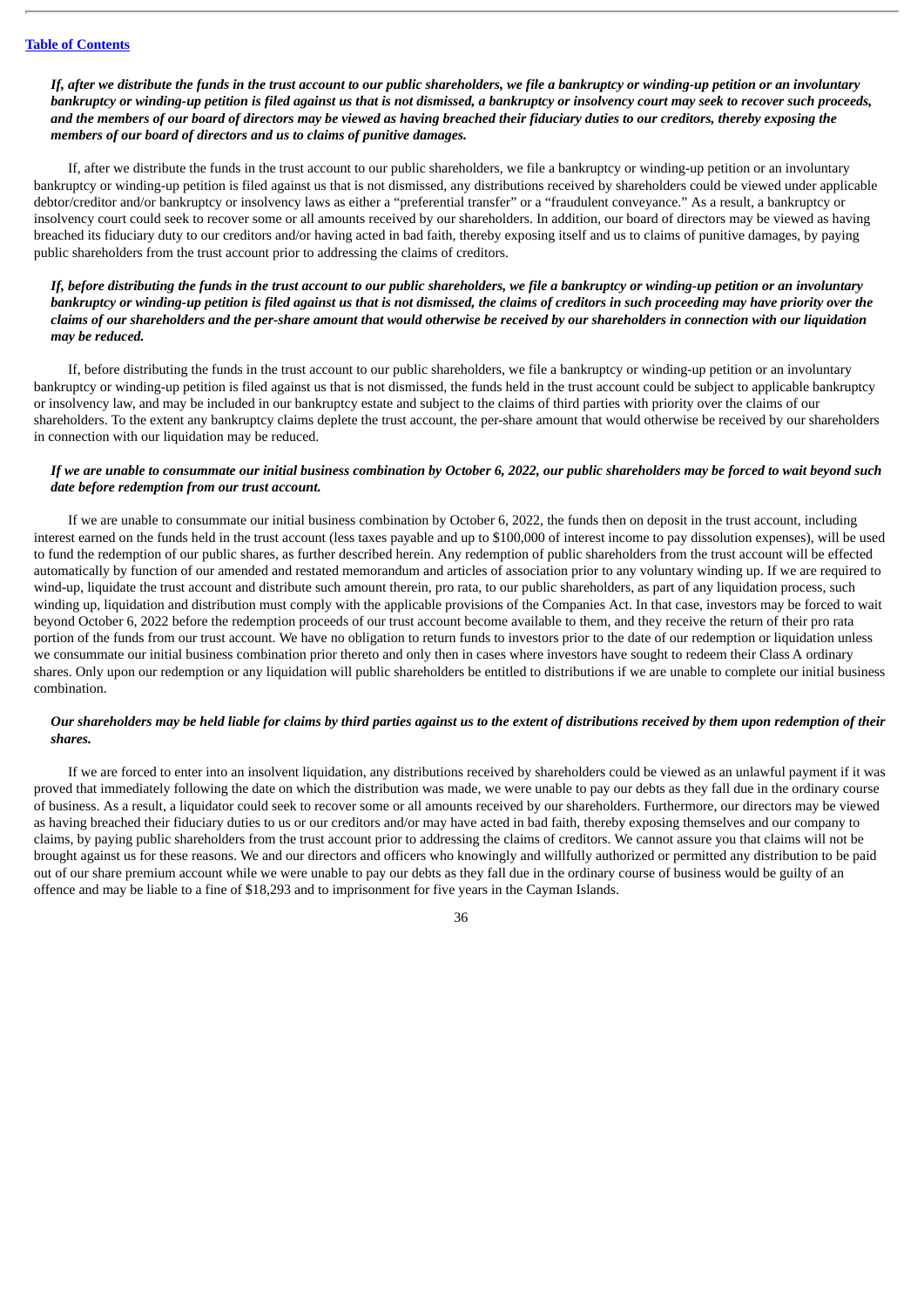## We may not hold an annual general meeting until after the consummation of our initial business combination, which could delay the opportunity *for our shareholders to appoint directors.*

In accordance with NYSE corporate governance requirements, we are not required to hold an annual general meeting until no later than one year after our first fiscal year end following our listing on the NYSE. There is no requirement under the Companies Act for us to hold annual or extraordinary general meetings to appoint directors. Until we hold an annual general meeting, public shareholders may not be afforded the opportunity to appoint directors and to discuss company affairs with management. Our board of directors is divided into three classes with only one class of directors being appointed in each year and each class (except for those directors appointed prior to our first general meeting) serving a three-year term. In addition, as holders of our Class A ordinary shares, our public shareholders will not have the right to vote on the appointment of directors until after the consummation of our initial business combination.

## You will not be permitted to exercise your warrants unless we register and qualify the underlying Class A ordinary shares or certain exemptions *are available.*

If the issuance of the Class A ordinary shares upon exercise of the warrants is not registered, qualified or exempt from registration or qualification under the Securities Act and applicable state securities laws, holders of warrants will not be entitled to exercise such warrants and such warrants may have no value and expire worthless. In such event, holders who acquired their warrants as part of a purchase of units will have paid the full unit purchase price solely for the Class A ordinary shares included in the units.

We are not registering the Class A ordinary shares issuable upon exercise of the warrants under the Securities Act or any state securities laws at this time. However, under the terms of the warrant agreement, we have agreed that, as soon as practicable, but in no event later than 15 business days, after the closing of our initial business combination, we will use our commercially reasonable efforts to file with the SEC a registration statement covering the registration under the Securities Act of the Class A ordinary shares issuable upon exercise of the warrants and thereafter will use our commercially reasonable efforts to cause the same to become effective within 60 business days following our initial business combination and to maintain a current prospectus relating to the Class A ordinary shares issuable upon exercise of the warrants until the expiration or redemption of the warrants in accordance with the provisions of the warrant agreement. We cannot assure you that we will be able to do so if, for example, any facts or events arise which represent a fundamental change in the information set forth in the registration statement or prospectus, the financial statements contained or incorporated by reference therein are not current or correct or the SEC issues a stop order.

If the Class A ordinary shares issuable upon exercise of the warrants are not registered under the Securities Act, under the terms of the warrant agreement, holders of warrants who seek to exercise their warrants will not be permitted to do so for cash and, instead, will be required to do so on a cashless basis, in which case the number of Class A ordinary shares that the holders of warrants will receive upon cashless exercise will be based on a formula subject to a maximum number of shares equal to 0.361 Class A ordinary shares per warrant (subject to adjustment).

In no event will warrants be exercisable for cash or on a cashless basis, and we will not be obligated to issue any shares to holders seeking to exercise their warrants, unless the issuance of the shares upon such exercise is registered or qualified under the securities laws of the state of the exercising holder, or an exemption from registration or qualification is available.

If our Class A ordinary shares are at the time of any exercise of a warrant not listed on a national securities exchange such that they satisfy the definition of "covered securities" under Section 18(b)(1) of the Securities Act, we may, at our option, not permit holders of warrants who seek to exercise their warrants to do so for cash and, instead, require them to do so on a cashless basis in accordance with Section 3(a)(9) of the Securities Act; in the event we so elect, we will not be required to file or maintain in effect a registration statement or register or qualify the shares underlying the warrants under applicable state securities laws, and in the event we do not so elect, we will use our commercially reasonable efforts to register or qualify the shares underlying the warrants under applicable state securities laws to the extent an exemption is not available.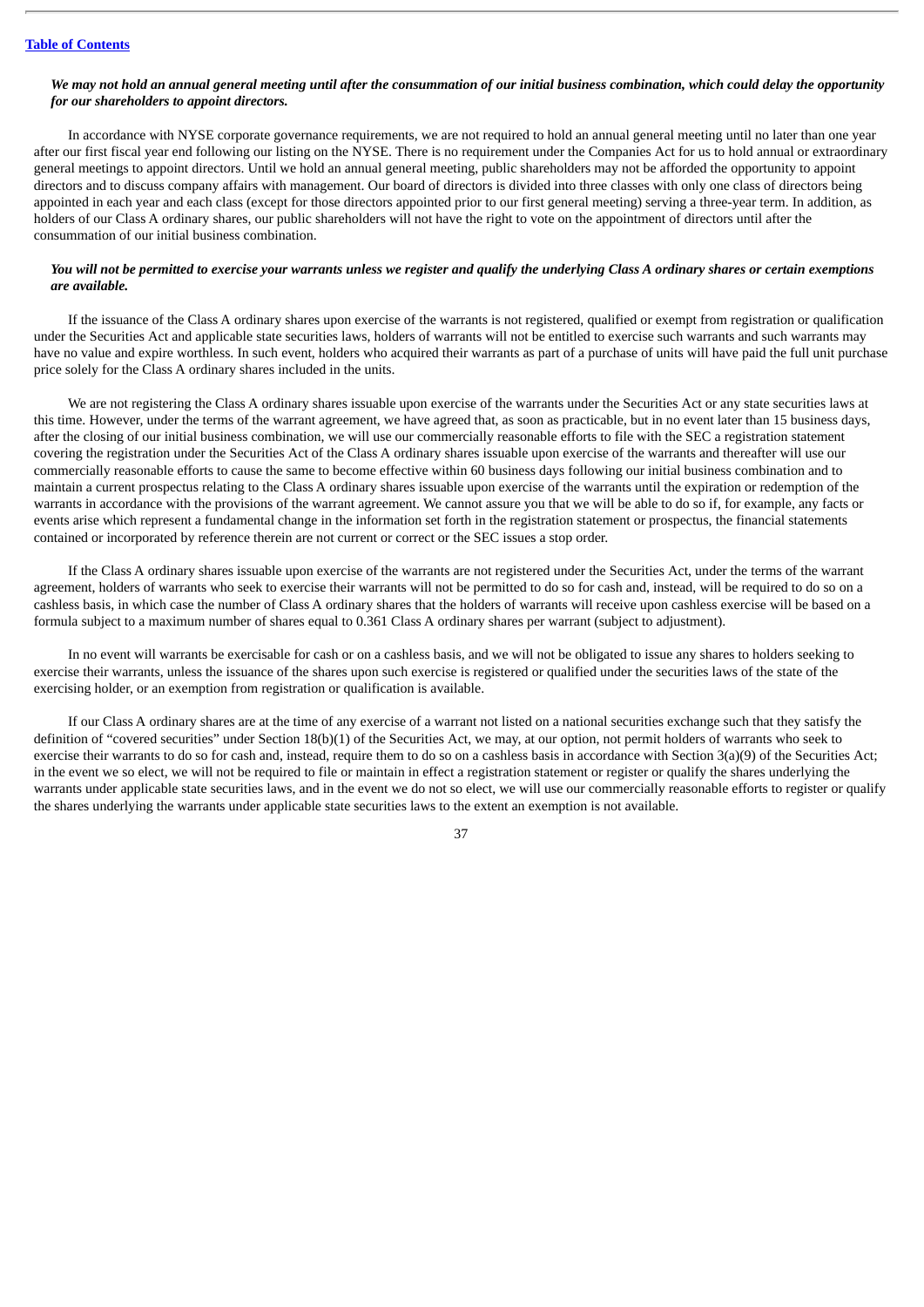In no event will we be required to net cash settle any warrant, or issue securities (other than upon a cashless exercise as described above) or other compensation in exchange for the warrants in the event that we are unable to register or qualify the shares underlying the warrants under the Securities Act or applicable state securities laws.

## Our ability to require holders of our warrants to exercise such warrants on a cashless basis after we call the warrants for redemption or if there is no effective registration statement covering the Class A ordinary shares issuable upon exercise of these warrants will cause holders to receive fewer Class A ordinary shares upon their exercise of the warrants than they would have received had they been able to pay the exercise price of *their warrants in cash.*

If we call the warrants for redemption, we will have the option, in our sole discretion, to require all holders that wish to exercise warrants to do so on a cashless basis under certain circumstances. If we choose to require holders to exercise their warrants on a cashless basis or if holders elect to do so when there is no effective registration statement, the number of Class A ordinary shares received by a holder upon exercise will be fewer than it would have been had such holder exercised his or her warrant for cash. For example, if the holder is exercising 875 public warrants at \$11.50 per share through a cashless exercise when the Class A ordinary shares have a fair market value of \$17.50 per share when there is no effective registration statement, then upon the cashless exercise, the holder will receive 300 Class A ordinary shares. The holder would have received 875 Class A ordinary shares if the exercise price was paid in cash. This will have the effect of reducing the potential "upside" of the holder's investment in our company because the warrant holder will hold a smaller number of Class A ordinary shares upon a cashless exercise of the warrants they hold.

## The grant of registration rights to our initial shareholders and holders of our private placement warrants may make it more difficult to complete our initial business combination, and the future exercise of such rights may adversely affect the market price of our Class A ordinary shares.

Pursuant to an agreement that was entered into concurrently with the consummation of our initial public offering, our initial shareholders and their permitted transferees can demand that we register the Class A ordinary shares into which founder shares are convertible, holders of our private placement warrants and their permitted transferees can demand that we register the private placement warrants and the Class A ordinary shares issuable upon exercise of the private placement warrants, and holders of securities that may be issued upon conversion of working capital loans may demand that we register such units, shares, warrants or the Class A ordinary shares issuable upon exercise of such warrants. We will bear the cost of registering these securities. The registration and availability of such a significant number of securities for trading in the public market may have an adverse effect on the market price of our Class A ordinary shares. In addition, the existence of the registration rights may make our initial business combination more costly or difficult to conclude. This is because the shareholders of the target business may increase the equity stake they seek in the combined entity or ask for more cash consideration to offset the negative impact on the market price of our Class A ordinary shares that is expected when the ordinary shares owned by our initial shareholders, holders of our private placement warrants or holders of our working capital loans or their respective permitted transferees are registered.

## We may be a passive foreign investment company, or "PFIC," which could result in adverse United States federal income tax consequences to *U.S. investors.*

If we are a PFIC for any taxable year (or portion thereof) that is included in the holding period of a U.S. Holder of our Class A ordinary shares or warrants, the U.S. Holder may be subject to adverse United States federal income tax consequences and may be subject to additional reporting requirements. Our PFIC status for our current and subsequent taxable years may depend on whether we qualify for the PFIC start-up exception. Depending on the particular circumstances, the application of the start-up exception may be subject to uncertainty, and there cannot be any assurance that we will qualify for the start-up exception. Accordingly, there can be no assurances with respect to our status as a PFIC for our current taxable year or any subsequent taxable year. Our actual PFIC status for any taxable year, moreover, will not be determinable until after the end of such taxable year. If we determine we are a PFIC for any taxable year (of which there can be no assurance), we will endeavor to provide to a U.S. Holder such information as the Internal Revenue Service ("IRS") may require, including a PFIC annual information statement, in order to enable the U.S. Holder to make and maintain a "qualified electing fund" election, but there can be no assurance that we will timely provide such required information, and such election would be unavailable with respect to our warrants in all cases. We urge U.S. investors to consult their own tax advisors regarding the possible application of the PFIC rules.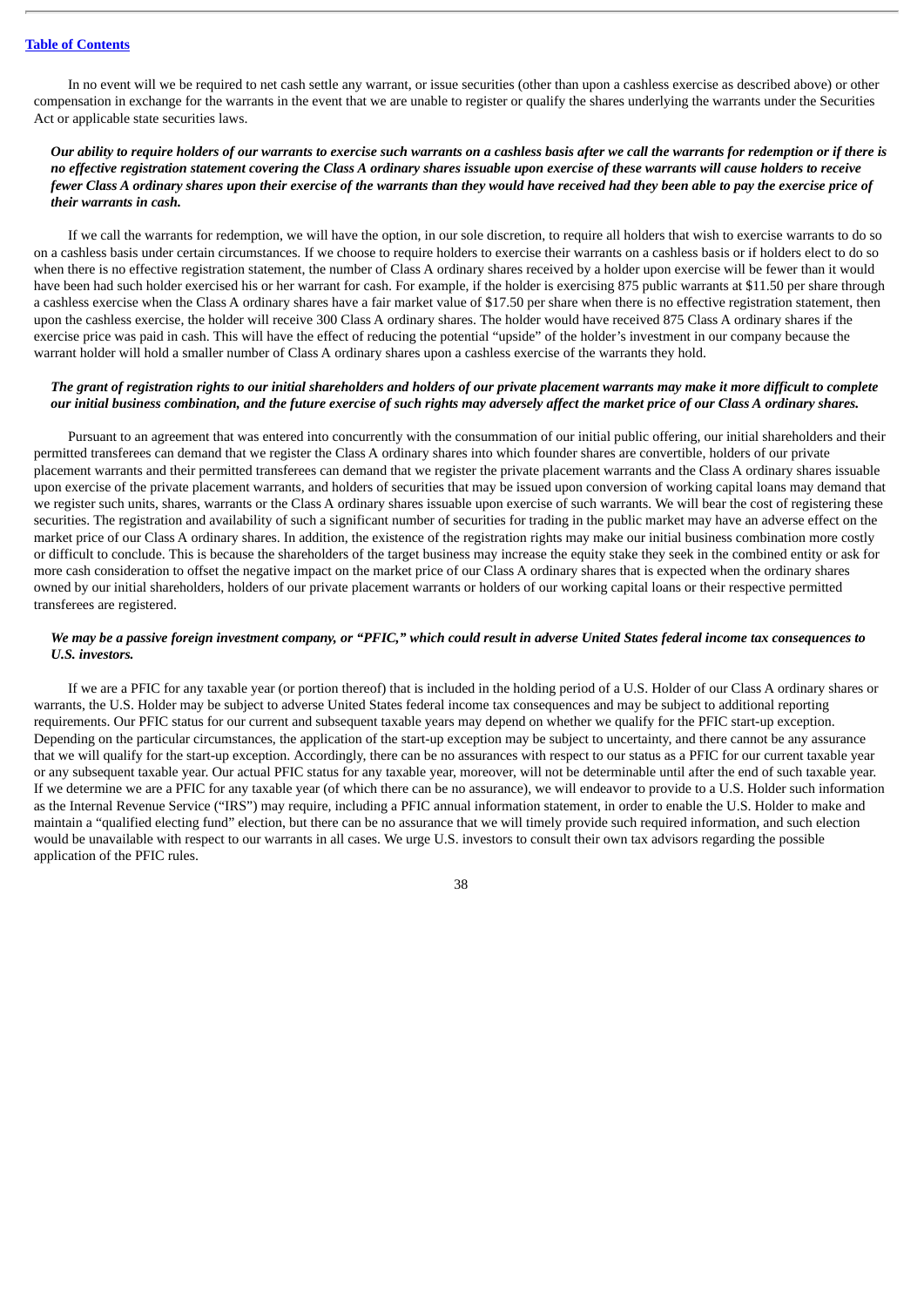### We may issue notes or other debt securities, or otherwise incur substantial debt, to complete a business combination, which may adversely affect our leverage and financial condition and thus negatively impact the value of our shareholders' investment in us.

Although we have no commitments as of the date of this Annual Report to issue any notes or other debt securities, or to otherwise incur outstanding debt, we may choose to incur substantial debt to complete our initial business combination. We and our officers have agreed that we will not incur any indebtedness unless we have obtained from the lender a waiver of any right, title, interest or claim of any kind in or to the monies held in the trust account. As such, no issuance of debt will affect the per-share amount available for redemption from the trust account. Nevertheless, the incurrence of debt could have a variety of negative effects, including:

- default and foreclosure on our assets if our operating revenues after an initial business combination are insufficient to repay our debt obligations;
- acceleration of our obligations to repay the indebtedness even if we make all principal and interest payments when due if we breach certain covenants that require the maintenance of certain financial ratios or reserves without a waiver or renegotiation of that covenant;
- our immediate payment of all principal and accrued interest, if any, if the debt security is payable on demand;
- our inability to obtain necessary additional financing if the debt security contains covenants restricting our ability to obtain such financing while the debt security is outstanding;
- our inability to pay dividends on our Class A ordinary shares;
- using a substantial portion of our cash flow to pay principal and interest on our debt, which will reduce the funds available for dividends on our Class A ordinary shares if declared, expenses, capital expenditures, acquisitions and other general corporate purposes;
- limitations on our flexibility in planning for and reacting to changes in our business and in the industry in which we operate;
- increased vulnerability to adverse changes in general economic, industry and competitive conditions and adverse changes in government regulation; and
- limitations on our ability to borrow additional amounts for expenses, capital expenditures, acquisitions, debt service requirements, execution of our strategy and other purposes and other disadvantages compared to our competitors who have less debt.

## Our initial shareholders control a substantial interest in us and thus may exert a substantial influence on actions requiring a shareholder vote, *potentially in a manner that you do not support.*

Our initial shareholders own 20% of our issued and outstanding ordinary shares. Accordingly, they may exert a substantial influence on actions requiring a shareholder vote, potentially in a manner that you do not support, including amendments to our amended and restated memorandum and articles of association. If our initial shareholders purchase any additional Class A ordinary shares in the aftermarket or in privately negotiated transactions, this would increase their control. Neither our initial shareholders nor, to our knowledge, any of our officers or directors, have any current intention to purchase additional securities. Factors that would be considered in making such additional purchases would include consideration of the current trading price of our Class A ordinary shares. In addition, our board of directors, whose members were appointed by our sponsor, is and will be divided into three classes, each of which will generally serve for a terms for three years with only one class of directors being appointed in each year. We may not hold an annual general meeting to appoint new directors prior to the completion of our initial business combination, in which case all of the current directors will continue in office until at least the completion of the business combination. If there is an annual general meeting, as a consequence of our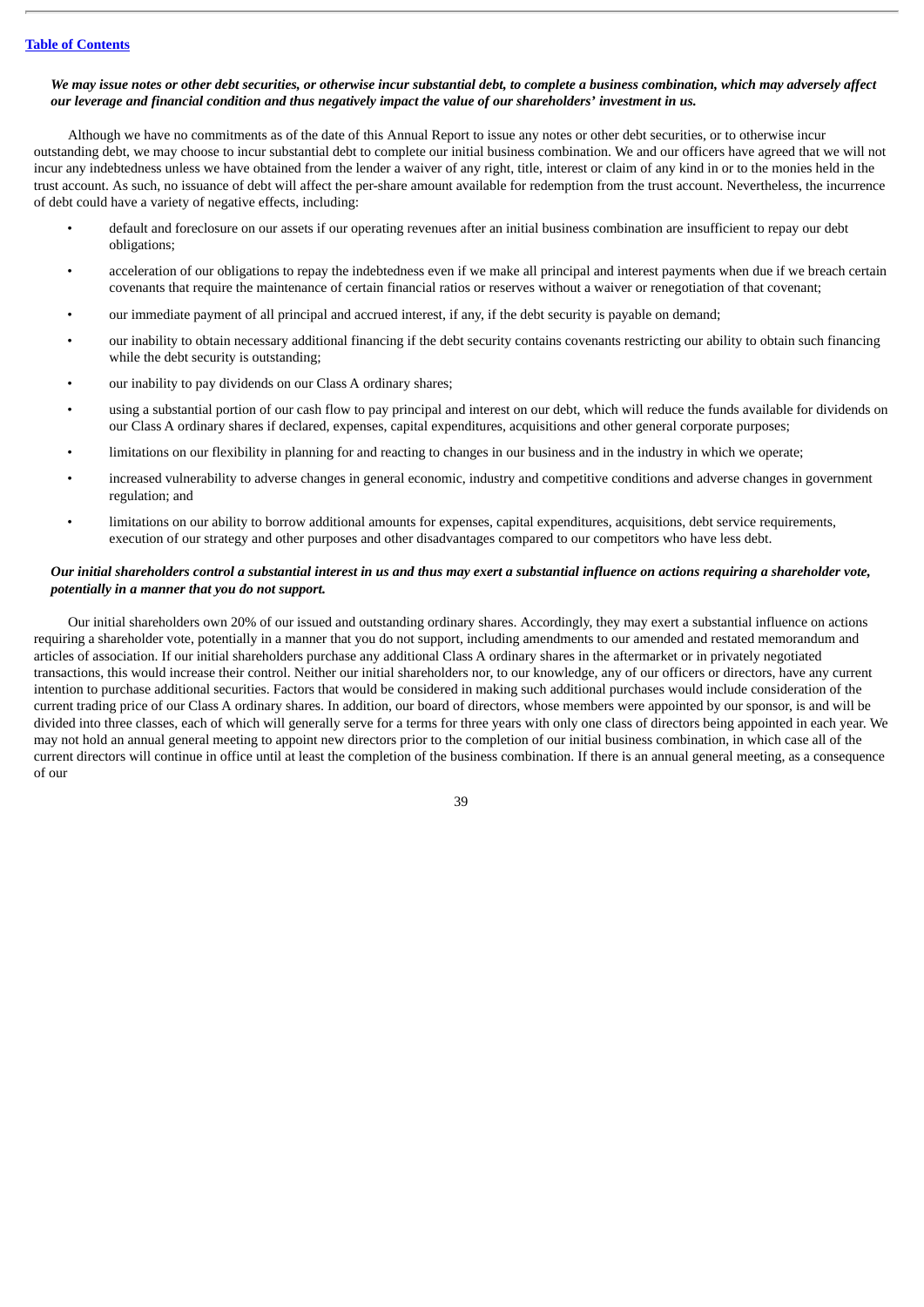"staggered" board of directors, only a minority of the board of directors will be considered for appointment and our initial shareholders, because of their ownership position, will have considerable influence regarding the outcome. Accordingly, our initial shareholders will continue to exert control at least until the completion of our initial business combination.

## Provisions in our amended and restated memorandum and articles of association may inhibit a takeover of us, which could limit the price investors might be willing to pay in the future for our Class A ordinary shares and could entrench management.

Our amended and restated memorandum and articles of association contain provisions that may discourage unsolicited takeover proposals that shareholders may consider to be in their best interests. These provisions include a staggered board of directors and the ability of the board of directors to designate the terms of and issue new series of preferred shares, which may make the removal of management more difficult and may discourage transactions that otherwise could involve payment of a premium over prevailing market prices for our securities.

## We may amend the terms of the warrants in a manner that may be adverse to holders of public warrants with the approval by the holders of at least 65% of the then outstanding public warrants. As a result, the exercise price of your warrants could be increased, the exercise period could be shortened and the number of Class A ordinary shares purchasable upon exercise of a warrant could be decreased, all without your approval.

Our warrants will be issued in registered form under a warrant agreement between Continental Stock Transfer & Trust Company, as warrant agent, and us. The warrant agreement provides that the terms of the warrants may be amended without the consent of any holder to cure any ambiguity or correct any defective provision, but requires the approval by the holders of at least 65% of the then outstanding public warrants to make any change that adversely affects the interests of the registered holders of public warrants. Accordingly, we may amend the terms of the public warrants in a manner adverse to a holder of public warrants if holders of at least 65% of the then outstanding public warrants approve of such amendment. Although our ability to amend the terms of the public warrants with the consent of at least 65% of the then outstanding public warrants is unlimited, examples of such amendments could be amendments to, among other things, increase the exercise price of the warrants, convert the warrants into cash or shares, shorten the exercise period or decrease the number of Class A ordinary shares purchasable upon exercise of a warrant.

### We may redeem your unexpired warrants prior to their exercise at a time that is disadvantageous to you, thereby making your warrants worthless.

We have the ability to redeem the outstanding warrants at any time after they become exercisable and prior to their expiration, at a price of \$0.01 per warrant, if, among other things, the last reported sales price of our Class A ordinary shares equals or exceeds \$18.00 per share (as adjusted for share sub-divisions, share capitalizations, reorganizations, recapitalizations and the like). If and when the warrants become redeemable by us, we may exercise our redemption right even if we are unable to register or qualify the underlying securities for sale under all applicable state securities laws. Redemption of the outstanding warrants as described above could force you to (i) exercise your warrants and pay the exercise price therefor at a time when it may be disadvantageous for you to do so, (ii) sell your warrants at the then-current market price when you might otherwise wish to hold your warrants or (iii) accept the nominal redemption price which, at the time the outstanding warrants are called for redemption, we expect would be substantially less than the volume-weighted average trading price of our Class A ordinary shares during the 20 trading day period starting on the trading day prior to the day on which we complete our initial business combination of your warrants. None of the private placement warrants will be redeemable by us so long as they are held by our sponsors or their permitted transferees.

In addition, we have the ability to redeem the outstanding warrants at any time after they become exercisable and prior to their expiration, at a price of \$0.10 per warrant if, among other things, the last reported sales price of our Class A ordinary shares equals or exceeds \$10.00 per share (as adjusted for share sub-divisions, share capitalizations, reorganizations, recapitalizations and the like). In such a case, the holders will be able to exercise their warrants prior to redemption for a number of our Class A ordinary shares determined based on the redemption date and the fair market value of our Class A ordinary shares. The value received upon exercise of the warrants (1) may be less than the value the holders would have received if they had exercised their warrants at a later time where the underlying share price is higher and (2) may not compensate the holders for the value of the warrants, including because the number of ordinary shares received is capped at 0.361 of our Class A ordinary shares per warrant (subject to adjustment) irrespective of the remaining life of the warrants.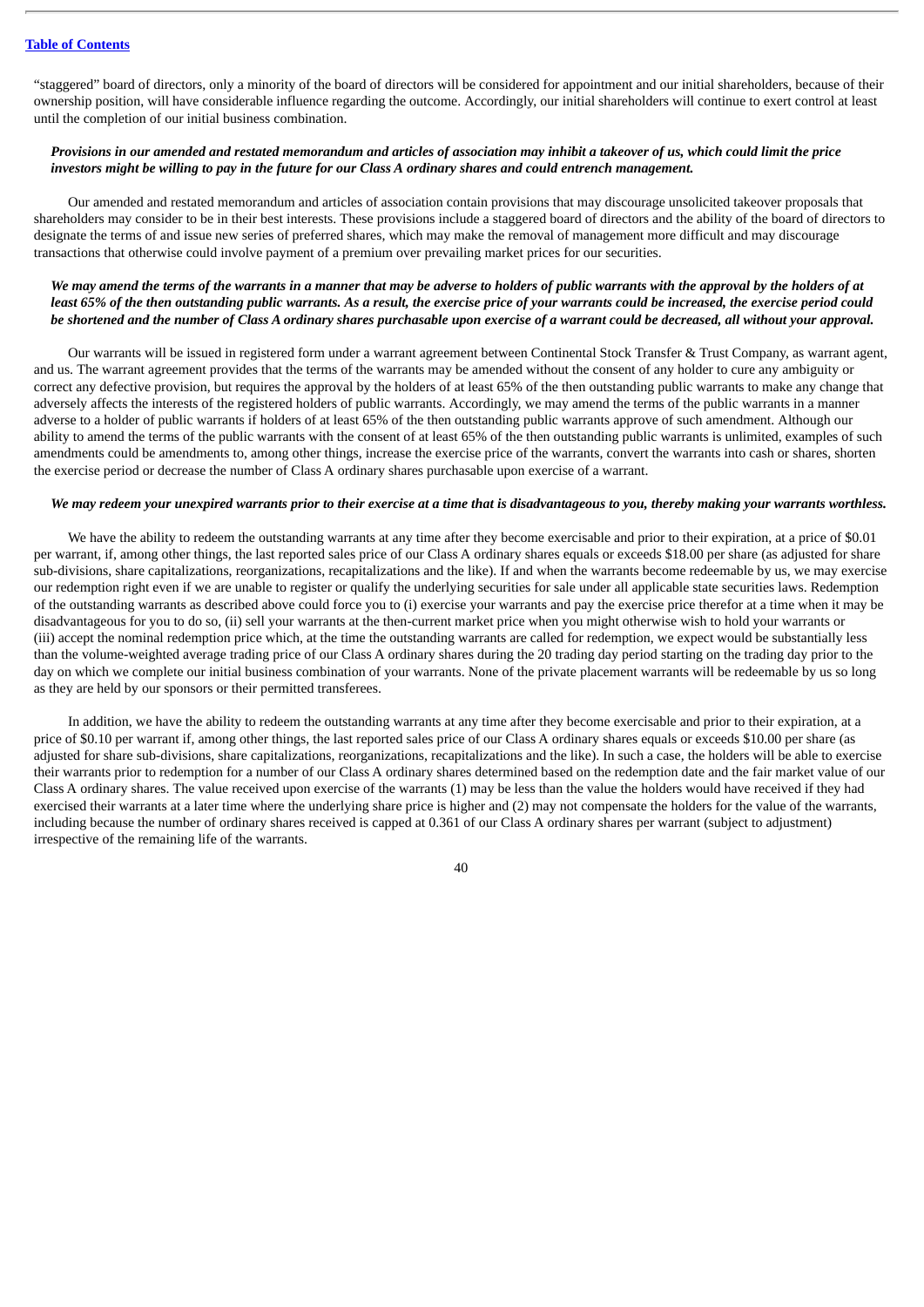### Because each unit contains one-third of one warrant and only a whole warrant may be exercised, the units may be worth less than units of other *special purpose acquisition companies.*

Each unit contains one-third of one warrant. Pursuant to the warrant agreement, no fractional warrants will be issued upon separation of the units, and only whole units will trade. If, upon exercise of the warrants, a holder would be entitled to receive a fractional interest in a share, we will, upon exercise, round down to the nearest whole number the number of Class A ordinary shares to be issued to the warrant holder. This is different from other offerings similar to ours whose units include one ordinary share and one warrant to purchase one whole share. We have established the components of the units in this way in order to reduce the dilutive effect of the warrants upon completion of a business combination since the warrants will be exercisable in the aggregate for one-third of the number of shares compared to units that each contain a whole warrant to purchase one share, thus making us, we believe, a more attractive merger partner for target businesses. Nevertheless, this unit structure may cause our units to be worth less than if it included a warrant to purchase one whole share.

## *We may not have sufficient funds to satisfy indemnification claims of our directors and officers.*

We have agreed to indemnify our officers and directors to the fullest extent permitted by law. However, our officers and directors have agreed to waive any right, title, interest or claim of any kind in or to any monies in the trust account and to not seek recourse against the trust account for any reason whatsoever. Accordingly, any indemnification provided will be able to be satisfied by us only if (i) we have sufficient funds outside of the trust account or (ii) we consummate an initial business combination. Our obligation to indemnify our officers and directors may discourage shareholders from bringing a lawsuit against our officers or directors for breach of their fiduciary duty. These provisions also may have the effect of reducing the likelihood of derivative litigation against our officers and directors, even though such an action, if successful, might otherwise benefit us and our shareholders. Furthermore, a shareholder's investment may be adversely affected to the extent we pay the costs of settlement and damage awards against our officers and directors pursuant to these indemnification provisions.

## Because we are incorporated under the laws of the Cayman Islands, you may face difficulties in protecting your interests, and your ability to *protect your rights through the U.S. Federal courts may be limited.*

We are an exempted company incorporated under the laws of the Cayman Islands. As a result, it may be difficult for investors to effect service of process within the United States upon our directors or officers, or enforce judgments obtained in the United States courts against our directors or officers.

Our corporate affairs will be governed by our amended and restated memorandum and articles of association, the Companies Act (as the same may be supplemented or amended from time to time) and the common law of the Cayman Islands. We will also be subject to the federal securities laws of the United States. The rights of shareholders to take action against the directors, actions by minority shareholders and the fiduciary responsibilities of our directors to us under Cayman Islands law are to a large extent governed by the common law of the Cayman Islands. The common law of the Cayman Islands is derived in part from comparatively limited judicial precedent in the Cayman Islands as well as from English common law, the decisions of whose courts are of persuasive authority, but are not binding on a court in the Cayman Islands. The rights of our shareholders and the fiduciary responsibilities of our directors under Cayman Islands law are different from what they would be under statutes or judicial precedent in some jurisdictions in the United States. In particular, the Cayman Islands has a different body of securities laws as compared to the United States, and certain states, such as Delaware, may have more fully developed and judicially interpreted bodies of corporate law. In addition, Cayman Islands companies may not have standing to initiate a shareholders derivative action in a Federal court of the United States.

We have been advised by Maples and Calder, our Cayman Islands legal counsel, that the courts of the Cayman Islands are unlikely (i) to recognize or enforce against us judgments of courts of the United States predicated upon the civil liability provisions of the federal securities laws of the United States or any state; and (ii) in original actions brought in the Cayman Islands, to impose liabilities against us predicated upon the civil liability provisions of the federal securities laws of the United States or any state, so far as the liabilities imposed by those provisions are penal in nature. In those circumstances, although there is no statutory enforcement in the Cayman Islands of judgments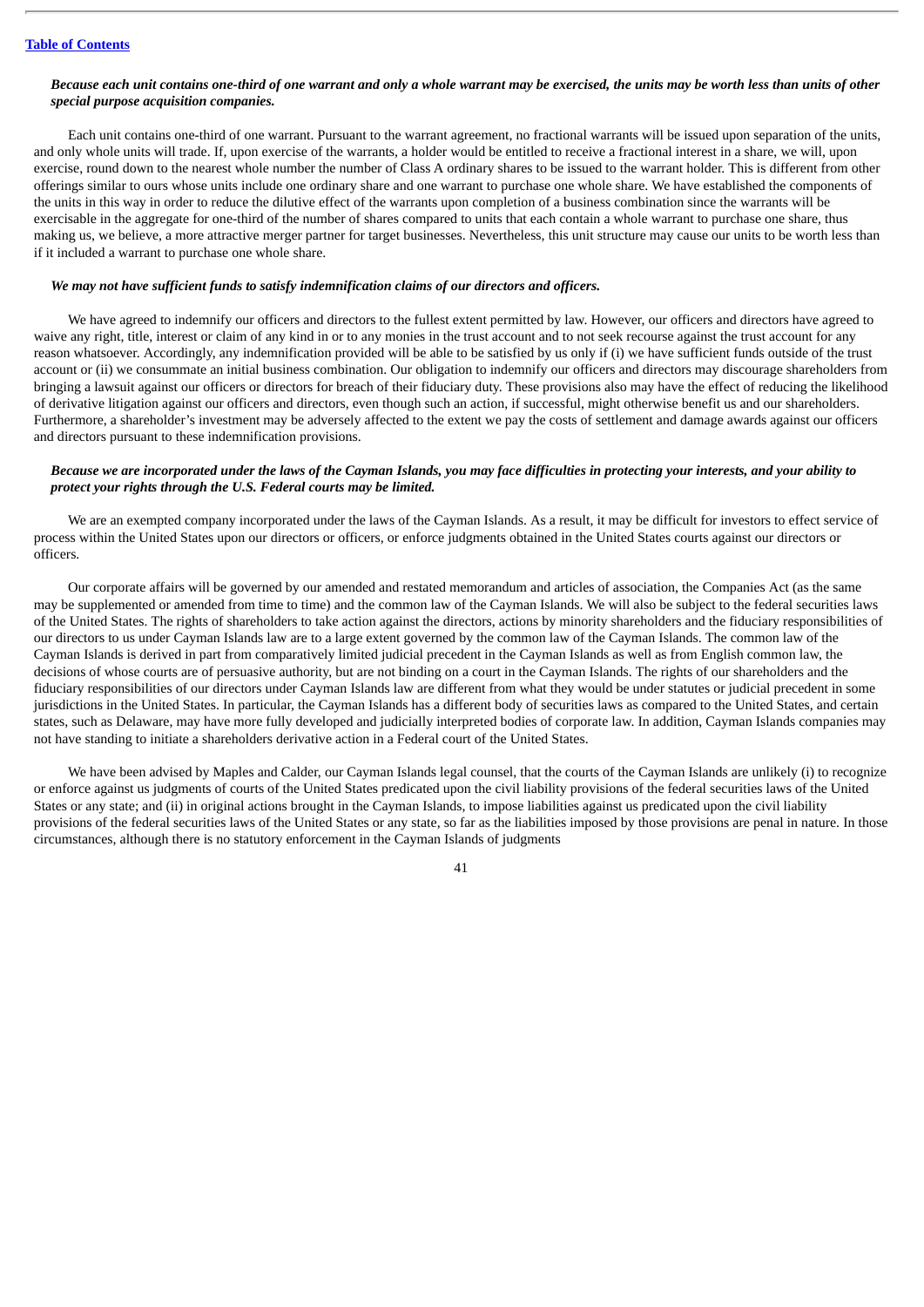obtained in the United States, the courts of the Cayman Islands will recognize and enforce a foreign money judgment of a foreign court of competent jurisdiction without retrial on the merits based on the principle that a judgment of a competent foreign court imposes upon the judgment debtor an obligation to pay the sum for which judgment has been given provided certain conditions are met. For a foreign judgment to be enforced in the Cayman Islands, such judgment must be final and conclusive and for a liquidated sum, and must not be in respect of taxes or a fine or penalty, inconsistent with a Cayman Islands judgment in respect of the same matter, impeachable on the grounds of fraud or obtained in a manner, or be of a kind the enforcement of which is, contrary to natural justice or the public policy of the Cayman Islands (awards of punitive or multiple damages may well be held to be contrary to public policy). A Cayman Islands Court may stay enforcement proceedings if concurrent proceedings are being brought elsewhere.

As a result of all of the above, public shareholders may have more difficulty in protecting their interests in the face of actions taken by management, members of the board of directors or controlling shareholders than they would as public shareholders of a United States company.

### **Risks Relating to our Management Team**

## We are dependent upon our officers and directors and their loss could adversely affect our ability to operate.

Our operations are dependent upon a relatively small group of individuals and, in particular, our officers and directors. We believe that our success depends on the continued service of our officers and directors, at least until we have completed our initial business combination. In addition, our officers and directors are not required to commit any specified amount of time to our affairs and, accordingly, will have conflicts of interest in allocating their time among various business activities, including identifying potential business combinations and monitoring the related due diligence. We do not have an employment agreement with, or key-man insurance on the life of, any of our directors or officers. The unexpected loss of the services of one or more of our directors or officers could have a detrimental effect on us.

## Our ability to successfully effect our initial business combination and to be successful thereafter will be dependent upon the efforts of our key personnel, some of whom may join us following our initial business combination. The loss of key personnel could negatively impact the *operations and profitability of our post-combination business.*

Our ability to successfully effect our initial business combination is dependent upon the efforts of our key personnel. The role of our key personnel in the target business, however, cannot presently be ascertained. Although some of our key personnel may remain with the target business in senior management or advisory positions following our initial business combination, it is likely that some or all of the management of the target business will remain in place. While we intend to closely scrutinize any individuals we engage after our initial business combination, we cannot assure you that our assessment of these individuals will prove to be correct. These individuals may be unfamiliar with the requirements of operating a company regulated by the SEC, which could cause us to have to expend time and resources helping them become familiar with such requirements.

## Our key personnel may negotiate employment or consulting agreements with a target business in connection with a particular business combination, and a particular business combination may be conditioned on the retention or resignation of such key personnel. These agreements may provide for them to receive compensation following our initial business combination and as a result, may cause them to have conflicts of *interest in determining whether a particular business combination is the most advantageous.*

Our key personnel may be able to remain with our company after the completion of our initial business combination only if they are able to negotiate employment or consulting agreements in connection with the business combination. Such negotiations would take place simultaneously with the negotiation of the business combination and could provide for such individuals to receive compensation in the form of cash payments and/or our securities for services they would render to us after the completion of the business combination. Such negotiations also could make such key personnel's retention or resignation a condition to any such agreement. The personal and financial interests of such individuals may influence their motivation in identifying and selecting a target business, subject to their fiduciary duties under Cayman Islands law.

 $\Delta$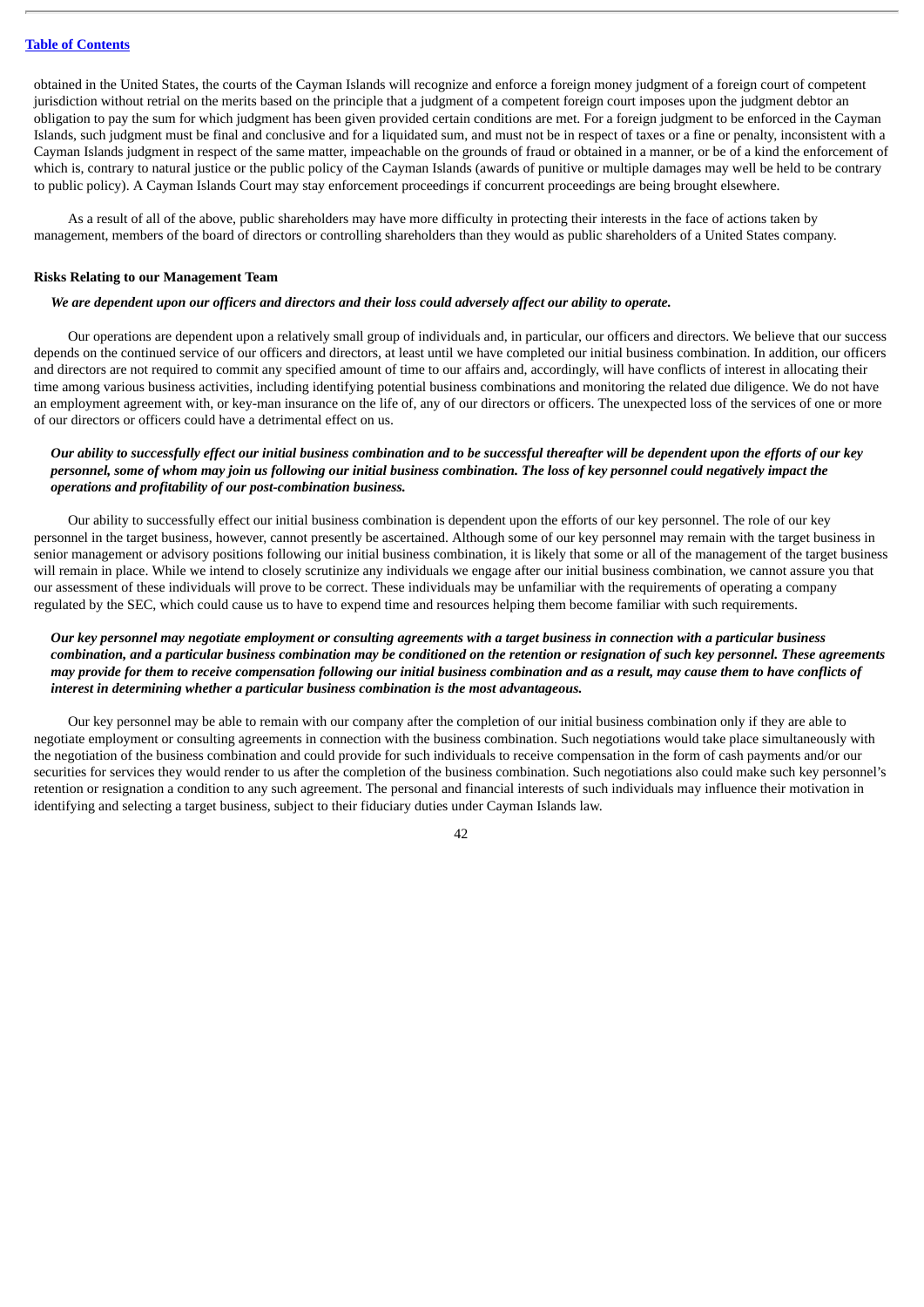## We may have a limited ability to assess the management of a prospective target business and, as a result, may effect our initial business combination with a target business whose management may not have the skills, qualifications or abilities to manage a public company.

When evaluating the desirability of effecting our initial business combination with a prospective target business, our ability to assess the target business's management may be limited due to a lack of time, resources or information. Our assessment of the capabilities of the target business's management, therefore, may prove to be incorrect and such management may lack the skills, qualifications or abilities we suspected. Should the target business's management not possess the skills, qualifications or abilities necessary to manage a public company, the operations and profitability of the post-combination business may be negatively impacted. Accordingly, any shareholders who choose to remain shareholders following the business combination could suffer a reduction in the value of their shares. Such shareholders are unlikely to have a remedy for such reduction in value unless they are able to successfully claim that the reduction was due to the breach by our officers or directors of a duty of care or other fiduciary duty owed to them, or if they are able to successfully bring a private claim under securities laws that the proxy solicitation or tender offer materials, as applicable, relating to the business combination contained an actionable material misstatement or material omission.

## The officers and directors of an acquisition candidate may resign upon completion of our initial business combination. The loss of a business combination target's key personnel could negatively impact the operations and profitability of our post-combination business.

The role of an acquisition candidate's key personnel upon the completion of our initial business combination cannot be ascertained at this time. Although we contemplate that certain members of an acquisition candidate's management team will remain associated with the acquisition candidate following our initial business combination, it is possible that members of the management of an acquisition candidate will not wish to remain in place.

## Our officers and directors will allocate their time to other businesses thereby causing conflicts of interest in their determination as to how much time to devote to our affairs. This conflict of interest could have a negative impact on our ability to complete our initial business combination.

Our officers and directors are not required to, and will not, commit their full time to our affairs, which may result in a conflict of interest in allocating their time between our operations and our search for a business combination and their other businesses. We do not intend to have any full-time employees prior to the completion of our initial business combination. Each of our officers is engaged in other business endeavors, including the Virgin Group, for which he may be entitled to substantial compensation, and our officers are not obligated to contribute any specific number of hours per week to our affairs. For example, the continued COVID-19 pandemic might distract our management team related to their ongoing obligations. Our independent directors also serve as officers and board members for other entities. If our officers' and directors' other business affairs require them to devote substantial amounts of time to such affairs in excess of their current commitment levels, it could limit their ability to devote time to our affairs which may have a negative impact on our ability to complete our initial business combination. For a complete discussion of our officers' and directors' other business affairs, please see "Management— Officers and Directors."

## Our officers, directors, security holders and their respective affiliates may have competitive pecuniary interests that conflict with our interests.

We have not adopted a policy that expressly prohibits our directors, officers, security holders or affiliates from having a direct or indirect pecuniary or financial interest in any investment to be acquired or disposed of by us or in any transaction to which we are a party or have an interest. In fact, we may enter into a business combination with a target business that is affiliated with our sponsor, our directors or officers, although we do not intend to do so. Nor do we have a policy that expressly prohibits any such persons from engaging for their own account in business activities of the types conducted by us. Accordingly, such persons or entities may have a conflict between their interests and ours.

The personal and financial interests of our directors and officers may influence their motivation in timely identifying and selecting a target business and completing a business combination. Consequently, our directors' and officers' discretion in identifying and selecting a suitable target business may result in a conflict of interest when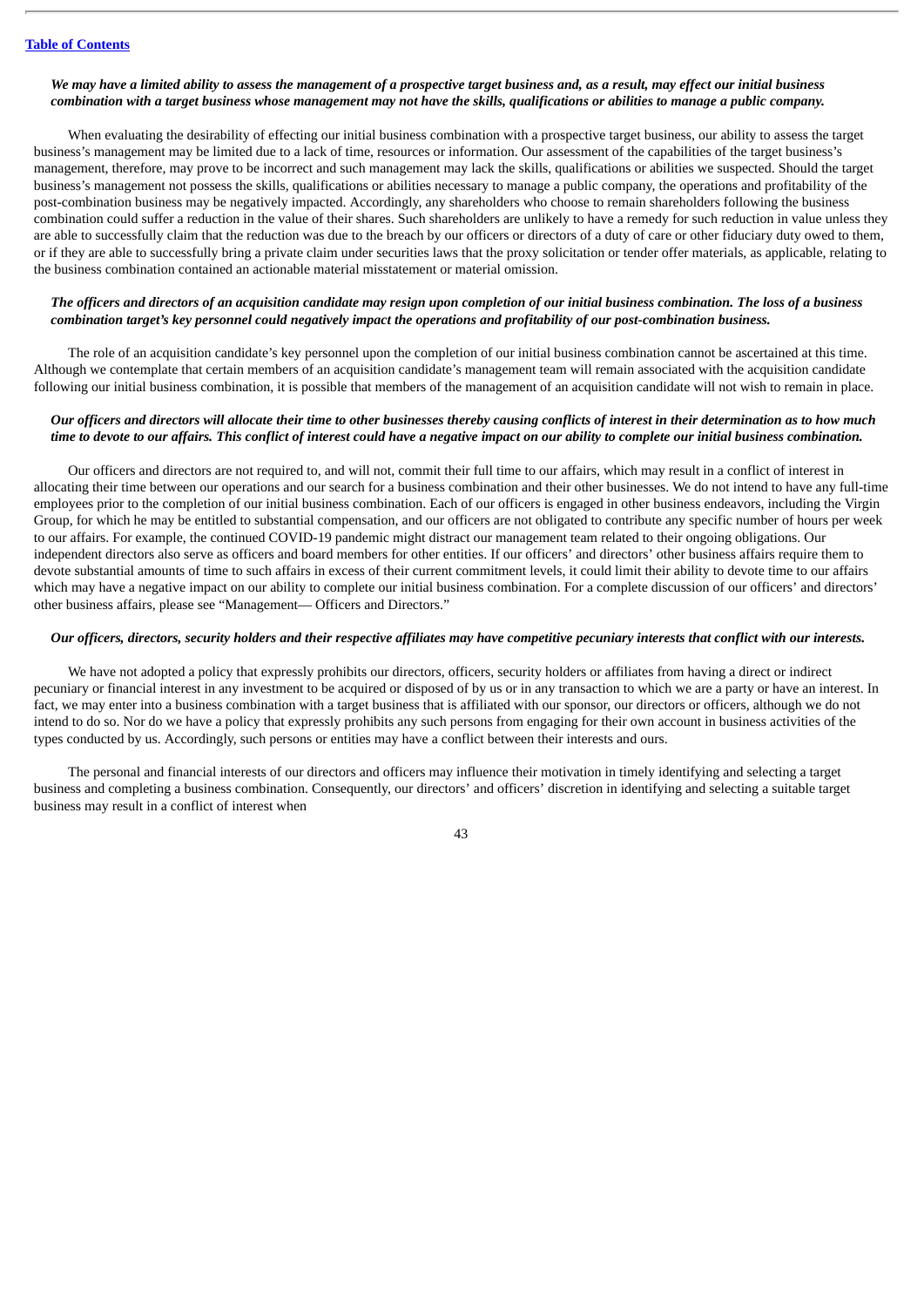determining whether the terms, conditions and timing of a particular business combination are appropriate and in our shareholders' best interest. If this were the case, it would be a breach of their fiduciary duties to us as a matter of Cayman Islands law and we or our shareholders might have a claim against such individuals for infringing on our shareholders' rights. However, we might not ultimately be successful in any claim we may make against them for such reason.

### We may engage in a business combination with one or more target businesses that have relationships with entities that may be affiliated with our *sponsor, officers, directors or existing holders which may raise potential conflicts of interest.*

In light of the involvement of our sponsor, officers and directors with other entities, we may decide to acquire one or more businesses affiliated with our sponsor, officers, directors or existing holders. Our directors also serve as officers and board members for other entities, including, without limitation, those described under "Management—Conflicts of Interest." Such entities may compete with us for business combination opportunities. Our sponsor, officers and directors are not currently aware of any specific opportunities for us to complete our initial business combination with any entities with which they are affiliated, and there have been no substantive discussions concerning a business combination with any such entity or entities. Although we will not be specifically focusing on, or targeting, any transaction with any affiliated entities, we would pursue such a transaction if we determined that such affiliated entity met our criteria for a business combination as set forth in "Business—Effecting our initial business combination— Selection of a target business and structuring of our initial business combination" and such transaction was approved by a majority of our independent and disinterested directors. Despite our agreement to obtain an opinion from an independent investment banking firm which is a member of FINRA or a valuation or appraisal firm regarding the fairness to our company from a financial point of view of a business combination with one or more domestic or international businesses affiliated with our sponsor, officers, directors or existing holders, potential conflicts of interest still may exist and, as a result, the terms of the business combination may not be as advantageous to our public shareholders as they would be absent any conflicts of interest.

## Certain members of our management team may be involved in and have a greater financial interest in the performance of other Virgin Group *entities, and such activities may create conflicts of interest in making decisions on our behalf.*

Certain members of our management team may be subject to a variety of conflicts of interest relating to their responsibilities to Virgin Group and its other affiliates. Such individuals may serve as members of management or a board of directors (or in similar such capacity) to various other Virgin Group entities. Such positions may create a conflict between the advice and investment opportunities provided to such entities and the responsibilities owed to us. The other entities in which such individuals may become involved may have investment objectives that overlap with ours. Furthermore, certain of our principals and employees may have a greater financial interest in the performance of such other Virgin Group entities than our performance. Such involvement may create conflicts of interest in sourcing investment opportunities on our behalf and on behalf of such other entities.

## Our officers and directors presently have, and any of them in the future may have, additional, fiduciary or contractual obligations to other entities, including another blank check company, and, accordingly, may have conflicts of interest in determining to which entity a particular *business opportunity should be presented.*

Until we consummate our initial business combination, we intend to engage in the business of identifying and combining with one or more businesses or entities. Each of our officers and directors presently has, and any of them in the future may have, additional fiduciary or contractual obligations to other entities pursuant to which such officer or director is or will be required to present a business combination opportunity to such entity, subject to his or her fiduciary duties under Cayman Islands law. Accordingly, they may have conflicts of interest in determining to which entity a particular business opportunity should be presented. These conflicts may not be resolved in our favor and a potential target business may be presented to another entity prior to its presentation to us, subject to their fiduciary duties under Cayman Islands law.

In addition, our sponsor, officers and directors are, and/or may in the future become affiliated with other blank check companies or other entities that may have acquisition objectives that are similar to ours. For example, Mr. Bayliss is the Chief Executive Officer and a member of the Board of Directors of VGAC II and VGAC III and Mr. Lovell is the Chief Financial Officer and a member of the Board of Directors of VGAC II and VGAC III.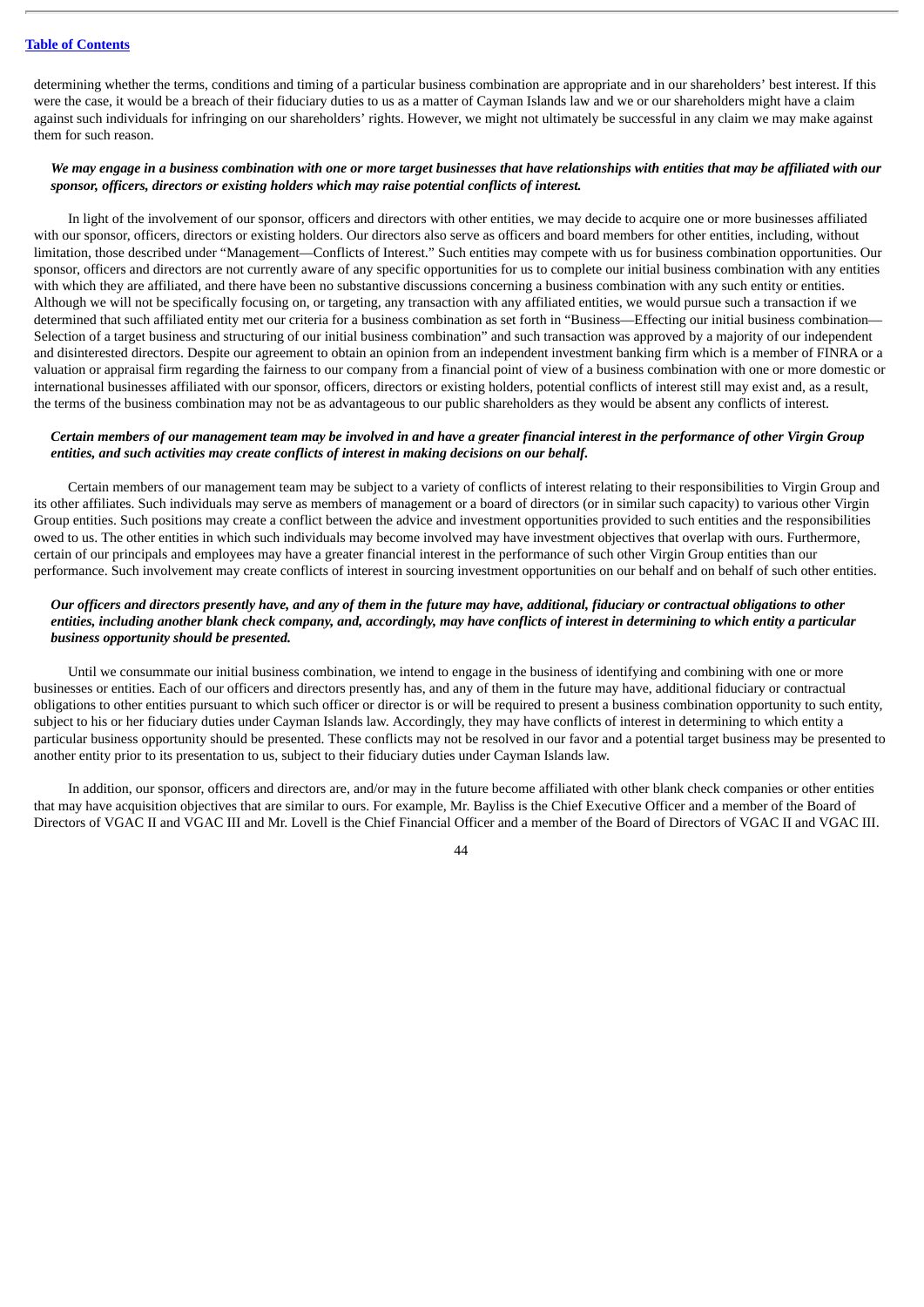VGAC II and VGAC III is each a blank check company incorporated for the purpose of effecting its own business combination, and Mr. Bayliss and Mr. Lovell owe fiduciary duties under Cayman Islands law to VGAC II and VGAC III. Our sponsor and directors and officers are also not prohibited from sponsoring, investing or otherwise becoming involved with, any other blank check companies, including in connection with their initial business combinations, prior to us completing our initial business combination. Accordingly, they may have conflicts of interest in determining to which entity a particular business opportunity should be presented. These conflicts may not be resolved in our favor and a potential target business may be presented to such other blank check companies prior to its presentation to us, subject to our officers' and directors' fiduciary duties under Cayman Islands law. Our amended and restated memorandum and articles of association will provide that we renounce our interest in any business combination opportunity offered to any director or officer unless such opportunity is expressly offered to such person solely in his or her capacity as a director or officer of the company and it is an opportunity that we are able to complete on a reasonable basis.

For a complete discussion of our executive officers' and directors' business affiliations and the potential conflicts of interest that you should be aware of, please see "Management—Officers, Directors and Director Nominees," "Management—Conflicts of Interest" and "Certain Relationships and Related Party Transactions."

### **Risks Associated with Acquiring and Operating a Business in Foreign Countries**

## If we effect our initial business combination with a company located outside of the United States, we would be subject to a variety of additional *risks that may adversely affect us.*

If we pursue a target company with operations or opportunities outside of the United States for our initial business combination, we may face additional burdens in connection with investigating, agreeing to and completing such initial business combination, and if we effect such initial business combination, we would be subject to a variety of additional risks that may negatively impact our operations.

If we pursue a target a company with operations or opportunities outside of the United States for our initial business combination, we would be subject to risks associated with cross-border business combinations, including in connection with investigating, agreeing to and completing our initial business combination, conducting due diligence in a foreign jurisdiction, having such transaction approved by any local governments, regulators or agencies and changes in the purchase price based on fluctuations in foreign exchange rates.

If we effect our initial business combination with such a company, we would be subject to any special considerations or risks associated with companies operating in an international setting, including any of the following:

- costs and difficulties inherent in managing cross-border business operations;
- rules and regulations regarding currency redemption;
- complex corporate withholding taxes on individuals;
- laws governing the manner in which future business combinations may be effected;
- exchange listing and/or delisting requirements;
- tariffs and trade barriers:
- regulations related to customs and import/export matters;
- local or regional economic policies and market conditions;
- unexpected changes in regulatory requirements;
- challenges in managing and staffing international operations;
- longer payment cycles;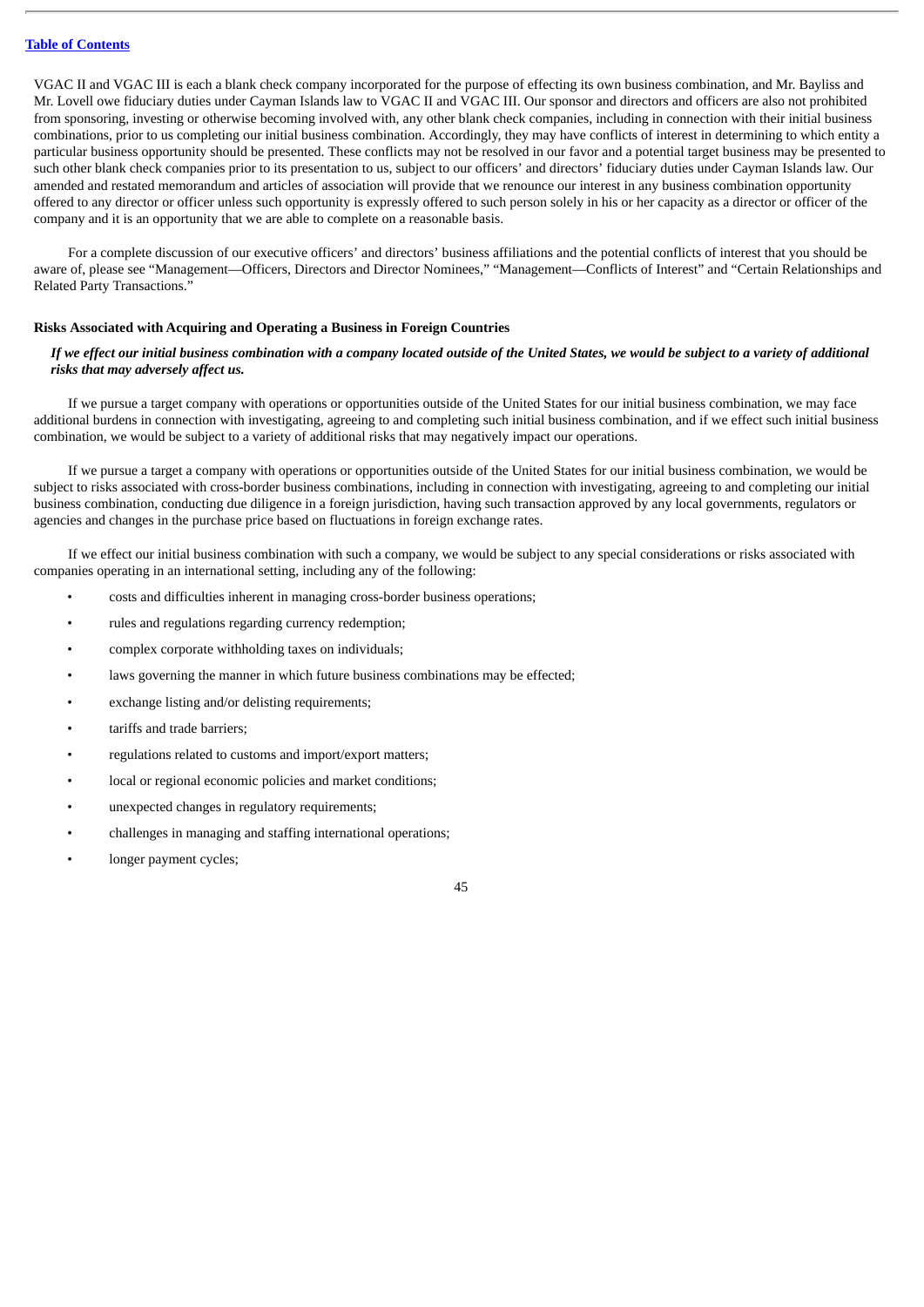- tax issues, such as tax law changes and variations in tax laws as compared to the United States;
- currency fluctuations and exchange controls;
- rates of inflation;
- challenges in collecting accounts receivable;
- cultural and language differences;
- employment regulations:
- underdeveloped or unpredictable legal or regulatory systems;
- corruption;
- protection of intellectual property;
- social unrest, crime, strikes, riots and civil disturbances;
- regime changes and political upheaval;
- terrorist attacks and wars; and
- deterioration of political relations with the United States.

We may not be able to adequately address these additional risks. If we were unable to do so, we may be unable to complete such initial business combination, or, if we complete such initial business combination, our operations might suffer, either of which may adversely impact our business, financial condition and results of operations.

## If our management following our initial business combination is unfamiliar with United States securities laws, they may have to expend time and *resources becoming familiar with such laws, which could lead to various regulatory issues.*

Following our initial business combination, our management may resign from their positions as officers or directors of the company and the management of the target business at the time of the business combination will remain in place. Management of the target business may not be familiar with United States securities laws. If new management is unfamiliar with United States securities laws, they may have to expend time and resources becoming familiar with such laws. This could be expensive and time-consuming and could lead to various regulatory issues which may adversely affect our operations.

## After our initial business combination, substantially all of our assets may be located in a foreign country and substantially all of our revenue will be derived from our operations in such country. Accordingly, our results of operations and prospects will be subject, to a significant extent, to the *economic, political and legal policies, developments and conditions in the country in which we operate.*

The economic, political and social conditions, as well as government policies, of the country in which our operations are located could affect our business. Economic growth could be uneven, both geographically and among various sectors of the economy and such growth may not be sustained in the future. If in the future such country's economy experiences a downturn or grows at a slower rate than expected, there may be less demand for spending in certain industries. A decrease in demand for spending in certain industries could materially and adversely affect our ability to find an attractive target business with which to consummate our initial business combination and if we effect our initial business combination, the ability of that target business to become profitable.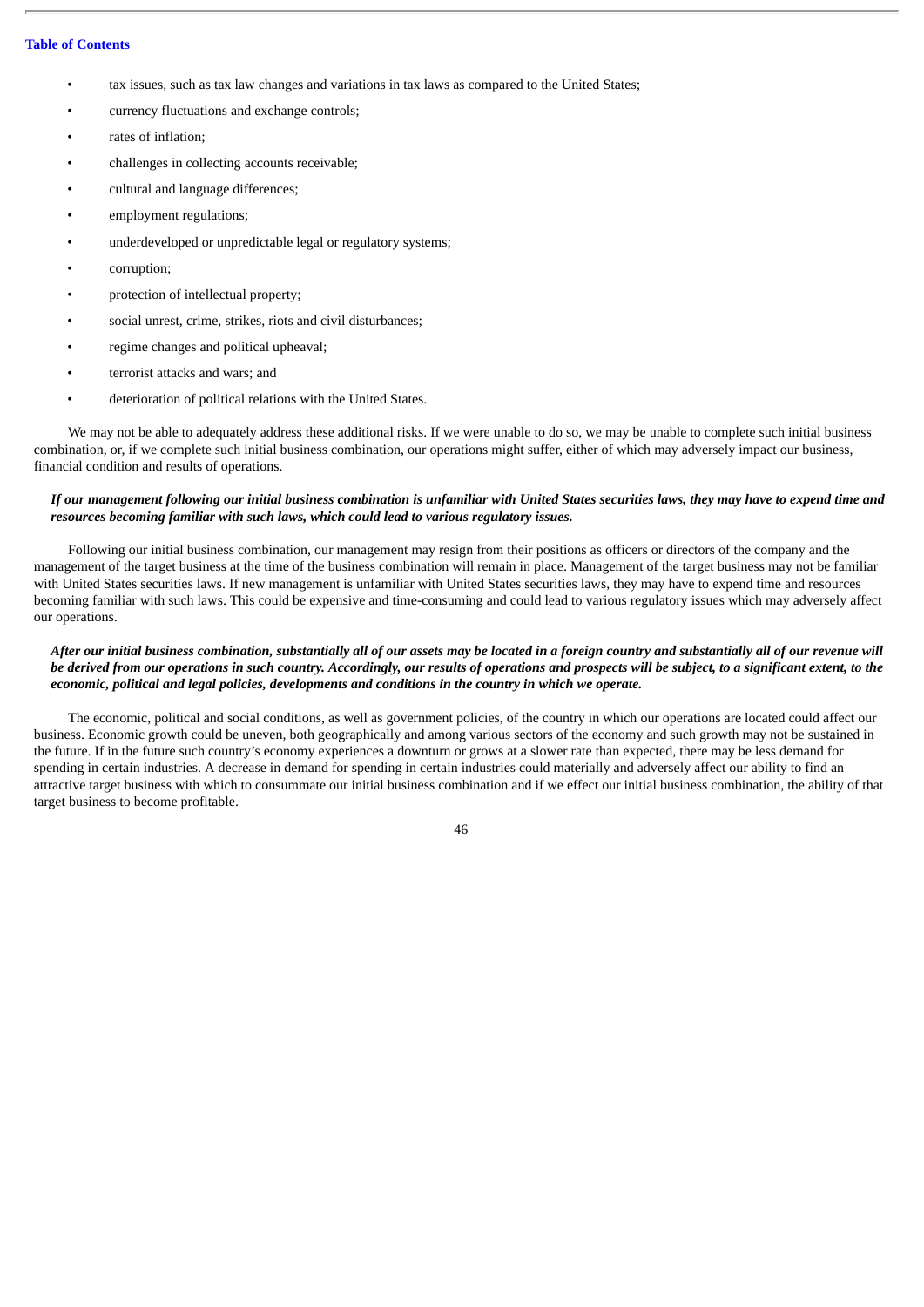#### Exchange rate fluctuations and currency policies may cause a target business' ability to succeed in the international markets to be diminished.

In the event we acquire a non-U.S. target, all revenues and income would likely be received in a foreign currency, and the dollar equivalent of our net assets and distributions, if any, could be adversely affected by reductions in the value of the local currency. The value of the currencies in our target regions fluctuate and are affected by, among other things, changes in political and economic conditions. Any change in the relative value of such currency against our reporting currency may affect the attractiveness of any target business or, following consummation of our initial business combination, our financial condition and results of operations. Additionally, if a currency appreciates in value against the dollar prior to the consummation of our initial business combination, the cost of a target business as measured in dollars will increase, which may make it less likely that we are able to consummate such transaction.

## We may reincorporate in another jurisdiction in connection with our initial business combination, and the laws of such jurisdiction may govern some or all of our future material agreements and we may not be able to enforce our legal rights.

In connection with our initial business combination, we may relocate the home jurisdiction of our business from the Cayman Islands to another jurisdiction. If we determine to do this, the laws of such jurisdiction may govern some or all of our future material agreements. The system of laws and the enforcement of existing laws in such jurisdiction may not be as certain in implementation and interpretation as in the United States. The inability to enforce or obtain a remedy under any of our future agreements could result in a significant loss of business, business opportunities or capital.

## We are subject to changing law and regulations regarding regulatory matters, corporate governance and public disclosure that have increased *both our costs and the risk of non-compliance.*

We are subject to rules and regulations by various governing bodies, including, for example, the Securities and Exchange Commission, which are charged with the protection of investors and the oversight of companies whose securities are publicly traded, and to new and evolving regulatory measures under applicable law. Our efforts to comply with new and changing laws and regulations have resulted in and are likely to continue to result in, increased general and administrative expenses and a diversion of management time and attention from revenue-generating activities to compliance activities.

Moreover, because these laws, regulations and standards are subject to varying interpretations, their application in practice may evolve over time as new guidance becomes available. This evolution may result in continuing uncertainty regarding compliance matters and additional costs necessitated by ongoing revisions to our disclosure and governance practices. If we fail to address and comply with these regulations and any subsequent changes, we may be subject to penalty and our business may be harmed.

### We employ a mail forwarding service, which may delay or disrupt our ability to receive mail in a timely manner

Mail addressed to the Company and received at its registered office will be forwarded unopened to the forwarding address supplied by Company to be dealt with. None of the Company, its directors, officers, advisors or service providers (including the organization which provides registered office services in the Cayman Islands) will bear any responsibility for any delay howsoever caused in mail reaching the forwarding address, which may impair your ability to communicate with us.

## We may reincorporate in another jurisdiction in connection with our initial business combination and such reincorporation may result in taxes *imposed on shareholders.*

We may, in connection with our initial business combination and subject to requisite shareholder approval under the Companies Act, reincorporate in the jurisdiction in which the target company or business is located or in another jurisdiction. The transaction may require a shareholder to recognize taxable income in the jurisdiction in which the shareholder is a tax resident or in which its members are resident if it is a tax transparent entity. We do not intend to make any cash distributions to shareholders to pay such taxes. Shareholders may be subject to withholding taxes or other taxes with respect to their ownership of us after the reincorporation.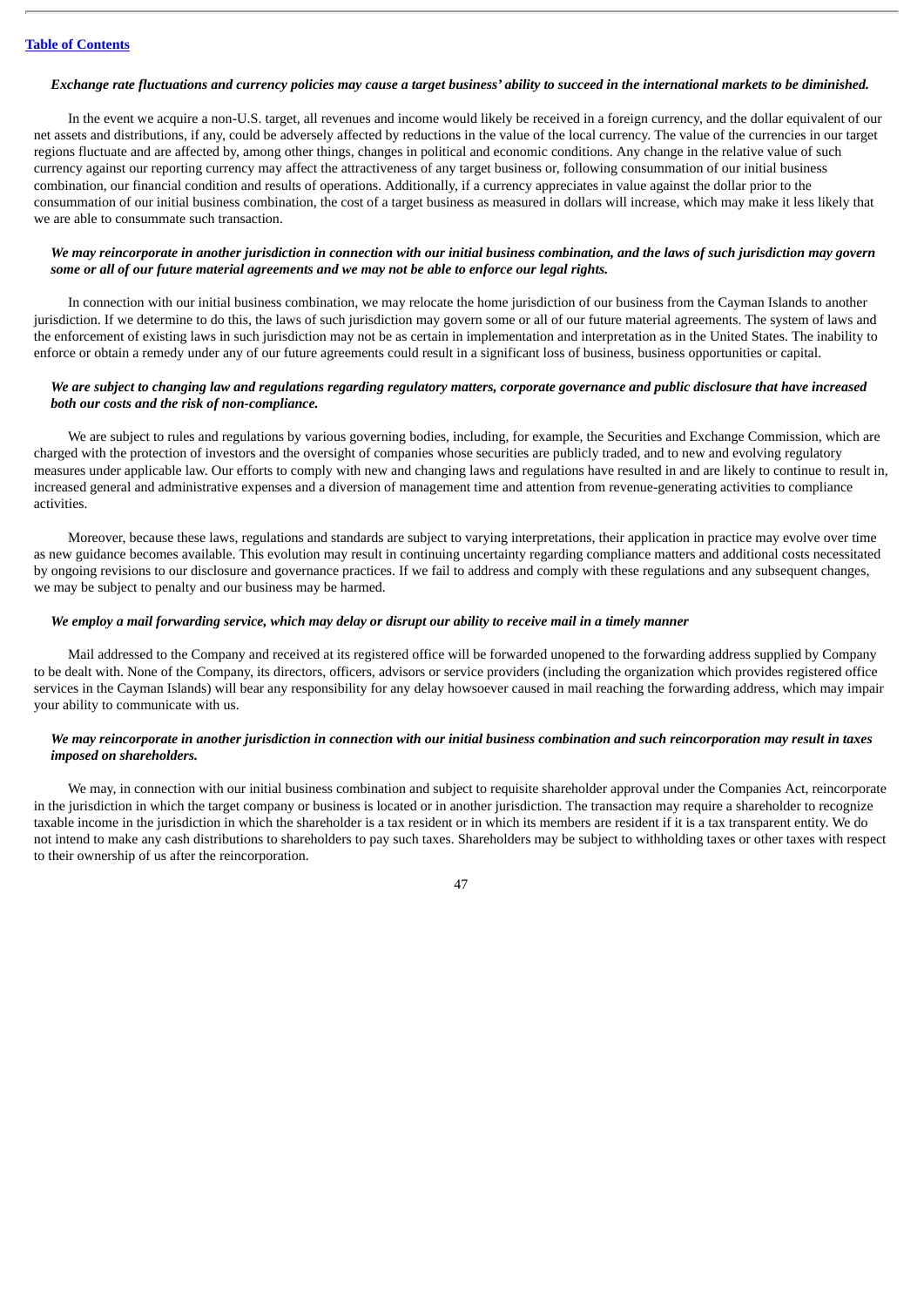### After our initial business combination, it is possible that a majority of our directors and officers will live outside the United States and all of our assets will be located outside the United States; therefore, investors may not be able to enforce federal securities laws or their other legal rights.

It is possible that after our initial business combination, a majority of our directors and officers will reside outside of the United States and all of our assets will be located outside of the United States. As a result, it may be difficult, or in some cases not possible, for investors in the United States to enforce their legal rights, to effect service of process upon all of our directors or officers or to enforce judgments of United States courts predicated upon civil liabilities and criminal penalties on our directors and officers under United States laws.

### **Item 1B. Unresolved Staff Comments**

None.

#### **Item 2. Property**

We currently maintain our executive offices a t 65 Bleecker Street, 6th Floor, New York, NY 10012. The cost for the space is included in the up to \$10,000 monthly fee that we pay our sponsor for office space, administrative and support services. We consider our current office space adequate for our current operations.

### **Item 3. Legal Proceedings**

To the knowledge of our management, there is no material litigation, arbitration or governmental proceeding currently pending against us or any members of our management team in their capacity as such.

#### **Item 4. Mine Safety Disclosures**

Not applicable.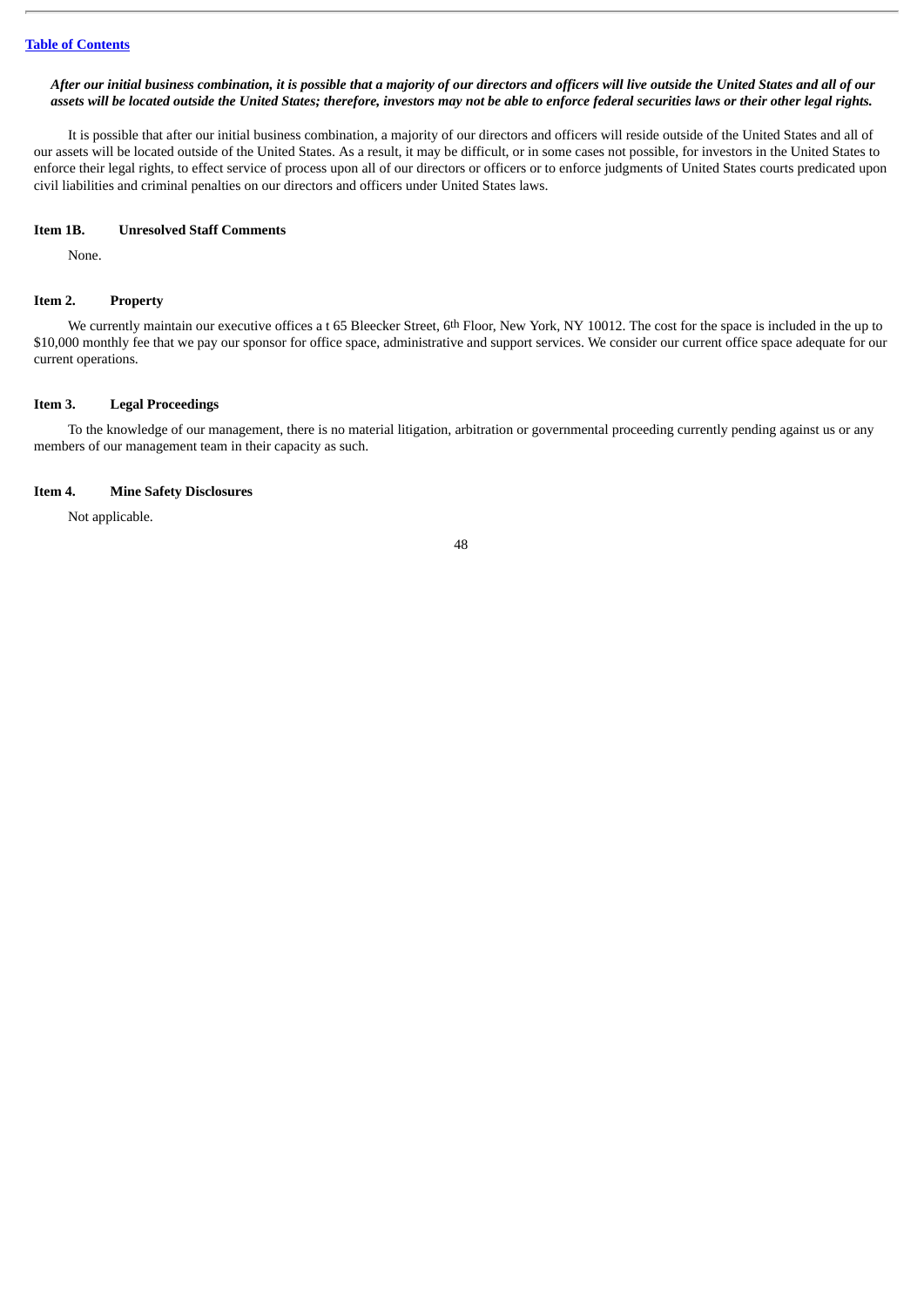## **PART II**

#### Item 5. Market for Registrant's Common Equity, Related Stockholder Matters and Issuer Purchases of Equity Securities

### **(a) Market Information**

Our units, Class A ordinary shares and warrants are each traded on the NYSE under the symbols "VGAC.U," "VGAC" and "VGAC WS," respectively. Our units commenced public trading on October 2, 2020. Our Class A ordinary shares and warrants began separate trading on November 23, 2020.

### **(b) Holders**

On March 22, 2021, there were 1 holder of record of our units, 1 holder of record of our Class A ordinary shares, 4 holders of our Class B ordinary shares and 2 holders of record of our warrants.

### **(c) Dividends**

We have not paid any cash dividends on our ordinary shares to date and do not intend to pay cash dividends prior to the completion of our initial business combination. The payment of cash dividends in the future will be dependent upon our revenues and earnings, if any, capital requirements and general financial condition subsequent to completion of our initial business combination. The payment of any cash dividends subsequent to our initial business combination will be within the discretion of our board of directors at such time. In addition, our board of directors is not currently contemplating and does not anticipate declaring any share dividends in the foreseeable future. Further, if we incur any indebtedness in connection with a business combination, our ability to declare dividends may be limited by restrictive covenants we may agree to in connection therewith.

#### **(d) Securities Authorized for Issuance Under Equity Compensation Plans**

None.

### **(e) Performance Graph**

Not applicable.

#### **(f) Recent Sales of Unregistered Securities; Use of Proceeds from Registered Offerings**

## Unregistered Sales

In February 2020, we issued an aggregate of 13,800,000 Class B ordinary shares to our sponsor (the "founder shares") (after giving effect to a 6-for-5 stock split, effected October 1, 2020) for an aggregate purchase price of \$25,000. On September 30, 2020, our sponsor transferred 90,000 founder shares to our independent directors. On November 16, 2020, in connection with the expiration of the underwriter's over-allotment option, our sponsor surrendered 1,086,250 founder shares. As a result, our sponsor now owns 12,623,750 founder shares.

The founder shares will automatically convert into Class A ordinary shares on the first business day following the completion of our initial business combination on a one-for-one basis, subject to certain adjustments. In the case that additional Class A ordinary shares, or equity-linked securities convertible or exercisable for Class A ordinary shares, are issued or deemed issued in excess of the amounts issued in our initial public offering and related to the closing of our initial business combination, the ratio at which founder shares will convert into Class A ordinary shares will be adjusted (subject to waiver by holders of a majority of the Class B ordinary shares then in issue) so that the number of Class A ordinary shares issuable upon conversion of all Class B ordinary shares will equal, in the aggregate, on an as-converted basis, 20% of the sum of our ordinary shares issued and outstanding upon the completion of our initial public offering plus the number of Class A ordinary shares and equity-linked securities issued or deemed issued in connection with our initial business combination (net of redemptions), excluding the

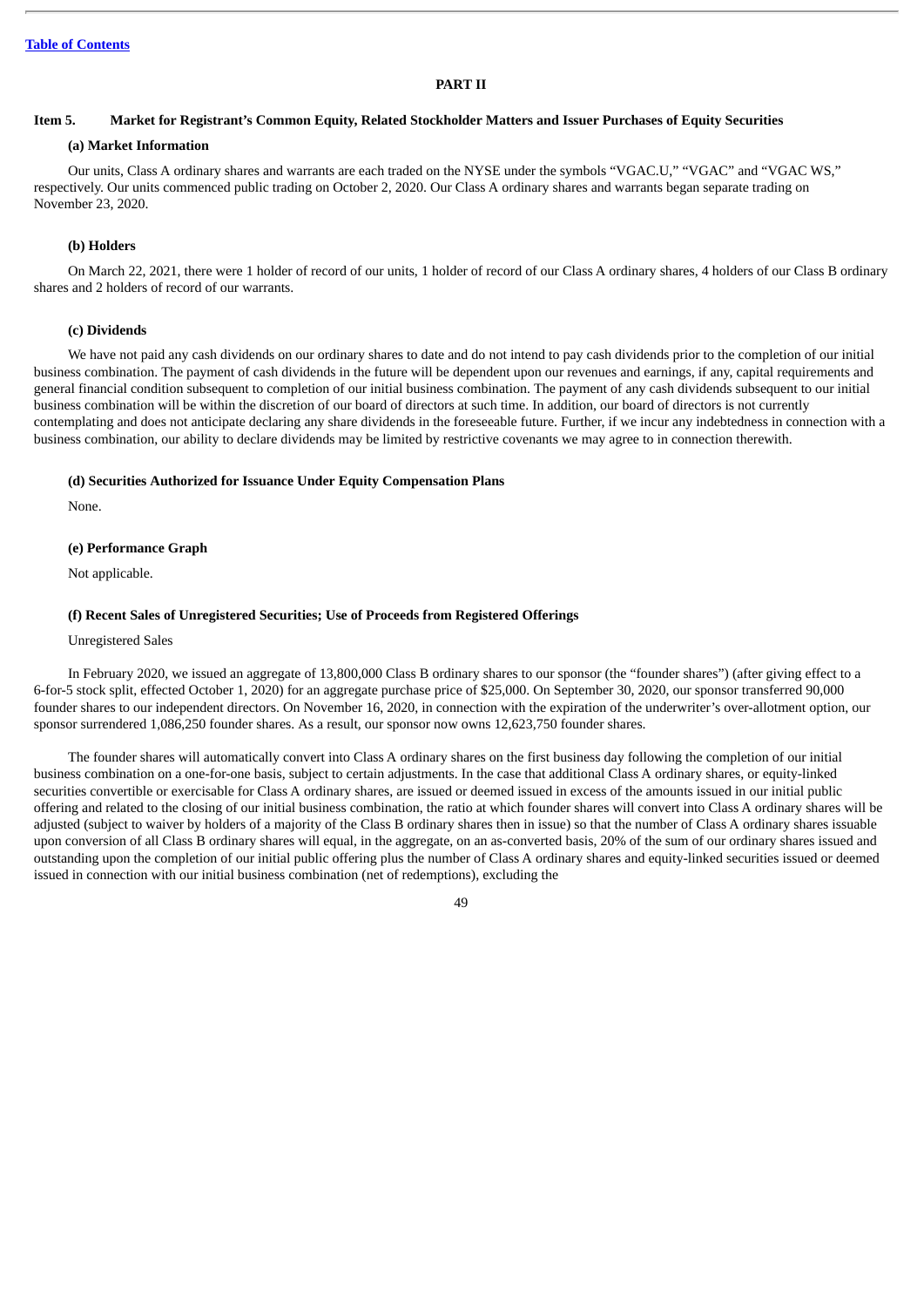representative shares and any Class A ordinary shares or equity-linked securities issued, or to be issued, to any seller in our initial business combination and any private placement warrants issued to our sponsor, an affiliate of our sponsor or any of our officers or directors.

With certain limited exceptions, the founder shares are not transferable, assignable or salable (except to our officers and directors and other persons or entities affiliated with our sponsor, each of whom are subject to the same transfer restrictions) until the earlier of (A) one year after the completion of our initial business combination or (B) subsequent to our initial business combination, (x) if the last reported sale price of the ordinary shares equals or exceeds \$12.00 per share (as adjusted for share splits, share dividends, rights issuances, subdivisions, reorganizations, recapitalizations and the like) for any 20 trading days within any 30-trading day period commencing at least 150 days after our initial business combination, or (y) the date following the completion of our initial business combination on which we complete a liquidation, merger, amalgamation, share exchange, reorganization or other similar transaction that results in all of our public shareholders having the right to exchange their Class A ordinary shares for cash, securities or other property.

Our sponsor purchased 7,733,333 private placement warrants at a price of \$1.50 per warrant in a private placement that occurred concurrently with the closing of our initial public offering and generated gross proceeds of \$11,600,000. On October 16, 2020, in connection with the underwriter's partial exercise of their overallotment option, our sponsor purchased an additional 380,666 private placement warrants and generated gross proceeds of \$571,000. Each private placement warrant is exercisable for one Class A ordinary share at a price of \$11.50 per share. The proceeds from the sale of the private placement warrants were added to the net proceeds from the initial public offering held in the trust account. If we do not complete a business combination by October 6, 2022, the private placement warrants will expire worthless. The private placement warrants are non-redeemable and exercisable on a cashless basis so long as they are held by our sponsor or its permitted transferees. The sale of the private placement warrants was made pursuant to the exemption from registration contained in Section  $4(a)(2)$  of the Securities Act.

### *Use of Proceeds*

Of the \$520,721,000 in proceeds we received from our initial public offering and the sale of the private placement warrants, a total of \$508,550,000, including \$17,799,250 payable to the underwriter for deferred underwriting commissions, was placed in a U.S.-based trust account maintained by Continental Stock Transfer & Trust Company, acting as trustee.

There has been no material change in the planned use of proceeds from such use as described in the Company's final prospectus (File No. 333- 248844), dated October 1, 2020, which was declared effective by the SEC on October 1, 2020.

### **(g) Purchases of Equity Securities by the Issuer and Affiliated Purchasers**

None.

#### **Item 6. Selected Financial Data**

Not applicable.

## **Item 7. Management's Discussion and Analysis of Financial Condition and Results of Operations**

The following discussion and analysis of the Company's financial condition and results of operations should be read in conjunction with our audited financial statements and the notes related thereto which are included in "Item 8. Financial Statements and Supplementary Data" of this Annual Report on Form 10-K. Certain information contained in the discussion and analysis set forth below includes forward-looking statements. Our actual results may differ materially from those anticipated in these forward-looking statements as a result of many factors, including those set forth under "Special Note Regarding Forward-Looking Statements," "Item 1A. Risk Factors" and elsewhere in this Annual Report on Form 10-K.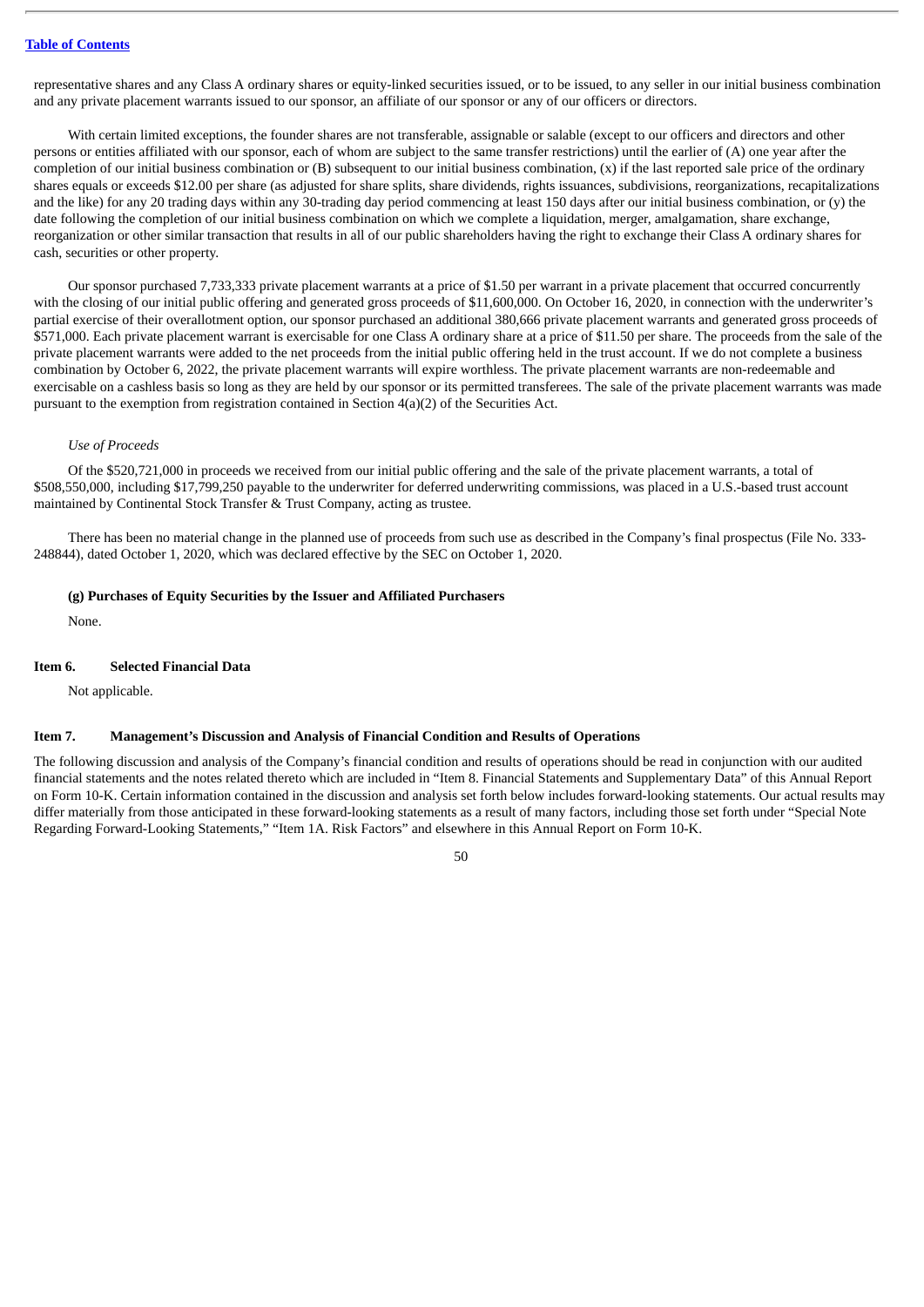#### **Overview**

We are a blank check company incorporated in the Cayman Islands on February 19, 2020 formed for the purpose of effecting a merger, amalgamation, share exchange, asset acquisition, share purchase, reorganization or other similar Business Combination with one or more businesses. We intend to effectuate our Business Combination using cash derived from the proceeds of the Initial Public Offering and the sale of the Private Placement Warrants, our shares, debt or a combination of cash, shares and debt.

We expect to continue to incur significant costs in the pursuit of our acquisition plans. We cannot assure you that our plans to complete a Business Combination will be successful.

### **Recent Developments**

On February 4, 2021, we entered into a Merger Agreement with by and among us, VGAC Merger Sub, and 23andMe. The Merger Agreement provides for, among other things, the following transactions on the closing date: (i) the Domestication and, in connection with the Domestication, (A) VGAC's name will be changed to "23andMe Holding Co.," (B) each then-issued and outstanding Class A ordinary share of VGAC will convert automatically into one share of New 23andMe Class A Common Stock, (C) each then-issued and outstanding Class B ordinary share of VGAC will convert automatically into one share of New 23andMe Class A Common Stock, and (D) each then-issued and outstanding common warrant of VGAC will convert automatically into one warrant to purchase one share of New 23andMe Class A Common Stock; and (ii) following the Domestication, VGAC Merger Sub will merge with and into 23andMe, with 23andMe as the surviving company in the merger and, after giving effect to such merger, continuing as a wholly-owned subsidiary of VGAC.

In connection with the Business Combination, VGAC will adopt a dual class stock structure pursuant to which (i) all stockholders of VGAC, other than the existing holders of 23andMe Class B common stock and 23andMe preferred stock, will hold shares of New 23andMe Class A Common Stock, which will have one vote per share, and (ii) the existing holders of 23andMe Class B common stock and 23andMe preferred stock will hold shares of Class B common stock of VGAC (the "New 23andMe Class B Common Stock"), which will have 10 votes per share. The New 23andMe Class B Common Stock will be subject to conversion to New 23andMe Class A Common Stock upon any transfers of New 23andMe Class B Common Stock (except for certain permitted transfers).

In accordance with the terms and subject to the conditions of the Merger Agreement, based on an implied equity value of \$3.6 billion, (i) each share of 23andMe Class A common stock (other than dissenting shares) will be canceled and converted into the right to receive the applicable portion of the merger consideration comprised of New 23andMe Class A Common Stock, as determined in the Merger Agreement (the "Share Conversion Ratio"), (ii) each share of 23andMe Class B common stock (other than dissenting shares) will be canceled and converted into the right to receive the applicable portion of the merger consideration comprised of New 23andMe Class B Common Stock, as determined pursuant to the Share Conversion Ratio, (iii) each share of 23andMe preferred stock will be converted into shares of 23andMe Class B common stock immediately prior to the consummation of the Merger and such shares of 23andMe Class B common stock will be canceled and converted into the right to receive the applicable portion of the merger consideration comprised of New 23andMe Class B Common Stock, as determined in the Merger Agreement, (iv) vested options of 23andMe will convert into a number of shares of 23andMe Class A common stock determined in accordance with the Share Conversion Ratio, net of shares withheld to pay the applicable exercise price and tax withholding, or in certain limited cases, be assumed by VGAC and converted into comparable options that are exercisable for shares of New 23andMe Class A Common Stock, with a value determined in accordance with the Share Conversion Ratio, and (v) unvested options of 23andMe will be assumed by VGAC and converted into comparable options that are exercisable for shares of New 23andMe Class A Common Stock, with a value determined in accordance with the Share Conversion Ratio.

The Merger Agreement contains representations, warranties and covenants of each of the parties thereto that are customary for transactions of this type. VGAC and 23andMe have also agreed to take all necessary action such that, effective immediately after the closing of the Business Combination, the VGAC board of directors (the "Board") shall consist of nine directors, of whom one individual shall be designated by VGAC, with the remaining eight individuals designated by 23andMe. In addition, VGAC has agreed to adopt an equity incentive plan in an amount not to exceed 17% of VGAC's equity interests on a fully-diluted basis with an annual evergreen provision in an amount not to exceed 3% on a fully-diluted basis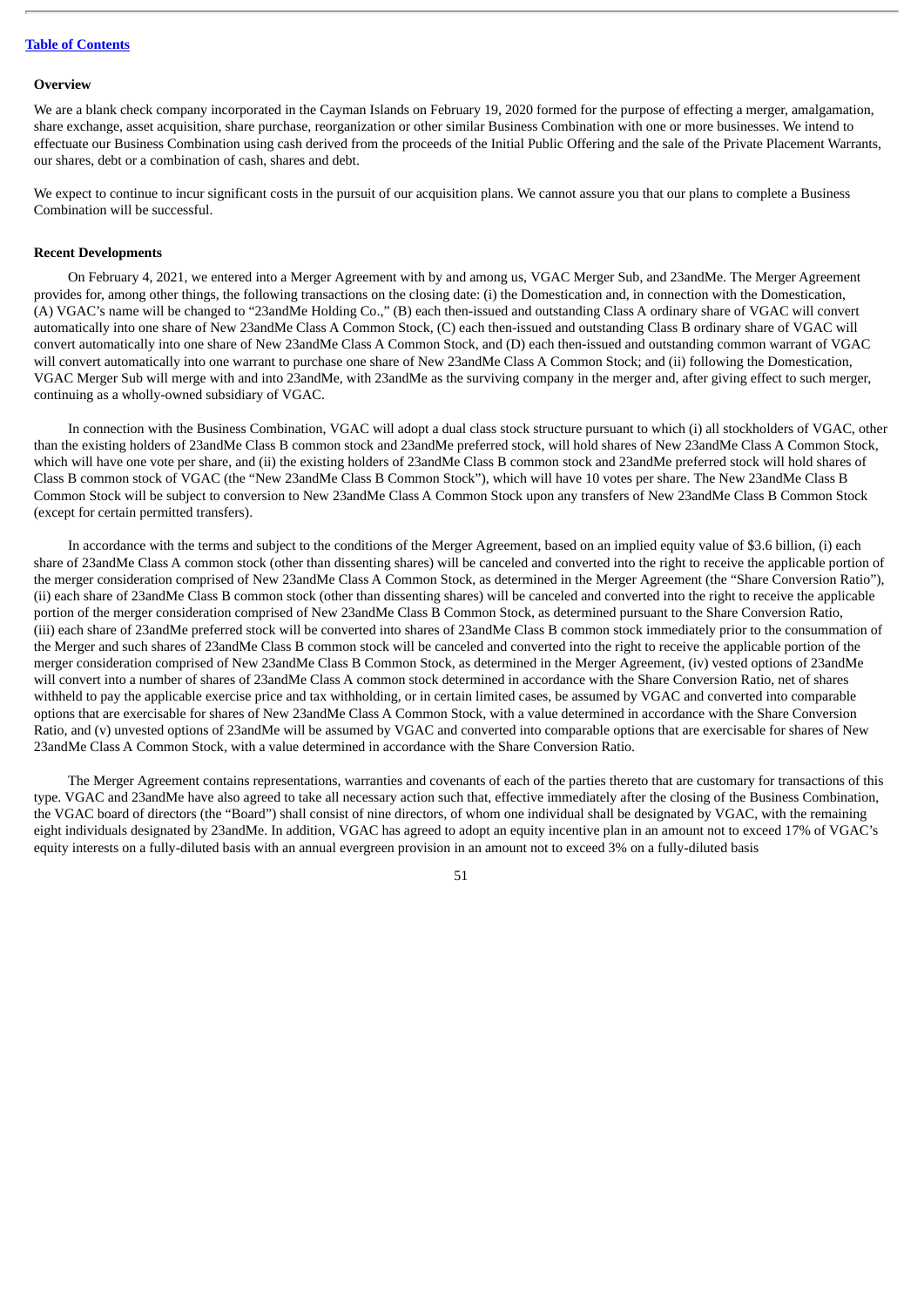### **Results of Operations**

We have neither engaged in any operations nor generated any operating revenues to date. Our only activities from inception through December 31, 2020 were organizational activities and those necessary to prepare for the Initial Public Offering, described below. We do not expect to generate any operating revenues until after the completion of our initial Business Combination. We expect to generate non-operating income in the form of interest income on marketable securities held after the Initial Public Offering. We expect that we will incur increased expenses as a result of being a public company (for legal, financial reporting, accounting and auditing compliance), as well as for due diligence expenses in connection with searching for, and completing, a Business Combination.

For the period from February 19, 2020 (inception) through December 31, 2020, we had a net loss of \$53,732, which consisted of operating expenses of \$149,081, offset by interest earned on marketable securities held in the Trust Account of \$95,349.

### **Liquidity and Capital Resources**

On October 6, 2020, we consummated the Initial Public Offering of 48,000,000 Units, at a price of \$10.00 per Unit, generating gross proceeds of \$480,000,000. Simultaneously with the closing of the Initial Public Offering, we consummated the sale of 7,733,333 Private Placement Warrants to the Sponsor at a price of \$1.50 per Private Placement Warrant generating gross proceeds of \$11,600,000.

On October 16, 2020, in connection with the underwriters' election to partially exercise of their over-allotment option, we consummated the sale of an additional 2,855,000 Units and the sale of an additional 380,666 Private Placement Warrants, generating total gross proceeds of \$29,121,000.

Following the Initial Public Offering, the sale of the Private Placement Warrants, and the underwriters election to partially exercise their over-allotment option on October 16, 2020, a total of \$508,550,000 was placed in the Trust Account, and we had \$1,524,449 of cash held outside of the Trust Account, after payment of costs related to the Initial Public Offering, and available for working capital purposes. We incurred \$28,641,284 in transaction costs, including \$10,171,000 of underwriting fees, \$17,799,250 of deferred underwriting fees and \$671,034 of other offering costs.

For the period from February 19, 2020 (inception) through December 31, 2020, net cash used in operating activities was \$556,234. Net loss of \$53,732 was impacted by interest earned on marketable securities of \$95,349, formation and operating costs paid through promissory note of \$10,031 and changes in operating assets and liabilities, which used \$417,184 of cash from operating activities.

At December 31, 2020, we had cash and marketable securities held in the Trust Account of \$508,645,349. We intend to use substantially all of the funds held in the Trust Account, including any amounts representing interest earned on the Trust Account, which interest shall be net of taxes payable and excluding deferred underwriting commissions, to complete our Business Combination. We may withdraw interest from the Trust Account to pay taxes, if any. To the extent that our share capital or debt is used, in whole or in part, as consideration to complete a Business Combination, the remaining proceeds held in the Trust Account will be used as working capital to finance the operations of the target business or businesses, make other acquisitions and pursue our growth strategies.

At December 31, 2020, we had cash of \$787,701 held outside of the Trust Account. We intend to use the funds held outside the Trust Account primarily to identify and evaluate target businesses, perform business due diligence on prospective target businesses, travel to and from the offices, plants or similar locations of prospective target businesses or their representatives or owners, review corporate documents and material agreements of prospective target businesses, structure, negotiate and complete a Business Combination.

In order to fund working capital deficiencies or finance transaction costs in connection with a Business Combination, our Sponsor or an affiliate of our Sponsor or certain of our officers and directors may, but are not obligated to, loan us funds as may be required. If we complete a Business Combination, we may repay such loaned amounts out of the proceeds of the Trust Account released to us. In the event that a Business Combination does not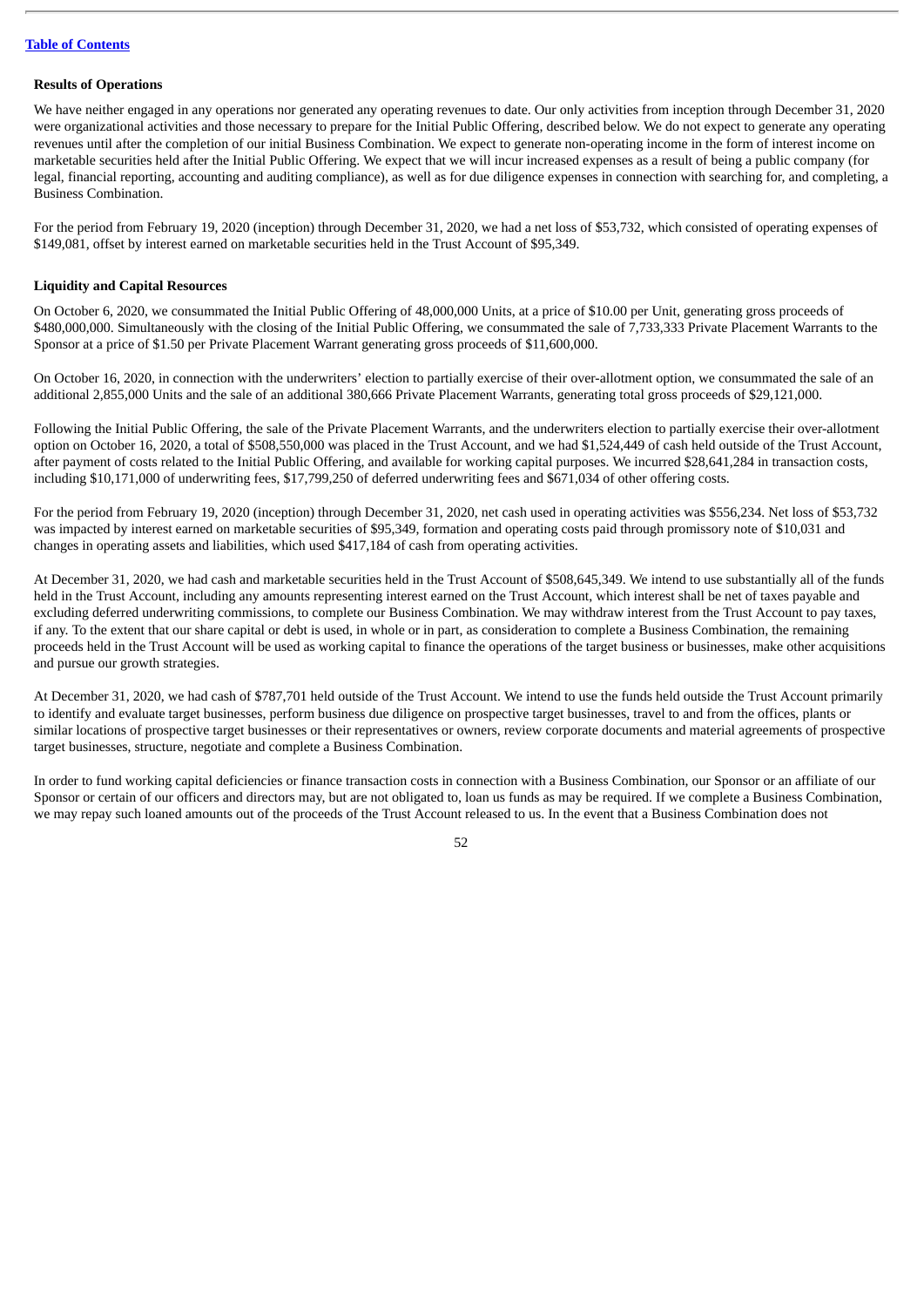close, we may use a portion of the working capital held outside the Trust Account to repay such loaned amounts, but no proceeds from our Trust Account would be used for such repayment. Up to \$1,500,000 of such loans may be convertible into warrants, at a price of \$1.50 per warrant, at the option of the lender. The warrants would be identical to the Private Placement Warrants.

We do not believe we will need to raise additional funds in order to meet the expenditures required for operating our business. However, if our estimate of the costs of identifying a target business, undertaking in-depth due diligence and negotiating a Business Combination are less than the actual amount necessary to do so, we may have insufficient funds available to operate our business prior to our initial Business Combination. Moreover, we may need to obtain additional financing either to complete our Business Combination or because we become obligated to redeem a significant number of our public shares upon completion of our Business Combination, in which case we may issue additional securities or incur debt in connection with such Business Combination.

### **Off-Balance Sheet Financing Arrangements**

We have no obligations, assets or liabilities, which would be considered off-balance sheet arrangements as of December 31, 2020. We do not participate in transactions that create relationships with unconsolidated entities or financial partnerships, often referred to as variable interest entities, which would have been established for the purpose of facilitating off-balance sheet arrangements. We have not entered into any off-balance sheet financing arrangements, established any special purpose entities, guaranteed any debt or commitments of other entities, or purchased any non-financial assets.

#### **Contractual Obligations**

We do not have any long-term debt, capital lease obligations, operating lease obligations or long-term liabilities, other than an agreement to pay the Sponsor a monthly fee of \$10,000 for office space, utilities, secretarial and administrative support services, provided to the Company. We began incurring these fees on October 1, 2020 and will continue to incur these fees monthly until the earlier of the completion of a Business Combination and the Company's liquidation.

The underwriters are entitled to a deferred fee of \$0.35 per Unit, or \$17,999,250 in the aggregate. The deferred fee will become payable to the underwriters from the amounts held in the Trust Account solely in the event that we complete a Business Combination, subject to the terms of the underwriting agreement.

#### *Recent Accounting Standards*

Management does not believe that any recently issued, but not yet effective, accounting standards, if currently adopted, would have a material effect on our financial statements.

## **Critical Accounting Policies**

The preparation of financial statements and related disclosures in conformity with accounting principles generally accepted in the United States of America requires management to make estimates and assumptions that affect the reported amounts of assets and liabilities, disclosure of contingent assets and liabilities at the date of the financial statements, and income and expenses during the periods reported. Actual results could materially differ from those estimates. We have not identified any critical accounting policies.

### *Class A Ordinary Shares Subject to Possible Redemption*

We account for our Class A ordinary shares subject to possible redemption in accordance with the guidance in Accounting Standards Codification ("ASC") Topic 480 "Distinguishing Liabilities from Equity." Class A ordinary shares subject to mandatory redemption is classified as a liability instrument and is measured at fair value. Conditionally redeemable ordinary shares (including ordinary shares that features redemption rights that is either within the control of the holder or subject to redemption upon the occurrence of uncertain events not solely within our control) is classified as temporary equity. At all other times, ordinary shares are classified as shareholders' equity. Our Class A ordinary shares feature certain redemption rights that are considered to be outside of our control and subject to occurrence of uncertain future events. Accordingly, Class A ordinary shares subject to possible redemption is presented as temporary equity, outside of the shareholders' equity section of our balance sheet.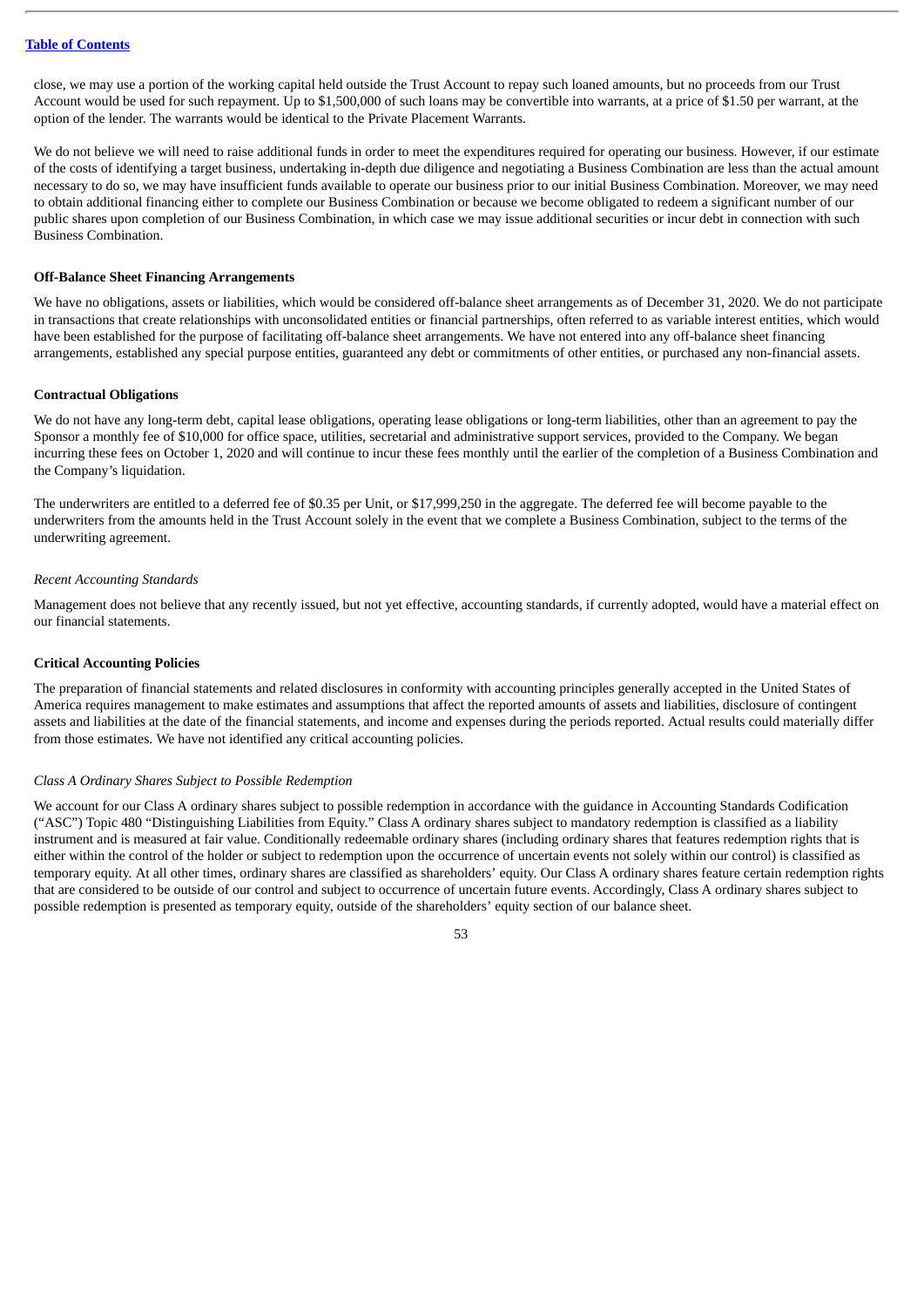### *Net Income (Loss) per Ordinary Share*

We apply the two-class method in calculating earnings per share. Net income per ordinary share, basic and diluted for Class A redeemable ordinary shares is calculated by dividing the interest income earned on the Trust Account by the weighted average number of Class A redeemable ordinary shares outstanding since original issuance. Net loss per ordinary share, basic and diluted for Class B non-redeemable ordinary shares is calculated by dividing the net income (loss), less income attributable to Class A redeemable ordinary shares, by the weighted average number of Class B non-redeemable ordinary shares outstanding for the periods presented.

#### *Recent Accounting Pronouncements*

Management does not believe that any other recently issued, but not yet effective, accounting standards, if currently adopted, would have a material effect on our financial statements.

### **Item 7A. Quantitative and Qualitative Disclosures about Market Risk**

We are a smaller reporting company as defined by Rule 12b-2 of the Exchange Act and are not required to provide the information otherwise required under this item.

## **Item 8. Financial Statements and Supplementary Data**

This information appears following Item 15 of this Report and is included herein by reference.

### **Item 9. Changes in and Disagreements with Accountants on Accounting and Financial Disclosure**

None.

## **Item 9A. Controls and Procedures.**

## **Evaluation of Disclosure Controls and Procedures**

Disclosure controls are procedures that are designed with the objective of ensuring that information required to be disclosed in our reports filed under the Exchange Act, such as this Report, is recorded, processed, summarized, and reported within the time period specified in the SEC's rules and forms. Disclosure controls are also designed with the objective of ensuring that such information is accumulated and communicated to our management, including the chief executive officer and chief financial officer, as appropriate to allow timely decisions regarding required disclosure. Our management evaluated, with the participation of our current chief executive officer and chief financial officer (our "Certifying Officers"), the effectiveness of our disclosure controls and procedures as of December 31, 2020, pursuant to Rule 13a-15(b) under the Exchange Act. Based upon that evaluation, our Certifying Officers concluded that, as of December 31, 2020, our disclosure controls and procedures were effective.

We do not expect that our disclosure controls and procedures will prevent all errors and all instances of fraud. Disclosure controls and procedures, no matter how well conceived and operated, can provide only reasonable, not absolute, assurance that the objectives of the disclosure controls and procedures are met. Further, the design of disclosure controls and procedures must reflect the fact that there are resource constraints, and the benefits must be considered relative to their costs. Because of the inherent limitations in all disclosure controls and procedures, no evaluation of disclosure controls and procedures can provide absolute assurance that we have detected all our control deficiencies and instances of fraud, if any. The design of disclosure controls and procedures also is based partly on certain assumptions about the likelihood of future events, and there can be no assurance that any design will succeed in achieving its stated goals under all potential future conditions.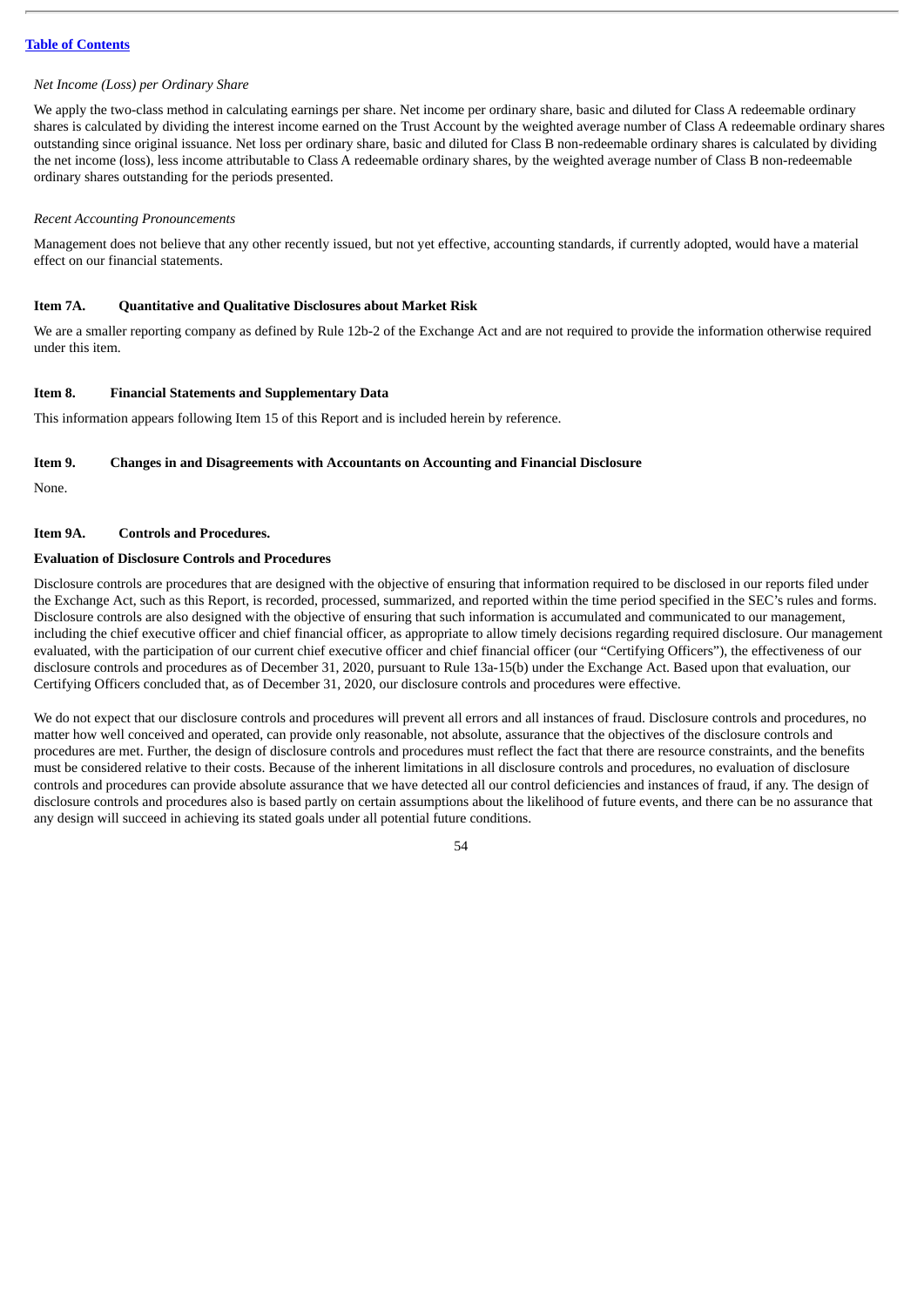## **Management's Report on Internal Controls Over Financial Reporting**

This Annual Report on Form 10-K does not include a report of management's assessment regarding internal control over financial reporting or an attestation report of our independent registered public accounting firm due to a transition period established by rules of the SEC for newly public companies.

# **Changes in Internal Control over Financial Reporting**

There were no changes in our internal control over financial reporting (as such term is defined in Rules 13a-15(f) and 15d-15(f) of the Exchange Act) during the most recent fiscal quarter that have materially affected, or are reasonably likely to materially affect, our internal control over financial reporting.

# **Item 9B. Other Information.**

None.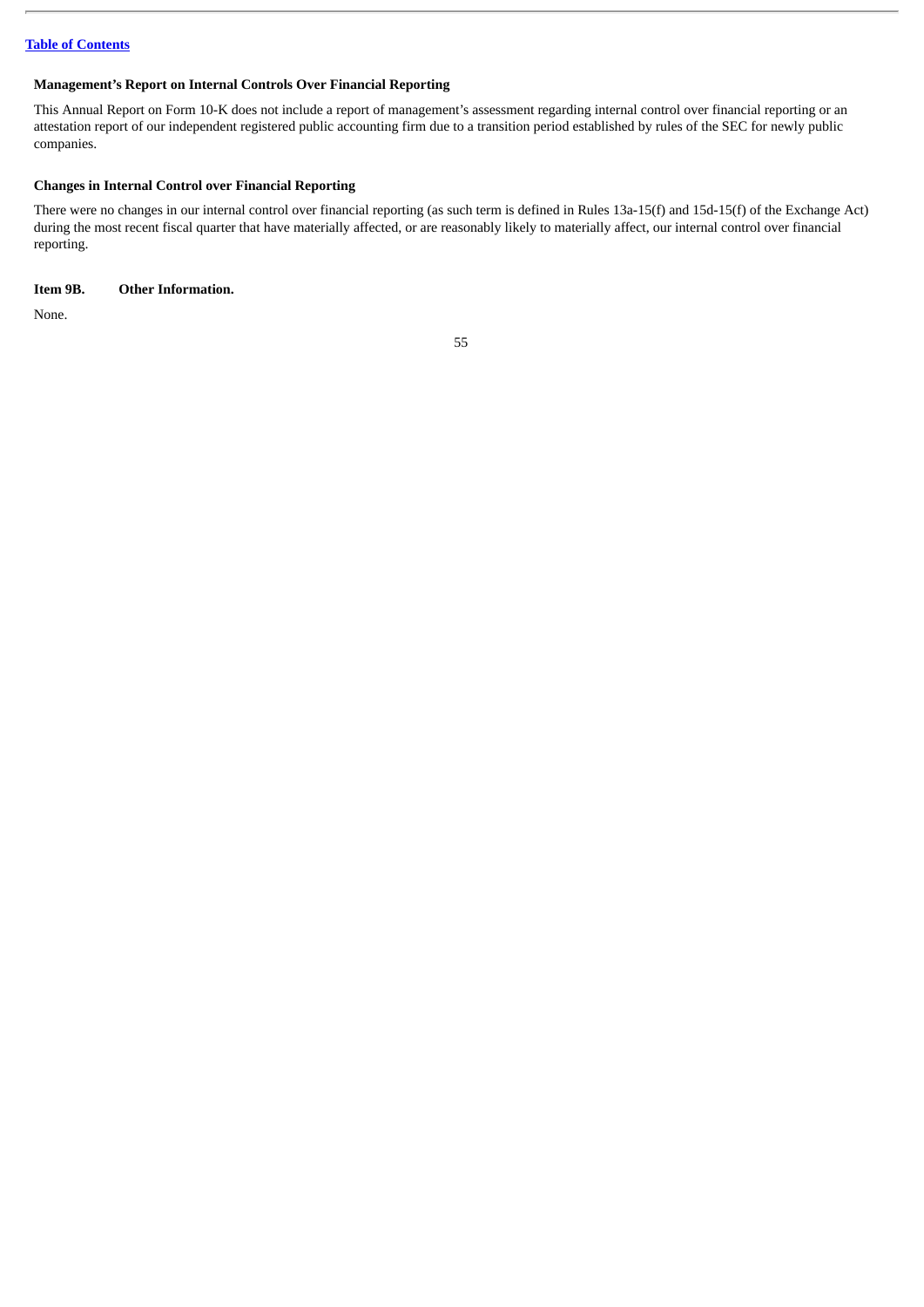### **PART III**

#### **Item 10. Directors, Executive Officers and Corporate Governance**

## **Directors and Executive Officers**

| Name                  | Age | <b>Position</b>                      |
|-----------------------|-----|--------------------------------------|
| Josh Bayliss          | 47  | Chief Executive Officer and Director |
| Evan Lovell           | 50  | Chief Financial Officer and Director |
| Teresa Briggs         | 60  | <b>Director</b>                      |
| James B. Lockhart III | 74  | <b>Director</b>                      |
| Douglas R. Brown      | 66  | <b>Director</b>                      |

Our directors and executive officers are as follows:

**Josh Bayliss** has been a member of our Board of Directors and has served as our Chief Executive Officer since our inception in February 2020. Mr. Bayliss currently is a member of the board of directors and the Chief Executive Officer of VGAC II and VGAC III. Since 2011, Mr. Bayliss has served as the Chief Executive Officer of the Virgin Group and has been responsible for the Group's strategic development, licensing of the brand globally, and management of direct investments on behalf of the Virgin Group in various branded and unbranded companies around the world. From 2005 to 2011, Mr. Bayliss served as General Counsel of the Virgin Group. Prior to joining Virgin, Mr. Bayliss was a senior associate at Slaughter and May, a leading international law firm. Mr. Bayliss has extensive experience as a director of a large number of companies across the Virgin Group globally, and currently serves as a director of Virgin Red (2018 – present), Virgin's group-wide loyalty program that is currently in development. Mr. Bayliss holds a Bachelor of Laws and Bachelor of Arts from the University of Auckland, New Zealand. We believe Mr. Bayliss's extensive leadership experience, broad network of senior business executives, and deep understanding of the Virgin brand make him a valuable addition to our management team and board of directors.

**Evan Lovell** has been a member of our Board of Directors and has served as our Chief Financial Officer since our inception in February 2020. Mr. Lovell currently is a member of the board of directors and the Chief Financial Officer of VGAC II and VGAC III. Since 2012, Mr. Lovell has served as the Chief Investment Officer of the Virgin Group, where he has been responsible for managing the Group's portfolio and investments in North America. From 2008 to 2012, Mr. Lovell was the Founding Partner of Virgin Green Fund, a private equity fund investing in the renewable energy and resource efficiency sectors. From 1998 to 2008, Mr. Lovell served as an investment professional at TPG Capital, where he also served on the board of directors of a number of TPG portfolio companies. Mr. Lovell currently serves on the boards of several companies including Virgin Hotels (2012 – present), Virgin Voyages (2014 – present), BMR Energy (2016 – present), Virgin Galactic (2017 – present), and Virgin Orbit (2017 – present). Mr. Lovell previously served on the board of Virgin America (NASDAQ: VA) from 2013 until its acquisition by Alaska Air in 2016. Mr. Lovell holds a Bachelor's Degree from the University of Vermont. We believe Mr. Lovell's broad experience directing Virgin's investments and management expertise from serving on boards of both public and private companies make him a valuable addition to our management team and board of directors.

**Teresa Briggs** has been a member of our Board of Directors since our initial public offering. Ms. Briggs served as Vice Chair & West Region and San Francisco Managing Partner of Deloitte LLP, a global professional services firm, from June 2011 to April 2019, and as Managing Partner, Silicon Valley from June 2006 to June 2011. Ms. Briggs currently serves on the board of directors of Snowflake, Inc. (NYSE: SNOW), ServiceNow, Inc. (NYSE: NOW), DocuSign, Inc. (NASDAQ: DOCU), and JAND, Inc. (dba Warby Parker), and previously served on the board of directors of Deloitte USA LLP from January 2016 to March 2019. Ms. Briggs also served as an adjunct member of Deloitte's Center for Board Effectiveness. In 2019, she was a Distinguished Careers Fellow at Stanford University. Ms. Briggs holds a B.S. degree in Accounting from the University of Arizona, Eller College of Management. We believe that Ms. Briggs will be a valuable member of our board of directors because her extensive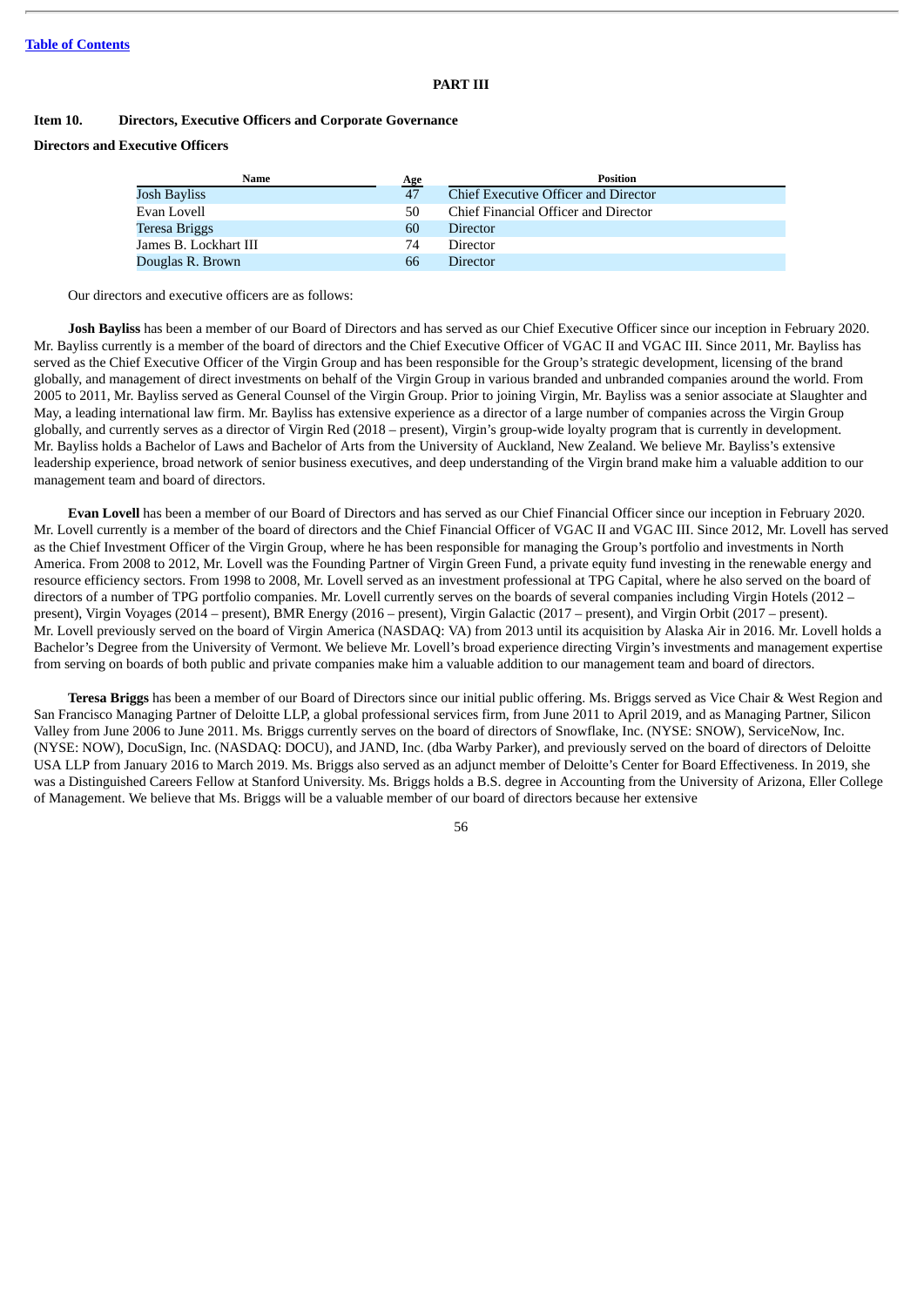network across the technology sector will enhance our sourcing processes and her financial expertise will support our review of potential investment opportunities. Additionally, we believe that Ms. Briggs's experience on the boards of a number of public and private companies makes her well qualified to serve as a member of our board of directors.

**James B. Lockhart III** has been a member of our Board of Directors since our initial public offering. Mr. Lockhart served as the Vice Chairman of WL Ross & Co. LLC, a New York City based private equity firm owned by Invesco, leading their financial services team from 2009 through 2018. Prior to joining WL Ross & Co., Mr. Lockhart served as the Director of the Federal Housing Finance Agency and Chairman of its Oversight Board, Director of its predecessor agency, the Office of Federal Housing Enterprise Oversight, and as a member of the Troubled Asset Relief Program's Financial Stability Oversight Board. Prior to that, he served as the Principal Deputy Commissioner and Chief Operating Officer at the Social Security Administration. Mr. Lockhart previously served on the board of directors of several public companies, including Cascade Bancorp (NASDAQ: CACB), Sun Bancorp (NASDAQ: SNBC), and Virgin Money Holdings U.K. (LSE: VMUK). Mr. Lockhart served as a Lieutenant (j.g.) on a nuclear submarine in the U.S. Navy, and holds an MBA from Harvard University and a BA from Yale University. We believe that Mr. Lockhart will be a valuable member of our board of directors given his decades of experience in financial services will provide incremental access to a high quality network of investors and businesses, and his investing expertise will support our review of potential investment opportunities. Additionally, we believe that Mr. Lockhart's experience on the boards and as a senior financial officer of a number of public and private companies makes him well qualified to serve as a member of our board of directors.

**Douglas R. Brown** has been a member of our Board of Directors since our initial public offering. Mr. Brown founded AquaVenture Holdings LLC (NYSE: WAAS), a multinational provider of Water as a Service® solutions, in December 2006 and served as Chairman from January 2007 until the company's acquisition by Culligan in March 2020. Mr. Brown served as chief executive officer of AquaVenture Holdings LLC from January 2007 to October 2012 and from October 2014 to December 2018. Mr. Brown has also served as chief executive officer of Seven Seas Water Corporation from January 2007 to October 2012 and from October 2014 to December 2018. From 2003 to 2005 Mr. Brown served as the chief executive officer of Ionics, Incorporated (NYSE: ION), a water purification technology company that was sold to General Electric in 2005. Before joining Ionics, Mr. Brown spent 17 years at Advent International, a global private equity firm, the last 7 years of which he was chief executive officer. He also serves as an operating partner and senior advisor of Element Partners, a private equity firm. Mr. Brown received a B.S. in Chemical Engineering from Massachusetts Institute of Technology and an M.B.A. from Harvard Business School. We believe Mr. Brown will be a valuable member of our board of directors given his experience as a proven operator in the sustainability space. He will augment our review of opportunities in that sector, and his precedent tenure as a leader in private equity will supplement our access to a high quality set of investment opportunities across industries. Additionally, we believe Mr. Brown's experience on the leadership teams and boards of public and private companies makes him well qualified to serve as a member of our board of directors.

#### **Number and Terms of Office of Officers and Directors**

Our board of directors consists of five members and is divided into three classes with only one class of directors being appointed in each year, and with each class (except for those directors appointed prior to our first general meeting) serving a three-year term. In accordance with NYSE corporate governance requirements, we are not required to hold an annual general meeting until one year after our first fiscal year end following our listing on the NYSE. The term of office of the first class of directors, consisting of James B. Lockhart III, will expire at our first annual general meeting. The term of office of the second class of directors, consisting of Teresa Briggs and Douglas R. Brown, will expire at the second annual general meeting. The term of office of the third class of directors, consisting of Josh Bayliss and Evan Lovell, will expire at the third annual general meeting.

Only holders of Class B ordinary shares will have the right to appoint directors in any general meeting held prior to or in connection with the completion of our initial business combination. Holders of our public shares will not be entitled to vote on the appointment of directors during such time. These provisions of our amended and restated memorandum and articles of association relating to the rights of holders of Class B ordinary shares to appoint directors may be amended by a special resolution passed by a majority of at least 90% of our ordinary shares voting in a general meeting. Our officers are appointed by the board of directors and serve at the discretion of the board of directors, rather than for specific terms of office. Our board of directors is authorized to appoint officers as it deems appropriate pursuant to our amended and restated memorandum and articles of association.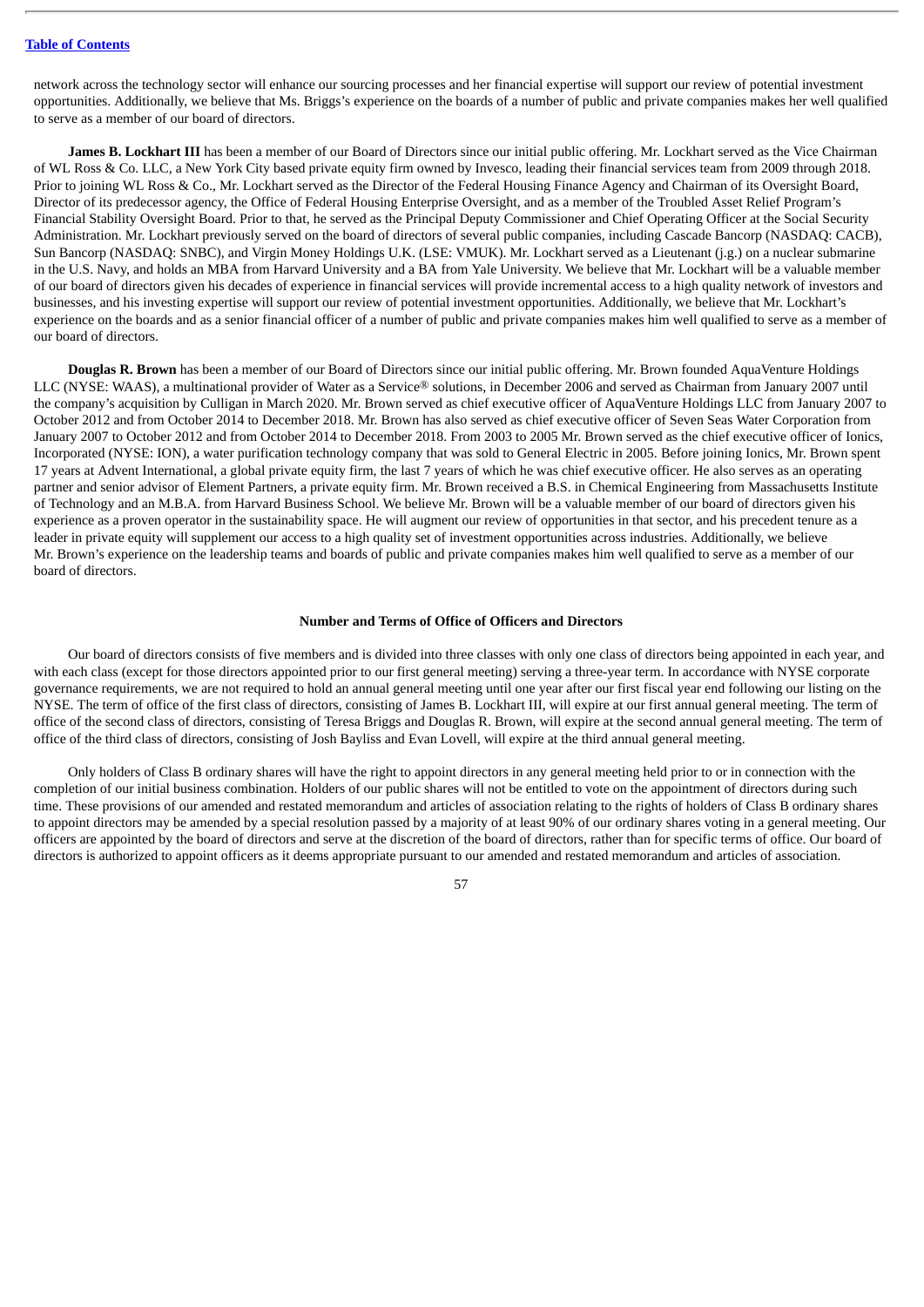#### **Director Independence**

The rules of the NYSE require that a majority of our board of directors be independent within one year of our initial public offering. An "independent director" is defined generally as a person who, in the opinion of the company's board of directors, has no material relationship with the listed company (either directly or as a partner, shareholder, stockholder or officer of an organization that has a relationship with the company). Our board of directors has determined that Teresa Briggs, James B. Lockhart III and Douglas R. Brown are "independent directors" as defined in the NYSE listing standards and applicable SEC rules. Our independent directors will have regularly scheduled meetings at which only independent directors are present.

#### **Officer and Director Compensation**

None of our officers or directors have received any cash compensation for services rendered to us. Commencing October 2, 2020 through the earlier of consummation of our initial business combination and our liquidation, we will pay our sponsor or an affiliate thereof up to \$10,000 per month for office space, utilities, secretarial and administrative support services provided to members of our management team. In addition, our sponsor, officers and directors, or any of their respective affiliates will be reimbursed for any out-of-pocket expenses incurred in connection with activities on our behalf such as identifying potential target businesses and performing due diligence on suitable business combinations. Our audit committee will review on a quarterly basis all payments that were made to our sponsor, officers or directors, or our or their affiliates. Any such payments prior to an initial business combination will be made from funds held outside the trust account. Other than quarterly audit committee review of such reimbursements, we do not expect to have any additional controls in place governing our reimbursement payments to our directors and officers for their out-of-pocket expenses incurred in connection with our activities on our behalf in connection with identifying and consummating an initial business combination. Other than these payments and reimbursements, no compensation of any kind, including finder's and consulting fees, will be paid by the company to our sponsor, officers and directors, or any of their respective affiliates, prior to completion of our initial business combination.

After the completion of our initial business combination, directors or members of our management team who remain with us may be paid consulting or management fees from the combined company. All of these fees will be fully disclosed to shareholders, to the extent then known, in the proxy solicitation materials or tender offer materials furnished to our shareholders in connection with a proposed initial business combination. We have not established any limit on the amount of such fees that may be paid by the combined company to our directors or members of management. It is unlikely the amount of such compensation will be known at the time of the proposed initial business combination, because the directors of the postcombination business will be responsible for determining officer and director compensation. Any compensation to be paid to our officers will be determined, or recommended to the board of directors for determination, either by a compensation committee constituted solely by independent directors or by a majority of the independent directors on our board of directors.

We do not intend to take any action to ensure that members of our management team maintain their positions with us after the consummation of our initial business combination, although it is possible that some or all of our officers and directors may negotiate employment or consulting arrangements to remain with us after our initial business combination. The existence or terms of any such employment or consulting arrangements to retain their positions with us may influence our management's motivation in identifying or selecting a target business but we do not believe that the ability of our management to remain with us after the consummation of our initial business combination will be a determining factor in our decision to proceed with any potential business combination. We are not party to any agreements with our officers and directors that provide for benefits upon termination of employment.

### **Committees of the Board of Directors**

Our board of directors has three standing committees: an audit committee, a compensation committee and a nominating and corporate governance committee. Both our audit committee and our compensation committee will be composed solely of independent directors. Subject to phase-in rules, the rules of NYSE and Rule 10A-3 of the Exchange Act require that the audit committee of a listed company be comprised solely of independent directors, and the rules of NYSE require that the compensation committee and the nominating and corporate governance committee of a listed company be comprised solely of independent directors. Each committee operates under a charter that has been approved by our board and has the composition and responsibilities described below. The charter of each committee will be available on our website at https://vgacquisition.com/investor-relations/.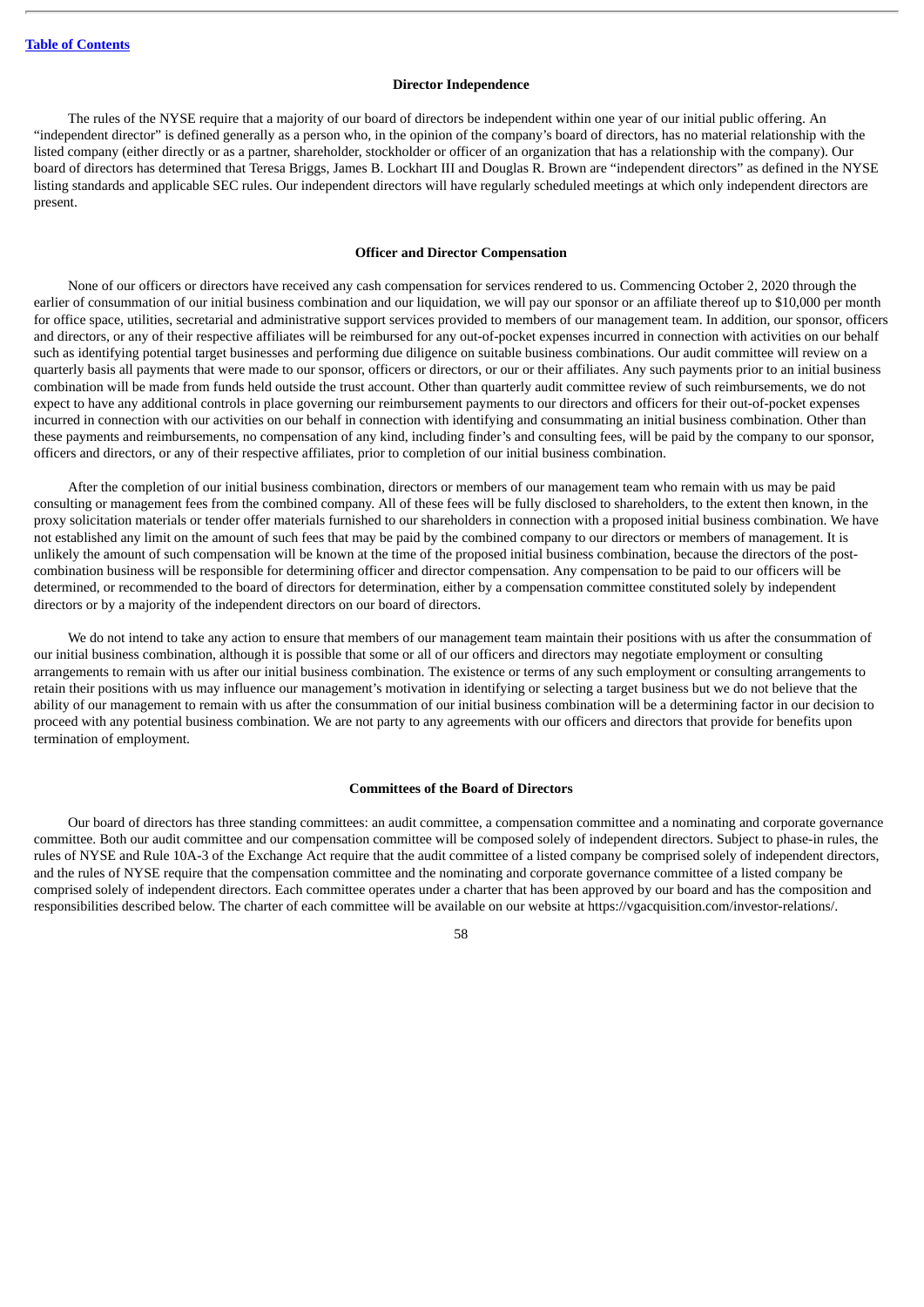#### **Audit Committee**

Teresa Briggs, James B. Lockhart III and Douglas R. Brown serve as members and Ms. Briggs serves as chair of the audit committee. Ms. Briggs, Mr. Lockhart and Mr. Brown are independent of and unaffiliated with our sponsor and our underwriters. Under the NYSE listing standards and applicable SEC rules, all the directors on the audit committee must be independent.

Teresa Briggs, James B. Lockhart III and Douglas R. Brown are financially literate and our board of directors has determined that Ms. Briggs qualifies as an "audit committee financial expert" as defined in applicable SEC rules and has accounting or related financial management expertise.

We have adopted an audit committee charter, which details the principal functions of the audit committee, including:

- assisting board oversight of (1) the integrity of our financial statements, (2) our compliance with legal and regulatory requirements, (3) our independent registered public accounting firm's qualifications and independence, and (4) the performance of our internal audit function and independent auditors; the appointment, compensation, retention, replacement, and oversight of the work of the independent auditors and any other independent registered public accounting firm engaged by us;
- pre-approving all audit and non-audit services to be provided by the independent auditors or any other registered public accounting firm engaged by us, and establishing pre-approval policies and procedures; reviewing and discussing with the independent auditors all relationships the auditors have with us in order to evaluate their continued independence;
- setting clear policies for audit partner rotation in compliance with applicable laws and regulations; obtaining and reviewing a report, at least annually, from the independent registered public accounting firm describing (1) the independent auditor's internal quality-control procedures and (2) any material issues raised by the most recent internal quality-control review, or peer review, of the audit firm, or by any inquiry or investigation by governmental or professional authorities, within the preceding five years respecting one or more independent audits carried out by the firm and any steps taken to deal with such issues;
- meeting to review and discuss our annual audited financial statements and quarterly financial statements with management and the independent auditor, including reviewing our specific disclosures under "Management's Discussion and Analysis of Financial Condition and Results of Operations"; reviewing and approving any related party transaction required to be disclosed pursuant to Item 404 of Regulation S-K promulgated by the SEC prior to us entering into such transaction; and
- reviewing with management, the independent auditors, and our legal advisors, as appropriate, any legal, regulatory or compliance matters, including any correspondence with regulators or government agencies and any employee complaints or published reports that raise material issues regarding our financial statements or accounting policies and any significant changes in accounting standards or rules promulgated by the Financial Accounting Standards Board, the SEC or other regulatory authorities.

#### **Compensation Committee**

Teresa Briggs, James B. Lockhart III and Douglas R. Brown serve as the members and James B. Lockhart III serves as the chair of the compensation committee. Under the NYSE listing standards, all the directors on the compensation committee must be independent.

We have adopted a compensation committee charter, which details the principal functions of the compensation committee, including:

• reviewing and approving on an annual basis the corporate goals and objectives relevant to our chief executive officer's compensation, evaluating our chief executive officer's performance in light of such goals and objectives and determining and approving the remuneration (if any) of our chief executive officer's based on such evaluation;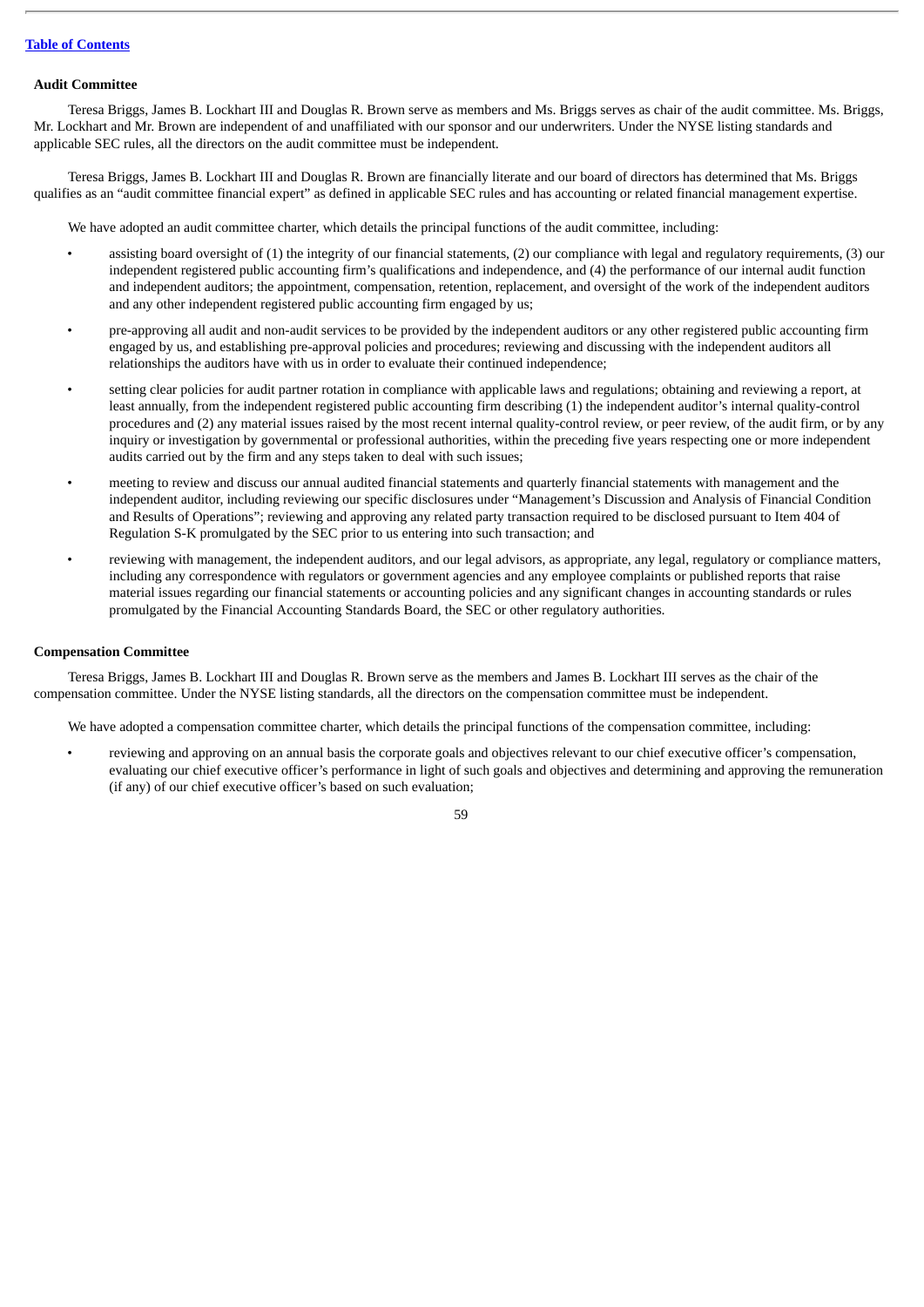- reviewing and making recommendations to our board of directors with respect to the compensation, and any incentive compensation and equity based plans that are subject to board approval of all of our other officers;
- reviewing our executive compensation policies and plans;
- implementing and administering our incentive compensation equity-based remuneration plans;
- assisting management in complying with our proxy statement and annual report disclosure requirements;
- approving all special perquisites, special cash payments and other special compensation and benefit arrangements for our officers and employees;
- producing a report on executive compensation to be included in our annual proxy statement; and
- reviewing, evaluating and recommending changes, if appropriate, to the remuneration for directors.

Notwithstanding the foregoing, as indicated above, other than the payment to an affiliate of our sponsor of up to \$10,000 per month, for up to 24 months, for office space, utilities and secretarial and administrative support and reimbursement of expenses, no compensation of any kind, including finders, consulting or other similar fees, will be paid to any of our existing shareholders, officers, directors or any of their respective affiliates, prior to, or for any services they render in order to effectuate the consummation of an initial business combination. Accordingly, it is likely that prior to the consummation of an initial business combination, the compensation committee will only be responsible for the review and recommendation of any compensation arrangements to be entered into in connection with such initial business combination.

The charter also provides that the compensation committee may, in its sole discretion, retain or obtain the advice of a compensation consultant, independent legal counsel or other adviser and will be directly responsible for the appointment, compensation and oversight of the work of any such adviser. However, before engaging or receiving advice from a compensation consultant, external legal counsel or any other adviser, the compensation committee will consider the independence of each such adviser, including the factors required by NYSE and the SEC.

## **Nominating and Corporate Governance Committee**

The members of our nominating and corporate governance are Teresa Briggs, James B. Lockhart III and Douglas R. Brown. Douglas R. Brown serves as the chair of the nominating and corporate governance committee. Under the NYSE listing standards, all the directors on the nominating and corporate governance committee must be independent.

We have adopted a nominating and corporate governance committee charter, which details the purpose and responsibilities of the nominating and corporate governance committee, including:

- identifying, screening and reviewing individuals qualified to serve as directors, consistent with criteria approved by the board, and recommending to the board of directors candidates for nomination for appointment at the annual general meeting or to fill vacancies on the board of directors;
- developing and recommending to the board of directors and overseeing implementation of our corporate governance guidelines;
- coordinating and overseeing the annual self-evaluation of the board of directors, its committees, individual directors and management in the governance of the company; and
- reviewing on a regular basis our overall corporate governance and recommending improvements as and when necessary.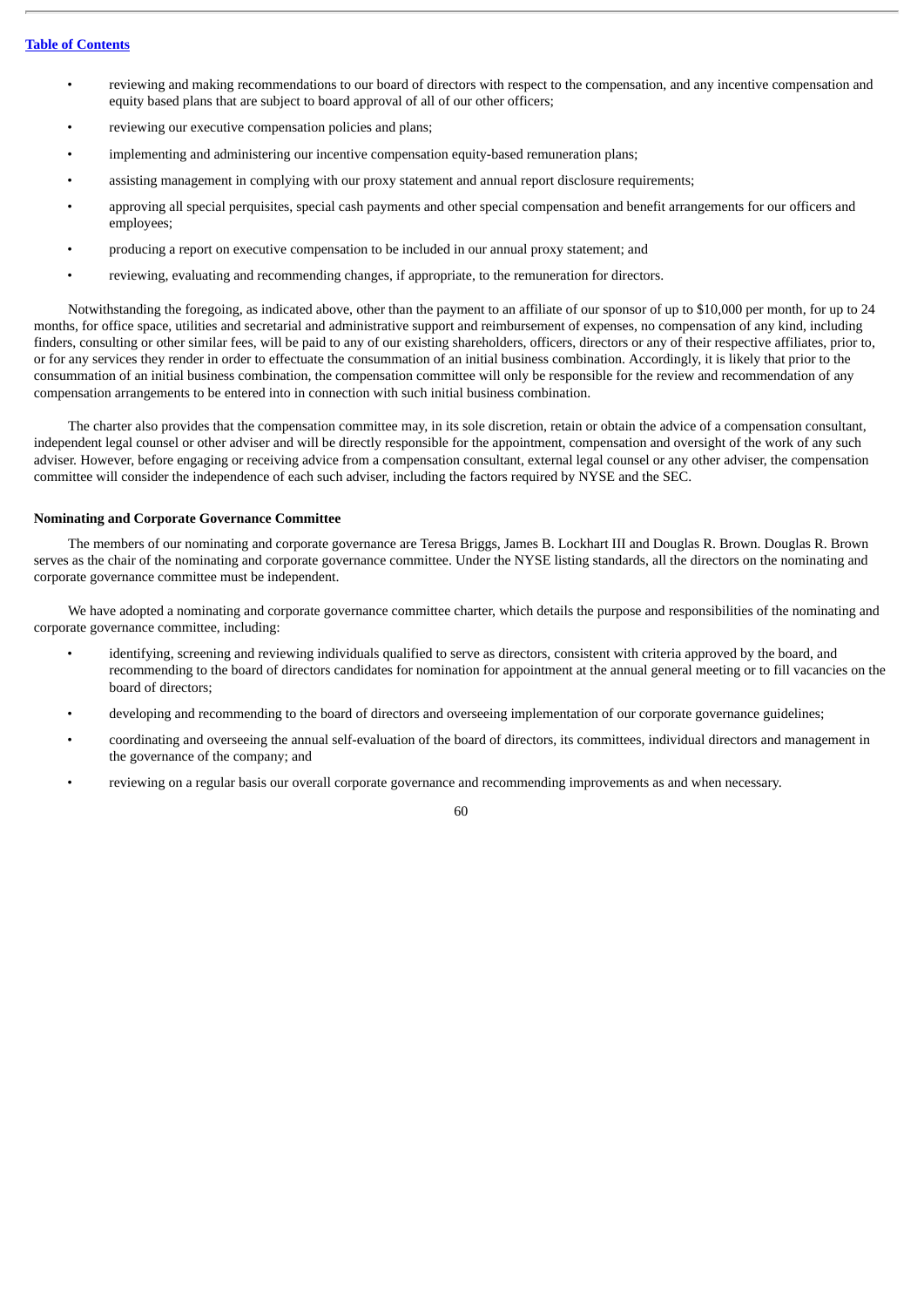The charter also provides that the nominating and corporate governance committee may, in its sole discretion, retain or obtain the advice of, and terminate, any search firm to be used to identify director candidates, and will be directly responsible for approving the search firm's fees and other retention terms.

We have not formally established any specific, minimum qualifications that must be met or skills that are necessary for directors to possess. In general, in identifying and evaluating nominees for director, the board of directors considers educational background, diversity of professional experience, knowledge of our business, integrity, professional reputation, independence, wisdom, and the ability to represent the best interests of our shareholders. Prior to our initial business combination, holders of our public shares will not have the right to recommend director candidates for nomination to our board of directors.

### **Compensation Committee Interlocks and Insider Participation**

None of our officers currently serves, or in the past year has served, as a member of the compensation committee of any entity that has one or more officers serving on our board of directors.

#### **Section 16(a) Beneficial Ownership Reporting Compliance**

Section 16(a) of the Exchange Act requires our officers, directors and persons who beneficially own more than ten percent of our ordinary shares to file reports of ownership and changes in ownership with the SEC. These reporting persons are also required to furnish us with copies of all Section 16(a) forms they file. Based solely upon a review of such forms, we believe that during the year ended December 31, 2020 there were no delinquent filers.

#### **Code of Ethics**

We have adopted a code of ethics applicable to our directors, officers and employees (our "Code of Ethics"). Our Code of Ethics is available on our website. Our Code of Ethics is a "code of ethics," as defined in Item 406(b) of Regulation S-K. We will make any legally required disclosures regarding amendments to, or waivers of, provisions of our Code of Ethics on our website.

### **Conflicts of Interest**

All of our executive officers and certain of our directors have or may have fiduciary and contractual duties to certain companies in which they have invested. These entities may compete with us for acquisition opportunities. If these entities decide to pursue any such opportunity, we may be precluded from pursuing it. However, we do not expect these duties to present a significant conflict of interest with our search for an initial business combination.

Under Cayman Islands law, directors and officers owe the following fiduciary duties:

- (i) duty to act in good faith in what the director or officer believes to be in the best interests of the company as a whole;
- (ii) duty to exercise powers for the purposes for which those powers were conferred and not for a collateral purpose;
- (iii) directors should not improperly fetter the exercise of future discretion;
- (iv) duty to exercise powers fairly as between different sections of shareholders;
- (v) duty not to put themselves in a position in which there is a conflict between their duty to the company and their personal interests; and
- (vi) duty to exercise independent judgment.

In addition to the above, directors also owe a duty of care which is not fiduciary in nature. This duty has been defined as a requirement to act as a reasonably diligent person having both the general knowledge, skill and experience that may reasonably be expected of a person carrying out the same functions as are carried out by that director in relation to the company and the general knowledge skill and experience of that director.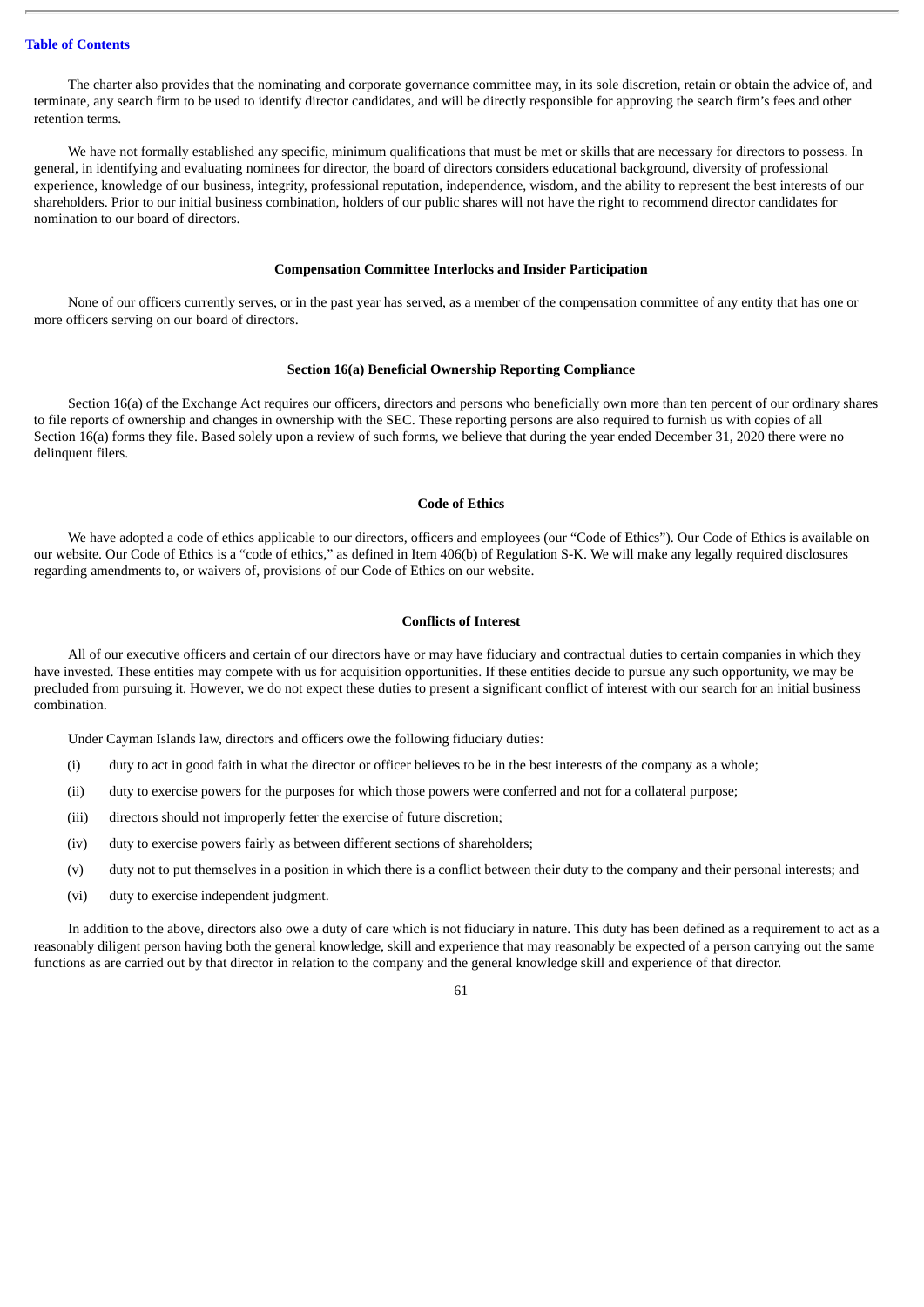As set out above, directors have a duty not to put themselves in a position of conflict and this includes a duty not to engage in self-dealing, or to otherwise benefit as a result of their position. However, in some instances what would otherwise be a breach of this duty can be forgiven and/or authorized in advance by the shareholders provided that there is full disclosure by the directors. This can be done by way of permission granted in the memorandum and articles of association or alternatively by shareholder approval at general meetings.

Each of our officers and directors presently has, and any of them in the future may have additional, fiduciary or contractual obligations to another entity pursuant to which such officer or director is or will be required to present a business combination opportunity to such entity. Accordingly, if any of our officers or directors becomes aware of a business combination opportunity which is suitable for an entity to which he or she has then- current fiduciary or contractual obligations, he or she will honor his or her fiduciary or contractual obligations to present such business combination opportunity to such entity, subject to their fiduciary duties under Cayman Islands law. Our amended and restated memorandum and articles of association provide that we renounce our interest in any corporate opportunity offered to any director or officer unless such opportunity is expressly offered to such person solely in his or her capacity as a director or officer of the company and it is an opportunity that we are able to complete on a reasonable basis. We do not believe, however, that the fiduciary duties or contractual obligations of our officers or directors will materially affect our ability to complete our initial business combination.

Below is a table summarizing the Virgin Group-related and other entities to which our officers and directors currently have fiduciary duties or contractual obligations:

| <b>Individual</b> | Entity/Organization                 | <b>Entity's Business</b>           | <b>Affiliation</b>                   |  |
|-------------------|-------------------------------------|------------------------------------|--------------------------------------|--|
| Josh Bayliss      | Virgin Group                        | <b>Investment Firm</b>             | <b>Chief Executive Officer</b>       |  |
|                   | Virgin Group Holdings Limited       | <b>Investment Firm</b>             | Director                             |  |
|                   | Corvina Holdings Limited            | <b>Investment Firm</b>             | Director                             |  |
|                   | Virgin Investments Limited          | <b>Investment Firm</b>             | Director                             |  |
|                   | Virgin Entertainment Holdings, Inc. | <b>Investment Firm</b>             | Director                             |  |
|                   | Virgin Red Limited                  | Loyalty/Rewards                    | Director                             |  |
|                   | VGAC II                             | <b>Special Acquisition Company</b> | Chief Executive Officer and Director |  |
|                   | <b>VGAC III</b>                     | <b>Special Acquisition Company</b> | Chief Executive Officer and          |  |
|                   |                                     |                                    | Director                             |  |
| Evan Lovell       | Virgin Group                        | <b>Investment Firm</b>             | <b>Chief Investment Officer</b>      |  |
|                   | Virgin Galactic Holdings, Inc.      | Space                              | Director                             |  |
|                   | VO Holdings, Inc.                   | Space                              | Director                             |  |
|                   | Virgin Hotels, LLC                  | Hospitality                        | Director                             |  |
|                   | Virgin Cruises Limited              | Travel                             | Director                             |  |
|                   | <b>Sport Group Limited</b>          | Health & Wellness                  | Director                             |  |
|                   | <b>BMR</b> Energy Ltd.              | Energy                             | Director                             |  |
|                   | <b>BMR Energy LLC</b>               | Energy                             | Director                             |  |
|                   | VGAC II                             | <b>Special Acquisition Company</b> | Chief Financial Officer and Director |  |
|                   | VGAC III                            | <b>Special Acquisition Company</b> | Chief Financial Officer and          |  |
|                   |                                     |                                    | Director                             |  |
| Teresa Briggs     | ServiceNow, Inc.                    | Technology                         | Director                             |  |
|                   | DocuSign, Inc.                      | Technology                         | Director                             |  |
|                   | Snowflake, Inc.                     | Technology                         | Director                             |  |
|                   | JAND, Inc. (d/b/a Warby Parker)     | Direct to Consumer/Retail          | Director                             |  |
| James B. Lockhart | <b>WLR Cardinal Mezzanine Fund</b>  | <b>Investment Firm</b>             | Investment Committee Member          |  |
|                   | <b>Socrates Capital</b>             | <b>Investment Firm</b>             | <b>Board Member</b>                  |  |
|                   |                                     |                                    |                                      |  |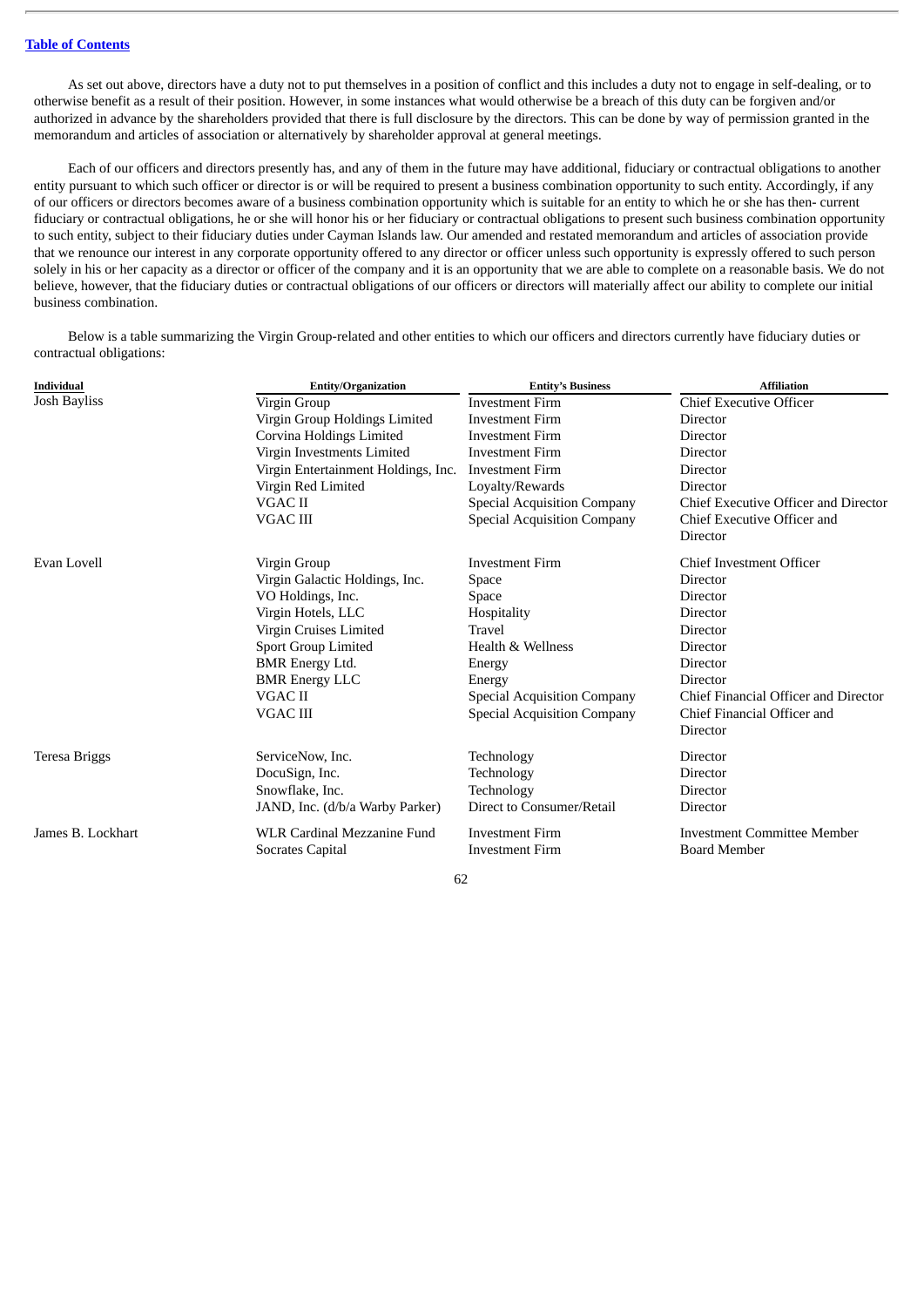There are also other potential conflicts of interest:

- Our officers and directors are not required to, and will not, commit their full time to our affairs, which may result in a conflict of interest in allocating their time between our operations and our search for a business combination and their other businesses. We do not intend to have any full-time employees prior to the completion of our initial business combination. Each of our officers is engaged in several other business endeavors for which he may be entitled to substantial compensation, and our officers are not obligated to contribute any specific number of hours per week to our affairs.
	- Our initial shareholders hold founder shares and private placement warrnats. Our sponsor, officers and directors have entered into a letter agreement with us, pursuant to which they have agreed to waive their redemption rights with respect to their founder shares and public shares in connection with the completion of our initial business combination. Additionally, our sponsor, officers and directors have agreed to waive their rights to liquidating distributions from the trust account with respect to their founder shares if we fail to complete our initial business combination within the prescribed time frame. If we do not complete our initial business combination within the prescribed time frame, the private placement warrants will expire worthless. Furthermore, our sponsor, officers and directors have agreed not to transfer, assign or sell any of their founder shares and any Class A ordinary shares issuable upon conversion thereof until the earlier to occur of: (i) one year after the completion of our initial business combination or (ii) the date following the completion of our initial business combination on which we complete a liquidation, merger, share exchange or other similar transaction that results in all of our shareholders having the right to exchange their ordinary shares for cash, securities or other property. Notwithstanding the foregoing, if the closing price of our Class A ordinary shares equals or exceeds \$12.00 per share (as adjusted for share sub-divisions, share capitalizations, reorganizations, recapitalizations and the like) for any 20 trading days within any 30-trading day period commencing at least 150 days after our initial business combination, the founder shares will be released from the lockup.
- The private placement warrants (including the Class A ordinary shares issuable upon exercise of the private placement warrants) will not be transferable until 30 days following the completion of our initial business combination. Because each of our officers and directors will own ordinary shares or warrants directly or indirectly, they may have a conflict of interest in determining whether a particular target business is an appropriate business with which to effectuate our initial business combination.
- Our officers and directors may have a conflict of interest with respect to evaluating a particular business combination if the retention or resignation of any such officers and directors was included by a target business as a condition to any agreement with respect to our initial business combination.

We are not prohibited from pursuing an initial business combination with a business combination target that is affiliated with our sponsor, officers or directors or completing the business combination through a joint venture or other form of shared ownership with our sponsor, officers or directors. In the event we seek to complete our initial business combination with a business combination target that is affiliated with our sponsor, officers or directors, we, or a committee of independent directors, would obtain an opinion from an independent investment banking which is a member of FINRA or a valuation or appraisal firm, that such initial business combination is fair to our company from a financial point of view. We are not required to obtain such an opinion in any other context. Furthermore, in no event will our sponsor or any of our existing officers or directors, or any of their respective affiliates, be paid by the company any finder's fee, consulting fee or other compensation prior to, or for any services they render in order to effectuate, the completion of our initial business combination. Further, commencing on the date our securities are first listed on the NYSE, we will also pay our sponsor or an affiliate thereof up to \$10,000 per month for office space, utilities, secretarial and administrative services provided to members of our management team.

We cannot assure you that any of the above mentioned conflicts will be resolved in our favor.

In the event that we submit our initial business combination to our public shareholders for a vote, our sponsor, officers and directors have agreed to vote their founder shares, and they and the other members of our management team have agreed to vote their founder shares and any shares purchased during or after the offering in favor of our initial business combination.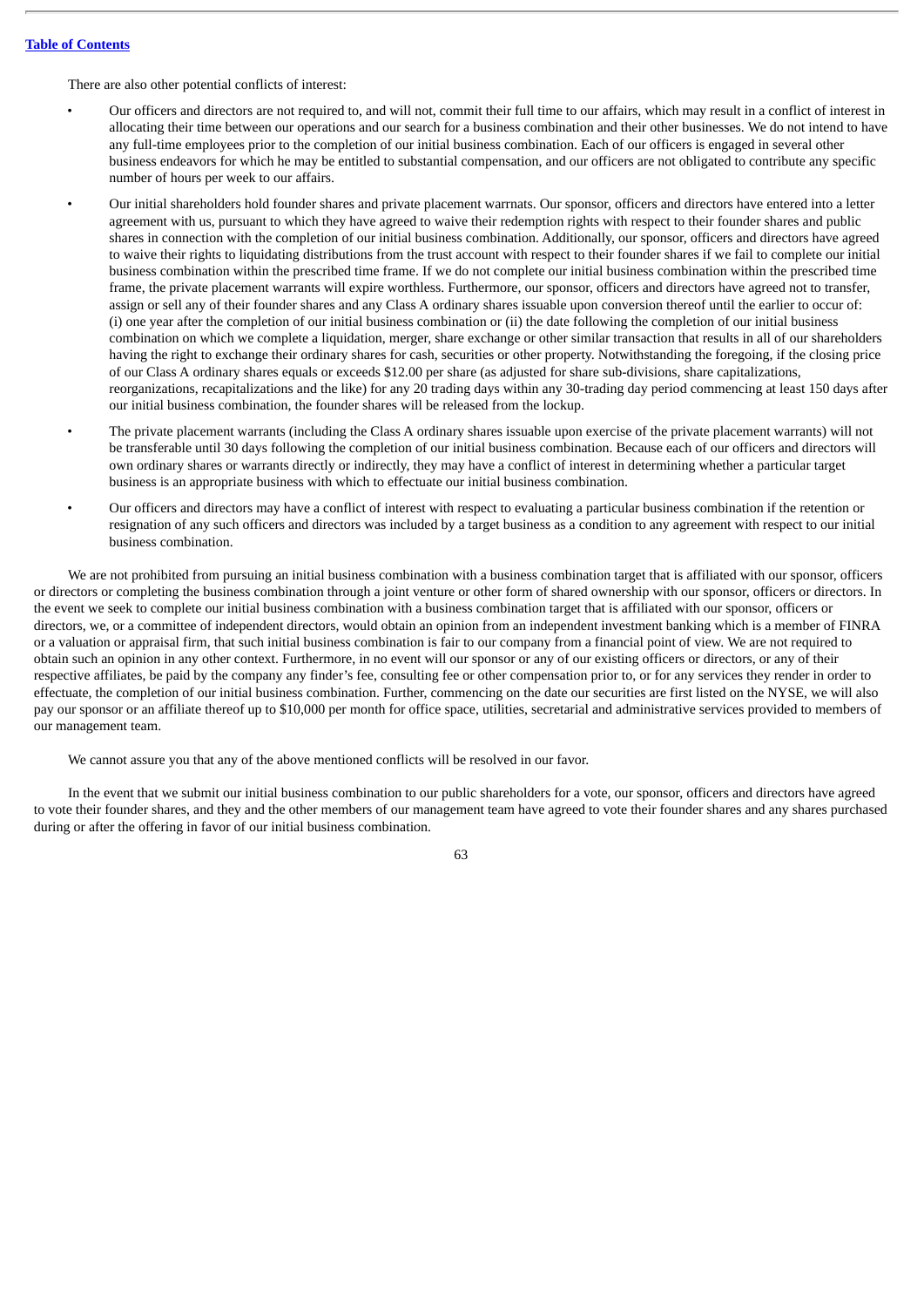#### **Limitation on Liability and Indemnification of Officers and Directors**

Cayman Islands law does not limit the extent to which a company's memorandum and articles of association may provide for indemnification of officers and directors, except to the extent any such provision may be held by the Cayman Islands courts to be contrary to public policy, such as to provide indemnification against willful default, fraud or the consequences of committing a crime. Our amended and restated memorandum and articles of association provide for indemnification of our officers and directors to the maximum extent permitted by law, including for any liability incurred in their capacities as such, except through their own actual fraud, willful default or willful neglect. We have purchased a policy of directors' and officers' liability insurance that insures our officers and directors against the cost of defense, settlement or payment of a judgment in some circumstances and insures us against our obligations to indemnify our officers and directors. We have also entered into indemnity agreements with them.

Our officers and directors have agreed to waive any right, title, interest or claim of any kind in or to any monies in the trust account, and have agreed to waive any right, title, interest or claim of any kind they may have in the future as a result of, or arising out of, any services provided to us and will not seek recourse against the trust account for any reason whatsoever. Accordingly, any indemnification provided will only be able to be satisfied by us if (i) we have sufficient funds outside of the trust account or (ii) we consummate an initial business combination.

Our indemnification obligations may discourage shareholders from bringing a lawsuit against our officers or directors for breach of their fiduciary duty. These provisions also may have the effect of reducing the likelihood of derivative litigation against our officers and directors, even though such an action, if successful, might otherwise benefit us and our shareholders. Furthermore, a shareholder's investment may be adversely affected to the extent we pay the costs of settlement and damage awards against our officers and directors pursuant to these indemnification provisions.

We believe that these provisions, the insurance and the indemnity agreements are necessary to attract and retain talented and experienced officers and directors.

### **Item 11. Executive Compensation.**

None of our officers or directors have received or, prior to our initial business combination, will receive any cash compensation for services rendered to us. We pay our sponsor up to \$10,000 per month for office space, administrative and support services. Our sponsor, officers and directors, or any of their respective affiliates, will be reimbursed for any out-of-pocket expenses incurred in connection with activities on our behalf such as identifying potential target businesses and performing due diligence on suitable business combinations. Our audit committee will review on a quarterly basis all payments that were made to our sponsor, officers, directors or our or any of their affiliates.

After the completion of our initial business combination, directors or members of our management team who remain with us may be paid consulting, management or other compensation from the combined company. All compensation will be fully disclosed to shareholders, to the extent then known, in the tender offer materials or proxy solicitation materials furnished to our shareholders in connection with a proposed business combination. It is unlikely the amount of such compensation will be known at the time, because the directors of the post-combination business will be responsible for determining executive officer and director compensation. Any compensation to be paid to our officers after the completion of our initial business combination will be determined by a compensation committee constituted solely by independent directors.

We are not party to any agreements with our executive officers and directors that provide for benefits upon termination of employment. The existence or terms of any such employment or consulting arrangements may influence our management's motivation in identifying or selecting a target business, and we do not believe that the ability of our management to remain with us after the completion of our initial business combination should be a determining factor in our decision to proceed with any potential business combination.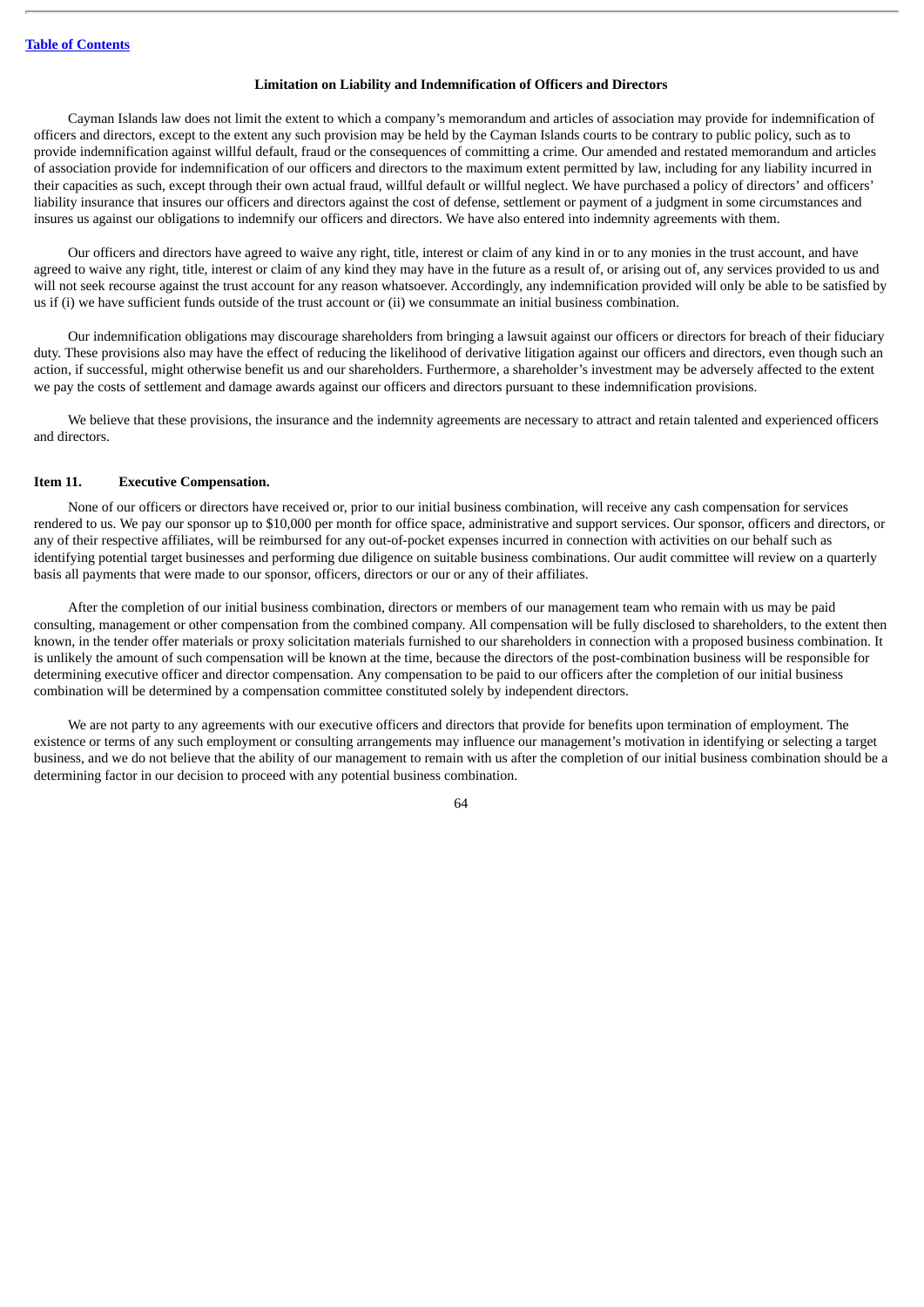### **Item 12. Security Ownership of Certain Beneficial Owners and Management and Related Stockholder Matters**

The following table sets forth information regarding the beneficial ownership of our ordinary shares available to us at March 22, 2021, with respect to our ordinary shares held by:

- each person known by us to be the beneficial owner of more than 5% of our issued and outstanding ordinary shares;
- each of our officers and directors; and
- all our officers and directors as a group.

Unless otherwise indicated, we believe that all persons named in the table have sole voting and investment power with respect to all ordinary shares beneficially owned by them. The following table does not reflect record or beneficial ownership of the private placement warrants as these warrants are not exercisable within 60 days of March 22, 2021.

|                                                          | <b>Class A ordinary shares</b><br>Number of<br>Approximate<br><b>Shares</b> |                        | Class B ordinary shares(2)<br>Number of<br>Approximate<br><b>Shares</b> |                               | Approximate                             |
|----------------------------------------------------------|-----------------------------------------------------------------------------|------------------------|-------------------------------------------------------------------------|-------------------------------|-----------------------------------------|
| Name of Beneficial Owners(1)                             | <b>Beneficially</b><br>Owned                                                | Percentage of<br>Class | <b>Beneficially</b><br>Owned                                            | Percentage of<br><b>Class</b> | Percentage of<br><b>Ordinary Shares</b> |
| Marshall Wace LLP(3)                                     | 2,626,787                                                                   | 5.17%                  |                                                                         |                               | 4.13%                                   |
| VG Acquisition Sponsor $LLC(4)$                          |                                                                             |                        | 12,623,750                                                              | 99.29%                        | 19.86%                                  |
| <b>Josh Bayliss</b>                                      |                                                                             |                        |                                                                         |                               |                                         |
| Evan Lovell                                              |                                                                             |                        |                                                                         |                               |                                         |
| Teresa Briggs                                            |                                                                             |                        | 30,000                                                                  | $\ast$                        |                                         |
| James B. Lockhart III                                    |                                                                             |                        | 30,000                                                                  | $\ast$                        |                                         |
| Douglas R. Brown                                         | 100,000                                                                     | $\ast$                 | 30,000                                                                  | $\ast$                        |                                         |
| All directors and officers as a group (five individuals) | 100,000                                                                     | $\ast$                 | 90,000                                                                  | $\ast$                        |                                         |

Less than one 1%.

- (1) Unless otherwise noted, the business address of each of the following entities and individuals is 65 Bleecker Street, 6th Floor, New York, NY 10012.
- (2) Interests shown consist solely of founder shares, classified as Class B ordinary shares. Such shares will automatically convert into Class A ordinary shares on the first business day following our initial business combination on a one-for-one basis.
- (3) The information in the table above is based solely on information contained in this shareholder's Schedule 13G under the Exchange Act filed by such shareholder with the SEC. Includes (i) 2,241,970 Class A ordinary shares held by Marshall Wace Investment Strategies — Eureka Fund (the "Eureka Fund"), a segregated sub-trust of an umbrella unit trust established in Ireland and (ii) 384,817 Class A ordinary shares held by funds and accounts for which Marshall Wace LLP acts as investment manager. Marshall Wace LLP also acts as investment manager to the Eureka Fund. Marshall Wace LLP has delegated certain authority for US operations and trading to Marshall Wace North America L.P. The address of Eureka Fund is 32 Molesworth Street, Dublin 2, Ireland. The address of Marshall Wace LLP is George House, 131 Sloane Street, London, SW1X 9AT, UK.
- (4) VG Acquisition Sponsor LLC our sponsor, is the record holder of such shares. Corvina Holdings Limited, a British Virgin Islands exempted company, is the sole managing member and manager of our sponsor, and is wholly owned by Virgin Group Holdings Limited (Virgin Group Holdings). Virgin Group Holdings is owned by Sir Richard Branson, and he has the ability to appoint and remove the management of Virgin Group Holdings and, as such, may indirectly control the decisions of Virgin Group Holdings, regarding the voting and disposition of securities held by Virgin Group Holdings. Therefore, Sir Richard Branson may be deemed to have indirect beneficial ownership of the shares held by VG Acquisition Sponsor LLC. The address of Virgin Group Holdings Limited is Craigmuir Chambers, Road Town, Tortola, VG1110, British Virgin Islands and the address of Corvina Holdings Limited is Craigmuir Chambers, Road Town, Tortola, VG1110, British Virgin Islands.

Our initial shareholders beneficially own 20% of the issued and outstanding ordinary shares (excluding the representative shares). Prior to our initial business combination, only holders of our founders shares have the right to vote on the election of directors, and holders of a majority of our founders shares may remove a member of the board of directors for any reason. In addition, because of their ownership block, our initial shareholders may be able to effectively influence the outcome of all other matters requiring approval by our shareholders, including amendments to our amended and restated memorandum and articles of association and approval of significant corporate transactions.

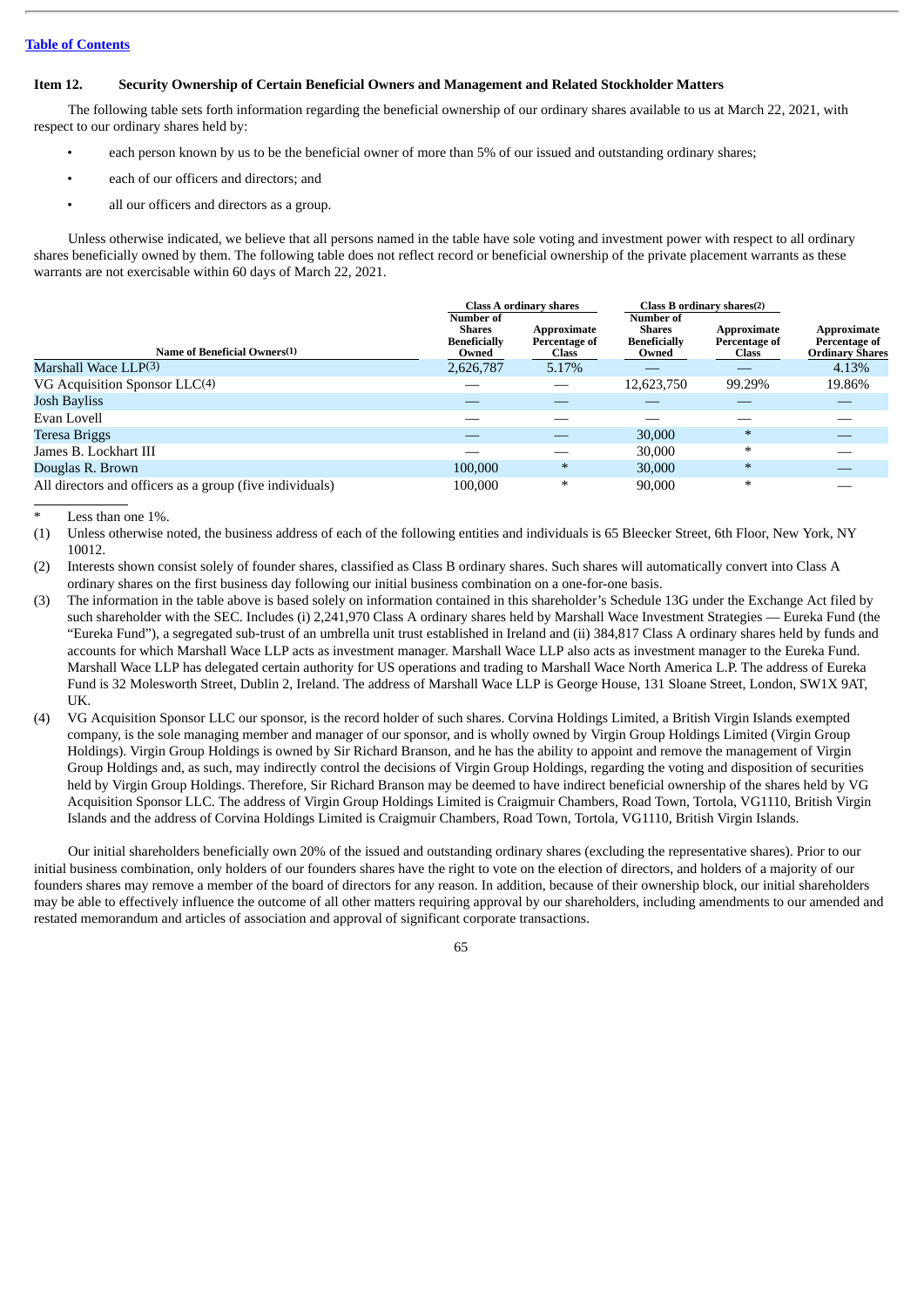In connection with our initial public offering, our sponsor purchased an aggregate of 8,113,999 private placement warrants at a price of \$1.50 per warrant. Each private placement warrant entitles the holder to purchase one Class A ordinary share at a price of \$11.50 per share, subject to adjustment as provided herein. If we do not complete our initial business combination by October 6, 2022, the proceeds of the sale of the private placement warrants held in the trust account will be used to fund the redemption of our public shares, and the private placement warrants will expire worthless. The private placement warrants are subject to the transfer restrictions described below. The private placement warrants will not be redeemable by us so long as they are held by our sponsor or its permitted transferees. If the private placement warrants are held by holders other than our sponsor or its permitted transferees, the private placement warrants will be redeemable by us and exercisable by the holders on the same basis as the warrants included in the units sold in our initial public offering. Otherwise, the private placement warrants have terms and provisions that are identical to those of the warrants sold as part of the units in our initial public offering.

Our sponsor and our officers and directors are deemed to be our "promoters" as such term is defined under the federal securities laws. See "Item 13. Certain Relationships and Related Transactions, and Director Independence" for additional information regarding our relationships with our promoters.

#### **Transfers of Founder Shares and Private Placement Warrants**

The founder shares, private placement warrants and any Class A ordinary shares issued upon conversion or exercise thereof are each subject to transfer restrictions pursuant to lock-up provisions in the agreement entered into by our sponsor and management team. Those lock-up provisions provide that such securities are not transferable or salable (i) in the case of the founder shares, until the earlier of (A) one year after the completion of our initial business combination or earlier if, subsequent to our initial business combination, the closing price of the Class A ordinary shares equals or exceeds \$12.00 per share (as adjusted for share sub-divisions, share capitalizations, reorganizations, recapitalizations and the like) for any 20 trading days within any 30-trading day period commencing at least 150 days after our initial business combination and (B) the date following the completion of our initial business combination on which we complete a liquidation, merger, share exchange or other similar transaction that results in all of our shareholders having the right to exchange their Class A ordinary shares for cash, securities or other property and (ii) in the case of the private placement warrants and any Class A ordinary shares issuable upon conversion or exercise thereof, until 30 days after the completion of our initial business combination except in each case (a) to our officers or directors, any affiliate or family member of any of our officers or directors, any affiliate of our sponsor or to any member of the sponsor or any of their affiliates, (b) in the case of an individual, as a gift to such person's immediate family or to a trust, the beneficiary of which is a member of such person's immediate family, an affiliate of such person or to a charitable organization; (c) in the case of an individual, by virtue of laws of descent and distribution upon death of such person; (d) in the case of an individual, pursuant to a qualified domestic relations order; (e) by private sales or transfers made in connection with any forward purchase agreement or similar arrangement or in connection with the consummation of a business combination at prices no greater than the price at which the shares or warrants were originally purchased; (f) by virtue of the laws of the Cayman Islands or our sponsor's limited liability company agreement upon dissolution of our sponsor, (g) in the event of our liquidation prior to our consummation of our initial business combination; or (h) in the event that, subsequent to our consummation of an initial business combination, we complete a liquidation, merger, share exchange or other similar transaction which results in all of our shareholders having the right to exchange their Class A ordinary shares for cash, securities or other property; provided, however, that in the case of clauses (a) through (f) these permitted transferees must enter into a written agreement agreeing to be bound by these transfer restrictions and the other restrictions contained in the letter agreements.

### **Registration Rights**

The holders of the founder shares, private placement warrants and any warrants that may be issued on conversion of working capital loans (and any ordinary shares issuable upon the exercise of the private placement warrants or warrants issued upon conversion of the working capital loans and upon conversion of the founder shares) are entitled to registration rights pursuant to a registration rights agreement signed on the effective date of our initial public offering requiring us to register such securities for resale. The holders of these securities will be entitled to make up to three demands, excluding short form registration demands, that we register such securities.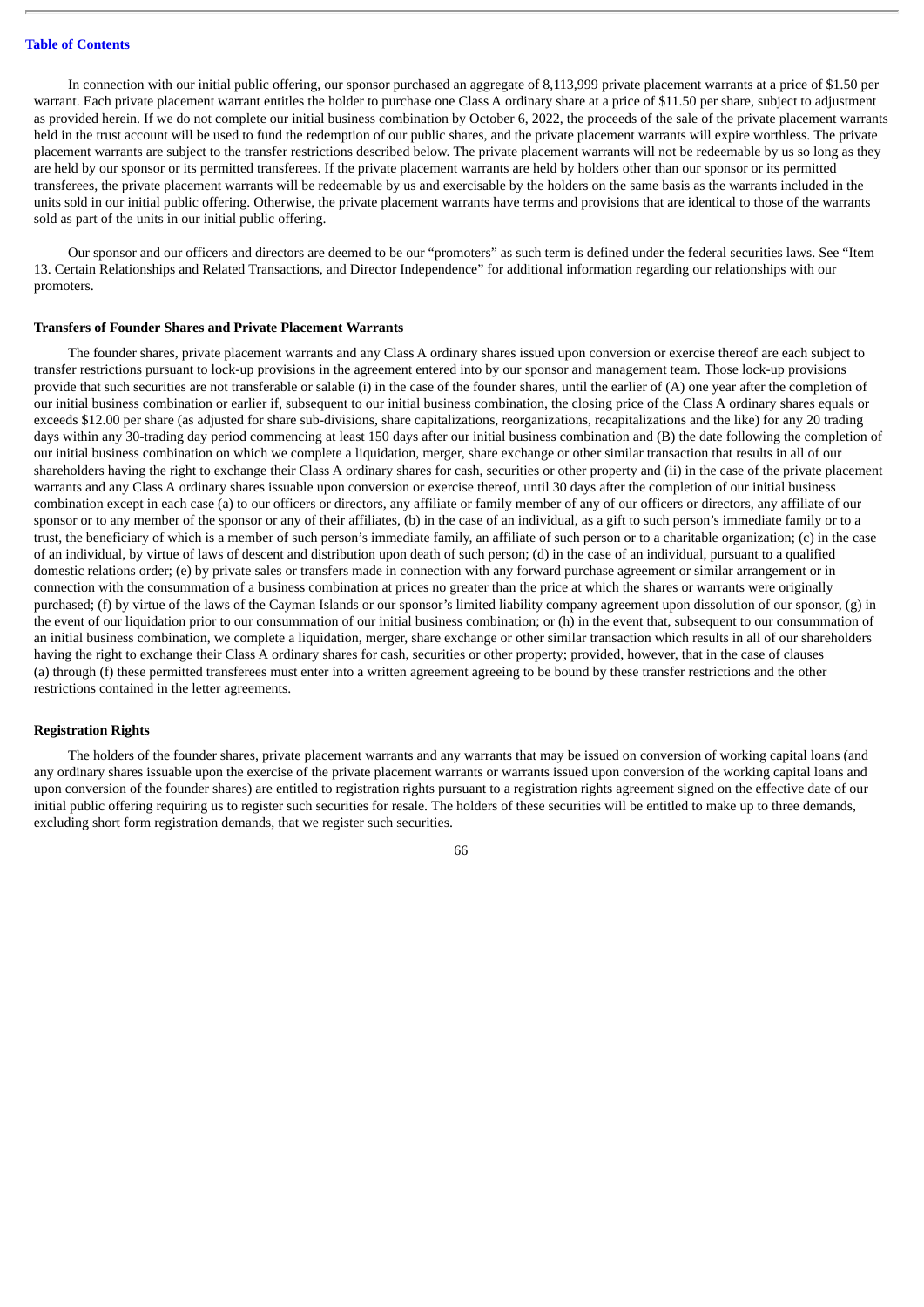In addition, the holders have certain "piggy-back" registration rights with respect to registration statements filed subsequent to our completion of our initial business combination and rights to require us to register for resale such securities pursuant to Rule 415 under the Securities Act. However, the registration rights agreement provides that we will not permit any registration statement filed under the Securities Act to become effective until termination of the applicable lock-up period, which occurs (1) in the case of the founder shares, on the earlier of (A) one year after the completion of our initial business combination or  $(B)$  subsequent to our initial business combination,  $(x)$  if the last reported sale price of Class A ordinary shares equals or exceeds \$12.00 per share (as adjusted for share splits, share dividends, rights issuances, subdivisions, reorganizations, recapitalizations and the like) for any 20 trading days within any 30-trading day period commencing at least 150 days after our initial business combination, or  $(y)$  the date following the completion of our initial business combination on which we complete a liquidation, merger, amalgamation, share exchange, reorganization or other similar transaction that results in all of our public shareholders having the right to exchange their Class A ordinary shares for cash, securities or other property, and (2) in the case of the private placement warrants and the respective Class A ordinary shares underlying such warrants, 30 days after the completion of our initial business combination. We will bear the expenses incurred in connection with the filing of any such registration statements.

## **Equity Compensation Plans**

As of December 31, 2020, we had no compensation plans (including individual compensation arrangements) under which equity securities were authorized for issuance.

### **Item 13. Certain Relationships and Related Transactions, and Director Independence**

In February 2020, our sponsor purchased 13,800,000 founder shares (after giving effect to a 6-for-5 stock split, effected October 1, 2020) for an aggregate purchase price of \$25,000, or \$0.002 per share. On November 16, 2020, in connection with the expiration of the underwriter's over-allotment option, our sponsor surrendered 1,086,250 founder shares. As a result, our sponsor now owns 12,713,750 founder shares. Our initial shareholders collectively own 20% of our issued and outstanding shares as of our initial public offering.

In connection with our initial public offering, our sponsor purchased an aggregate of 8,113,999 private placement warrants at a price of \$1.50 per warrant. Each private placement warrant may be exercised for one Class A ordinary share at a price of \$11.50 per share, subject to adjustment as provided herein. The private placement warrants (including the Class A ordinary shares issuable upon exercise of the private placement warrants) may not, subject to certain limited exceptions, be transferred, assigned or sold by it until 30 days after the completion of our initial business combination.

As more fully discussed in "Item 10. Directors, Executive Officers and Corporate Governance —Conflicts of Interest," if any of our officers or directors becomes aware of a business combination opportunity that falls within the line of business of any entity to which he or she has then-current fiduciary or contractual obligations, he or she may be required to present such business combination opportunity to such entity prior to presenting such business combination opportunity to us. Certain of our officers and directors presently have, and any of them in the future may have, additional, fiduciary or contractual obligations to other entities pursuant to which such officer or director is or will be required to present a business combination opportunity to such entity.

We entered into an Administrative Services Agreement pursuant to which we pay our sponsor up to \$10,000 per month for office space, administrative and support services. Upon completion of our initial business combination or our liquidation, we will cease paying any of these monthly fees. Accordingly, in the event the consummation of our initial business combination takes until October 6, 2020, our sponsor will be paid an aggregate of up to approximately \$240,000 (\$10,000 per month) for office space, administrative and support services and will be entitled to be reimbursed for any out-of-pocket expenses.

Our sponsor, officers and directors, or any of their respective affiliates, will be reimbursed for any out-of-pocket expenses incurred in connection with activities on our behalf such as identifying potential target businesses and performing due diligence on suitable business combinations. Our audit committee will review on a quarterly basis all payments that were made to our sponsor, officers, directors or our or any of their affiliates and will determine which expenses and the amount of expenses that will be reimbursed. There is no cap or ceiling on the reimbursement of out-of-pocket expenses incurred by such persons in connection with activities on our behalf.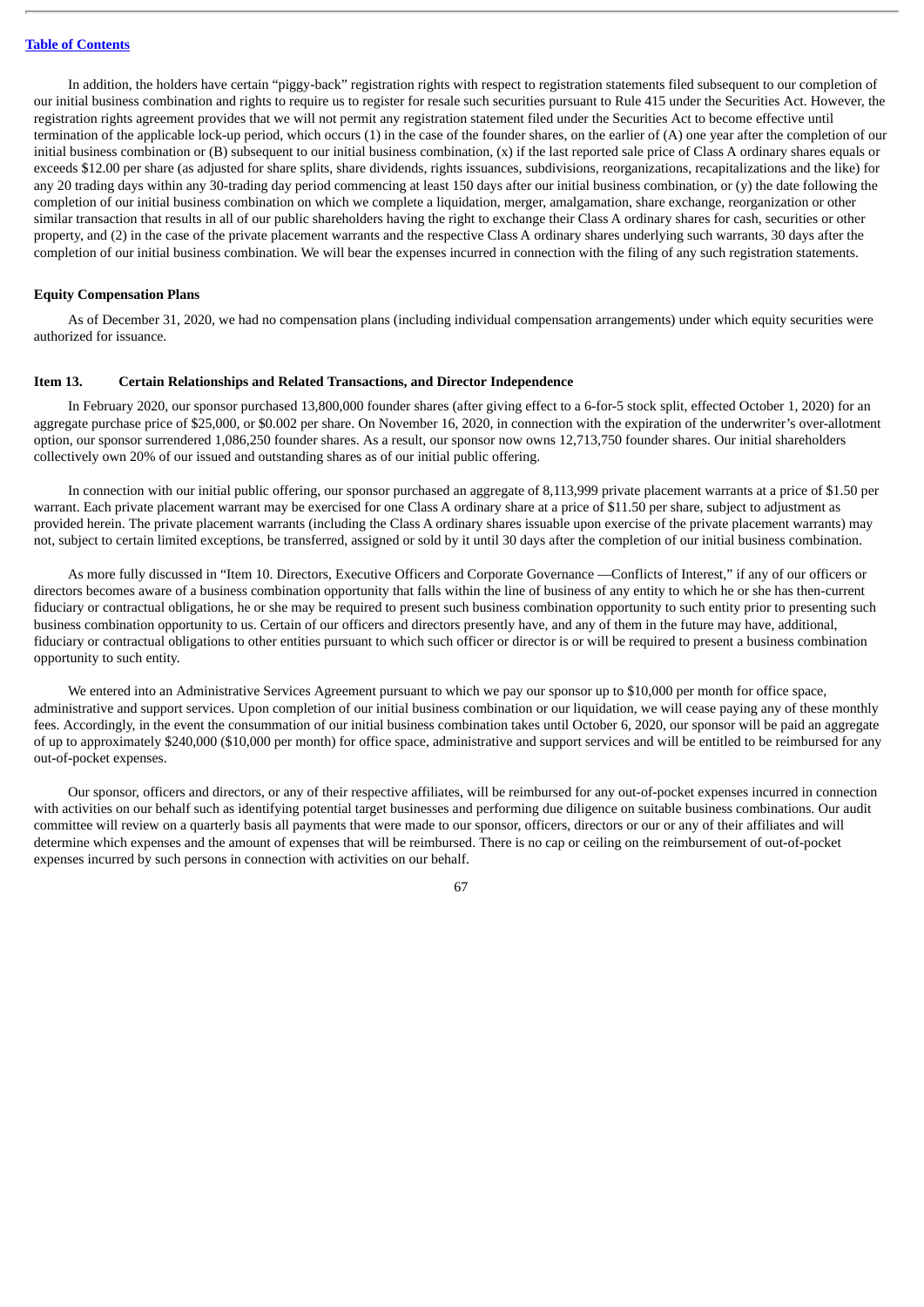Our sponsor agreed to loan us up to \$250,000 under an unsecured promissory note to be used for a portion of the expenses of our initial public offering. These loans were non-interest bearing and unsecured, and were repaid upon completion of the initial public offering out of the \$1,000,000 of offering proceeds that had been allocated for the payment of offering expenses (other than underwriting commissions) not held in the trust account. The value of our sponsor's interest in this loan transaction corresponded to the principal amount outstanding under any such loan.

In addition, in order to finance transaction costs in connection with an intended initial business combination, our sponsor or an affiliate of our sponsor or certain of our officers and directors may, but are not obligated to, loan us funds as may be required. Any such loans may be repaid only from funds held outside the trust account or from funds released to us upon completion of our initial business combination. Up to \$1,500,000 of such loans may be convertible into warrants at a price of \$1.50 per warrant at the option of the lender. The warrants would be identical to the private placement warrants issued to our sponsor. The terms of such loans, if any, have not been determined and no written agreements exist with respect to such loans. We do not expect to seek loans from parties other than our sponsor or an affiliate of our sponsor as we do not believe third parties will be willing to loan such funds and provide a waiver against any and all rights to seek access to funds in our trust account.

After our initial business combination, members of our management team who remain with us may be paid consulting, management or other fees from the combined company with any and all amounts being fully disclosed to our shareholders, to the extent then known, in the tender offer or proxy solicitation materials, as applicable, furnished to our shareholders. It is unlikely the amount of such compensation will be known at the time of distribution of such tender offer materials or at the time of a shareholder meeting held to consider our initial business combination, as applicable, as it will be up to the directors of the post-combination business to determine executive and director compensation.

We have entered into a registration rights agreement with respect to the founder shares, private placement warrants and warrants issued upon conversion of working capital loans (if any), which is described under the heading "Item 12. Security Ownership of Certain Beneficial Owners and Management and Related Stockholder Matters—Registration Rights."

#### **Related Party Policy**

The audit committee of our board of directors has adopted a policy setting forth the policies and procedures for its review and approval or ratification of "related party transactions." A "related party transaction" is any consummated or proposed transaction or series of transactions: (i) in which the company was or is to be a participant; (ii) the amount of which exceeds (or is reasonably expected to exceed) the lesser of \$120,000 or 1% of the average of the company's total assets at year end for the prior two completed fiscal years in the aggregate over the duration of the transaction (without regard to profit or loss); and (iii) in which a "related party" had, has or will have a direct or indirect material interest. "Related parties" under this policy will include: (i) our directors, nominees for director or officers; (ii) any record or beneficial owner of more than 5% of any class of our voting securities; (iii) any immediate family member of any of the foregoing if the foregoing person is a natural person; and (iv) any other person who maybe a "related person" pursuant to Item 404 of Regulation S-K under the Exchange Act. Pursuant to the policy, the audit committee will consider (i) the relevant facts and circumstances of each related party transaction, including if the transaction is on terms comparable to those that could be obtained in arm's-length dealings with an unrelated third party, (ii) the extent of the related party's interest in the transaction, (iii) whether the transaction contravenes our code of ethics or other policies, (iv) whether the audit committee believes the relationship underlying the transaction to be in the best interests of the company and its shareholders and (v) the effect that the transaction may have on a director's status as an independent member of the board and on his or her eligibility to serve on the board's committees. Management will present to the audit committee each proposed related party transaction, including all relevant facts and circumstances relating thereto. Under the policy, we may consummate related party transactions only if our audit committee approves or ratifies the transaction in accordance with the guidelines set forth in the policy. The policy will not permit any director or officer to participate in the discussion of, or decision concerning, a related person transaction in which he or she is the related party.

### **Director Independence**

The rules of the NYSE require that a majority of our board of directors be independent within one year of our initial public offering. An "independent director" is defined generally as a person who, in the opinion of the

68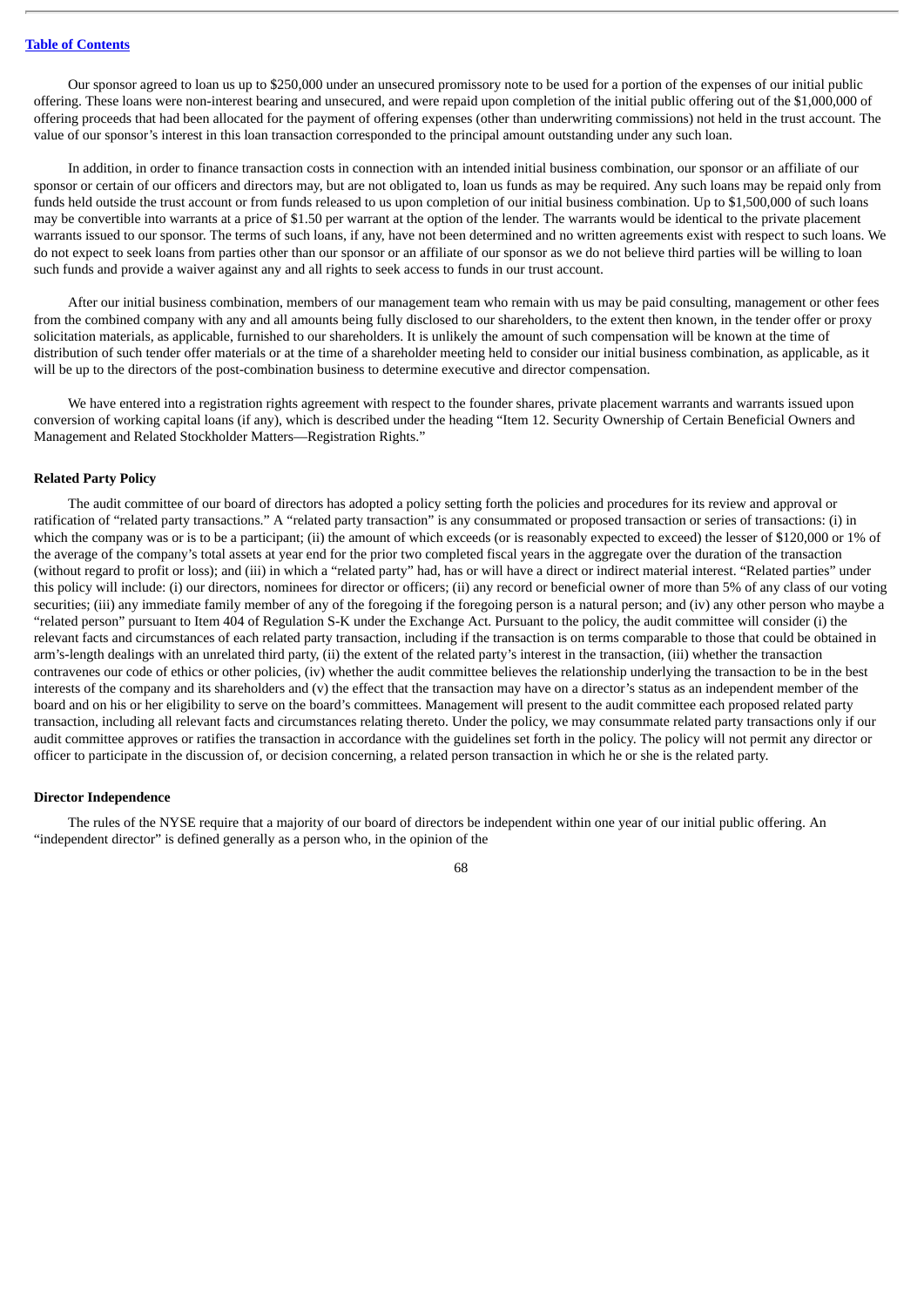# **Table of [Contents](#page-2-0)**

company's board of directors, has no material relationship with the listed company (either directly or as a partner, shareholder, stockholder or officer of an organization that has a relationship with the company). Our board of directors has determined that Teresa Briggs, James B. Lockhart III and Douglas R. Brown are "independent directors" as defined in the NYSE listing standards and applicable SEC rules. Our independent directors will have regularly scheduled meetings at which only independent directors are present.

# **Item 14***.* **Principal Accountant Fees and Services.**

The firm of WithumSmith+Brown, PC, or Withum, acts as our independent registered public accounting firm. The following is a summary of fees paid to Withum for services rendered.

*Audit Fees*. During the period from February 19, 2020 (inception) through December 31, 2020, fees for our independent registered public accounting firm were approximately \$86,250 for the services Withum performed in connection with our Initial Public Offering, Form 10-Q for the respective period and the audit of our December 31, 2020 financial statements included in this Annual Report on Form 10-K.

*Audit-Related Fees.* During the period from February 19, 2020 (inception) through December 31, 2020, our independent registered public accounting firm did not render assurance and related services related to the performance of the audit or review of financial statements.

*Tax Fees*. During the period from February 19, 2020 (inception) through December 31, 2020, our independent registered public accounting firm did not render services to us for tax compliance, tax advice and tax planning.

*All Other Fees*. During the period from February 19, 2020 (inception) through December 31, 2020, there were no fees billed for products and services provided by our independent registered public accounting firm other than those set forth above.

# **Pre-Approval Policy**

Our audit committee was formed upon the consummation of our Initial Public Offering. As a result, the audit committee did not pre-approve all of the foregoing services, although any services rendered prior to the formation of our audit committee were approved by our board of directors. Since the formation of our audit committee, and on a going-forward basis, the audit committee has and will pre-approve all auditing services and permitted non-audit services to be performed for us by our independent public registered accounting firm, including the fees and terms thereof (subject to the de minimis exceptions for non-audit services described in the Exchange Act which are approved by the audit committee prior to the completion of the audit).

69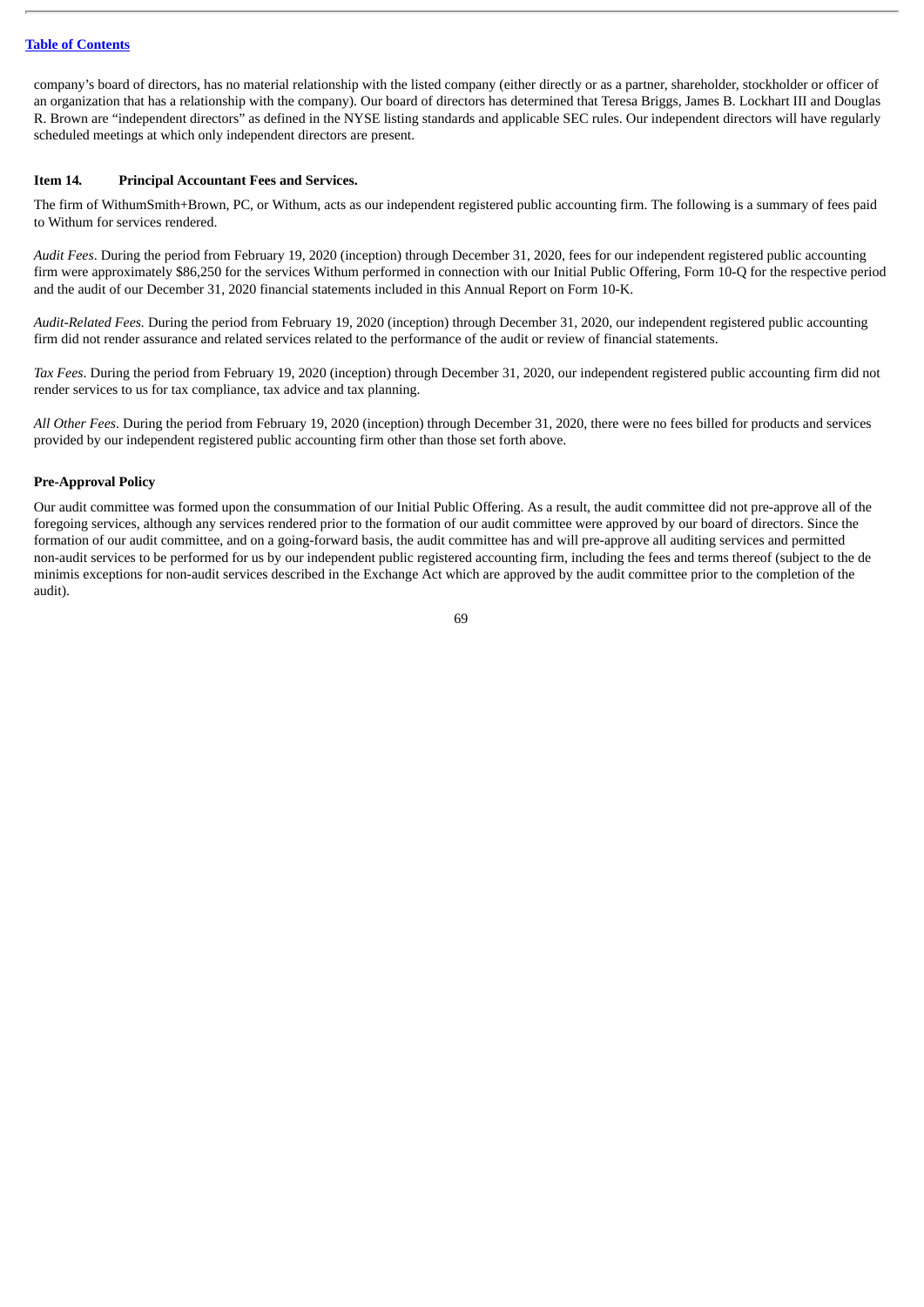# **PART IV**

# **Item 15***.* **Exhibits, Financial Statement Schedules**

- (a) The following documents are filed as part of this Form 10-K:
	- (1) Financial Statements:

|                                                         | Page  |
|---------------------------------------------------------|-------|
| Report of Independent Registered Public Accounting Firm | $F-2$ |
| <b>Balance Sheet</b>                                    | $F-3$ |
| <b>Statement of Operations</b>                          | $F-4$ |
| <b>Statement of Changes in Shareholders' Equity</b>     | $F-5$ |
| <b>Statement of Cash Flows</b>                          | F-6   |
| <b>Notes to Financial Statements</b>                    | $F-7$ |
|                                                         |       |

(2) Financial Statement Schedules:

None.

(3) Exhibits

We hereby file as part of this Report the exhibits listed in the attached Exhibit Index. Exhibits which are incorporated herein by reference can be inspected and copied at the public reference facilities maintained by the SEC, 100 F Street, N.E., Room 1580, Washington, D.C. 20549. Copies of such material can also be obtained from the Public Reference Section of the SEC, 100 F Street, N.E., Washington, D.C. 20549, at prescribed rates or on the SEC website at www.sec.gov.

| <b>Exhibit</b><br>No. | <b>Description</b>                                                                                                                                                                                                                                                                      |
|-----------------------|-----------------------------------------------------------------------------------------------------------------------------------------------------------------------------------------------------------------------------------------------------------------------------------------|
| 3.1                   | Amended and Restated Memorandum and Articles of Association (incorporated herein by reference to Exhibit 3.1 of the Company's<br>Current Report on Form 8-K filed with the SEC on October 6, 2020)                                                                                      |
| 4.1                   | Description of Securities Registered Pursuant to Section 12 of the Securities Exchange Act of 1934, As Amended*                                                                                                                                                                         |
| 4.2                   | Warrant Agreement, dated October 1, 2020 between the Company and Continental Stock Transfer & Trust Company, as warrant agent<br>(incorporated herein by reference to Exhibit 4.1 of the Company's Current Report on Form 8-K filed with the SEC on October 6, 2020)                    |
| 10.1                  | Letter Agreement, dated October 1, 2020, among the Company and its officers and directors and VG Acquisition Sponsor, LLC<br>(incorporated herein by reference to Exhibit 10.1 of the Company's Current Report on Form 8-K filed with the SEC on October 6, 2020)                       |
| 10.2                  | Investment Management Trust Agreement, dated October 1, 2020, between the Company and Continental Stock Transfer & Trust<br>Company, as trustee (incorporated herein by reference to Exhibit 10.2 of the Company's Current Report on Form 8-K filed with the SEC<br>on October 6, 2020) |
| 10.3                  | Registration Rights Agreement, dated October 1, 2020, between the Company and certain security holders (incorporated herein by<br>reference to Exhibit 10.3 of the Company's Current Report on Form 8-K filed with the SEC on October 6, 2020)                                          |
| 10.4                  | Administrative Services Agreement, dated October 1, 2020, between the Company and VG Acquisition Sponsor, LLC (incorporated<br>herein by reference to Exhibit 10.4 of the Company's Current Report on Form 8-K filed with the SEC on October 6, 2020)                                   |
| 10.5                  | Private Placement Warrants Purchase Agreement, dated October 1, 2020, between the Company and VG Acquisition Sponsor LLC<br><u>(incorporated herein by reference to Exhibit 10.5 of the Company's Current Report on Form 8-K filed with the SEC on October 1, 2020)</u>                 |

10.6 Merger Agreement, dated February 4, 2021, by and among the Company, Chrome Merger Sub, Inc. and 23andMe [\(incorporated](http://www.sec.gov/Archives/edgar/data/1804591/000095010321001779/dp145636_ex0201.htm) herein by

reference to Exhibit 2.1 of the Company's Current Report on Form 8-K filed with the SEC on February 4, 2021)

<sup>70</sup>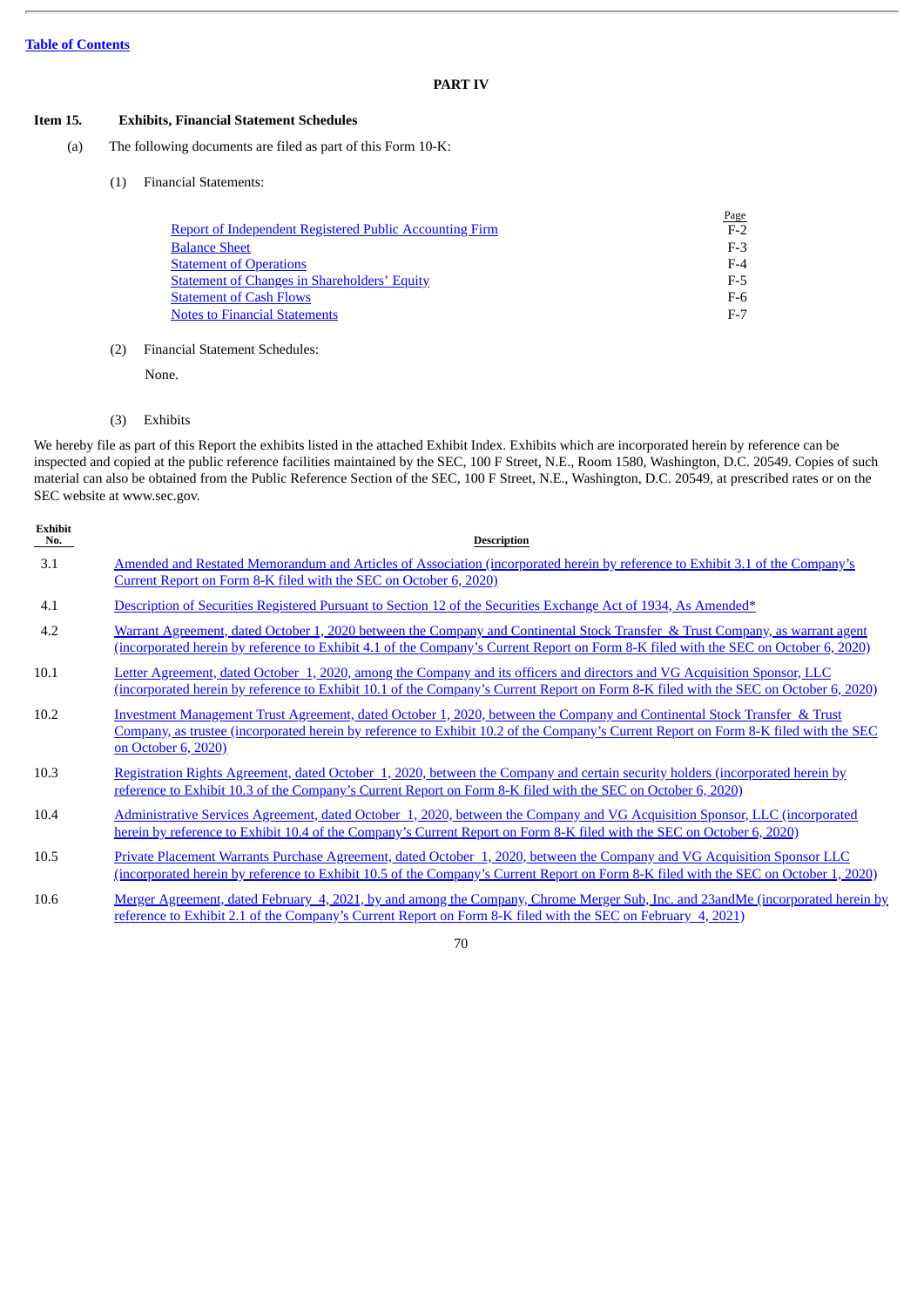# **Table of [Contents](#page-2-0)**

| <b>Exhibit</b><br>No. | <b>Description</b>                                                                                                                                                                                                                                                                                                                                                                                                    |
|-----------------------|-----------------------------------------------------------------------------------------------------------------------------------------------------------------------------------------------------------------------------------------------------------------------------------------------------------------------------------------------------------------------------------------------------------------------|
| 10.7                  | Form of Subscription Agreement (incorporated herein by reference to Exhibit 10.2 of the Company's Current Report on Form 8-K filed<br>with the SEC on February 4, 2021)                                                                                                                                                                                                                                               |
| 10.8                  | Form of Support Agreement (incorporated herein by reference to Exhibit 10.3 of the Company's Current Report on Form 8-K filed with<br>the SEC on February 4, 2021)                                                                                                                                                                                                                                                    |
| 10.9                  | Sponsor Agreement, dated February 4, 2021, by and among 23andMe, the Company, Credit Suisse Securities (USA) LLC as<br>representative of the several Underwriters, VG Acquisition Sponsor LLC, the Insiders and the Holders (as each such term is defined<br>therein) (incorporated herein by reference to Exhibit 10.1 of the Company's Current Report on Form 8-K filed with the SEC on<br><b>February 4, 2021)</b> |
| 10.10                 | Promissory Note issued to Bleecker Street Acquisition Sponsor LLC (as predecessor of VG Acquisition Sponsor LLC) (incorporated<br>herein by reference to Exhibit 10.6 of the Company's Registration Statement on Form S-1 (333-248844) filed with the SEC on<br>September 16, 2020)                                                                                                                                   |
| 10.11                 | Form of Amended and Restated Registration Rights Agreement (incorporated herein by reference to Exhibit 10.4 of the Company's<br>Current Report on Form 8-K filed with the SEC on February 4, 2021)                                                                                                                                                                                                                   |
| 31.1                  | Certification of the Registrant's Chief Executive Officer (Principal Executive Officer) Pursuant to Rules 13a-14(a) and 15d-14(a) under<br>the Securities Exchange Act of 1934, as Adopted Pursuant to Section 302 of the Sarbanes-Oxley Act of 2002.*                                                                                                                                                                |
| 31.2                  | Certification of the Registrant's Chief Financial Officer (Principal Financial and Accounting Officer) Pursuant to Rules 13a-14(a) and<br>15d-14(a) under the Securities Exchange Act of 1934, as Adopted Pursuant to Section 302 of the Sarbanes-Oxley Act of 2002.*                                                                                                                                                 |
| 32.1                  | Certification of the Registrant's Chief Executive Officer (Principal Executive Officer) Pursuant to 18 U.S.C. Section 1350, as Adopted<br>Pursuant to Section 906 of the Sarbanes-Oxley Act of 2002.*                                                                                                                                                                                                                 |
| 32.2                  | Certification of the Registrant's Chief Financial Officer (Principal Financial and Accounting Officer) Pursuant to 18 U.S.C.<br>Section 1350, as Adopted Pursuant to Section 906 of the Sarbanes-Oxley Act of 2002.*                                                                                                                                                                                                  |
| 101.INS               | <b>XBRL Instance Document</b>                                                                                                                                                                                                                                                                                                                                                                                         |
| 101.SCH               | XBRL Taxonomy Extension Schema                                                                                                                                                                                                                                                                                                                                                                                        |
| 101.CAL               | <b>XBRL Taxonomy Extension Calculation Linkbase</b>                                                                                                                                                                                                                                                                                                                                                                   |
| 101.DEF               | XBRL Taxonomy Extension Definition Linkbase                                                                                                                                                                                                                                                                                                                                                                           |
| 101.LAB               | XBRL Taxonomy Extension Label Linkbase                                                                                                                                                                                                                                                                                                                                                                                |
| 101.PRE               | XBRL Taxonomy Extension Presentation Linkbase                                                                                                                                                                                                                                                                                                                                                                         |

\* Filed herewith.

# **Item 16. Form 10-K Summary**

Not applicable.

71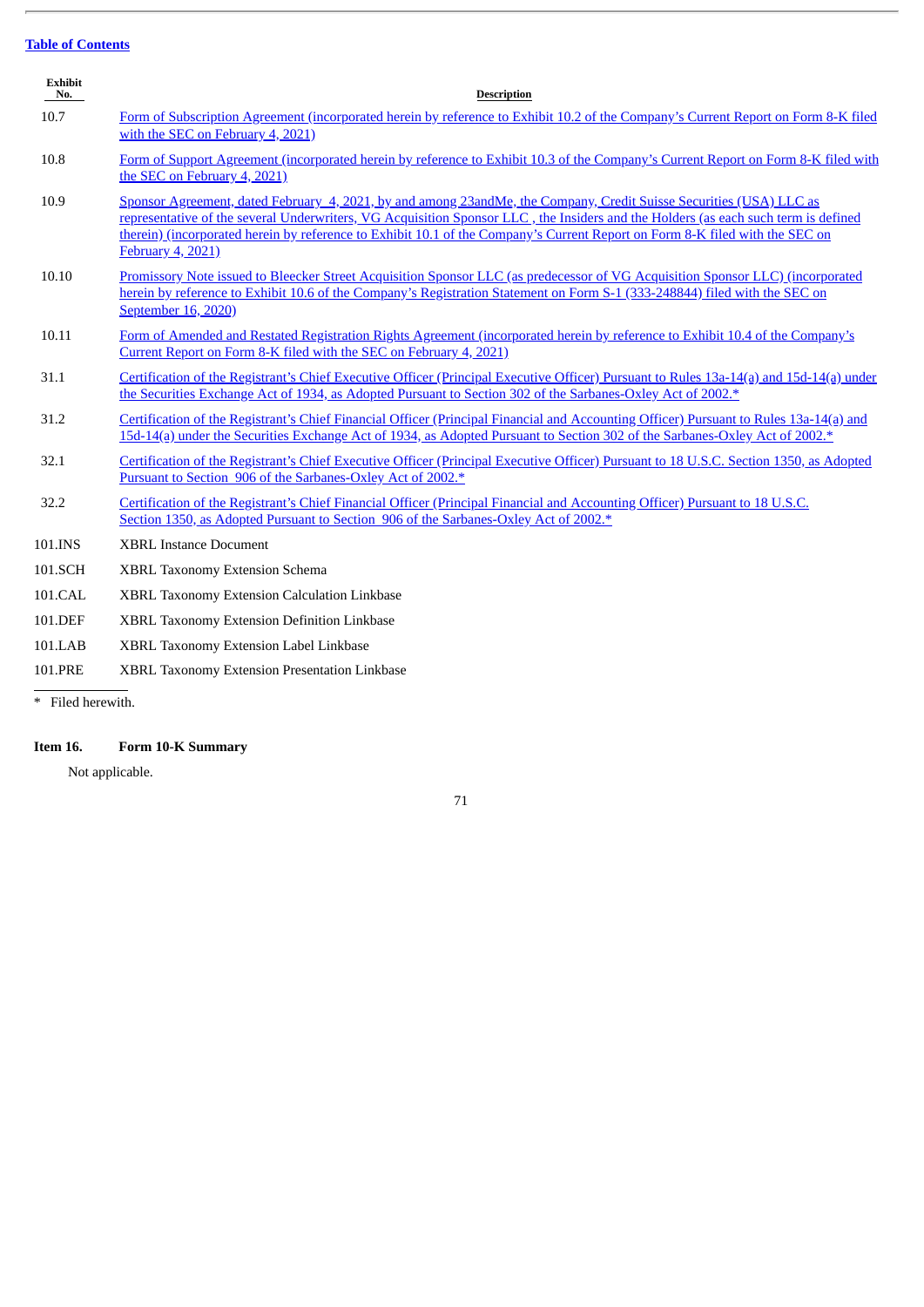# **SIGNATURES**

Pursuant to the requirements of Section 13 or 15(d) of the Securities Act of 1934, as amended, the registrant has duly caused this Annual Report on Form 10-K to be signed on its behalf by the undersigned, thereunto duly authorized, on March 24, 2021.

# **VG Acquisition Corp.**

By: /s/ Josh Bayliss

Name: Josh Bayliss Title: Chief Executive Officer

Pursuant to the requirements of the Securities Exchange Act of 1934, as amended, this Annual Report on Form 10-K has been signed by the following persons in the capacity and on the dates indicated.

| Name                                               | <b>Position</b>                                                      | <b>Date</b>    |
|----------------------------------------------------|----------------------------------------------------------------------|----------------|
| /s/ Josh Bayliss<br>Josh Bayliss                   | Chief Executive Officer (Principal Executive Officer)                | March 24, 2021 |
| /s/ Evan Lovell<br>Evan Lovell                     | Chief Financial Officer (Principal Financial and Accounting Officer) | March 24, 2021 |
| /s/ Teresa Briggs<br>Teresa Briggs                 | Director                                                             | March 24, 2021 |
| /s/ James B. Lockhart III<br>James B. Lockhart III | Director                                                             | March 24, 2021 |
| /s/ Douglas R. Brown<br>Douglas R. Brown           | Director                                                             | March 24, 2021 |

72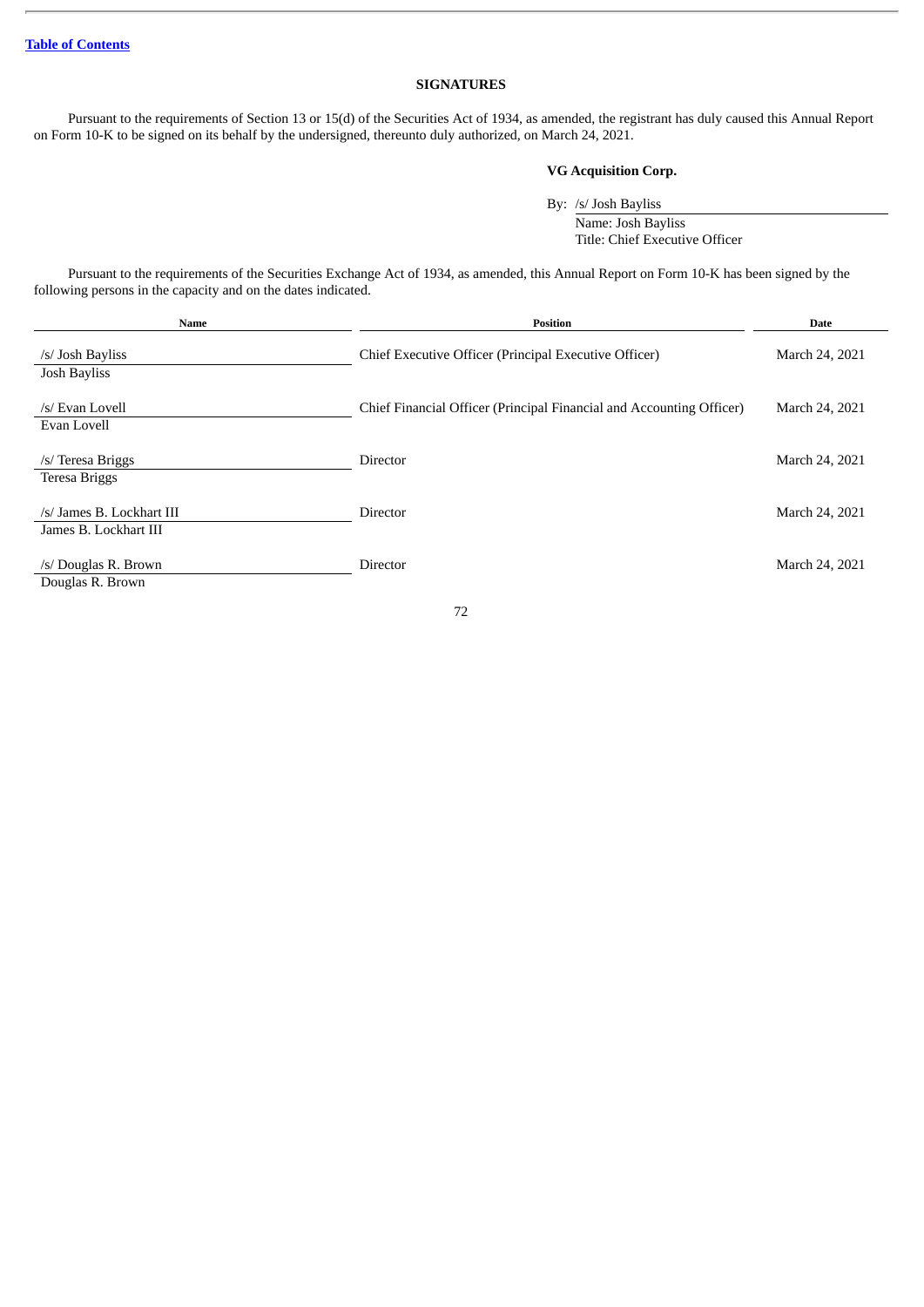$\overline{a}$ 

# **VG ACQUISITION CORP.**

# **INDEX TO FINANCIAL STATEMENTS**

| Report of Independent Registered Public Accounting Firm | $F-2$           |
|---------------------------------------------------------|-----------------|
| <b>Financial Statements:</b>                            |                 |
| <b>Balance Sheet</b>                                    | $F-3$           |
| <b>Statement of Operations</b>                          | $F-4$           |
| <b>Statement of Changes in Shareholders' Equity</b>     | F-5             |
| <b>Statement of Cash Flows</b>                          | $F-6$           |
| <b>Notes to Financial Statements</b>                    | $F-7$ to $F-16$ |
|                                                         |                 |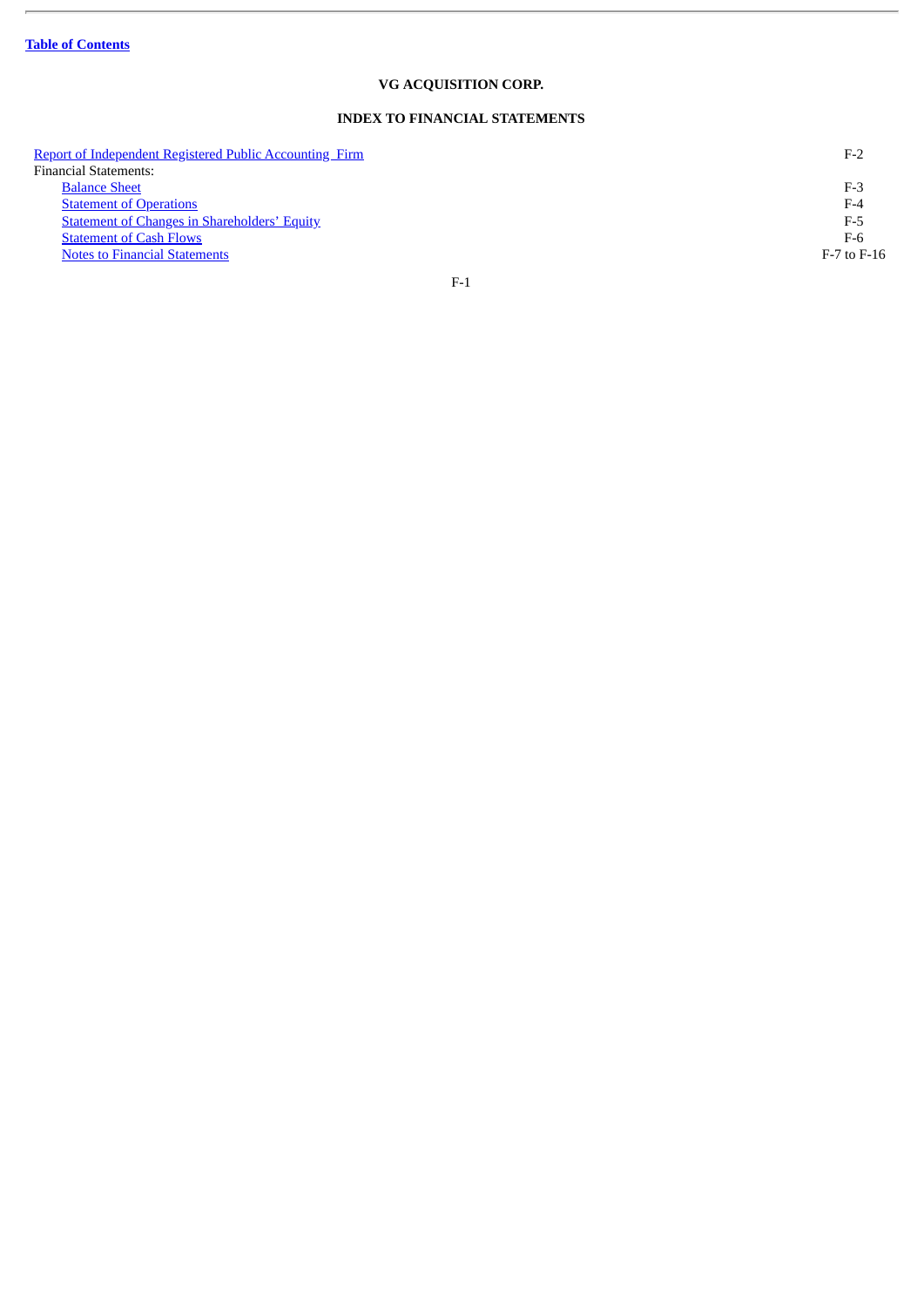# **REPORT OF INDEPENDENT REGISTERED PUBLIC ACCOUNTING FIRM**

<span id="page-78-0"></span>To the Shareholders and the Board of Directors of VG Acquisition Corp.

# **Opinion on the Financial Statements**

We have audited the accompanying balance sheet of VG Acquisition Corp. (the "Company") as of December 31, 2020, the related statement of operations, changes in shareholders' equity and cash flows for the period from February 19, 2020 (inception) through December 31, 2020 and the related notes (collectively referred to as the "financial statements"). In our opinion, the financial statements present fairly, in all material respects, the financial position of the Company as of December 31, 2020, and the results of its operations and its cash flows for the period from February 19, 2020 (inception) through December 31, 2020, in conformity with accounting principles generally accepted in the United States of America.

# **Basis for Opinion**

These financial statements are the responsibility of the Company's management. Our responsibility is to express an opinion on the Company's financial statements based on our audit. We are a public accounting firm registered with the Public Company Accounting Oversight Board (United States) ("PCAOB") and are required to be independent with respect to the Company in accordance with the U.S. federal securities laws and the applicable rules and regulations of the Securities and Exchange Commission and the PCAOB.

We conducted our audit in accordance with the standards of the PCAOB. Those standards require that we plan and perform the audit to obtain reasonable assurance about whether the financial statements are free of material misstatement, whether due to error or fraud. The Company is not required to have, nor were we engaged to perform, an audit of its internal control over financial reporting. As part of our audit we are required to obtain an understanding of internal control over financial reporting but not for the purpose of expressing an opinion on the effectiveness of the Company's internal control over financial reporting. Accordingly, we express no such opinion.

Our audit included performing procedures to assess the risks of material misstatement of the financial statements, whether due to error or fraud, and performing procedures that respond to those risks. Such procedures included examining, on a test basis, evidence regarding the amounts and disclosures in the financial statements. Our audit also included evaluating the accounting principles used and significant estimates made by management, as well as evaluating the overall presentation of the financial statements. We believe that our audit provide a reasonable basis for our opinion.

/s/ WithumSmith+Brown, PC

We have served as the Company's auditor since 2020.

New York, New York March 24, 2021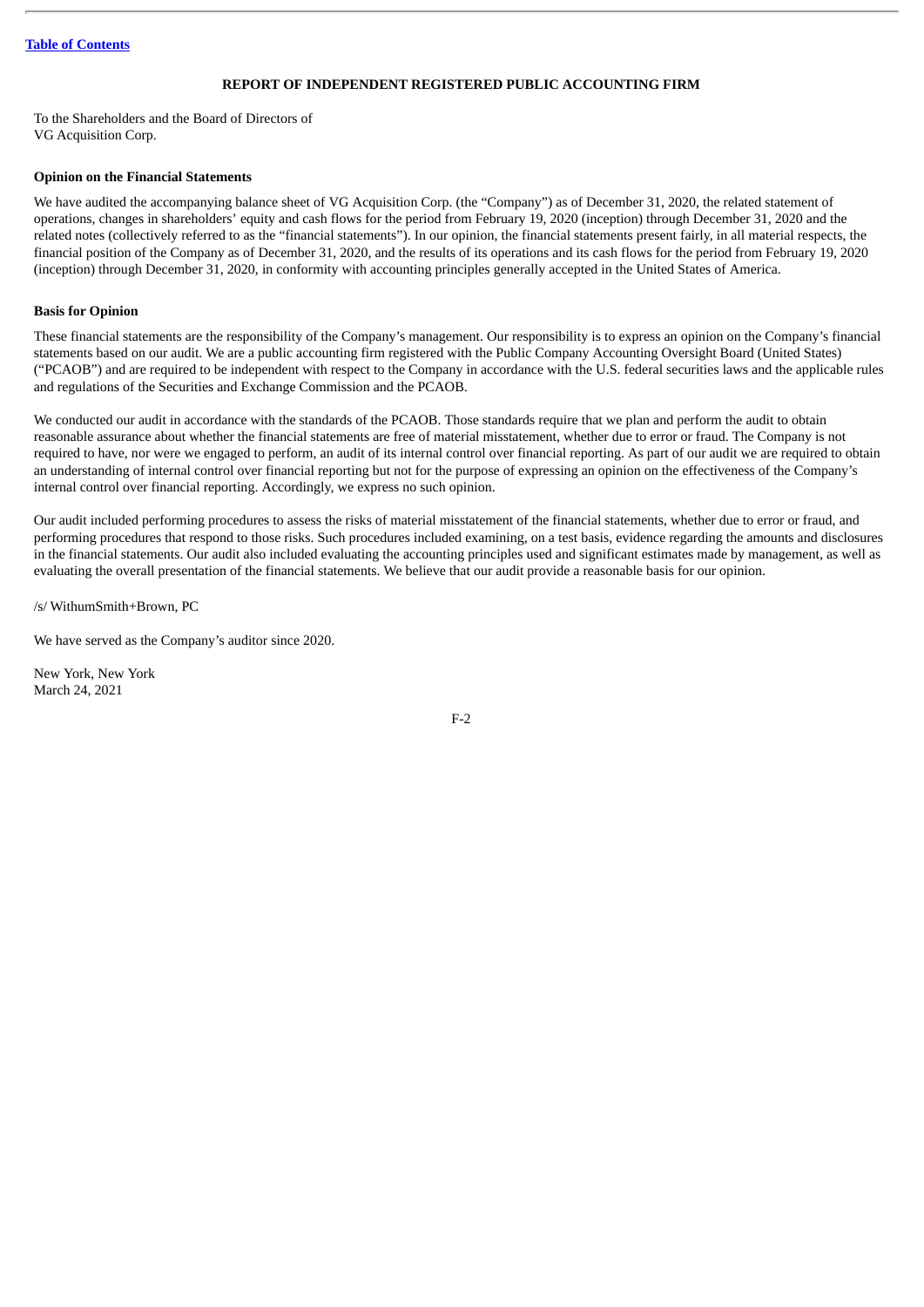# **VG ACQUISITION CORP. BALANCE SHEET DECEMBER 31, 2020**

<span id="page-79-0"></span>

| <b>ASSETS</b>                                                                                                                  |     |               |
|--------------------------------------------------------------------------------------------------------------------------------|-----|---------------|
| Current assets                                                                                                                 |     |               |
| Cash                                                                                                                           | \$. | 787,701       |
| Prepaid expenses                                                                                                               |     | 448,935       |
| <b>Total Current Assets</b>                                                                                                    |     | 1,236,636     |
| Cash and marketable securities held in Trust Account                                                                           |     | 508,645,349   |
| <b>TOTAL ASSETS</b>                                                                                                            |     | \$509,881,985 |
| <b>LIABILITIES AND SHAREHOLDERS' EQUITY</b>                                                                                    |     |               |
| Current liabilities - accrued expenses                                                                                         | \$. | 31,751        |
| Deferred underwriting fee payable                                                                                              |     | 17,799,250    |
| <b>Total Liabilities</b>                                                                                                       |     | 17,831,001    |
| <b>Commitments and Contingencies</b>                                                                                           |     |               |
| Class A ordinary shares subject to possible redemption, 48,705,098 shares at \$10.00 per share                                 |     | 487,050,980   |
| <b>Shareholders' Equity</b>                                                                                                    |     |               |
| Preference shares, \$0.0001 par value; 1,000,000 shares authorized; no shares issued and outstanding                           |     |               |
| Class A ordinary shares, \$0.0001 par value; 200,000,000 shares authorized; 2,149,902 shares issued and outstanding (excluding |     |               |
| 48,705,098 shares subject to possible redemption)                                                                              |     | 215           |
| Class B ordinary shares, \$0.0001 par value; 20,000,000 shares authorized; 12,713,750 shares issued and outstanding            |     | 1,271         |
| Additional paid-in capital                                                                                                     |     | 5,052,250     |
| <b>Accumulated deficit</b>                                                                                                     |     | (53, 732)     |
| <b>Total Shareholders' Equity</b>                                                                                              |     | 5,000,004     |
| TOTAL LIABILITIES AND SHAREHOLDERS' EQUITY                                                                                     |     | \$509,881,985 |
|                                                                                                                                |     |               |

*The accompanying notes are an integral part of the financial statements.*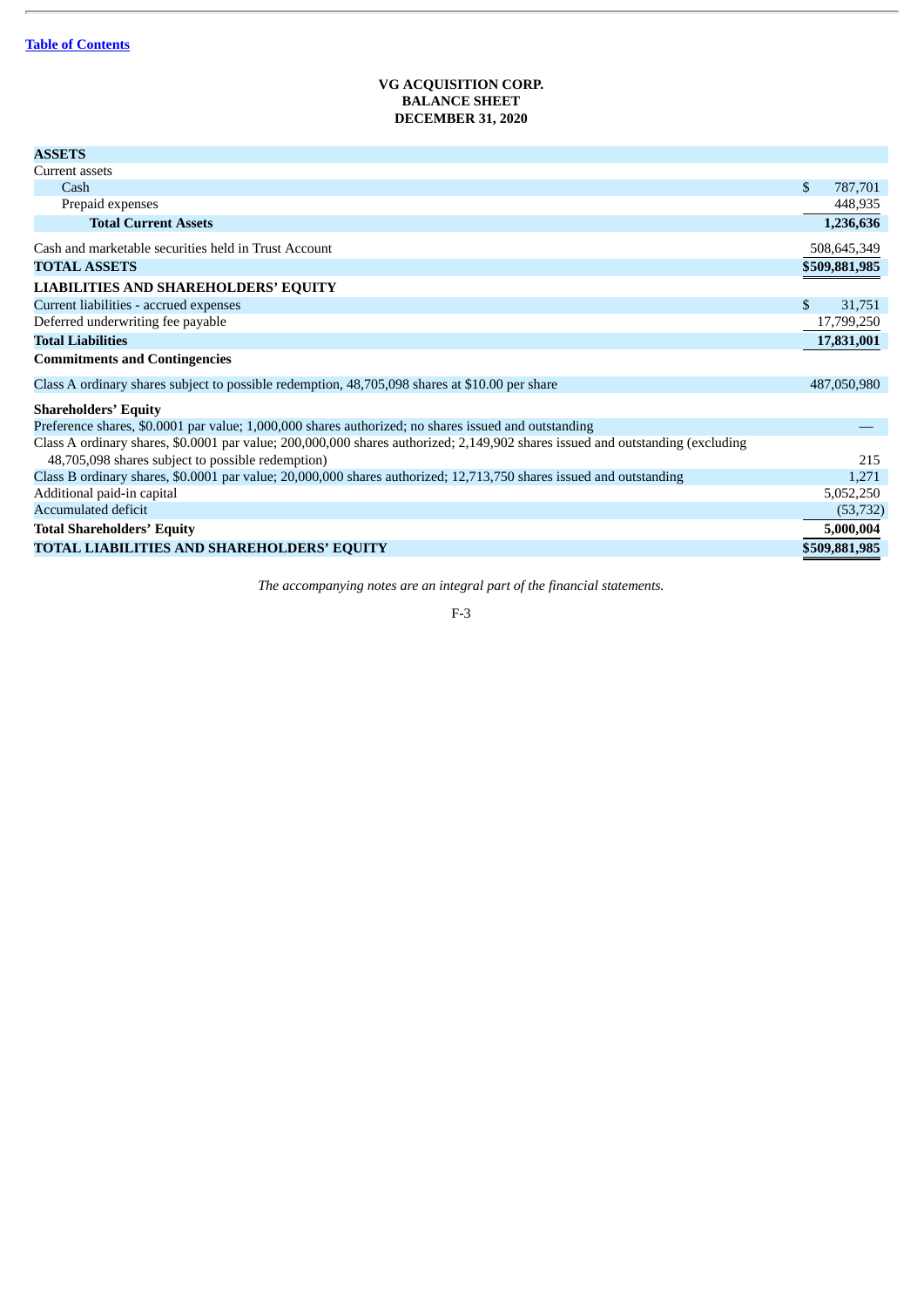# **VG ACQUISITION CORP. STATEMENT OF OPERATIONS FOR THE PERIOD FROM FEBRUARY 19, 2020 (INCEPTION) THROUGH DECEMBER 31, 2020**

<span id="page-80-0"></span>

| Formation and operating costs                                                 | 149,081    |
|-------------------------------------------------------------------------------|------------|
| <b>Loss from operations</b>                                                   | (149, 081) |
| Other income:                                                                 |            |
| Interest earned on marketable securities held in Trust Account                | 95,349     |
| <b>Net Loss</b>                                                               | (53, 732)  |
| Weighted average shares outstanding of Class A redeemable ordinary shares     | 50,526,839 |
| Basic and diluted net income per share, Class A                               | 0.00       |
| Weighted average shares outstanding of Class B non-redeemable ordinary shares | 11,834,279 |
| Basic and diluted net loss per share, Class B                                 | (0.01)     |

*The accompanying notes are an integral part of the financial statements.*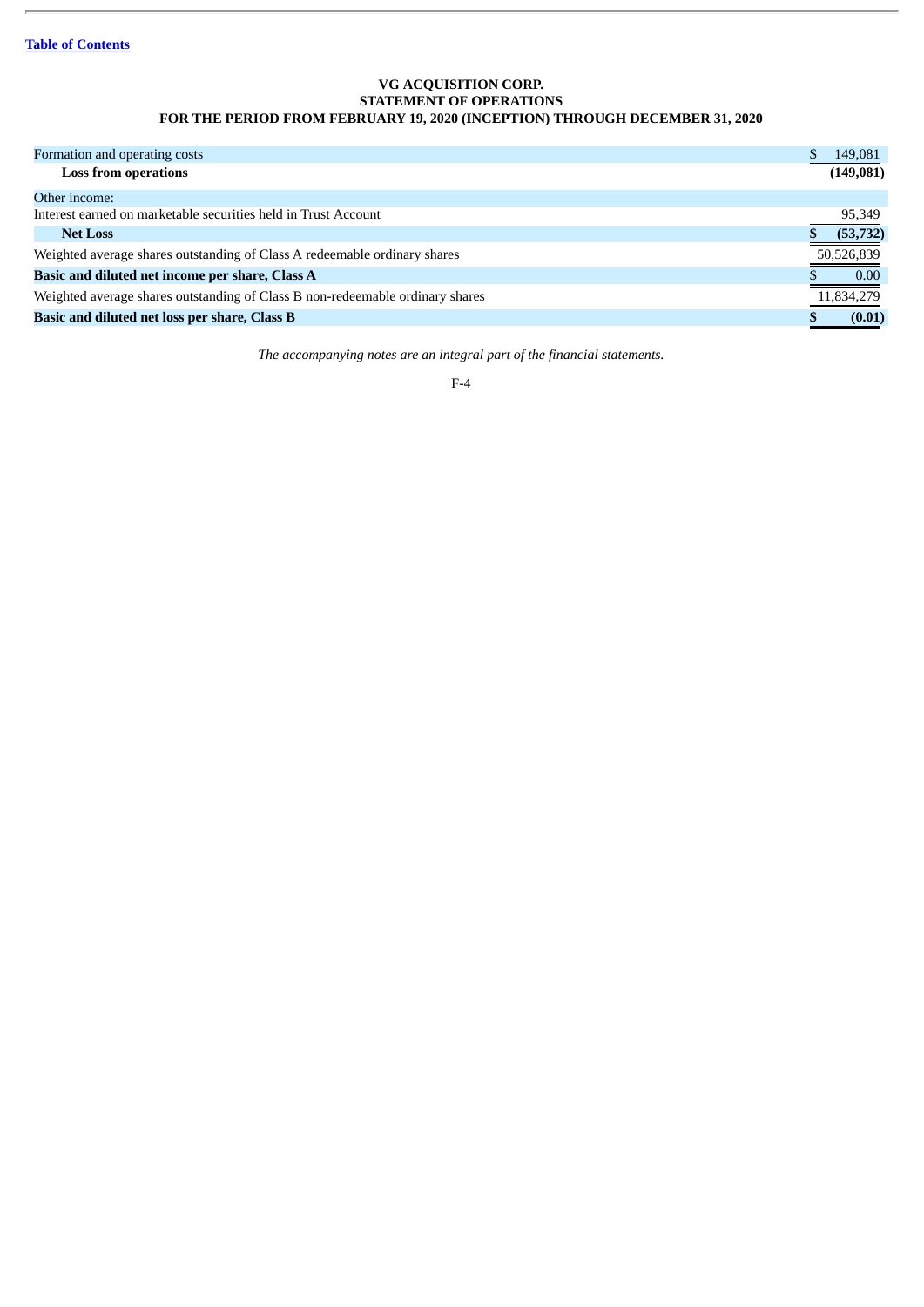# **VG ACQUISITION CORP. STATEMENT OF CHANGES IN SHAREHOLDERS' EQUITY FOR THE PERIOD FROM FEBRUARY 19, 2020 (INCEPTION) THROUGH DECEMBER 31, 2020**

<span id="page-81-0"></span>

|                                                                               | <b>Class A</b><br><b>Ordinary Shares</b><br><b>Shares</b> | <b>Amount</b> | Class B<br><b>Ordinary Shares</b><br><b>Shares</b><br>Amount |         | <b>Additional</b><br>Paid in<br><b>Capital</b> | Retained<br><b>Earnings</b> | Total<br>Shareholders'<br>Equity |
|-------------------------------------------------------------------------------|-----------------------------------------------------------|---------------|--------------------------------------------------------------|---------|------------------------------------------------|-----------------------------|----------------------------------|
| Balance — February 19, 2020 (inception)                                       |                                                           |               |                                                              |         |                                                |                             |                                  |
| Issuance of Class B ordinary shares to Sponsor                                |                                                           |               | 13,800,000                                                   | 1.380   | 23.620                                         |                             | 25,000                           |
| Sale of 50,855,000 Units, net of underwriting<br>discounts and offering costs | 50,855,000                                                | 5,086         |                                                              |         | 479,903,630                                    |                             | 479,908,716                      |
| Sale of 8,114,000 Private Placement Warrants                                  |                                                           |               |                                                              |         | 12,171,000                                     |                             | 12,171,000                       |
| Class A ordinary shares subject to possible redemption                        | (48,705,098)                                              | (4,871)       |                                                              |         | (487, 046, 109)                                |                             | (487,050,980)                    |
| <b>Forfeiture of Founder Shares</b>                                           |                                                           |               | (1,086,250)                                                  | (109)   | 109                                            |                             |                                  |
| Net loss                                                                      |                                                           |               |                                                              |         |                                                | (53, 732)                   | (53, 732)                        |
| Balance — December 31, 2020                                                   | 2,149,902                                                 | 215           | 12,713,750                                                   | \$1,271 | 5,052,250                                      | \$ (53, 732)                | 5,000,004                        |

*The accompanying notes are an integral part of the financial statements.*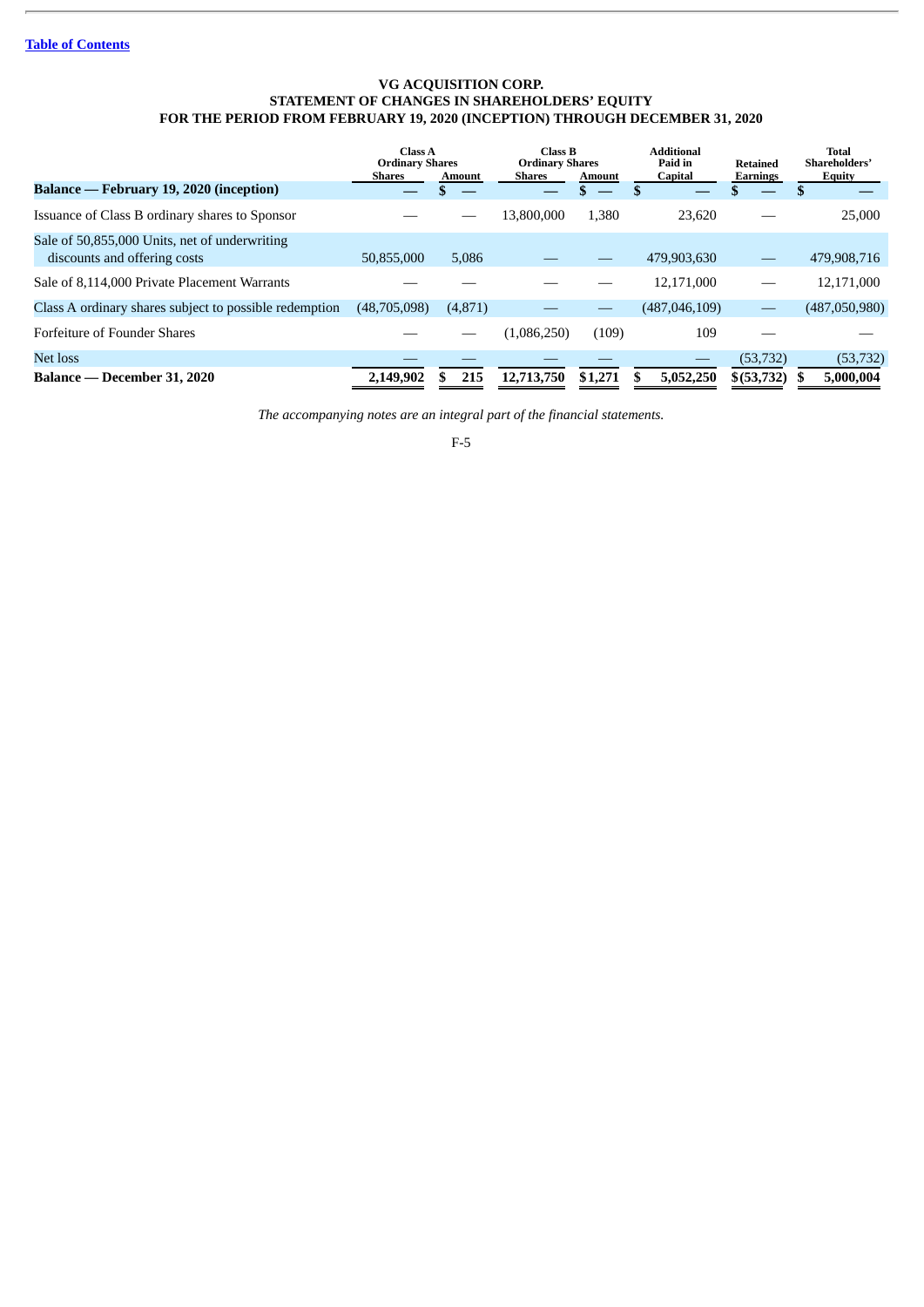# **VG ACQUISITION CORP. STATEMENT OF CASH FLOWS FOR THE PERIOD FROM FEBRUARY 19, 2020 (INCEPTION) THROUGH DECEMBER 31, 2020**

<span id="page-82-0"></span>

| \$<br>(53, 732) |
|-----------------|
|                 |
| 10.031          |
| (95, 349)       |
|                 |
| (448, 935)      |
| 31,751          |
| (556, 234)      |
|                 |
| (508, 550, 000) |
| (508, 550, 000) |
|                 |
| 25,000          |
| 498,379,000     |
| 12,171,000      |
| (207, 632)      |
| (473, 433)      |
| 509,893,935     |
| 787,701         |
|                 |
| \$<br>787,701   |
|                 |
| \$487,094,360   |
| \$<br>(43,380)  |
| 17,799,250      |
| \$<br>197,601   |
|                 |

*The accompanying notes are an integral part of the financial statements.*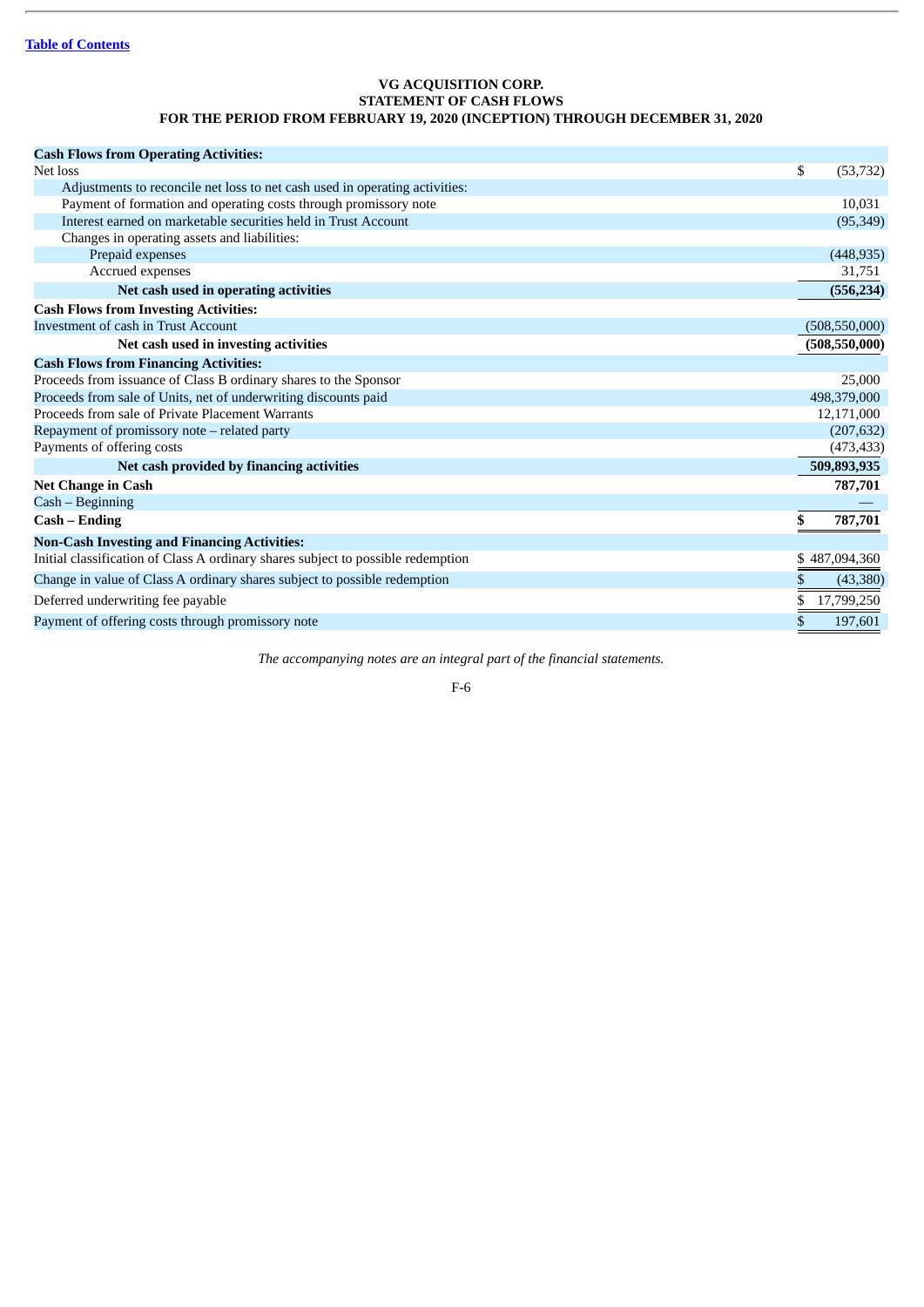# <span id="page-83-0"></span>**NOTE 1 — DESCRIPTION OF ORGANIZATION AND BUSINESS OPERATIONS**

VG Acquisition Corp. (formerly known as Bleecker Street Acquisition Corp.) (the "Company") was incorporated in the Cayman Islands on February 19, 2020. The Company was incorporated for the purpose of effecting a merger, share exchange, asset acquisition, share purchase, reorganization or similar business combination with one or more businesses (the "Business Combination").

The Company is not limited to a particular industry or geographic region for purposes of consummating a Business Combination. The Company is an early stage and emerging growth company and, as such, the Company is subject to all of the risks associated with early stage and emerging growth companies.

As of December 31, 2020, the Company had not commenced any operations. All activity through December 31, 2020 relates to the Company's formation and the initial public offering (the "Initial Public Offering"), which is described below. The Company will not generate any operating revenues until after the completion of its initial Business Combination, at the earliest. The Company will generate non-operating income in the form of interest income from the proceeds derived from the Initial Public Offering.

The registration statement for the Company's Initial Public Offering was declared effective on October 1, 2020. On October 6, 2020 the Company consummated the Initial Public Offering of 48,000,000 units (the "Units" and, with respect to the Class A ordinary shares included in the Units sold, the "Public Shares"), generating gross proceeds of \$480,000,000 which is described in Note 3.

Simultaneously with the closing of the Initial Public Offering, the Company consummated the sale of 7,733,333 warrants (the "Private Placement Warrants") at a price of \$1.50 per Private Placement Warrant in a private placement to VG Acquisition Sponsor LLC (the "Sponsor"), generating gross proceeds of \$11,600,000, which is described in Note 4.

On October 14, 2020, the underwriters notified the Company of their intent to partially exercise their over-allotment option on October 16, 2020. As such, on October 16, 2020, the Company sold an additional 2,855,000 Units, at a price of \$10.00 per Unit, and the sale of an additional 380,666 Private Placement Warrants to the Sponsor, at \$1.50 per Private Placement Warrant, generating total proceeds of \$29,121,000. A total of \$28,550,000 of the net proceeds was deposited into the Trust Account, bringing the aggregate proceeds held in the Trust Account to \$508,550,000.

Transaction costs amounted to \$28,641,284, consisting of \$10,171,000 of underwriting fees, \$17,799,250 of deferred underwriting fees and \$671,034 of other offering costs.

Following the closing of the Initial Public Offering on October 6, 2020, and the partial exercise of the over-allotment option on October 16, 2020, an amount of \$508,550,000 from the proceeds of the sale of the Units in the Initial Public Offering and exercise of the over-allotment option, net of underwriting fees, and the sale of the Private Placement Warrants, net of the amount reserved for payment of offering costs and working capital purposes, was placed in a trust account (the "Trust Account") located in the United States and invested in U.S. government securities, within the meaning set forth in Section 2(a)(16) of the Investment Company Act of 1940, as amended (the "Investment Company Act"), with a maturity of 185 days or less or in any open-ended investment company that holds itself out as a money market fund selected by the Company meeting certain conditions of Rule 2a-7 of the Investment Company Act, as determined by the Company, until the earlier of (i) the completion of a Business Combination and (ii) the distribution of the funds held in the Trust Account, as described below.

The Company's management has broad discretion with respect to the specific application of the net proceeds of the Initial Public Offering and the sale of Private Placement Warrants, although substantially all of the net proceeds are intended to be applied generally toward consummating a Business Combination. The rules of the stock exchange that the Company will list its securities on will require that the Company's initial Business Combination must be with one or more target businesses that together have an aggregate fair market value of at least 80% of the assets held in the Trust Account (excluding the deferred underwriting commissions and taxes payable on the income earned on the Trust Account) at the time of the agreement to enter into the initial Business Combination. The Company will only complete a Business Combination if the post-transaction company owns or acquires 50% or more of the issued and outstanding voting securities of the target or otherwise acquires a controlling interest in the target business sufficient for it not to be required to register as an investment company under the Investment Company Act. There is no assurance that the Company will be able to complete a Business Combination successfully.

The Company will provide the holders of its issued and outstanding Public Shares (the "public shareholders") with the opportunity to redeem all or a portion of their Public Shares upon the completion of a Business Combination either (i) in connection with a general meeting called to approve the Business Combination or (ii) by means of a tender offer. The decision as to whether the Company will seek shareholder approval of a Business Combination or conduct a tender offer will be made by the Company. The public shareholders will be entitled to redeem their Public Shares for a pro rata portion of the amount then in the Trust Account (initially anticipated to be \$10.00 per

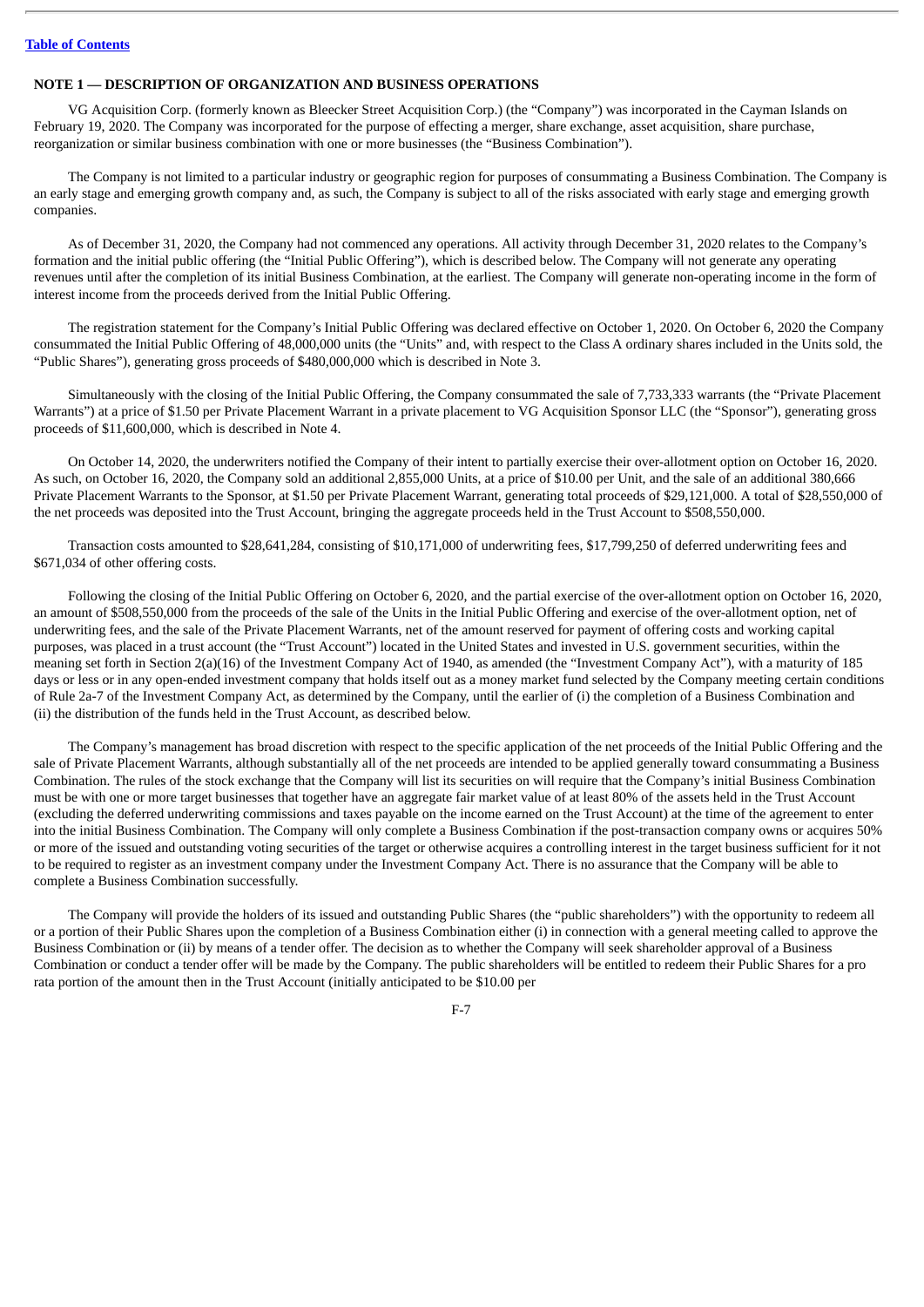Public Share, plus any pro rata interest earned on the funds held in the Trust Account and not previously released to the Company to pay its tax obligations), calculated as of two business days prior to the completion of the Business Combination. The per-share amount to be distributed to Public Shareholders who redeem their Public Shares will not be reduced by the deferred underwriting commissions the Company will pay to the underwriters (as discussed in Note 5). There will be no redemption rights upon the completion of a Business Combination with respect to the Company's warrants.

The Company will proceed with a Business Combination only if the Company has net tangible assets of at least \$5,000,001 upon such consummation of a Business Combination and, if the Company seeks shareholder approval, it receives an ordinary resolution under Cayman Islands law approving a Business Combination, which requires the affirmative vote of a majority of the shareholders who attend and vote at a general meeting of the Company. If a shareholder vote is not required by applicable law or stock exchange listing requirements and the Company does not decide to hold a shareholder vote for business or other reasons, the Company will, pursuant to its Amended and Restated Memorandum and Articles of Association, conduct the redemptions pursuant to the tender offer rules of the U.S. Securities and Exchange Commission (the "SEC") and file tender offer documents with the SEC prior to completing a Business Combination. If, however, shareholder approval of the transactions is required by applicable law or stock exchange listing requirements, or the Company decides to obtain shareholder approval for business or other reasons, the Company will offer to redeem shares in conjunction with a proxy solicitation pursuant to the proxy rules and not pursuant to the tender offer rules. If the Company seeks shareholder approval in connection with a Business Combination, the Sponsor has agreed to vote any Founder Shares (as defined in Note 4) and Public Shares held by it in favor of approving a Business Combination. Additionally, each public shareholder may elect to redeem their Public Shares, without voting, and if they do vote, irrespective of whether they vote for or against a proposed Business Combination.

Notwithstanding the foregoing, if the Company seeks shareholder approval of a Business Combination and it does not conduct redemptions pursuant to the tender offer rules, the Company's Amended and Restated Memorandum and Articles of Association provide that a public shareholder, together with any affiliate of such shareholder or any other person with whom such shareholder is acting in concert or as a "group" (as defined under Section 13 of the Securities Exchange Act of 1934, as amended (the "Exchange Act")), will be restricted from redeeming its shares with respect to more than an aggregate of 15% of the Public Shares, without the prior consent of the Company.

The Sponsor has agreed to waive: (i) its redemption rights with respect to any Founder Shares and Public Shares held by it in connection with the completion of the Company's Business Combination and (ii) their redemption rights with respect to their Founder Shares and any Public Shares held by them in connection with a shareholder vote to approve an amendment to the Company's Amended and Restated Memorandum and Articles of Association (A) to modify the substance or timing of the Company's obligation to allow redemption in connection with its initial Business Combination or to redeem 100% of the Public Shares if the Company does not complete its Business Combination by October 6, 2022 or (B) with respect to any other provision relating to shareholders' rights or pre-initial business combination activity.

The Company will have until October 6, 2022 to complete a Business Combination (the "Combination Period"). If the Company has not completed a Business Combination within the Combination Period, the Company will (i) cease all operations except for the purpose of winding up, (ii) as promptly as reasonably possible, but not more than ten business days thereafter, redeem the Public Shares, at a per-share price, payable in cash, equal to the aggregate amount then on deposit in the Trust Account including interest earned on the funds held in the Trust Account and not previously released to the Company to pay its tax obligations (less up to \$100,000 of interest income to pay dissolution expenses and which interest shall be net of taxes payable), divided by the number of then issued and outstanding Public Shares, which redemption will completely extinguish public shareholders' rights as shareholders (including the right to receive further liquidating distributions, if any), and (iii) as promptly as reasonably possible following such redemption, subject to the approval of the Company's remaining shareholders and the Company's board of directors, dissolve and liquidate, subject in each case to the Company's obligations under Cayman Islands law to provide for claims of creditors and the requirements of other applicable law. There will be no redemption rights or liquidating distributions with respect to the Company's warrants, which will expire worthless if the Company fails to complete a Business Combination within the Combination Period.

The Sponsor has agreed to waive its liquidation rights with respect to the Founder Shares if the Company fails to complete a Business Combination within the Combination Period. However, if the Sponsor acquires Public Shares in or after the Initial Public Offering, such Public Shares will be entitled to liquidating distributions from the Trust Account if the Company fails to complete a Business Combination within the Combination Period. The underwriters have agreed to waive their rights to their deferred underwriting commission (see Note 5) held in the Trust Account in the event the Company does not complete a Business Combination within the Combination Period and, in such event, such amounts will be included with the other funds held in the Trust Account that will be available to fund the redemption of the Public Shares. In the event of such distribution, it is possible that the per-share value of the assets remaining available for distribution will be less than the Initial Public Offering price per Unit (\$10.00).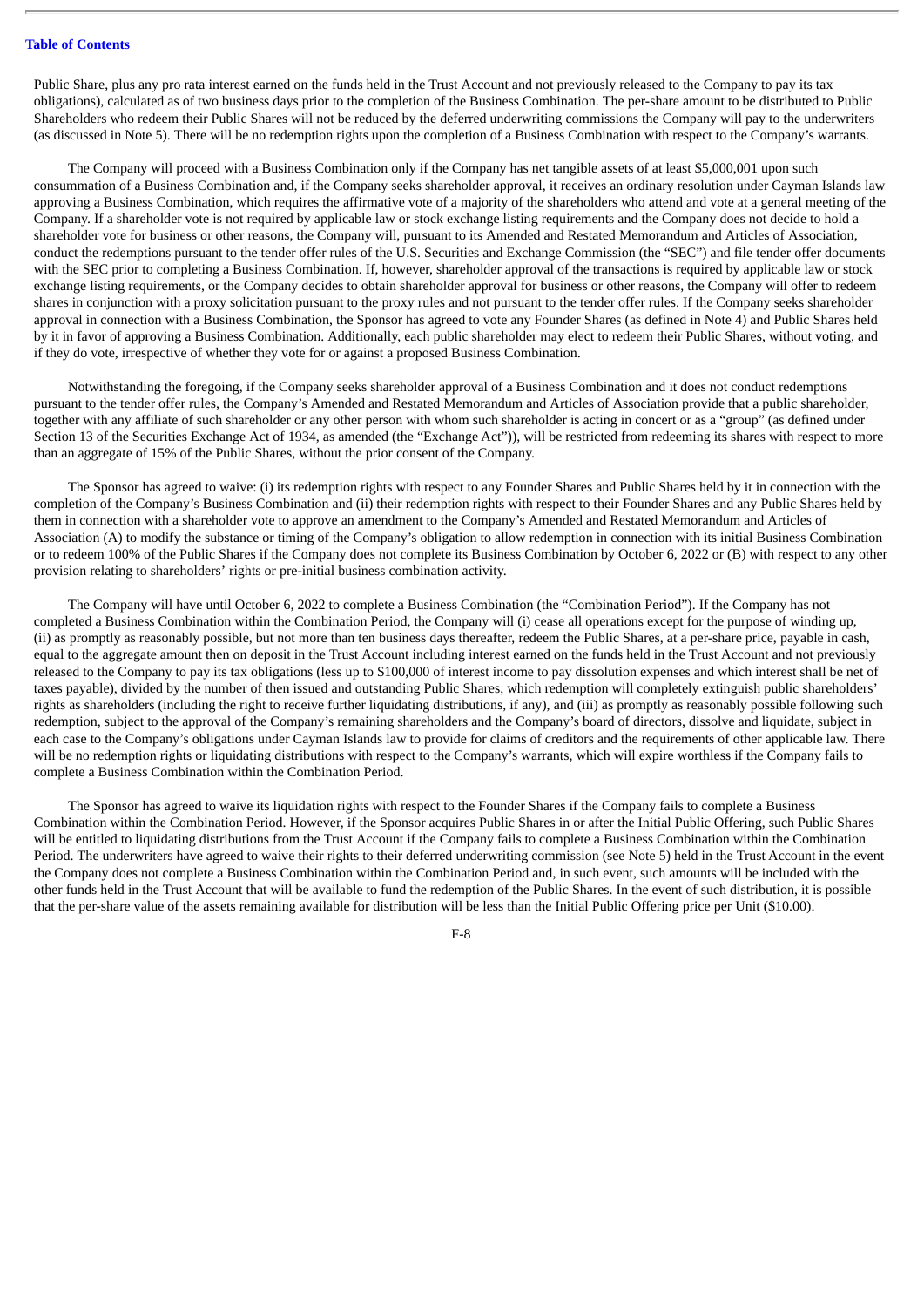In order to protect the amounts held in the Trust Account, the Sponsor has agreed to be liable to the Company if and to the extent any claims by a third party (except for the Company's the independent registered public accounting firm) for services rendered or products sold to the Company, or a prospective target business with which the Company has discussed entering into a transaction agreement, reduce the amounts in the Trust Account to below the lesser of (i) \$10.00 per Public Share or (ii) the actual amount per Public Share held in the Trust Account as of the date of the liquidation of the Trust Account, if less than \$10.00 per Public Share due to reductions in the value of the trust assets, less taxes payable, provided that such liability will not apply to any claims by a third party or prospective target business who executed a waiver of any and all rights to the monies held in the Trust Account nor will it apply to any claims under the Company's indemnity of the underwriters of the Initial Public Offering against certain liabilities, including liabilities under the Securities Act of 1933, as amended (the "Securities Act"). Moreover, in the event that an executed waiver is deemed to be unenforceable against a third party, the Sponsor will not be responsible to the extent of any liability for such third-party claims. The Company will seek to reduce the possibility that the Sponsor will have to indemnify the Trust Account due to claims of creditors by endeavoring to have all vendors, service providers (except for the Company's independent registered public accounting firm), prospective target businesses and other entities with which the Company does business, execute agreements with the Company waiving any right, title, interest or claim of any kind in or to monies held in the Trust Account.

# **NOTE 2 — SUMMARY OF SIGNIFICANT ACCOUNTING POLICIES**

# *Basis of Presentation*

The accompanying financial statements are presented in U.S. dollars and have been prepared in accordance with accounting principles generally accepted in the United States of America ("U.S. GAAP") and pursuant to the accounting and disclosure rules and regulations of the Securities and Exchange Commission (the "SEC").

### *Emerging Growth Company*

The Company is an "emerging growth company," as defined in Section 2(a) of the Securities Act, as modified by the Jumpstart Our Business Startups Act of 2012 (the "JOBS Act"), and it may take advantage of certain exemptions from various reporting requirements that are applicable to other public companies that are not emerging growth companies including, but not limited to, not being required to comply with the independent registered public accounting firm attestation requirements of Section 404 of the Sarbanes-Oxley Act of 2002, reduced disclosure obligations regarding executive compensation in its periodic reports and proxy statements, and exemptions from the requirements of holding a nonbinding advisory vote on executive compensation and shareholder approval of any golden parachute payments not previously approved.

Further, Section 102(b)(1) of the JOBS Act exempts emerging growth companies from being required to comply with new or revised financial accounting standards until private companies (that is, those that have not had a Securities Act registration statement declared effective or do not have a class of securities registered under the Exchange Act) are required to comply with the new or revised financial accounting standards. The JOBS Act provides that a company can elect to opt out of the extended transition period and comply with the requirements that apply to non-emerging growth companies but any such election to opt out is irrevocable. The Company has elected not to opt out of such extended transition period which means that when a standard is issued or revised and it has different application dates for public or private companies, the Company, as an emerging growth company, can adopt the new or revised standard at the time private companies adopt the new or revised standard. This may make comparison of the Company's financial statement with another public company which is neither an emerging growth company nor an emerging growth company which has opted out of using the extended transition period difficult or impossible because of the potential differences in accounting standards used.

### *Use of Estimates*

The preparation of financial statements in conformity with GAAP requires the Company's management to make estimates and assumptions that affect the reported amounts of assets and liabilities and disclosure of contingent assets and liabilities at the date of the financial statements and the reported amounts of revenues and expenses during the reporting period.

Making estimates requires management to exercise significant judgment. It is at least reasonably possible that the estimate of the effect of a condition, situation or set of circumstances that existed at the date of the financial statements, which management considered in formulating its estimate, could change in the near term due to one or more future confirming events. Accordingly, the actual results could differ significantly from those estimates.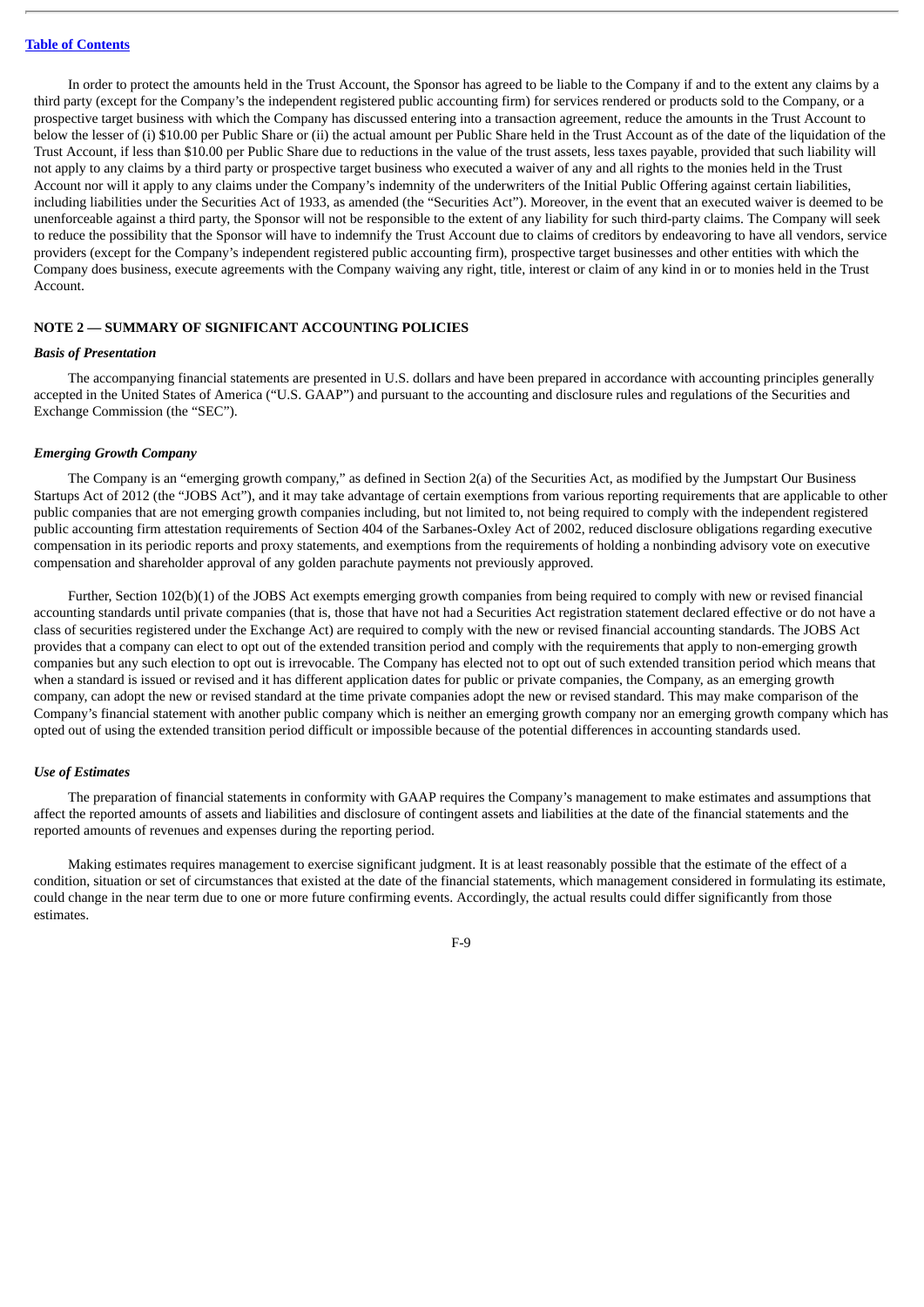#### *Cash and Cash Equivalents*

The Company considers all short-term investments with an original maturity of three months or less when purchased to be cash equivalents. The Company did not have any cash equivalents as of December 31, 2020.

#### *Marketable Securities Held in Trust Account*

At December 31, 2020, substantially all of the assets held in the Trust Account were held invested in U.S. Treasury Bills.

### *Class A Ordinary Shares Subject to Possible Redemption*

The Company accounts for its Class A ordinary shares subject to possible redemption in accordance with the guidance in Accounting Standards Codification ("ASC") Topic 480 "Distinguishing Liabilities from Equity." Class A ordinary shares subject to mandatory redemption are classified as a liability instrument and are measured at fair value. Conditionally redeemable ordinary shares (including ordinary shares that feature redemption rights that are either within the control of the holder or subject to redemption upon the occurrence of uncertain events not solely within the Company's control) are classified as temporary equity. At all other times, ordinary shares are classified as shareholders' equity. The Company's Class A ordinary shares feature certain redemption rights that are considered to be outside of the Company's control and subject to occurrence of uncertain future events. Accordingly, Class A ordinary shares subject to possible redemption are presented as temporary equity, outside of the shareholders' equity section of the Company's balance sheet.

# *Offering Costs*

Offering costs consist of legal, accounting and other expenses incurred through the balance sheet date that are directly related to the Initial Public Offering. Offering costs amounting to \$28,641,284 were charged to shareholder's equity upon the completion of the Initial Public Offering on October 6, 2020.

# *Income Taxes*

ASC Topic 740, "Income Taxes," prescribes a recognition threshold and a measurement attribute for the financial statement recognition and measurement of tax positions taken or expected to be taken in a tax return. For those benefits to be recognized, a tax position must be more likely than not to be sustained upon examination by taxing authorities. The Company's management determined that the Cayman Islands is the Company's major tax jurisdiction. The Company recognizes accrued interest and penalties related to unrecognized tax benefits as income tax expense. As of December 31, 2020, there were no unrecognized tax benefits and no amounts accrued for interest and penalties. The Company is currently not aware of any issues under review that could result in significant payments, accruals or material deviation from its position.

The Company is considered to be an exempted Cayman Islands company with no connection to any other taxable jurisdiction and is presently not subject to income taxes or income tax filing requirements in the Cayman Islands or the United States. As such, the Company's tax provision was zero for the period presented. The Company is subject to income tax examinations since inception.

#### *Net Income (Loss) Per Ordinary Share*

Net income (loss) per share is computed by dividing net income (loss) by the weighted average number of ordinary shares outstanding for the period. The calculation of diluted income (loss) per share does not consider the effect of the warrants issued in connection with the (i) Initial Public Offering, (ii) the exercise of the over-allotment option and (iii) Private Placement Warrants since the exercise of the warrants are contingent upon the occurrence of future events and the inclusion of such warrants would be anti-dilutive. The warrants are exercisable to purchase 25,065,666 shares of Class A ordinary shares in the aggregate.

The Company's statements of operations includes a presentation of income (loss) per share for ordinary shares subject to possible redemption in a manner similar to the two-class method of income (loss) per share. Net income per share, basic and diluted, for Class A redeemable ordinary shares is calculated by dividing the interest income earned on the Trust Account, by the weighted average number of Class A redeemable ordinary shares outstanding since original issuance. Net loss per share, basic and diluted, for Class B non-redeemable ordinary shares is calculated by dividing the net loss, adjusted for income attributable to Class A redeemable ordinary shares, by the weighted average number of Class B non-redeemable ordinary shares outstanding for the period. Class B non-redeemable ordinary shares includes the Founder Shares as these shares do not have any redemption features and do not participate in the income earned on the Trust Account.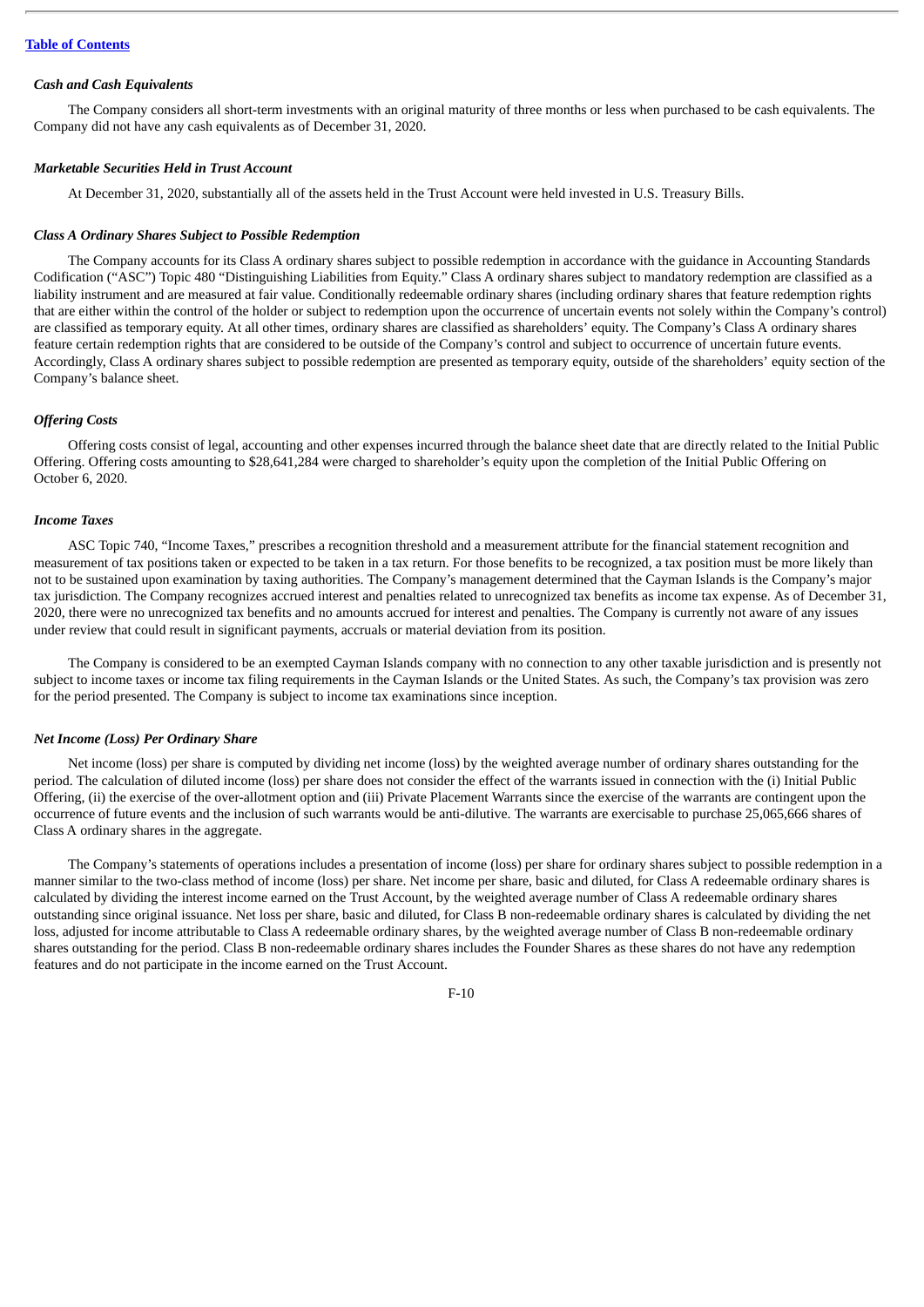The following table reflects the calculation of basic and diluted net income (loss) per ordinary share (in dollars, except per share amounts):

|                                                                      | <b>For the Period</b><br>from<br>February 19,<br>2020<br>(inception)<br>Through<br>December 31,<br>2020 |
|----------------------------------------------------------------------|---------------------------------------------------------------------------------------------------------|
| Redeemable Class A Ordinary Shares                                   |                                                                                                         |
| Numerator: Earnings allocable to Redeemable Class A Ordinary Shares  |                                                                                                         |
| Interest Income                                                      | \$<br>95,349                                                                                            |
| Net Earnings                                                         | \$<br>95,349                                                                                            |
| Denominator: Weighted Average Redeemable Class A Ordinary Shares     |                                                                                                         |
| Redeemable Class A Ordinary Shares, Basic and Diluted                | 50,526,839                                                                                              |
| Earnings/Basic and Diluted Redeemable Class A Ordinary Shares        | \$<br>0.00                                                                                              |
| Non-Redeemable Class B Ordinary Shares                               |                                                                                                         |
| Numerator: Net Loss minus Redeemable Net Earnings                    |                                                                                                         |
| Net Loss                                                             | \$<br>(53, 732)                                                                                         |
| Redeemable Net Earnings                                              | (95, 349)                                                                                               |
| Non-Redeemable Net Loss                                              | \$<br>(149,081)                                                                                         |
| Denominator: Weighted Average Non-Redeemable Class B Ordinary Shares |                                                                                                         |
| Non-Redeemable Class B Ordinary Shares, Basic and Diluted            | 11,834,279                                                                                              |
| Loss/Basic and Diluted Non-Redeemable Class B Ordinary Shares        | \$<br>(0.01)                                                                                            |

Note: As of December 31, 2020, basic and diluted shares are the same as there are no non-redeemable securities that are dilutive to the shareholders.

# *Concentration of Credit Risk*

Financial instruments that potentially subject the Company to concentrations of credit risk consist of a cash account in a financial institution, which, at times, may exceed the Federal Depository Insurance Coverage of \$250,000. The Company has not experienced losses on this account and management believes the Company is not exposed to significant risks on such account.

### *Fair Value of Financial Instruments*

The fair value of the Company's assets and liabilities, which qualify as financial instruments under ASC Topic 820, "Fair Value Measurement," approximates the carrying amounts represented in the Company's balance sheet, primarily due to their short-term nature.

# *Recent Accounting Standards*

Management does not believe that any recently issued, but not yet effective, accounting standards, if currently adopted, would have a material effect on the Company's financial statements.

# **NOTE 3 — INITIAL PUBLIC OFFERING**

Pursuant to the Initial Public Offering, the Company sold 50,855,000 Units, inclusive of 2,855,000 Units sold to the underwriters on October 16, 2020 upon the underwriters' election to partially exercise their over-allotment option, at a purchase price of \$10.00 per Unit. Each Unit consists of one Class A ordinary share and one-third of one redeemable warrant ("Public Warrant"). Each whole Public Warrant entitles the holder to purchase one Class A ordinary share at a price of \$11.50 per share, subject to adjustment (see Note 6).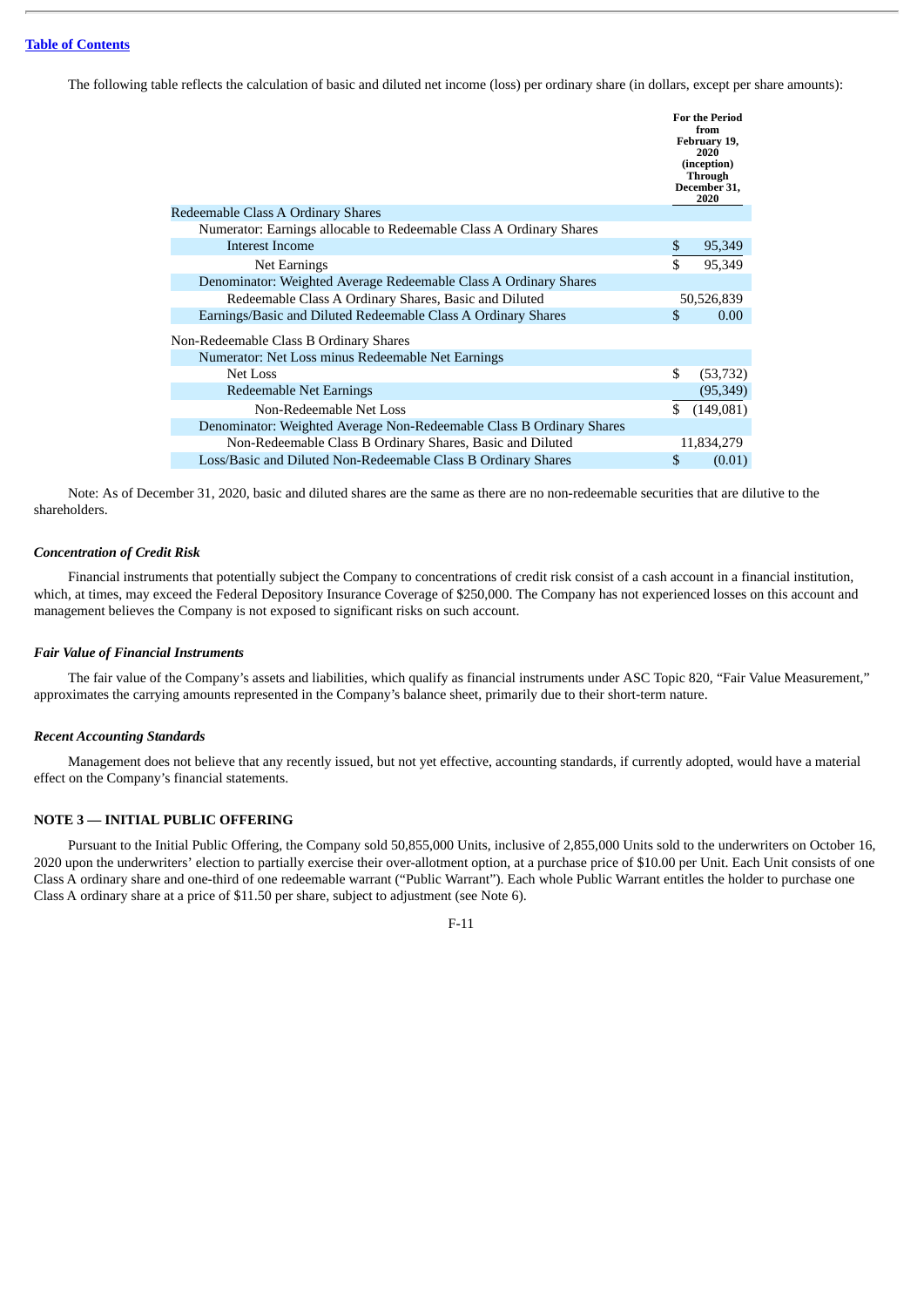#### **Table of [Contents](#page-2-0)**

# **NOTE 4 — RELATED PARTY TRANSACTIONS**

# *Founder Shares*

In February 2020, the Company issued 11,500,000 Class B ordinary shares to the Sponsor for an aggregate purchase price of \$25,000. On September 30, 2020, the Sponsor transferred 30,000 Founder Shares to each of its three independent directors. On October 1, 2020, the Company effected a 6-for-5 share split with respect to the Class B ordinary shares, resulting in an aggregate of 13,800,000 Class B ordinary shares issued and outstanding (the "Founder Shares"). The Founder Shares will equal 20% of the Company's issued and outstanding ordinary shares after the Initial Public Offering and exercise of the underwriter's over-allotment option. On November 20, 2020, the underwriters' election to exercise their full over-allotment option expired unexercised, resulting in the forfeiture of 1,086,250 shares. Accordingly, as of November 20, 2020, there were 12,713,750 Founder Shares issued and outstanding.

The Sponsor has agreed, subject to limited exceptions, not to transfer, assign or sell any Founder Shares until the earlier to occur of (i) one year after the completion of a Business Combination or (ii) the date following the completion of a Business Combination on which the Company completes a liquidation, merger, share exchange or other similar transaction that results in all of the shareholders having the right to exchange their ordinary shares for cash, securities or other property. Notwithstanding the foregoing, if the closing price of the Class A ordinary shares equals or exceeds \$12.00 per share (as adjusted for share sub-divisions, share capitalizations, reorganizations, recapitalizations and the like) for any 20 trading days within any 30-trading day period commencing at least 150 days after a Business Combination, the Founder Shares will be released from the lockup.

#### *Private Placement*

Simultaneously with the closing of the Initial Public Offering, the Sponsor purchased 7,733,333 Private Placement Warrants at a price of \$1.50 per Private Placement Warrant, for an aggregate purchase price of \$11,600,000. On October 16, 2020, in connection with the underwriters' election to partially exercise their over-allotment option, the Company sold an additional 380,666 Private Placement Warrants to the Sponsor, at a price of \$1.50 per Private Placement Warrant, for an aggregate purchase price of \$571,000. Each Private Placement Warrant is exercisable to purchase one Class A ordinary share at a price of \$11.50 per share, subject to adjustment (see Note 6). A portion of the proceeds from the Private Placement Warrants were added to the proceeds from the Initial Public Offering held in the Trust Account. If the Company does not complete a Business Combination within the Combination Period, the proceeds of the sale of the Private Placement Warrants will be used to fund the redemption of the Public Shares (subject to the requirements of applicable law), and the Private Placement Warrants will expire worthless.

### *Promissory Note—Related Party*

On February 28, 2020, the Company issued a Promissory Note to the Sponsor, pursuant to which the Company could borrow up to an aggregate principal amount of \$250,000. The Promissory Note was non-interest bearing and payable on the earlier of (i) December 31, 2020 or (ii) the completion of the Initial Public Offering. As of October 6, 2020, there was \$207,632 outstanding under the Promissory Note, which was subsequently repaid on November 30, 2020.

# *Related Party Loans*

In order to finance transaction costs in connection with a Business Combination, the Sponsor or an affiliate of the Sponsor, or certain of the Company's officers and directors may, but are not obligated to, loan the Company funds as may be required (the "Working Capital Loans"). If the Company completes a Business Combination, the Company may repay the Working Capital Loans out of the proceeds of the Trust Account released to the Company. Otherwise, the Working Capital Loans may be repaid only out of funds held outside the Trust Account. The Working Capital Loans would either be repaid upon consummation of a Business Combination or, at the lender's discretion, up to \$1,500,000 of such Working Capital Loans may be convertible into warrants of the post- Business Combination entity at a price of \$1.50 per warrant. Such warrants would be identical to the Private Placement Warrants. Except for the foregoing, the terms of such Working Capital Loans, if any, have not been determined and no written agreements exist with respect to such loans. As of December 31, 2020, the Company had no outstanding borrowings under the Working Capital Loans.

# *Administrative Support Agreement*

The Company entered into an agreement, commencing on October 1, 2020, to pay the Sponsor up to \$10,000 per month for office space, utilities, secretarial and administrative support services. Upon completion of a Business Combination or its liquidation, the Company will cease paying these monthly fees. For period from February 19, 2020 (inception) through December 31, 2020, the Company incurred \$30,000 in fees for these services, of which such amount is included in accrued expenses in the accompanying balance sheet.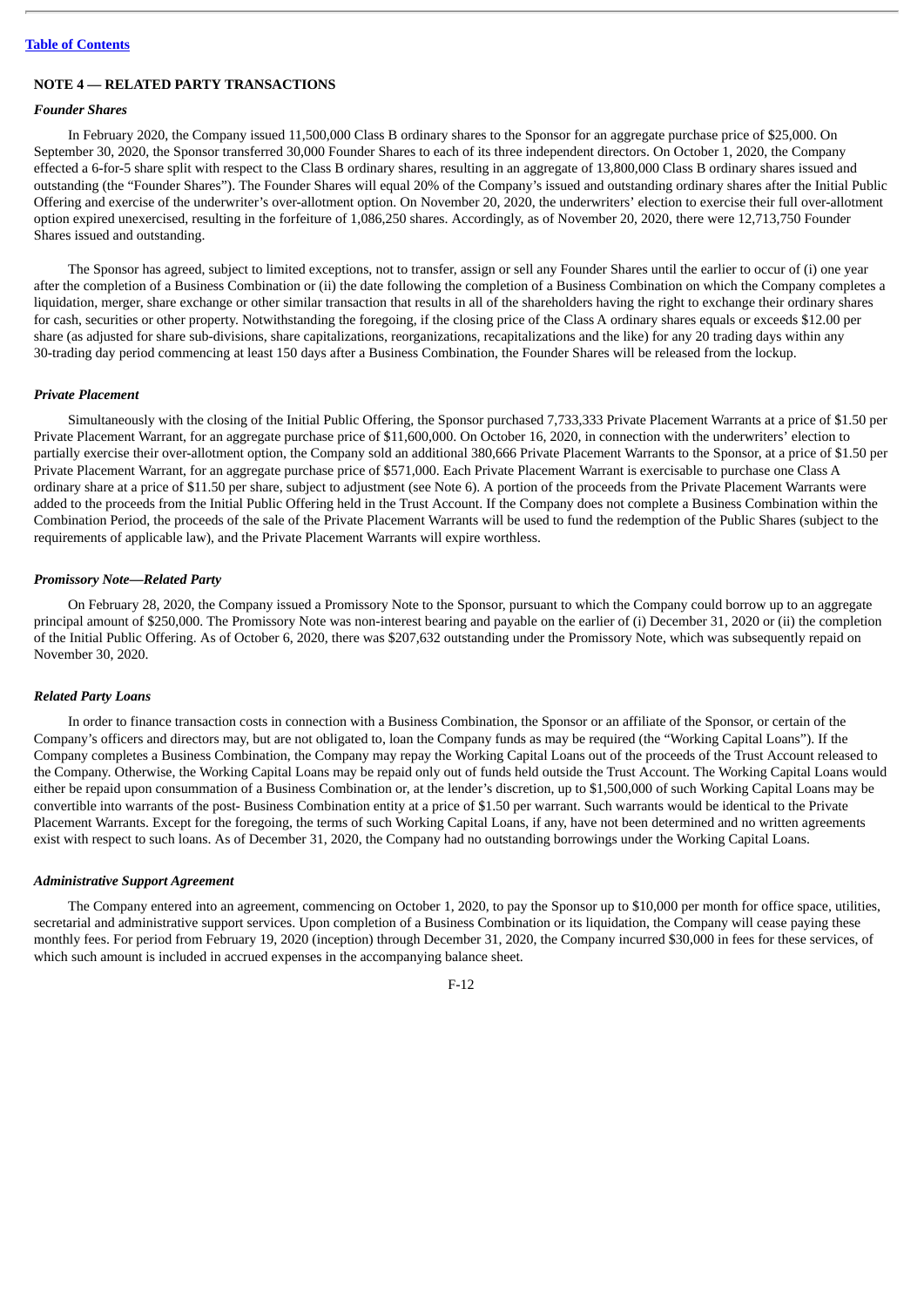# **NOTE 5 — COMMITMENTS AND CONTINGENCIES**

# *Risks and Uncertainties*

Management continues to evaluate the impact of the COVID-19 pandemic and has concluded that while it is reasonably possible that the virus could have a negative effect on the Company's financial position, results of its operations and/or search for a target company, the specific impact is not readily determinable as of the date of these financial statements. The financial statements do not include any adjustments that might result from the outcome of this uncertainty.

#### *Underwriting Agreement*

The underwriters are entitled to a deferred fee of \$0.35 per Unit, or \$17,799,250 in the aggregate. The deferred fee will become payable to the underwriters from the amounts held in the Trust Account solely in the event that the Company completes a Business Combination, subject to the terms of the underwriting agreement.

### **NOTE 6 — SHAREHOLDERS' EQUITY**

*Preference Shares* — The Company is authorized to issue 1,000,000 preference shares with a par value of \$0.0001 per share, with such designations, voting and other rights and preferences as may be determined from time to time by the Company's board of directors. At December 31, 2020, there were no preference shares issued or outstanding.

*Class A Ordinary Shares* — The Company is authorized to issue 200,000,000 Class A ordinary shares with a par value of \$0.0001 per share. Holders of the Company's Class A ordinary shares are entitled to one vote for each share. At December 31, 2020 there were 2,149,902 Class A ordinary shares issued and outstanding, excluding 48,705,098 Class A ordinary shares subject to possible redemption.

*Class B Ordinary Shares* — The Company is authorized to issue 20,000,000 Class B ordinary shares with a par value of \$0.0001 per share. Holders of Class B ordinary shares are entitled to one vote for each share. At December 31, 2020, there were 12,713,750 Class B ordinary shares issued and outstanding.

Holders of Class A ordinary shares and Class B ordinary shares will vote together as a single class on all matters submitted to a vote of shareholders, except as required by law; provided that only holders of Class B ordinary shares have the right to vote on the appointment of directors prior to the Company's initial Business Combination.

The Class B ordinary shares will automatically convert into Class A ordinary shares concurrently with or immediately following the completion of a Business Combination on a one-for-one basis, subject to adjustment. In the case that additional Class A ordinary shares or equity-linked securities are issued or deemed issued in connection with a Business Combination, the number of Class A ordinary shares issuable upon conversion of all Founder Shares will equal, in the aggregate, 20% of the total number of Class A ordinary shares outstanding after such conversion (after giving effect to any redemptions of Class A ordinary shares by public shareholders), including the total number of Class A ordinary shares issued, or deemed issued or issuable upon conversion or exercise of any equity-linked securities or rights issued or deemed issued, by the Company in connection with or in relation to the consummation of a Business Combination, excluding any Class A ordinary shares or equity-linked securities exercisable for or convertible into Class A ordinary shares issued, or to be issued, to any seller in a Business Combination and any private placement warrants issued to the Sponsor, officers or directors upon conversion of Working Capital Loans; provided that such conversion of Founder Shares will never occur on a less than one-for-one basis.

*Warrants* — Public Warrants may only be exercised for a whole number of shares. No fractional warrants will be issued upon separation of the Units and only whole warrants will trade. The Public Warrants will become exercisable on the later of (a) 30 days after the completion of a Business Combination and (b) 12 months from the closing of the Initial Public Offering. The Public Warrants will expire five years after the completion of a Business Combination or earlier upon redemption or liquidation.

The Company will not be obligated to deliver any Class A ordinary shares pursuant to the exercise of a Public Warrant and will have no obligation to settle such Public Warrant exercise unless a registration statement under the Securities Act with respect to the Class A ordinary shares underlying the Public Warrants is then effective and a prospectus relating thereto is current, subject to the Company satisfying its obligations with respect to registration. No Public Warrant will be exercisable and the Company will not be obligated to issue any shares to holders seeking to exercise their warrants, unless the issuance of the shares upon such exercise is registered or qualified under the securities laws of the state of the exercising holder, or an exemption is available.

The Company has agreed that as soon as practicable, but in no event later than 15 business days, after the closing of the Company's Business Combination, the Company will use its commercially reasonable efforts to file with the SEC a registration statement for the registration, under the Securities Act, of the Class A ordinary shares issuable upon exercise of the warrants. The Company will use its commercially reasonable efforts to cause the same to become effective and to maintain the effectiveness of such registration statement, and a current prospectus relating thereto, until the expiration or redemption of the warrants in accordance with the provisions of the warrant agreement. If a registration statement covering the Class A ordinary shares issuable upon exercise of the warrants is not effective by the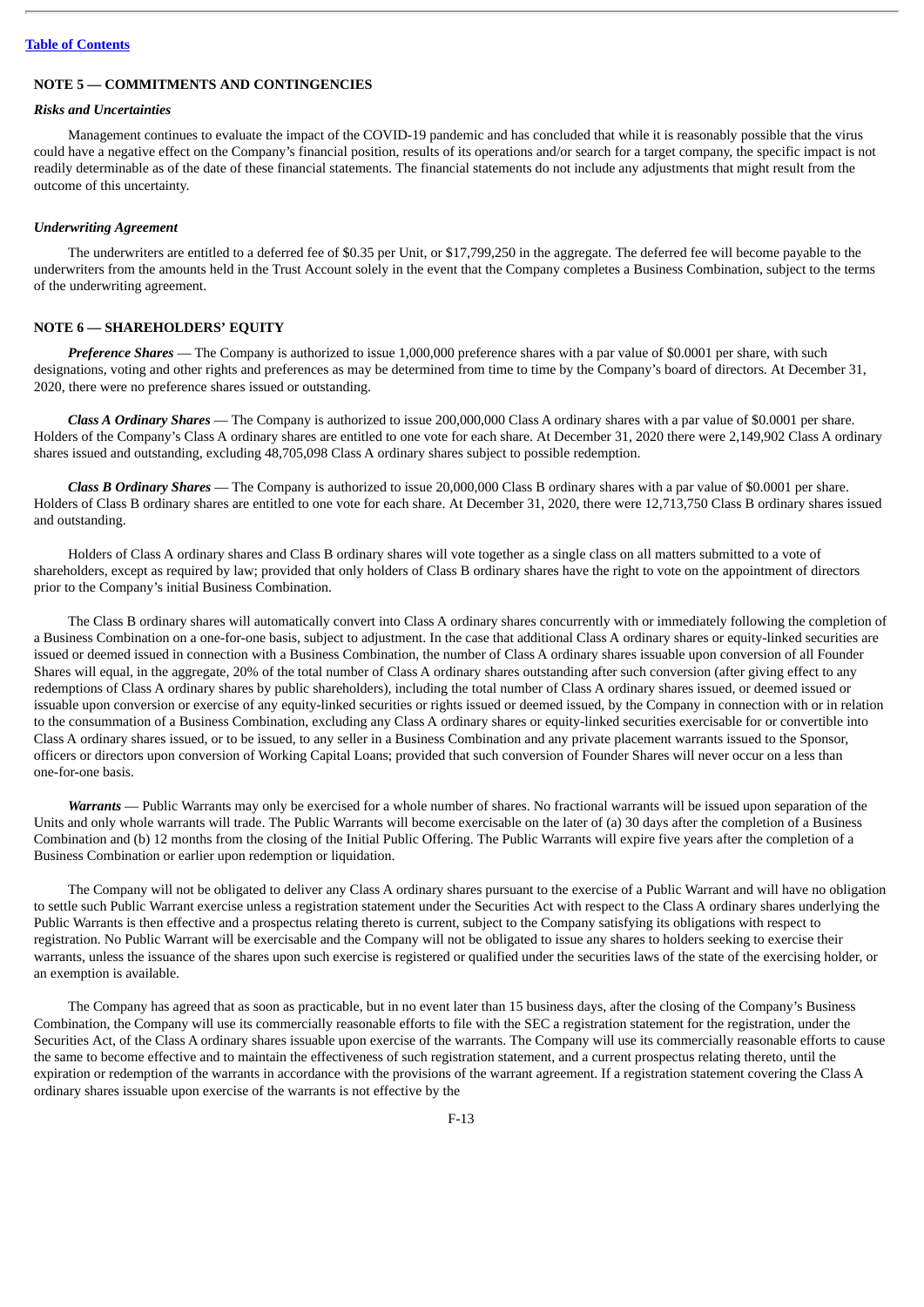60th business day after the closing of a Business Combination, warrant holders may, until such time as there is an effective registration statement and during any period when the Company will have failed to maintain an effective registration statement, exercise warrants on a "cashless basis" in accordance with Section 3(a)(9) of the Securities Act or another exemption. Notwithstanding the above, if the Class A ordinary shares are at the time of any exercise of a warrant not listed on a national securities exchange such that they satisfy the definition of a "covered security" under Section 18(b)(1) of the Securities Act, the Company may, at its option, require holders of public warrants who exercise their warrants to do so on a "cashless basis" in accordance with Section 3(a)(9) of the Securities Act and, in the event the Company so elects, the Company will not be required to file or maintain in effect a registration statement, and in the event the Company does not so elect, it will use its commercially reasonable efforts to register or qualify the shares under applicable blue sky laws to the extent an exemption is not available. In such event, each holder would pay the exercise price by surrendering the warrants for that number of Class A ordinary shares equal to the lesser of  $(A)$  the quotient obtained by dividing  $(x)$  the product of the number of Class A ordinary shares underlying the warrants, multiplied the excess of the "fair market value" less the exercise price of the warrants by (y) the fair market value and (B) 0.361. The "fair market value" shall mean the volume weighted average price of the Class A ordinary shares for the 10 trading days ending on the trading day prior to the date on which the notice of exercise is received by the warrant agent.

Redemption of Warrants When the Price per Class A Ordinary Share Equals or Exceeds \$18.00-Once the warrants become exercisable, the Company may redeem the outstanding Public Warrants:

- in whole and not in part;
- at a price of \$0.01 per warrant;
- upon not less than 30 days' prior written notice of redemption;
- to each warrant holder; and
- if, and only if, the last reported sale price of the Class A ordinary shares for any 20 trading days within a 30 trading day period ending three business days before sending the notice of redemption to warrant holders (the "Reference Value") equals or exceeds \$18.00 per share (as adjusted for share sub-divisions, share capitalizations, reorganizations, recapitalizations and the like).

If and when the warrants become redeemable by the Company, the Company may exercise its redemption right even if it is unable to register or qualify the underlying securities for sale under all applicable state securities laws. However, the Company will not redeem the warrants unless an effective registration statement under the Securities Act covering the Class A ordinary shares issuable upon exercise of the warrants is effective and a current prospectus relating to those Class A ordinary shares is available throughout the 30-day redemption period.

Redemption of Warrants When the Price per Class A Ordinary Share Equals or Exceeds \$10.00—Once the warrants become exercisable, the Company may redeem the outstanding warrants:

- in whole and not in part;
- at \$0.10 per warrant upon a minimum of 30 days' prior written notice of redemption provided that holders will be able to exercise their warrants on a cashless basis prior to redemption and receive that number of shares determined, based on the redemption date and the "fair market value" of the Class A ordinary shares;
- if, and only if, the Reference Value (as defined in the above under "Redemption of Warrants When the Price per Class A Ordinary Share Equals or Exceeds \$18.00") equals or exceeds \$10.00 per share (as adjusted for share sub-divisions, share capitalizations, reorganizations, recapitalizations and the like); and
- if the Reference Value is less than \$18.00 per share (as adjusted for share sub-divisions, share capitalizations, reorganizations, recapitalizations and the like) the private placement warrants must also be concurrently called for redemption on the same terms (except as described below with respect to a holder's ability to cashless exercise its warrants) as the outstanding public warrants, as described above.

The exercise price and number of ordinary shares issuable upon exercise of the Public Warrants may be adjusted in certain circumstances including in the event of a share dividend, extraordinary dividend or recapitalization, reorganization, merger or consolidation. However, except as described below, the Public Warrants will not be adjusted for issuances of ordinary shares at a price below its exercise price. Additionally, in no event will the Company be required to net cash settle the Public Warrants. If the Company is unable to complete a Business Combination within the Combination Period and the Company liquidates the funds held in the Trust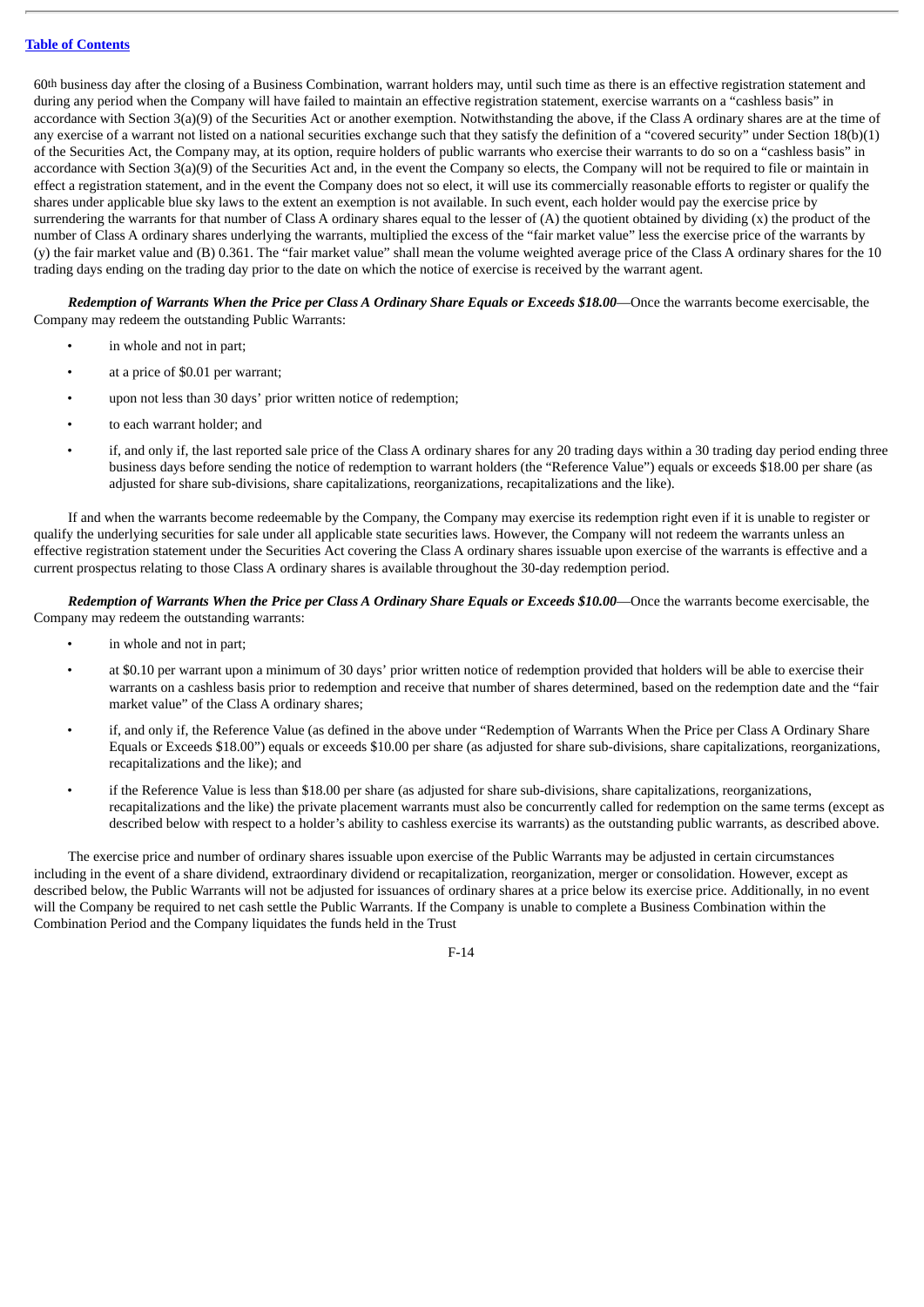Account, holders of Public Warrants will not receive any of such funds with respect to their Public Warrants, nor will they receive any distribution from the Company's assets held outside of the Trust Account with respect to such Public Warrants. Accordingly, the Public Warrants may expire worthless.

In addition, if (x) the Company issues additional Class A ordinary shares or equity-linked securities for capital raising purposes in connection with the closing of a Business Combination at an issue price or effective issue price of less than \$9.20 per Class A ordinary share (with such issue price or effective issue price to be determined in good faith by the Company's board of directors and, in the case of any such issuance to the Sponsor or its affiliates, without taking into account any Founder Shares held by the Sponsor or such affiliates, as applicable, prior to such issuance) (the "Newly Issued Price"), (y) the aggregate gross proceeds from such issuances represent more than 60% of the total equity proceeds, and interest thereon, available for the funding of a Business Combination, and (z) the volume weighted average trading price of the Class A ordinary shares during the 20 trading day period starting on the trading day prior to the day on which the Company consummates a Business Combination (such price, the "Market Value") is below \$9.20 per share, then the exercise price of the warrants will be adjusted (to the nearest cent) to be equal to 115% of the higher of the Market Value and the Newly Issued Price, and the \$10.00 and \$18.00 per share redemption trigger prices described above adjacent to "Redemption of warrants when the price per Class A ordinary share equals or exceeds \$10.00" and "Redemption of warrants when the price per Class A ordinary share equals or exceeds \$18.00" will be adjusted (to the nearest cent) to be equal to 100% and 180% of the higher of the Market Value and the Newly Issued Price, respectively.

The Private Placement Warrants are identical to the Public Warrants underlying the Units sold in the Initial Public Offering, except that (x) the Private Placement Warrants and the Class A ordinary shares issuable upon the exercise of the Private Placement Warrants will not be transferable, assignable or salable until 30 days after the completion of a Business Combination, subject to certain limited exceptions, (y) the Private Placement Warrants will be exercisable on a cashless basis and be non-redeemable so long as they are held by the initial purchasers or their permitted transferees and (z) the Private Placement Warrants and the Class A ordinary shares issuable upon the exercise of the Private Placement Warrants will be entitled to registration rights. If the Private Placement Warrants are held by someone other than the initial purchasers or their permitted transferees, the Private Placement Warrants will be redeemable by the Company and exercisable by such holders on the same basis as the Public Warrants.

#### **NOTE 7 — FAIR VALUE MEASUREMENTS**

The fair value of the Company's financial assets and liabilities reflects management's estimate of amounts that the Company would have received in connection with the sale of the assets or paid in connection with the transfer of the liabilities in an orderly transaction between market participants at the measurement date. In connection with measuring the fair value of its assets and liabilities, the Company seeks to maximize the use of observable inputs (market data obtained from independent sources) and to minimize the use of unobservable inputs (internal assumptions about how market participants would price assets and liabilities). The following fair value hierarchy is used to classify assets and liabilities based on the observable inputs and unobservable inputs used in order to value the assets and liabilities:

- Level 1: Quoted prices in active markets for identical assets or liabilities. An active market for an asset or liability is a market in which transactions for the asset or liability occur with sufficient frequency and volume to provide pricing information on an ongoing basis.
- Level 2: Observable inputs other than Level 1 inputs. Examples of Level 2 inputs include quoted prices in active markets for similar assets or liabilities and quoted prices for identical assets or liabilities in markets that are not active.
- Level 3: Unobservable inputs based on our assessment of the assumptions that market participants would use in pricing the asset or liability.

The Company classifies its U.S. Treasury and equivalent securities as held-to-maturity in accordance with ASC Topic 320 "Investments - Debt and Equity Securities." Held-to-maturity securities are those securities which the Company has the ability and intent to hold until maturity. Held-to-maturity treasury securities are recorded at amortized cost on the accompanying balance sheets and adjusted for the amortization or accretion of premiums or discounts.

At December 31, 2020, assets held in the Trust Account were comprised of \$4,492 in cash and \$508,640,857 in U.S. Treasury securities. During the year ended December 31, 2020, the Company did not withdraw any interest income from the Trust Account.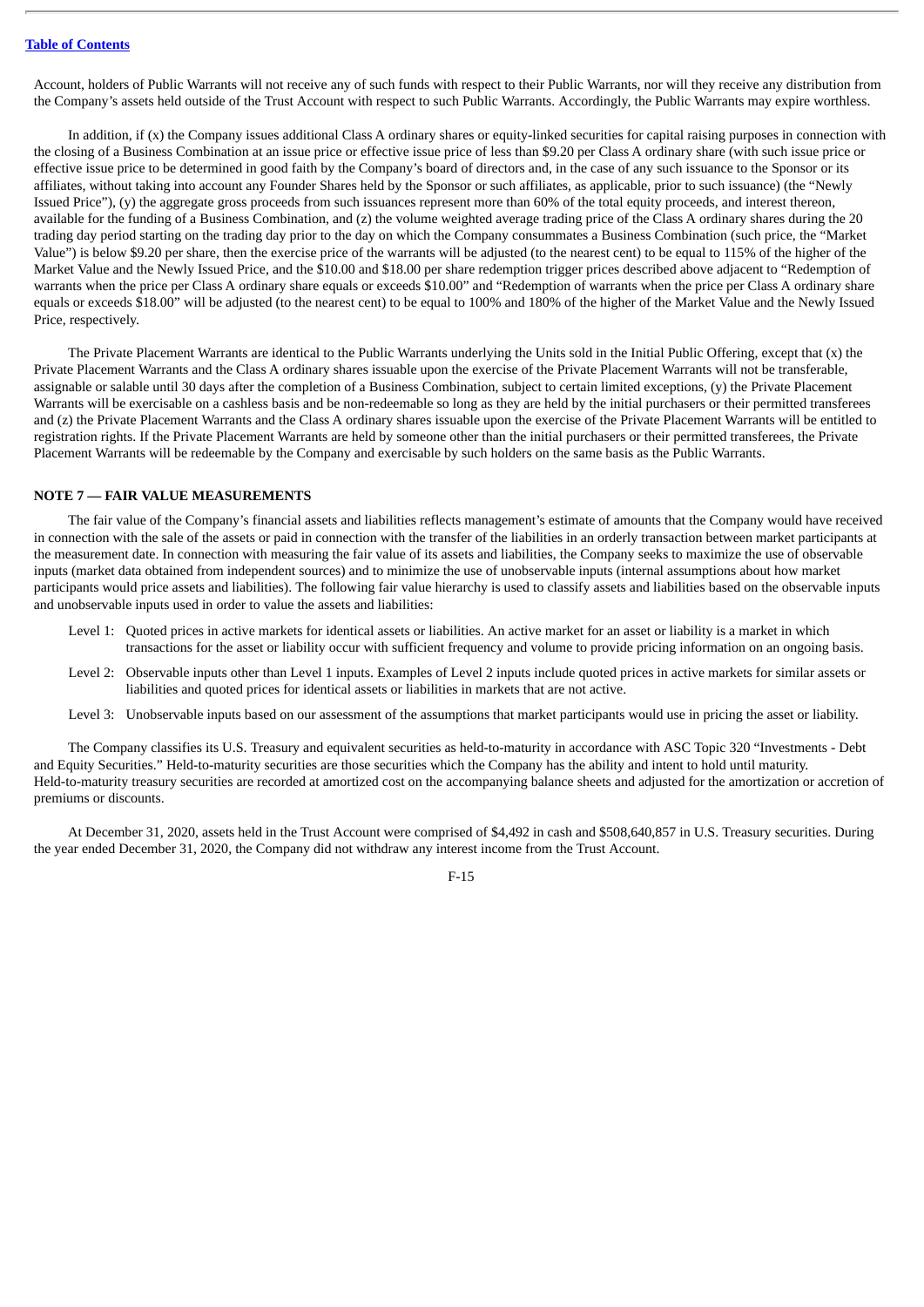The following table presents information about the Company's assets that are measured at fair value on a recurring basis at December 31, 2020 and indicates the fair value hierarchy of the valuation inputs the Company utilized to determine such fair value. The gross holding gains and fair value of held-to-maturity securities at December 31, 2020 are as follows:

|                         |                                                |               | Gross     |                   |  |
|-------------------------|------------------------------------------------|---------------|-----------|-------------------|--|
| <b>Held-To-Maturity</b> | Leve'                                          | Cost          | Gain      | <b>Fair Value</b> |  |
|                         |                                                | \$508,640,857 | \$7,922   | \$508,648,779     |  |
|                         | U.S. Treasury Securities (Mature on 3/11/2021) |               | Amortized | <b>Holding</b>    |  |

On March 11, 2021, the full balance of the maturing U.S. Treasury Securities was placed into a money market fund.

### **NOTE 8 — SUBSEQUENT EVENTS**

The Company evaluated subsequent events and transactions that occurred after the balance sheet date up to the date that the financial statements were issued. Based upon this review, other than as described below, the Company did not identify any subsequent events that would have required adjustment or disclosure in the financial statements.

On February 4, 2021, the Company entered into an Agreement and Plan of Merger (the "Merger Agreement"), by and among the Company, Chrome Merger Sub, Inc., a Delaware corporation ("VGAC Merger Sub"), and 23andMe, Inc., a Delaware corporation ("23andMe").

The Merger Agreement provides for, among other things, the following transactions on the closing date: (i) the Company will become a Delaware corporation (the "Domestication") and, in connection with the Domestication, (A) the Company's name will be changed to "23andMe Holding Co.," (B) each then-issued and outstanding Class A ordinary share of the Company will convert automatically into one share of Class A common stock of the Company (the "New 23andMe Class A Common Stock"), (C) each then-issued and outstanding Class B ordinary share of the Company will convert automatically into one share of New 23andMe Class A Common Stock, and (D) each then-issued and outstanding common warrant of the Company will convert automatically into one warrant to purchase one share of New 23andMe Class A Common Stock; and (ii) following the Domestication, VGAC Merger Sub will merge with and into 23andMe, with 23andMe as the surviving company in the merger and, after giving effect to such merger, continuing as a wholly-owned subsidiary of the Company (the "Merger").

In accordance with the terms and subject to the conditions of the Merger Agreement, based on an implied equity value of \$3.6 billion, (i) each share of 23andMe Class A common stock (other than dissenting shares) will be canceled and converted into the right to receive the applicable portion of the merger consideration comprised of New 23andMe Class A Common Stock, as determined in the Merger Agreement (the "Share Conversion Ratio"), (ii) each share of 23andMe Class B common stock (other than dissenting shares) will be canceled and converted into the right to receive the applicable portion of the merger consideration comprised of New 23andMe Class B Common Stock, as determined pursuant to the Share Conversion Ratio, (iii) each share of 23andMe preferred stock will be converted into shares of 23andMe Class B common stock immediately prior to the consummation of the Merger and such shares of 23andMe Class B common stock will be canceled and converted into the right to receive the applicable portion of the merger consideration comprised of New 23andMe Class B Common Stock, as determined in the Merger Agreement, (iv) vested options of 23andMe will convert into a number of shares of 23andMe Class A common stock determined in accordance with the Share Conversion Ratio, net of shares withheld to pay the applicable exercise price and tax withholding, or in certain limited cases, be assumed by VGAC and converted into comparable options that are exercisable for shares of New 23andMe Class A Common Stock, with a value determined in accordance with the Share Conversion Ratio, and (v) unvested options of 23andMe will be assumed by VGAC and converted into comparable options that are exercisable for shares of New 23andMe Class A Common Stock, with a value determined in accordance with the Share Conversion Ratio.

The Merger will be consummated subject to certain conditions as further described in the Merger Agreement.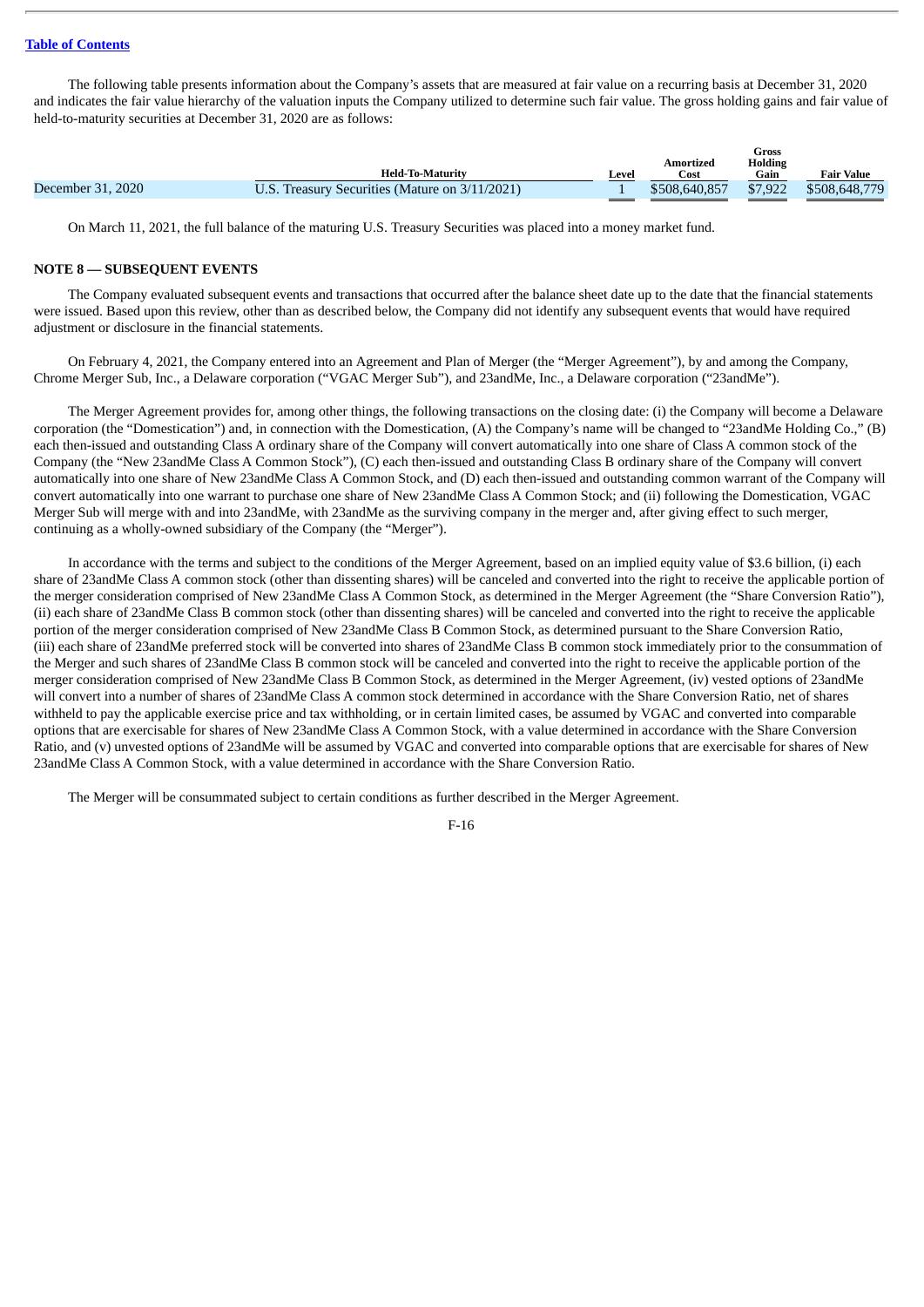### Description of Securities Registered Pursuant to Section 12 of the Securities Exchange Act of 1934, As Amended

<span id="page-93-0"></span>The following description sets forth certain material terms and provisions of the securities of VG Acquisition Corp. ("we," "us" or "our") that are registered under Section 12 of the Securities Exchange Act of 1934, as amended (the "Exchange Act"). The following description of our securities is not complete and may not contain all the information you should consider before investing in our securities. This description is summarized from, and qualified in its entirety by reference to, our amended and restated memorandum and articles of association, which are incorporated herein by reference. The summary below is also qualified by reference to the Companies Law and common law of the Cayman Islands.

As of December 31, 2020, we had three classes of securities registered under the Exchange Act: our Class A ordinary shares, \$0.0001 par value per share; warrants to purchase shares of our Class A ordinary shares; and units consisting of one Class A ordinary share and one-third of one redeemable warrant to purchase one Class A ordinary share. In addition, this Description of Securities also contains a description of our Class B ordinary shares, par value \$0.0001 per share ("founder shares"), which are not registered pursuant to Section 12 of the Exchange Act but are convertible into shares of the Class A ordinary shares. The description of the founder shares is necessary to understand the material terms of the Class A ordinary shares.

#### **Units**

Each unit consists of one Class A ordinary share and one-third of one redeemable warrant. Each whole warrant entitles the holder thereof to purchase one Class A ordinary share at a price of \$11.50 per share. Pursuant to the warrant agreement, a warrant holder may exercise its warrants only for a whole number of the company's Class A ordinary shares. This means only a whole warrant may be exercised at any given time by a warrant holder.

The Class A ordinary shares and warrants began separate trading on November 23, 2020 and holders have the option to continue to hold units or separate their units into the component pieces.

### **Ordinary Shares**

Ordinary shareholders of record are entitled to one vote for each share held on all matters to be voted on by shareholders. Holders of Class A ordinary shares and holders of Class B ordinary shares will vote together as a single class on all matters submitted to a vote of our shareholders except as required by law. Unless specified in our amended and restated memorandum and articles of association, or as required by applicable provisions of the Companies Law or applicable stock exchange rules, the affirmative vote of a majority of our ordinary shares that are voted is required to approve any such matter voted on by our shareholders. Approval of certain actions will require a special resolution under Cayman Islands law, which requires the affirmative vote of a majority of at least two-thirds of the shareholders who attend and vote at a general meeting of the company, and pursuant to our amended and restated memorandum and articles of association; such actions include amending our amended and restated memorandum and articles of association and approving a statutory merger or consolidation with another company. Our board of directors is divided into three classes, each of which will generally serve for a term of three years with only one class of directors being appointed in each year. There is no cumulative voting with respect to the appointment of directors, with the result that the holders of more than 50% of the shares voted for the appointment of directors can appoint all of the directors. However, only holders of Class B ordinary shares will have the right to appoint directors in any general meeting held prior to or in connection with the completion of our initial business combination, meaning that holders of Class A ordinary shares will not have the right to appoint any directors until after the completion of our initial business combination. Our shareholders are entitled to receive ratable dividends when, as and if declared by the board of directors out of funds legally available therefor.

Because our amended and restated memorandum and articles of association authorize the issuance of up to 200,000,000 Class A ordinary shares, if we were to enter into a business combination, we may (depending on the terms of such a business combination) be required to increase the number of Class A ordinary shares which we are authorized to issue at the same time as our shareholders vote on the business combination to the extent we seek shareholder approval in connection with our initial business combination. Our board of directors is divided into three classes with only one class of directors being appointed in each year and each class (except for those directors appointed prior to our first annual general meeting) serving a three-year term.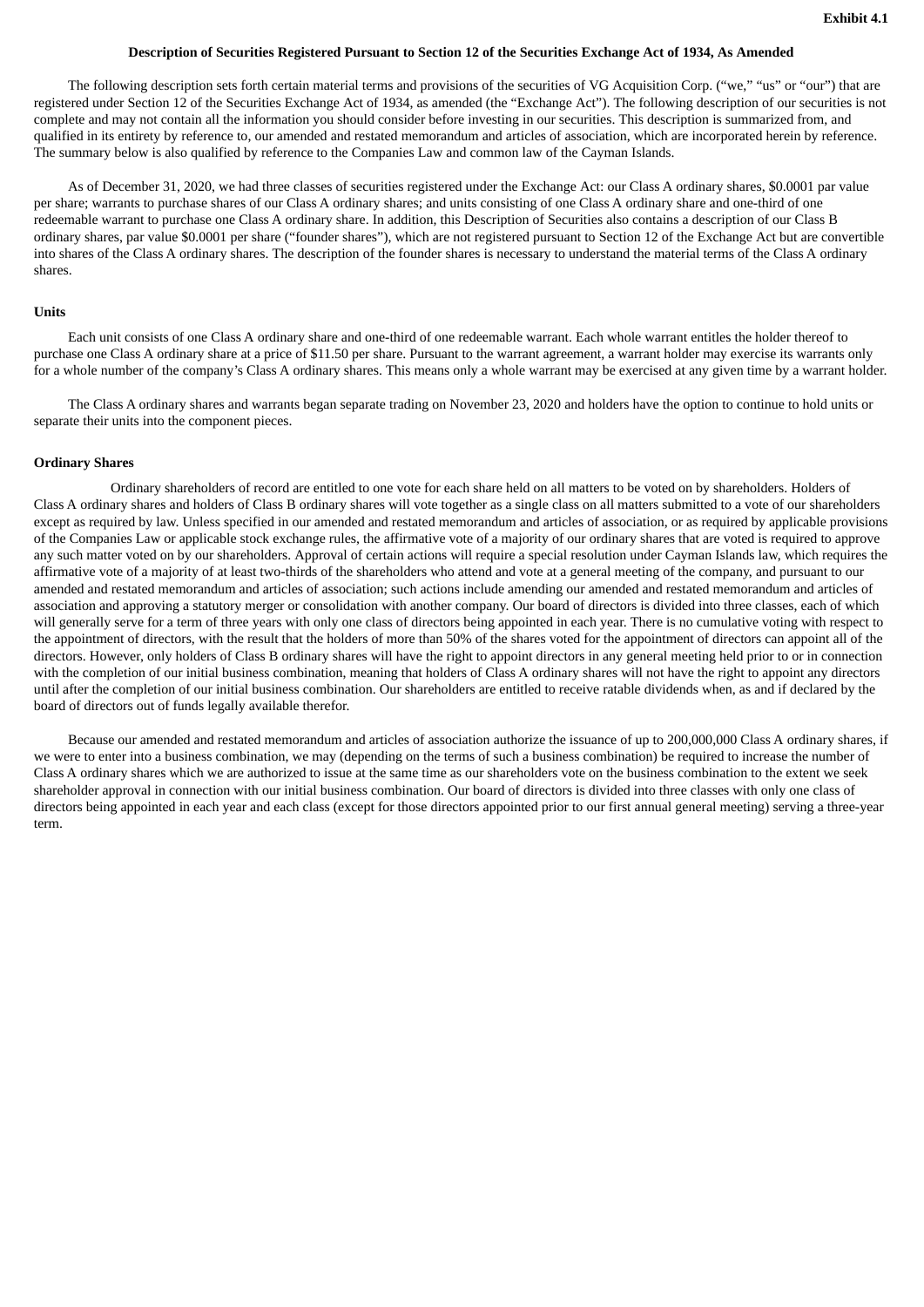In accordance with NYSE corporate governance requirements, we are not required to hold an annual general meeting until one year after our first fiscal year end following our listing on the NYSE. There is no requirement under the Companies Law for us to hold annual or extraordinary general meetings or appoint directors. We may not hold an annual general meeting to appoint new directors prior to the consummation of our initial business combination.

We will provide our public shareholders with the opportunity to redeem all or a portion of their public shares upon the completion of our initial business combination at a per-share price, payable in cash, equal to the aggregate amount then on deposit in the trust account calculated as of two business days prior to the consummation of our initial business combination, including interest earned on the funds held in the trust account and not previously released to us to pay our taxes, divided by the number of then outstanding public shares, subject to the limitations and on the conditions described herein. The amount in the trust account is initially anticipated to be \$10.00 per public share. The per-share amount we will distribute to investors who properly redeem their shares will not be reduced by the deferred underwriting commissions we will pay to the underwriters. Our sponsor, officers and directors have entered into a letter agreement with us, pursuant to which they have agreed to waive their redemption rights with respect to their founder shares and public shares in connection with the completion of our initial business combination. Unlike many special purpose acquisition companies that hold shareholder votes and conduct proxy solicitations in conjunction with their initial business combinations and provide for related redemptions of public shares for cash upon completion of such initial business combinations even when a vote is not required by law, if a shareholder vote is not required by law and we do not decide to hold a shareholder vote for business or other legal reasons, we will, pursuant to our amended and restated memorandum and articles of association, conduct the redemptions pursuant to the tender offer rules of the SEC, and file tender offer documents with the SEC prior to completing our initial business combination. Our amended and restated memorandum and articles of association require these tender offer documents to contain substantially the same financial and other information about our initial business combination and the redemption rights as is required under the SEC's proxy rules. If, however, a shareholder approval of the transaction is required by law, or we decide to obtain shareholder approval for business or other reasons, we will, like many special purpose acquisition companies, offer to redeem shares in conjunction with a proxy solicitation pursuant to the proxy rules and not pursuant to the tender offer rules. If we seek shareholder approval, we will complete our initial business combination only if we receive an ordinary resolution under Cayman Islands law, which requires the affirmative vote of a majority of the shareholders who attend and vote at a general meeting of the company. However, the participation of our sponsor, officers, directors, advisors or their affiliates in privately-negotiated transactions, if any, could result in the approval of our initial business combination even if a majority of our public shareholders vote, or indicate their intention to vote, against such initial business combination. For purposes of seeking approval of an ordinary resolution, non-votes will have no effect on the approval of our initial business combination once a quorum is obtained. Our amended and restated memorandum and articles of association require that at least five days' notice will be given of any general meeting.

If we seek shareholder approval of our initial business combination and we do not conduct redemptions in connection with our initial business combination pursuant to the tender offer rules, our amended and restated memorandum and articles of association provide that a public shareholder, together with any affiliate of such shareholder or any other person with whom such shareholder is acting in concert or as a "group" (as defined under Section 13 of the Exchange Act), will be restricted from redeeming its shares with respect to more than an aggregate of 15% of the ordinary shares sold in our initial public offering, which we refer to as the "Excess Shares" without our prior consent. However, we would not be restricting our shareholders' ability to vote all of their shares (including Excess Shares) for or against our initial business combination. Our shareholders' inability to redeem the Excess Shares will reduce their influence over our ability to complete our initial business combination, and such shareholders could suffer a material loss in their investment if they sell such Excess Shares on the open market. Additionally, such shareholders will not receive redemption distributions with respect to the Excess Shares if we complete our initial business combination. And, as a result, such shareholders will continue to hold that number of shares exceeding 15% and, in order to dispose such shares would be required to sell their shares in open market transactions, potentially at a loss.

If we seek shareholder approval in connection with our initial business combination, our sponsor, officers and directors have agreed to vote their founder shares and any public shares purchased during or after our initial public offering (including in open market and privately-negotiated transactions) in favor of our initial business combination. As a result, in addition to our initial shareholders' founder shares, we would need 19,070,625, or 37.5%, of the 50,855,000 public shares sold in our initial public offering to be voted in favor of an initial business combination in order to have our initial business combination approved (assuming all outstanding shares are voted). Additionally, each public shareholder may elect to redeem their public shares irrespective of whether they vote for or against the proposed transaction or whether they were a public shareholder on the record date for the general meeting held to approve the proposed transaction.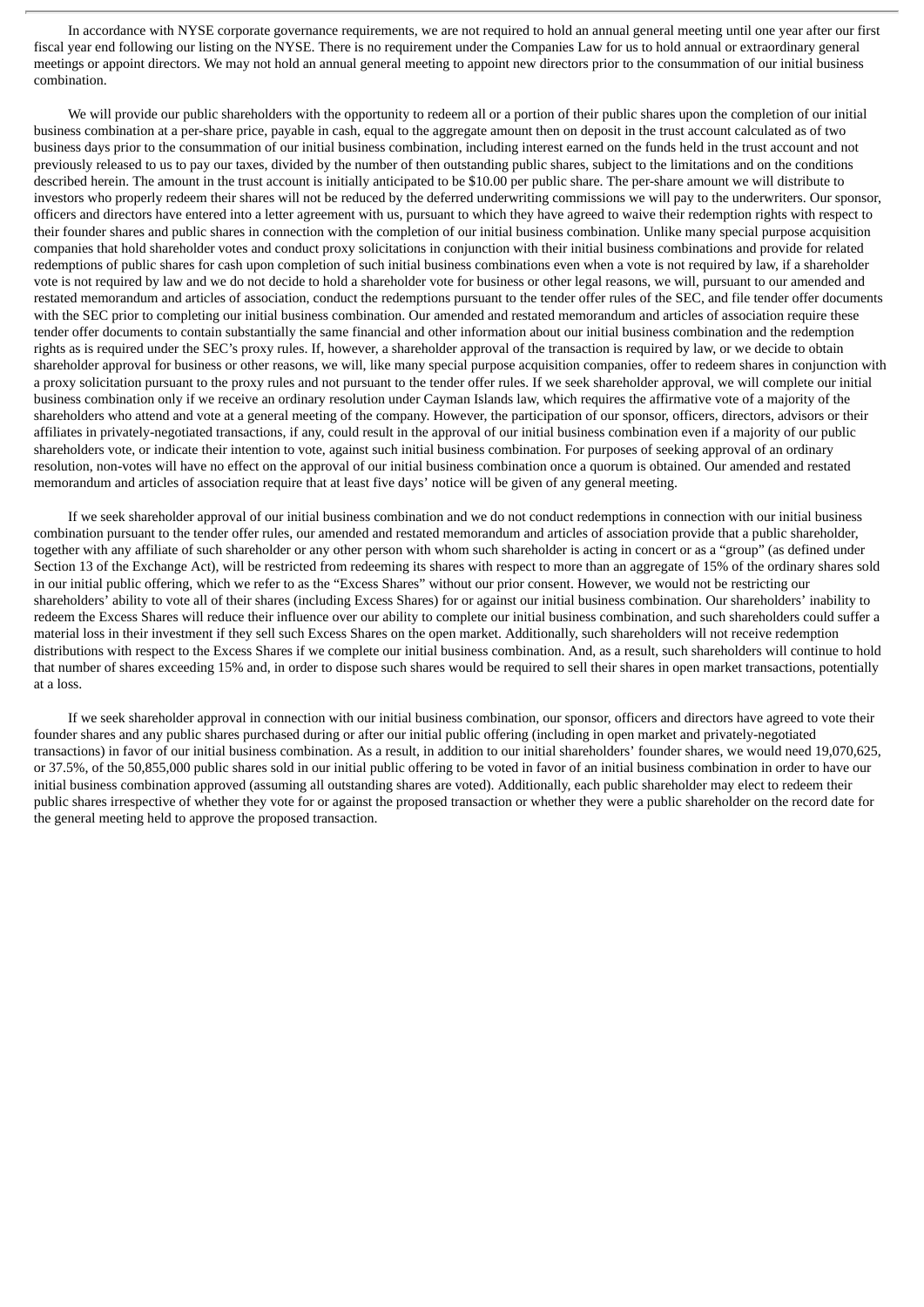Pursuant to our amended and restated memorandum and articles of association, if we have not completed our initial business combination by October 6, 2022, we will (i) cease all operations except for the purpose of winding up, (ii) as promptly as reasonably possible but no more than ten business days thereafter, redeem the public shares, at a per-share price, payable in cash, equal to the aggregate amount then on deposit in the trust account, including interest earned on the funds held in the trust account (less taxes payable and up to \$100,000 of interest income to pay dissolution expenses), divided by the number of then outstanding public shares, which redemption will completely extinguish public shareholders' rights as shareholders (including the right to receive further liquidation distributions, if any), subject to applicable law and (iii) as promptly as reasonably possible following such redemption, subject to the approval of our remaining shareholders and our board of directors, liquidate and dissolve, subject in the case of clauses (ii) and (iii) to our obligations under Cayman Islands law to provide for claims of creditors and in all cases subject to the other requirements of applicable law. Our sponsor, officers and directors have entered into a letter agreement with us, pursuant to which they have agreed to waive their rights to liquidating distributions from the trust account with respect to their founder shares if we fail to complete our initial business combination by October 6, 2022. However, if our sponsor or management team acquire public shares after our initial public offering, they will be entitled to liquidating distributions from the trust account with respect to such public shares if we fail to complete our initial business combination within the prescribed time period.

In the event of a liquidation, dissolution or winding up of the company after a business combination, our shareholders are entitled to share ratably in all assets remaining available for distribution to them after payment of liabilities and after provision is made for each class of shares, if any, having preference over the ordinary shares. Our shareholders have no preemptive or other subscription rights. There are no sinking fund provisions applicable to the ordinary shares, except that we will provide our public shareholders with the opportunity to redeem their public shares for cash at a per-share price equal to the aggregate amount then on deposit in the trust account, including interest earned on the funds held in the trust account and not previously released to us to pay our taxes, divided by the number of then outstanding public shares, upon the completion of our initial business combination, subject to the limitations and on the conditions described herein.

### **Founder Shares**

The founder shares are designated as Class B ordinary shares and, except as described below, are identical to the Class A ordinary shares included in the units sold in our initial public offering, and holders of founder shares have the same shareholder rights as public shareholders, except that (i) the founder shares are subject to certain transfer restrictions, as described in more detail below, (ii) the founder shares are entitled to registration rights; (iii) Our sponsor, officers and directors have entered into a letter agreement with us, pursuant to which they have agreed to (A) waive their redemption rights with respect to their founder shares and public shares in connection with the completion of our initial business combination, (B) waive their redemption rights with respect to their founder shares and public shares in connection with a shareholder vote to approve an amendment to our amended and restated memorandum and articles of association (A) to modify the substance or timing of our obligation to allow redemption in connection with our initial business combination or to redeem 100% of our public shares if we have not consummated an initial business combination by October 6, 2022 or (B) with respect to any other material provisions relating to shareholders' rights or pre-initial business combination activity, (C) waive their rights to liquidating distributions from the trust account with respect to their founder shares if we fail to complete our initial business combination by October 6, 2022, although they will be entitled to liquidating distributions from the trust account with respect to any public shares they hold if we fail to complete our initial business combination within such time period and (D) vote any founder shares held by them and any public shares purchased during or after our initial public offering (including in open market and privately-negotiated transactions) in favor of our initial business combination, (iv) the founder shares are automatically convertible into Class A ordinary shares concurrently with or immediately following the consummation of our initial business combination on a one-for-one basis, subject to adjustment as described herein and in our amended and restated memorandum and articles of association, and (v) only holders of Class B ordinary shares will have the right to appoint directors in any general meeting held prior to or in connection with the completion of our initial business combination.

The founder shares will automatically convert into Class A ordinary shares concurrently with or immediately following the consummation of our initial business combination on a one-for-one basis, subject to adjustment for share sub-divisions, share capitalizations, reorganizations, recapitalizations and the like, and subject to further adjustment as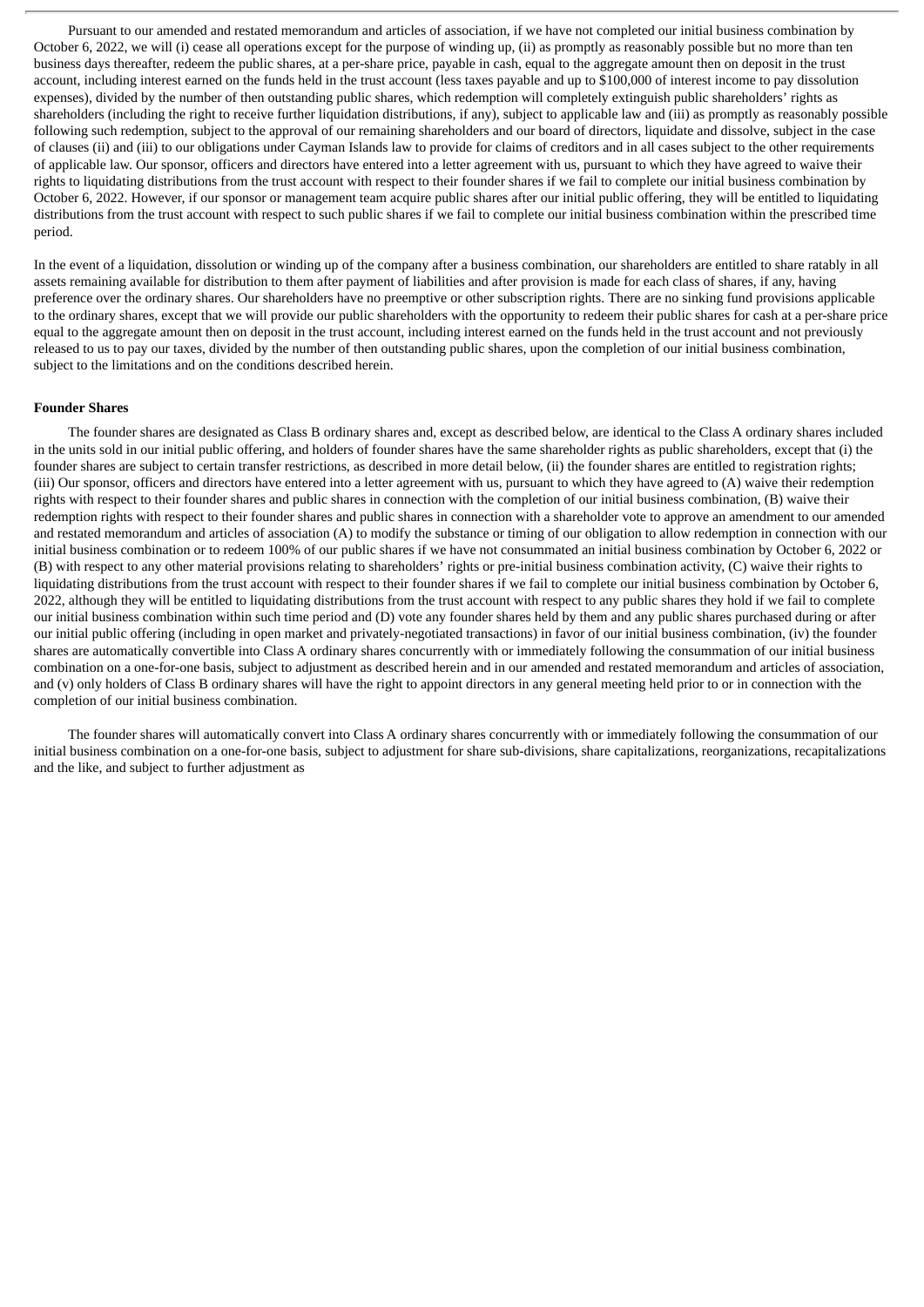provided herein. In the case that additional Class A ordinary shares or equity-linked securities are issued or deemed issued in connection with our initial business combination, the number of Class A ordinary shares issuable upon conversion of all founder shares will equal, in the aggregate, 20% of the total number of Class A ordinary shares outstanding after such conversion (after giving effect to any redemptions of Class A ordinary shares by public shareholders), including the total number of Class A ordinary shares issued, or deemed issued or issuable upon conversion or exercise of any equitylinked securities or rights issued or deemed issued, by the Company in connection with or in relation to the consummation of the initial business combination, excluding any Class A ordinary shares or equity-linked securities exercisable for or convertible into Class A ordinary shares issued, or to be issued, to any seller in the initial business combination and any private placement warrants issued to our sponsor, officers or directors upon conversion of working capital loans; provided that such conversion of founder shares will never occur on a less than one-for-one basis.

With certain limited exceptions, the founder shares are not transferable, assignable or salable (except to our officers and directors and other persons or entities affiliated with our sponsor, each of whom will be subject to the same transfer restrictions) until the earlier of (A) one year after the completion of our initial business combination or earlier if, subsequent to our initial business combination, the closing price of the Class A ordinary shares equals or exceeds \$12.00 per share (as adjusted for share sub-divisions, share capitalizations, reorganizations, recapitalizations and the like) for any 20 trading days within any 30-trading day period commencing at least 150 days after our initial business combination, and (B) the date following the completion of our initial business combination on which we complete a liquidation, merger, share exchange or other similar transaction that results in all of our shareholders having the right to exchange their Class A ordinary shares for cash, securities or other property.

# **Register of Members**

Under Cayman Islands law, we must keep a register of members and there will be entered therein:

- the names and addresses of the members, a statement of the shares held by each member, and of the amount paid or agreed to be considered as paid, on the shares of each member and the voting rights of shares of each member;
- whether voting rights are attached to the share in issue;
- the date on which the name of any person was entered on the register as a member; and
- the date on which any person ceased to be a member.

Under Cayman Islands law, the register of members of our company is prima facie evidence of the matters set out therein (i.e. the register of members will raise a presumption of fact on the matters referred to above unless rebutted) and a member registered in the register of members will be deemed as a matter of Cayman Islands law to have legal title to the shares as set against its name in the register of members. Upon the closing of this public offering, the register of members will be immediately updated to reflect the issue of shares by us. Once our register of members has been updated, the shareholders recorded in the register of members will be deemed to have legal title to the shares set against their name. However, there are certain limited circumstances where an application may be made to a Cayman Islands court for a determination on whether the register of members reflects the correct legal position. Further, the Cayman Islands court has the power to order that the register of members maintained by a company should be rectified where it considers that the register of members does not reflect the correct legal position. If an application for an order for rectification of the register of members were made in respect of our ordinary shares, then the validity of such shares may be subject to re-examination by a Cayman Islands court.

### **Preferred Shares**

Our amended and restated memorandum and articles of association authorize 1,000,000 preferred shares and provide that preferred shares may be issued from time to time in one or more series. Our board of directors will be authorized to fix the voting rights, if any, designations, powers, preferences, the relative, participating, optional or other special rights and any qualifications, limitations and restrictions thereof, applicable to the shares of each series. Our board of directors will be able to, without shareholder approval, issue preferred shares with voting and other rights that could adversely affect the voting power and other rights of the holders of the ordinary shares and could have anti-takeover effects. The ability of our board of directors to issue preferred shares without shareholder approval could have the effect of delaying, deferring or preventing a change of control of us or the removal of existing management. We have no preferred shares outstanding at the date hereof. Although we do not currently intend to issue any preferred shares, we cannot assure you that we will not do so in the future.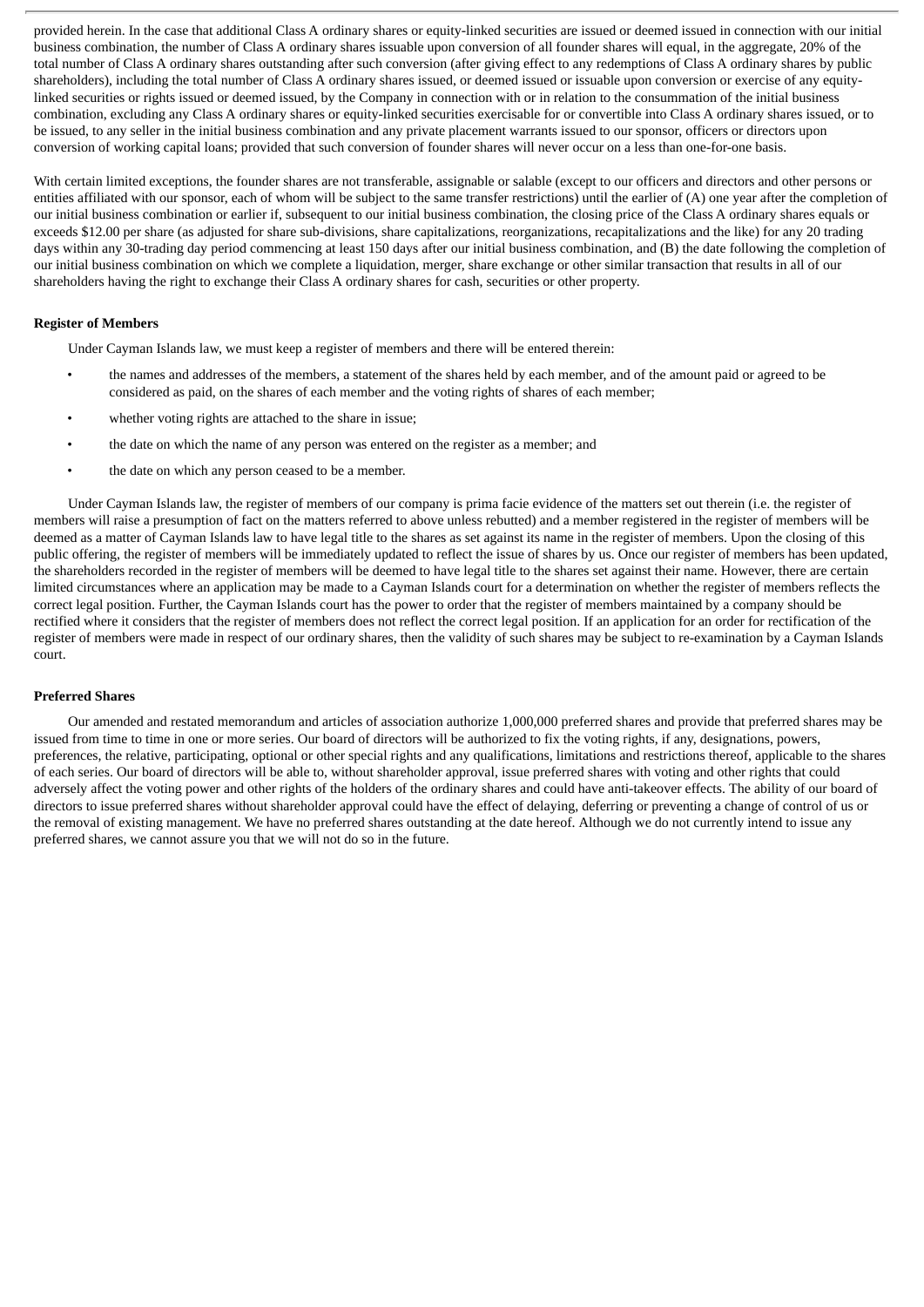### **Warrants**

### **Public Shareholders' Warrants**

Each whole warrant entitles the registered holder to purchase one Class A ordinary share at a price of \$11.50 per share, subject to adjustment as discussed below, at any time commencing on the later of one year from October 6, 2021 and 30 days after the completion of our initial business combination, provided, in each case, that we have an effective registration statement under the Securities Act covering the Class A ordinary shares issuable upon exercise of the warrants and a current prospectus relating to them is available (or we permit holders to exercise their warrants on a cashless basis under the circumstances specified in the warrant agreement) and such shares are registered, qualified or exempt from registration under the securities, or blue sky, laws of the state of residence of the holder. Pursuant to the warrant agreement, a warrant holder may exercise its warrants only for a whole number of Class A ordinary shares. This means only a whole warrant may be exercised at a given time by a warrant holder. No fractional warrants will be issued upon separation of the units and only whole warrants will trade. Accordingly, unless you purchase at least three units, you will not be able to receive or trade a whole warrant. The warrants will expire five years after the completion of our initial business combination, at 5:00 p.m., New York City time, or earlier upon redemption or liquidation.

We will not be obligated to deliver any Class A ordinary shares pursuant to the exercise of a warrant and will have no obligation to settle such warrant exercise unless a registration statement under the Securities Act with respect to the Class A ordinary shares underlying the warrants is then effective and a prospectus relating thereto is current, subject to our satisfying our obligations described below with respect to registration. No warrant will be exercisable and we will not be obligated to issue a Class A ordinary share upon exercise of a warrant unless the Class A ordinary share issuable upon such warrant exercise has been registered, qualified or deemed to be exempt under the securities laws of the state of residence of the registered holder of the warrants. In the event that the conditions in the two immediately preceding sentences are not satisfied with respect to a warrant, the holder of such warrant will not be entitled to exercise such warrant and such warrant may have no value and expire worthless. In no event will we be required to net cash settle any warrant. In the event that a registration statement is not effective for the exercised warrants, the purchaser of a unit containing such warrant will have paid the full purchase price for the unit solely for the Class A ordinary share underlying such unit.

We have agreed that as soon as practicable, but in no event later than fifteen (15) business days after the closing of our initial business combination, we will use our commercially reasonable efforts to file with the SEC a registration statement for the registration, under the Securities Act, of the Class A ordinary shares issuable upon exercise of the warrants. We will use our commercially reasonable efforts to cause the same to become effective and to maintain the effectiveness of such registration statement, and a current prospectus relating thereto, until the expiration or redemption of the warrants in accordance with the provisions of the warrant agreement. If a registration statement covering the Class A ordinary shares issuable upon exercise of the warrants is not effective by the sixtieth (60th) business day after the closing of our initial business combination, warrant holders may, until such time as there is an effective registration statement and during any period when we will have failed to maintain an effective registration statement, exercise warrants on a "cashless basis" in accordance with Section 3(a)(9) of the Securities Act or another exemption. Notwithstanding the above, if our Class A ordinary shares are at the time of any exercise of a warrant not listed on a national securities exchange such that they satisfy the definition of a "covered security" under Section 18(b)(1) of the Securities Act, we may, at our option, require holders of public warrants who exercise their warrants to do so on a "cashless basis" in accordance with Section 3(a)(9) of the Securities Act and, in the event we so elect, we will not be required to file or maintain in effect a registration statement, and in the event we do not so elect, we will use our commercially reasonable efforts to register or qualify the shares under applicable blue sky laws to the extent an exemption is not available. In such event, each holder would pay the exercise price by surrendering each such warrant for that number of Class A ordinary shares equal to the lesser of (A) the quotient obtained by dividing (x) the product of the number of Class A ordinary shares underlying the warrants, multiplied the excess of the "fair market value" less the exercise price of the warrants by (y) the fair market value and (B) 0.361. The "fair market value" shall mean the volume weighted average price of the Class A ordinary shares for the 10 trading days ending on the trading day prior to the date on which the notice of exercise is received by the warrant agent.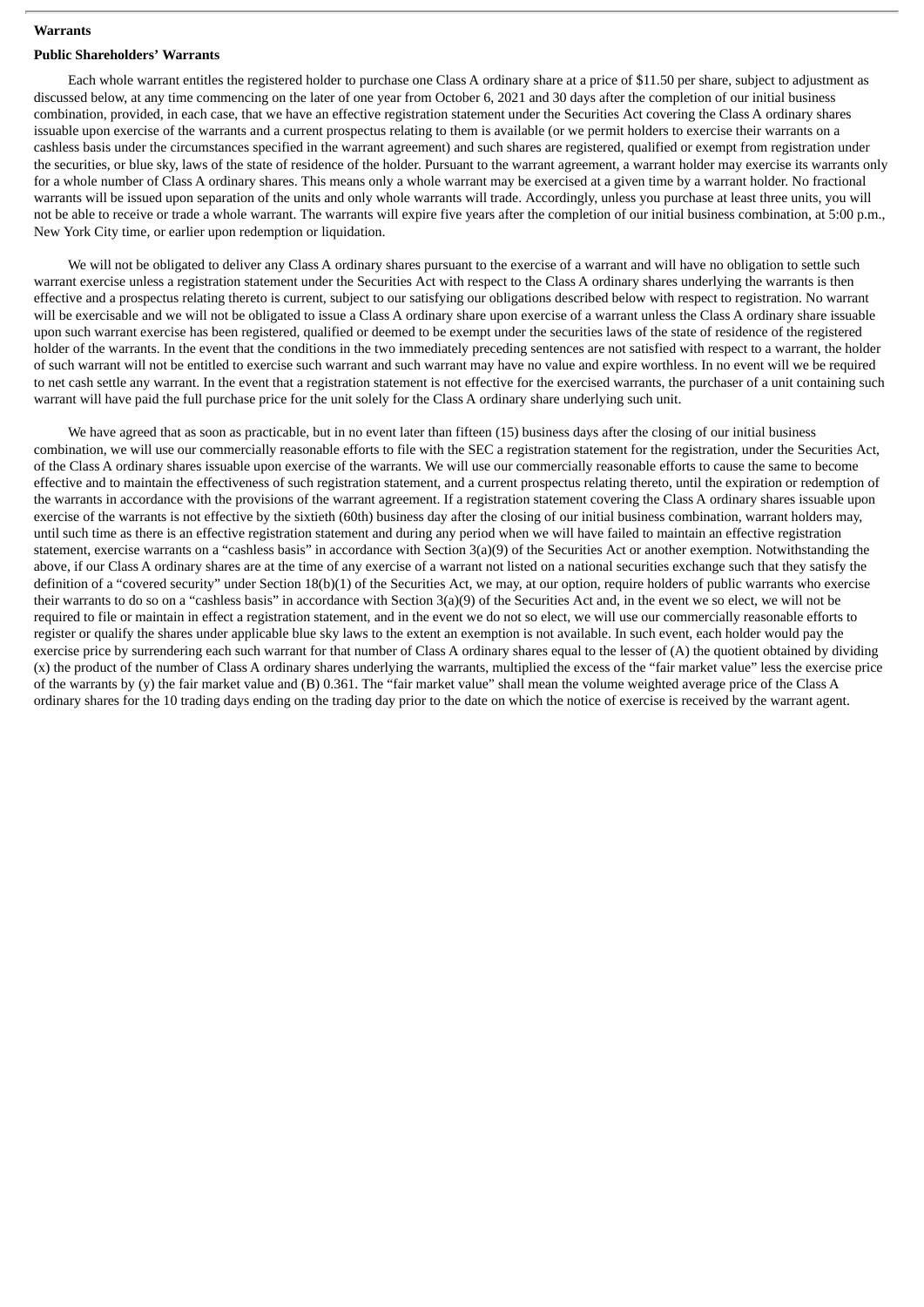# *Redemption of Warrants When the Price per Class A Ordinary Share Equals or Exceeds \$18.00*

Once the warrants become exercisable, we may redeem the outstanding warrants (except as described herein with respect to the private placement warrants):

- in whole and not in part;
- at a price of \$0.01 per warrant;
- upon not less than 30 days' prior written notice of redemption (the "30-day redemption period") to each warrant holder; and
- if, and only if, the last reported sale price of the Class A ordinary shares for any 20 trading days within a 30-trading day period ending three business days before we send to the notice of redemption to the warrant holders (which we refer to as the "Reference Value") equals or exceeds \$18.00 per share (as adjusted for share sub-divisions, share capitalizations, reorganizations, recapitalizations and the like).

If and when the warrants become redeemable by us, we may exercise our redemption right even if we are unable to register or qualify the underlying securities for sale under all applicable state securities laws. However, we will not redeem the warrants unless an effective registration statement under the Securities Act covering the Class A ordinary shares issuable upon exercise of the warrants is effective and a current prospectus relating to those Class A ordinary shares is available throughout the 30-day redemption period.

We have established the last of the redemption criteria discussed above to prevent a redemption call unless there is at the time of the call a significant premium to the warrant exercise price. If the foregoing conditions are satisfied and we issue a notice of redemption of the warrants, each warrant holder will be entitled to exercise his, her or its warrant prior to the scheduled redemption date. Any such exercise would not be done on a "cashless" basis and would require the exercising warrant holder to pay the exercise price for each warrant being exercised. However, the price of the Class A ordinary shares may fall below the \$18.00 redemption trigger price (as adjusted for share sub-divisions, share capitalizations, reorganizations, recapitalizations and the like) as well as the \$11.50 (for whole shares) warrant exercise price after the redemption notice is issued.

# *Redemption of Warrants When the Price per Class A Ordinary Share Equals or Exceeds \$10.00*

Once the warrants become exercisable, we may redeem the outstanding warrants:

- in whole and not in part;
- at \$0.10 per warrant upon a minimum of 30 days' prior written notice of redemption; provided that holders will be able to exercise their warrants on a cashless basis prior to redemption and receive that number of shares determined by reference to the table below, based on the redemption date and the "fair market value" of our Class A ordinary shares (as defined below);
- if, and only if, the Reference Value (as defined above under "Redemption of Warrants When the Price per Class A Ordinary Share Equals or Exceeds \$18.00") equals or exceeds \$10.00 per share (as adjusted for share sub-divisions, share capitalizations, reorganizations, recapitalizations and the like); and
- if the Reference Value is less than \$18.00 per share (as adjusted for share sub-divisions, share capitalizations, reorganizations, recapitalizations and the like) the private placement warrants must also be concurrently called for redemption on the same terms as the outstanding public warrants, as described above.

The numbers in the table below represent the number of Class A ordinary shares that a warrant holder will receive upon exercise in connection with a redemption by us pursuant to this redemption feature, based on the "fair market value" of our Class A ordinary shares on the corresponding redemption date (assuming holders elect to exercise their warrants and such warrants are not redeemed for \$0.10 per warrant), determined based on volume-weighted average price of our Class A ordinary shares as reported during the 10 trading days immediately following the date on which the notice of redemption is sent to the holders of warrants, and the number of months that the corresponding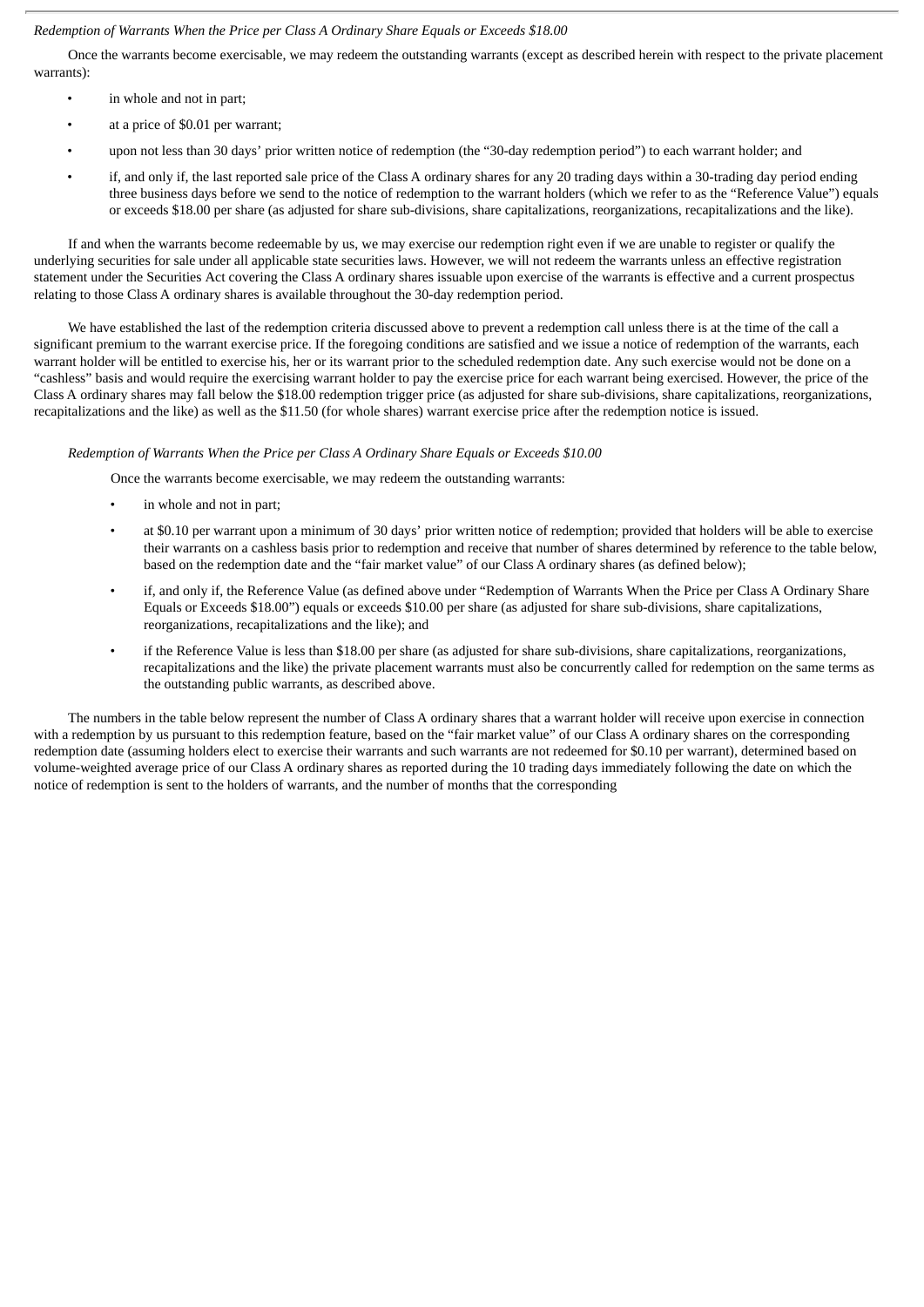redemption date precedes the expiration date of the warrants, each as set forth in the table below. We will provide our warrant holders with the final fair market value no later than one business day after the 10-trading day period described above ends.

Pursuant to the warrant agreement, references above to Class A ordinary shares shall include a security other than Class A ordinary shares into which the Class A ordinary shares have been converted or exchanged for in the event we are not the surviving company in our initial business combination.

The numbers in the table below will not be adjusted when determining the number of Class A ordinary shares to be issued upon exercise of the warrants if we are not the surviving entity following our initial business combination.

The share prices set forth in the column headings of the table below will be adjusted as of any date on which the number of shares issuable upon exercise of a warrant or the exercise price of the warrant is adjusted as set forth under the heading "—Anti-dilution Adjustments" below. If the number of shares issuable upon exercise of a warrant is adjusted, the adjusted share prices in the column headings will equal the share prices immediately prior to such adjustment, multiplied by a fraction, the numerator of which is the exercise price of the warrant after such adjustment and the denominator of which is the price of the warrant immediately prior to such adjustment. In such an event, the number of shares in the table below shall be adjusted by multiplying such share amounts by a fraction, the numerator of which is the number of shares deliverable upon exercise of a warrant immediately prior to such adjustment and the denominator of which is the number of shares deliverable upon exercise of a warrant as so adjusted. If the exercise price of the warrant is adjusted as a result of raising capital in connection with the initial business combination, the adjusted share prices in the column headings will by multiplied by a fraction, the numerator of which is the higher of the Market Value and the Newly Issued Price as set forth under the heading "-Anti-dilution Adjustments" and the denominator of which is \$10.00.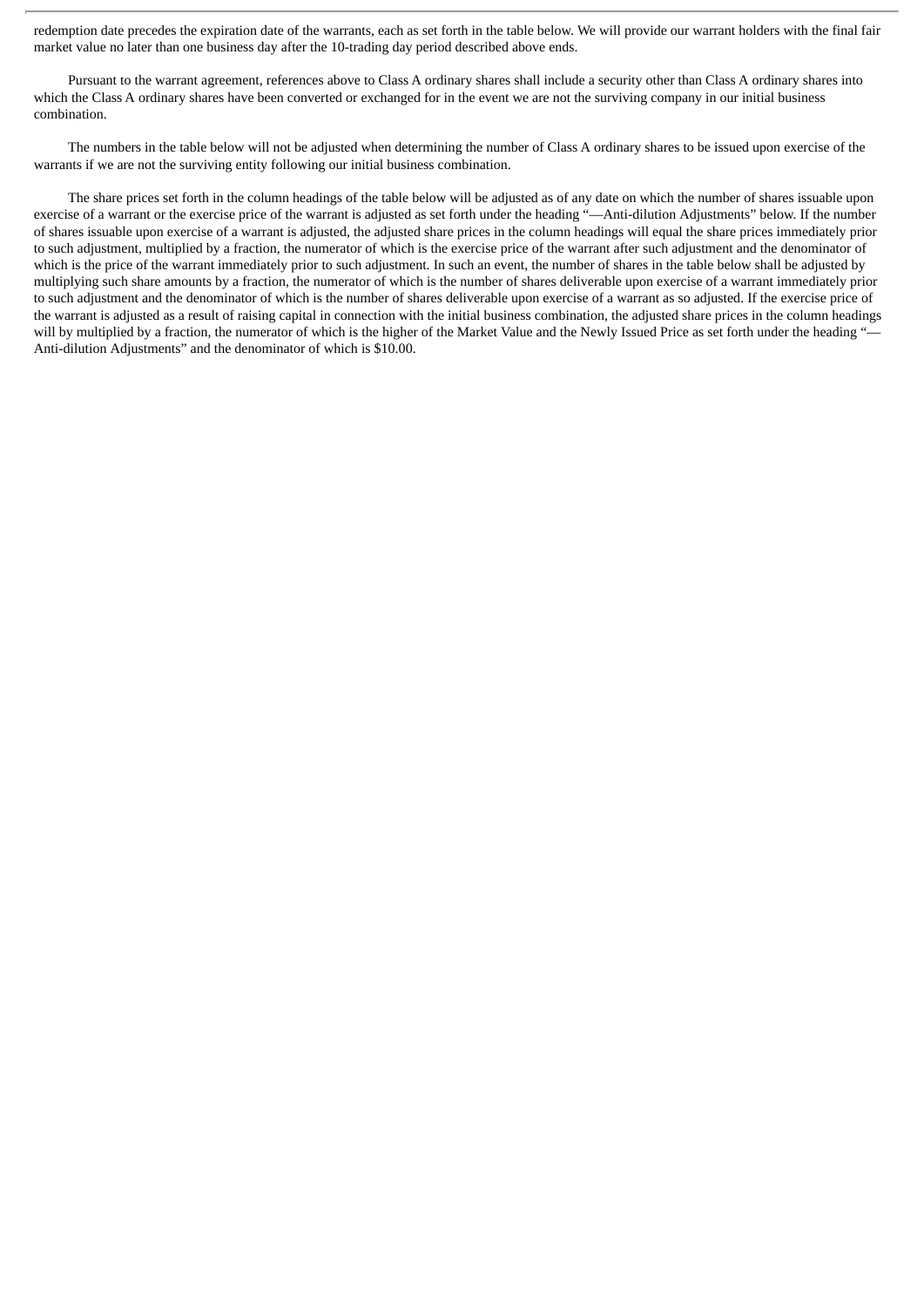|                                                    | <b>Fair Market Value of Class A Ordinary Shares</b> |         |         |         |         |         |         |         |                   |
|----------------------------------------------------|-----------------------------------------------------|---------|---------|---------|---------|---------|---------|---------|-------------------|
| Redemption Date (period to expiration of warrants) | $\square$ \$10.00                                   | \$11.00 | \$12.00 | \$13.00 | \$14.00 | \$15.00 | \$16.00 | \$17.00 | $\square$ \$18.00 |
| 60 months                                          | 0.261                                               | 0.281   | 0.297   | 0.311   | 0.324   | 0.337   | 0.348   | 0.358   | 0.361             |
| 57 months                                          | 0.257                                               | 0.277   | 0.294   | 0.310   | 0.324   | 0.337   | 0.348   | 0.358   | 0.361             |
| 54 months                                          | 0.252                                               | 0.272   | 0.291   | 0.307   | 0.322   | 0.335   | 0.347   | 0.357   | 0.361             |
| 51 months                                          | 0.246                                               | 0.268   | 0.287   | 0.304   | 0.320   | 0.333   | 0.346   | 0.357   | 0.361             |
| 48 months                                          | 0.241                                               | 0.263   | 0.283   | 0.301   | 0.317   | 0.332   | 0.344   | 0.356   | 0.361             |
| 45 months                                          | 0.235                                               | 0.258   | 0.279   | 0.298   | 0.315   | 0.330   | 0.343   | 0.356   | 0.361             |
| 42 months                                          | 0.228                                               | 0.252   | 0.274   | 0.294   | 0.312   | 0.328   | 0.342   | 0.355   | 0.361             |
| 39 months                                          | 0.221                                               | 0.246   | 0.269   | 0.290   | 0.309   | 0.325   | 0.340   | 0.354   | 0.361             |
| 36 months                                          | 0.213                                               | 0.239   | 0.263   | 0.285   | 0.305   | 0.323   | 0.339   | 0.353   | 0.361             |
| 33 months                                          | 0.205                                               | 0.232   | 0.257   | 0.280   | 0.301   | 0.320   | 0.337   | 0.352   | 0.361             |
| 30 months                                          | 0.196                                               | 0.224   | 0.250   | 0.274   | 0.297   | 0.316   | 0.335   | 0.351   | 0.361             |
| 27 months                                          | 0.185                                               | 0.214   | 0.242   | 0.268   | 0.291   | 0.313   | 0.332   | 0.350   | 0.361             |
| 24 months                                          | 0.173                                               | 0.204   | 0.233   | 0.260   | 0.285   | 0.308   | 0.329   | 0.348   | 0.361             |
| 21 months                                          | 0.161                                               | 0.193   | 0.223   | 0.252   | 0.279   | 0.304   | 0.326   | 0.347   | 0.361             |
| 18 months                                          | 0.146                                               | 0.179   | 0.211   | 0.242   | 0.271   | 0.298   | 0.322   | 0.345   | 0.361             |
| 15 months                                          | 0.130                                               | 0.164   | 0.197   | 0.230   | 0.262   | 0.291   | 0.317   | 0.342   | 0.361             |
| 12 months                                          | 0.111                                               | 0.146   | 0.181   | 0.216   | 0.250   | 0.282   | 0.312   | 0.339   | 0.361             |
| 9 months                                           | 0.090                                               | 0.125   | 0.162   | 0.199   | 0.237   | 0.272   | 0.305   | 0.336   | 0.361             |
| 6 months                                           | 0.065                                               | 0.099   | 0.137   | 0.178   | 0.219   | 0.259   | 0.296   | 0.331   | 0.361             |
| 3 months                                           | 0.034                                               | 0.065   | 0.104   | 0.150   | 0.197   | 0.243   | 0.286   | 0.326   | 0.361             |
| 0 months                                           |                                                     |         | 0.042   | 0.115   | 0.179   | 0.233   | 0.281   | 0.323   | 0.361             |

The exact fair market value and redemption date may not be set forth in the table above, in which case, if the fair market value is between two values in the table or the redemption date is between two redemption dates in the table, the number of Class A ordinary shares to be issued for each warrant exercised will be determined by a straight-line interpolation between the number of shares set forth for the higher and lower fair market values and the earlier and later redemption dates, as applicable, based on a 365 or 366-day year, as applicable. For example, if the volume-weighted average price of our Class A ordinary shares as reported during the 10 trading days immediately following the date on which the notice of redemption is sent to the holders of the warrants is \$11.00 per share, and at such time there are 57 months until the expiration of the warrants, holders may choose to, in connection with this redemption feature, exercise their warrants for 0.277 Class A ordinary shares for each whole warrant.

For an example where the exact fair market value and redemption date are not as set forth in the table above, if the volume-weighted average price of our Class A ordinary shares as reported during the 10 trading days immediately following the date on which the notice of redemption is sent to the holders of the warrants is \$13.50 per share, and at such time there are 38 months until the expiration of the warrants, holders may choose to, in connection with this redemption feature, exercise their warrants for 0.298 Class A ordinary shares for each whole warrant. In no event will the warrants be exercisable in connection with this redemption feature for more than 0.361 Class A ordinary shares per warrant (subject to adjustment).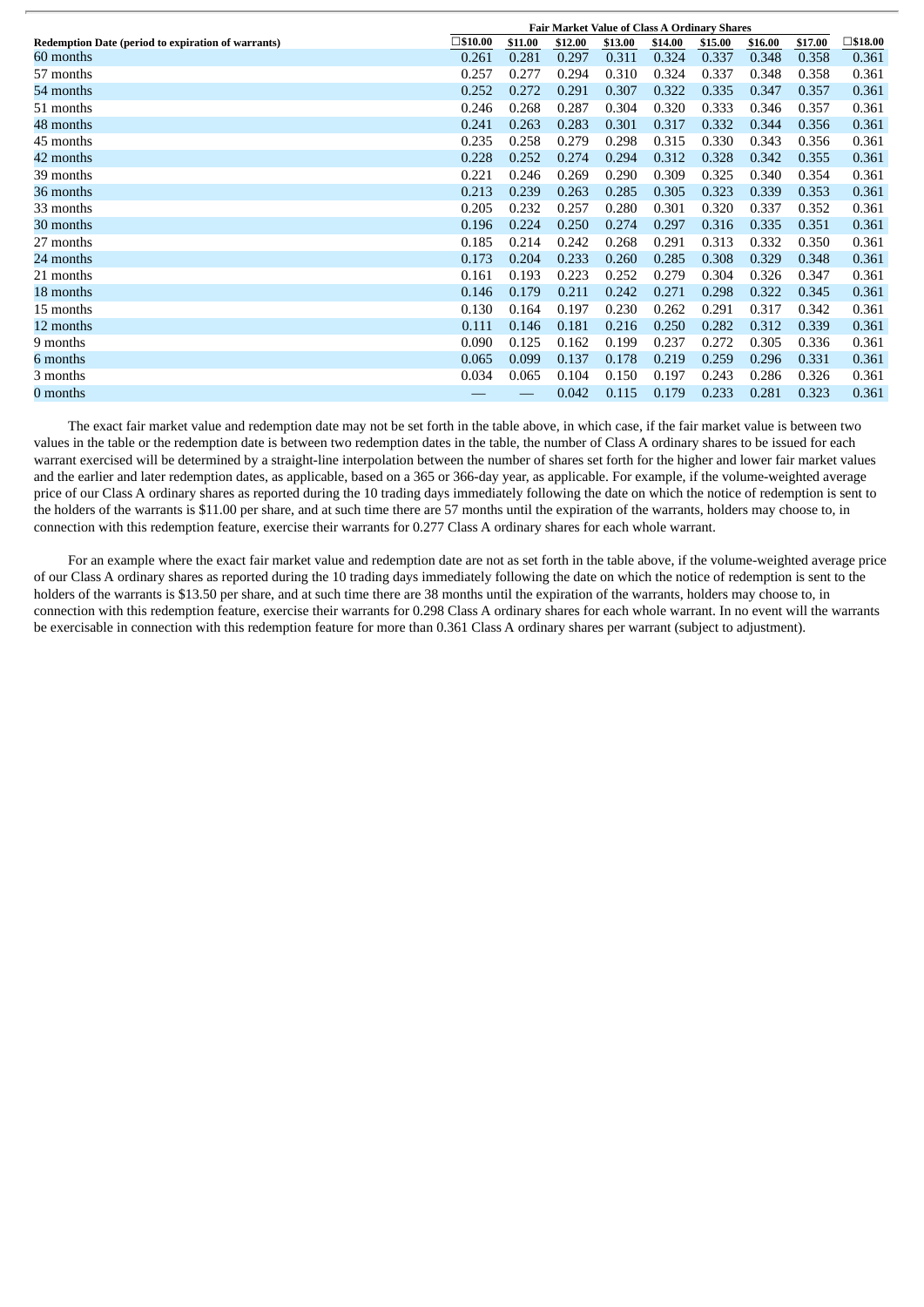This redemption feature is structured to allow for all of the outstanding warrants to be redeemed when the Class A ordinary shares are trading at or above \$10.00 per share, which may be at a time when the trading price of our Class A ordinary shares is below the exercise price of the warrants. We have established this redemption feature to provide us with the flexibility to redeem the warrants without the warrants having to reach the \$18.00 per share threshold set forth above under "—Redemption of Warrants When the Price per Class A Ordinary Share Equals or Exceeds \$18.00." Holders choosing to exercise their warrants in connection with a redemption pursuant to this feature will, in effect, receive a number of shares for their warrants based on an option pricing model with a fixed volatility input as of October 1, 2020. This redemption right provides us with an additional mechanism by which to redeem all of the outstanding warrants, and therefore have certainty as to our capital structure as the warrants would no longer be outstanding and would have been exercised or redeemed. We will be required to pay the applicable redemption price to warrant holders if we choose to exercise this redemption right and it will allow us to quickly proceed with a redemption of the warrants if we determine it is in our best interest to do so. As such, we would redeem the warrants in this manner when we believe it is in our best interest to update our capital structure to remove the warrants and pay the redemption price to the warrant holders. As stated above, we can redeem the warrants when the Class A ordinary shares are trading at a price starting at \$10.00, which is below the exercise price of \$11.50, because it will provide certainty with respect to our capital structure and cash position while providing warrant holders with the opportunity to exercise their warrants on a cashless basis for the applicable number of shares. If we choose to redeem the warrants when the Class A ordinary shares are trading at a price below the exercise price of the warrants, this could result in the warrant holders receiving fewer Class A ordinary shares than they would have received if they had chosen to wait to exercise their warrants for Class A ordinary shares if and when such Class A ordinary shares were trading at a price higher than the exercise price of \$11.50.

No fractional Class A ordinary shares will be issued upon exercise. If, upon exercise, a holder would be entitled to receive a fractional interest in a share, we will round down to the nearest whole number of the number of Class A ordinary shares to be issued to the holder. If, at the time of redemption, the warrants are exercisable for a security other than the Class A ordinary shares pursuant to the warrant agreement (for instance, if we are not the surviving company in our initial business combination), the warrants may be exercised for such security. At such time as the warrants become exercisable for a security other than the Class A ordinary shares, the Company (or surviving company) will use its commercially reasonable efforts to register under the Securities Act the security issuable upon the exercise of the warrants.

*Redemption Procedures.* A holder of a warrant may notify us in writing in the event it elects to be subject to a requirement that such holder will not have the right to exercise such warrant, to the extent that after giving effect to such exercise, such person (together with such person's affiliates), to the warrant agent's actual knowledge, would beneficially own in excess of 4.9% or 9.8% (as specified by the holder) of the Class A ordinary shares outstanding immediately after giving effect to such exercise.

*Anti-dilution Adjustments.* If the number of outstanding Class A ordinary shares is increased by a share capitalization payable in Class A ordinary shares, or by a split-up of ordinary shares or other similar event, then, on the effective date of such share capitalization, split-up or similar event, the number of Class A ordinary shares issuable on exercise of each warrant will be increased in proportion to such increase in the outstanding ordinary shares. A rights offering to holders of ordinary shares entitling holders to purchase Class A ordinary shares at a price less than the "historical fair market value" (as defined below) will be deemed a share capitalization of a number of Class A ordinary shares equal to the product of (i) the number of Class A ordinary shares actually sold in such rights offering (or issuable under any other equity securities sold in such rights offering that are convertible into or exercisable for Class A ordinary shares) and (ii) one minus the quotient of (x) the price per Class A ordinary share paid in such rights offering and (y) the historical fair market value. For these purposes (i) if the rights offering is for securities convertible into or exercisable for Class A ordinary shares, in determining the price payable for Class A ordinary shares, there will be taken into account any consideration received for such rights, as well as any additional amount payable upon exercise or conversion and (ii) "historical fair market value" means the volume weighted average price of Class A ordinary shares as reported during the ten (10) trading day period ending on the trading day prior to the first date on which the Class A ordinary shares trade on the applicable exchange or in the applicable market, regular way, without the right to receive such rights.

In addition, if we, at any time while the warrants are outstanding and unexpired, pay a dividend or make a distribution in cash, securities or other assets to the holders of Class A ordinary shares on account of such Class A ordinary shares (or other securities into which the warrants are convertible), other than (a) as described above, (b) certain ordinary cash dividends, (c) to satisfy the redemption rights of the holders of Class A ordinary shares in connection with a proposed initial business combination, or (d) in connection with the redemption of our public shares upon our failure to complete our initial business combination, then the warrant exercise price will be decreased, effective immediately after the effective date of such event, by the amount of cash and/or the fair market value of any securities or other assets paid on each Class A ordinary share in respect of such event.

If the number of outstanding Class A ordinary shares is decreased by a consolidation, combination, reverse share split or reclassification of Class A ordinary shares or other similar event, then, on the effective date of such consolidation, combination, reverse share split, reclassification or similar event, the number of Class A ordinary shares issuable on exercise of each warrant will be decreased in proportion to such decrease in outstanding Class A ordinary shares.

Whenever the number of Class A ordinary shares purchasable upon the exercise of the warrants is adjusted, as described above, the warrant exercise price will be adjusted by multiplying the warrant exercise price immediately prior to such adjustment by a fraction (x) the numerator of which will be the number of Class A ordinary shares purchasable upon the exercise of the warrants immediately prior to such adjustment, and (y) the denominator of which will be the number of Class A ordinary shares so purchasable immediately thereafter.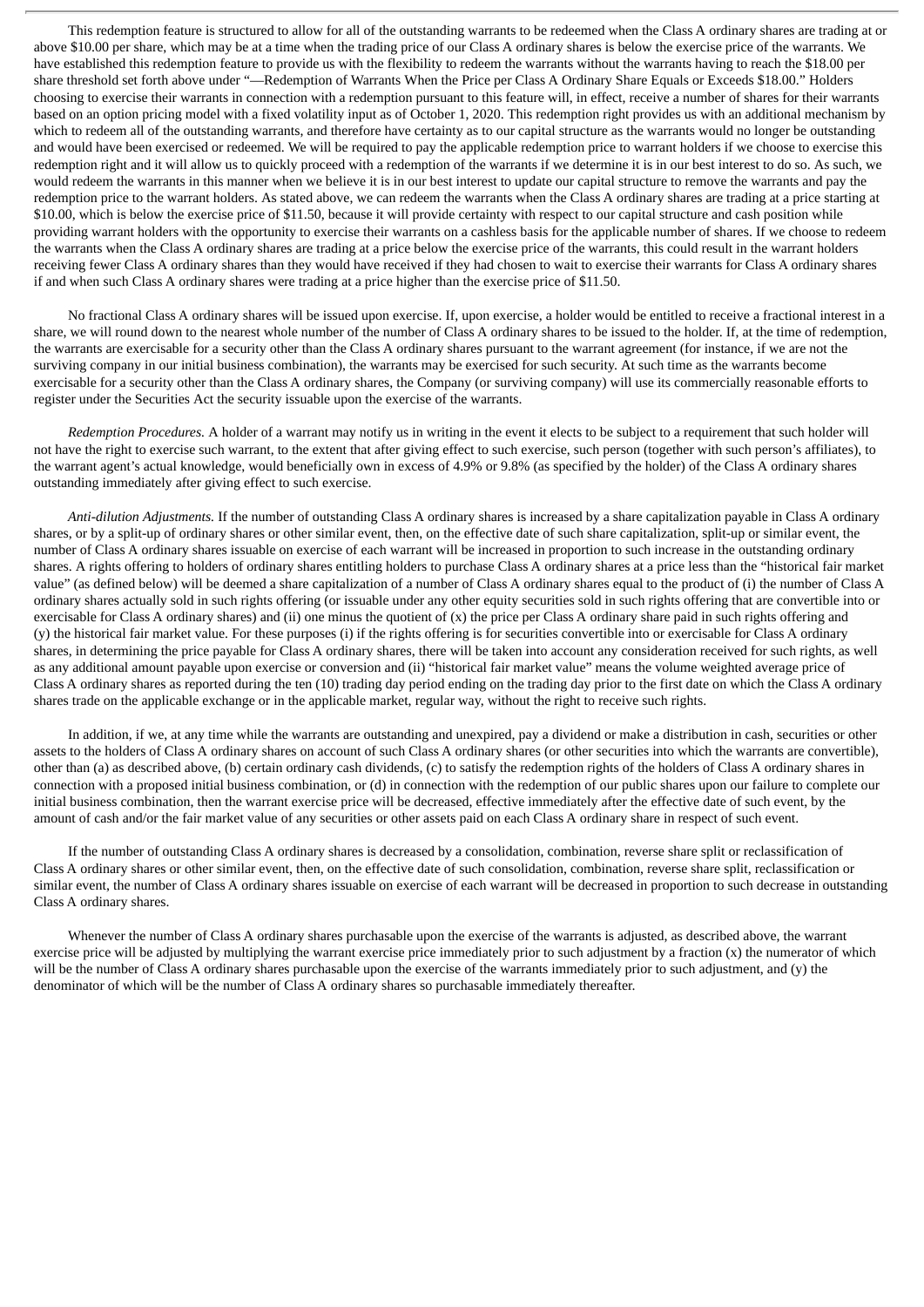In addition, if  $(x)$  we issue additional Class A ordinary shares or equity-linked securities for capital raising purposes in connection with the closing of our initial business combination at an issue price or effective issue price of less than \$9.20 per Class A ordinary share (with such issue price or effective issue price to be determined in good faith by our board of directors and, in the case of any such issuance to our sponsors or their affiliates, without taking into account any founder shares held by our initial shareholders or such affiliates, as applicable, prior to such issuance) (the "Newly Issued Price"), (y) the aggregate gross proceeds from such issuances represent more than 60% of the total equity proceeds, and interest thereon, available for the funding of our initial business combination on the date of the completion of our initial business combination (net of redemptions), and (z) the volume-weighted average trading price of our Class A ordinary shares during the 20 trading day period starting on the trading day prior to the day on which we complete our initial business combination (such price, the "Market Value") is below \$9.20 per share, then the exercise price of the warrants will be adjusted (to the nearest cent) to be equal to 115% of the higher of the Market Value and the Newly Issued Price, and the \$10.00 and \$18.00 per share redemption trigger prices described adjacent to "Redemption of warrants when the price per Class A ordinary share equals or exceeds \$10.00" and "Redemption of warrants when the price per Class A ordinary share equals or exceeds \$18.00" will be adjusted (to the nearest cent) to be equal to 100% and 180% of the higher of the Market Value and the Newly Issued Price, respectively.

In case of any reclassification or reorganization of the outstanding Class A ordinary shares (other than those described above or that solely affects the par value of such Class A ordinary shares), or in the case of any merger or consolidation of us with or into another corporation (other than a consolidation or merger in which we are the continuing corporation and that does not result in any reclassification or reorganization of our issued and outstanding Class A ordinary shares), or in the case of any sale or conveyance to another corporation or entity of the assets or other property of us as an entirety or substantially as an entirety in connection with which we are dissolved, the holders of the warrants will thereafter have the right to purchase and receive, upon the basis and upon the terms and conditions specified in the warrants and in lieu of the Class A ordinary shares immediately theretofore purchasable and receivable upon the exercise of the rights represented thereby, the kind and amount of Class A ordinary shares or other securities or property (including cash) receivable upon such reclassification, reorganization, merger or consolidation, or upon a dissolution following any such sale or transfer, that the holder of the warrants would have received if such holder had exercised their warrants immediately prior to such event. If less than 70% of the consideration receivable by the holders of Class A ordinary shares in such a transaction is payable in the form of Class A ordinary shares in the successor entity that is listed for trading on a national securities exchange or is quoted in an established over-the-counter market, or is to be so listed for trading or quoted immediately following such event, and if the registered holder of the warrant properly exercises the warrant within thirty days following public disclosure of such transaction, the warrant exercise price will be reduced as specified in the warrant agreement based on the Black-Scholes Warrant Value (as defined in the warrant agreement) of the warrant. The purpose of such exercise price reduction is to provide additional value to holders of the warrants when an extraordinary transaction occurs during the exercise period of the warrants pursuant to which the holders of the warrants otherwise do not receive the full potential value of the warrants.

The warrants will be issued in registered form under a warrant agreement between Continental Stock Transfer & Trust Company, as warrant agent, and us. The warrant agreement provides that the terms of the warrants may be amended without the consent of any holder to cure any ambiguity or correct any defective provision, but requires the approval by the holders of at least 65% of the then outstanding public warrants to make any change that adversely affects the interests of the registered holders.

The warrants may be exercised upon surrender of the warrant certificate on or prior to the expiration date at the offices of the warrant agent, with the exercise form on the reverse side of the warrant certificate completed and executed as indicated, accompanied by full payment of the exercise price (or on a cashless basis, if applicable), by certified or official bank check payable to us, for the number of warrants being exercised. The warrant holders do not have the rights or privileges of holders of ordinary shares and any voting rights until they exercise their warrants and receive Class A ordinary shares. After the issuance of Class A ordinary shares upon exercise of the warrants, each holder will be entitled to one vote for each share held of record on all matters to be voted on by shareholders.

No fractional shares will be issued upon exercise of the warrants. If, upon exercise of the warrants, a holder would be entitled to receive a fractional interest in a share, we will, upon exercise, round down to the nearest whole number, the number of Class A ordinary shares to be issued to the warrant holder.

### **Private Placement Warrants**

The private placement warrants (including the Class A ordinary shares issuable upon exercise of such warrants) will not be transferable, assignable or salable until 30 days after the completion of our initial business combination (except, among other limited exceptions as described under "Principal Shareholders — Transfers of Founder Shares and Private Placement Warrants," to our officers and directors and other persons or entities affiliated with our sponsor) and they will not be redeemable by us so long as they are held by our sponsor, members of our sponsor or their permitted transferees. The sponsor or its permitted transferees, have the option to exercise the private placement warrants on a cashless basis. Except as described below, the private placement warrants have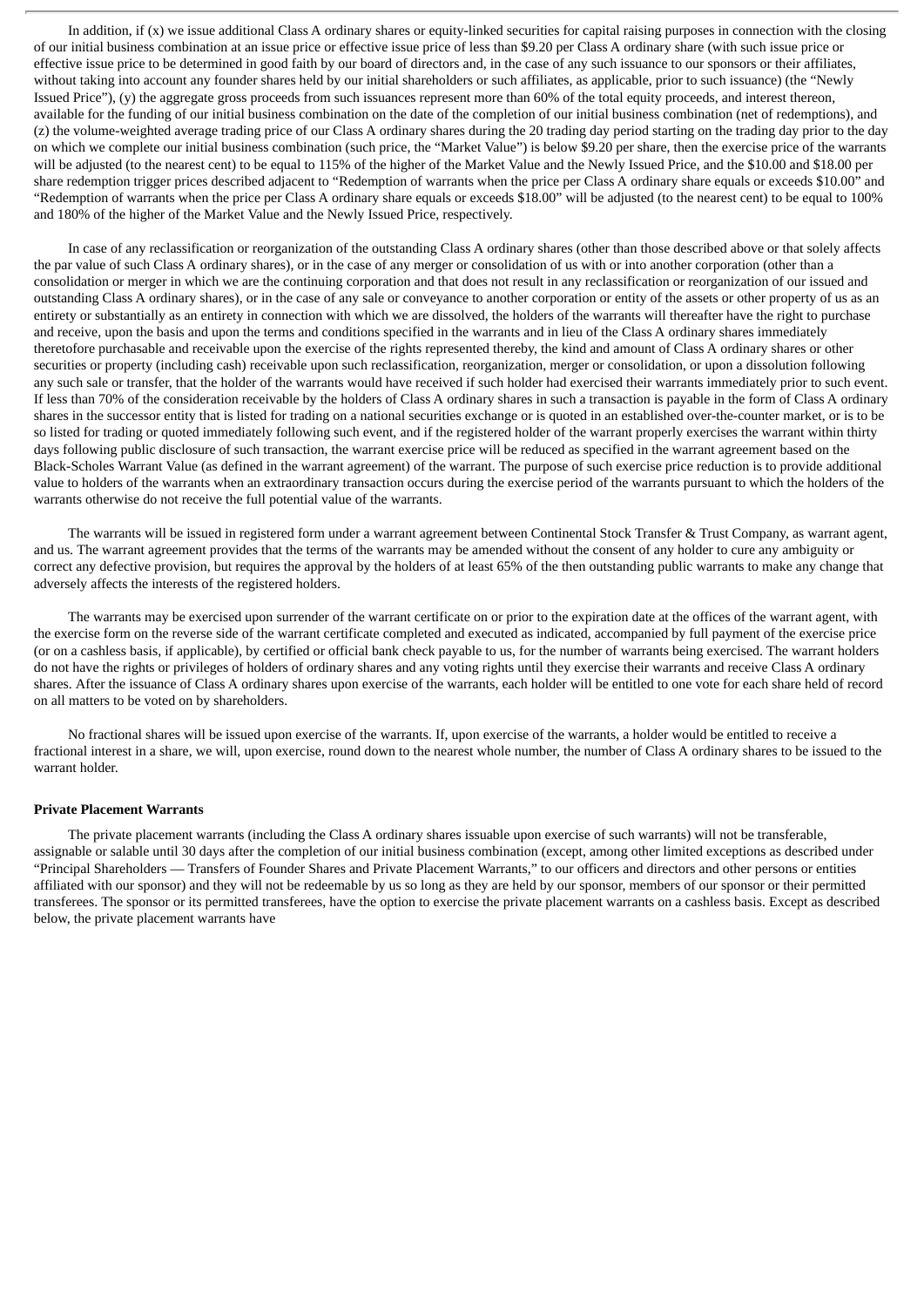terms and provisions that are identical to those of the warrants being sold as part of the units in our initial public offering. If the private placement warrants are held by holders other than the sponsor or its permitted transferees, the private placement warrants will be redeemable by us and exercisable by the holders on the same basis as the warrants included in the units being sold in our initial public offering.

Except as described under "—Redemption of Warrants When the Price per Class A Ordinary Share Equals or Exceeds \$10.00," if holders of the private placement warrants elect to exercise them on a cashless basis, they would pay the exercise price by surrendering his, her or its warrants for that number of Class A ordinary shares equal to the quotient obtained by dividing (x) the product of the number of Class A ordinary shares underlying the warrants, multiplied by the excess of the "historical fair market value" of our Class A ordinary shares (defined below) over the exercise price of the warrants by (y) the fair market value. For these purposes, the "historical fair market value" will mean the average reported closing price of the Class A ordinary shares for the 10 trading days ending on the third trading day prior to the date on which the notice of warrant exercise is sent to the warrant agent. The reason that we have agreed that these warrants will be exercisable on a cashless basis so long as they are held by the sponsor or its permitted transferees is because it is not known at this time whether they will be affiliated with us following a business combination. If they remain affiliated with us, their ability to sell our securities in the open market will be significantly limited. We expect to have policies in place that prohibit insiders from selling our securities except during specific periods of time. Even during such periods of time when insiders will be permitted to sell our securities, an insider cannot trade in our securities if he or she is in possession of material non-public information. Accordingly, unlike public shareholders who could exercise their warrants and sell the Class A ordinary shares received upon such exercise freely in the open market in order to recoup the cost of such exercise, the insiders could be significantly restricted from selling such securities. As a result, we believe that allowing the holders to exercise such warrants on a cashless basis is appropriate.

# **Dividends**

We have not paid any cash dividends on our ordinary shares to date and do not intend to pay cash dividends prior to the completion of a business combination. The payment of cash dividends in the future will be dependent upon our revenues and earnings, if any, capital requirements and general financial condition subsequent to completion of a business combination. The payment of any cash dividends subsequent to a business combination will be within the discretion of our board of directors at such time. If we incur any indebtedness, our ability to declare dividends may be limited by restrictive covenants we may agree to in connection therewith.

#### **Our Transfer Agent and Warrant Agent**

The transfer agent for our ordinary shares and warrant agent for our warrants is Continental Stock Transfer & Trust Company. We have agreed to indemnify Continental Stock Transfer & Trust Company in its roles as transfer agent and warrant agent, its agents and each of its shareholders, directors, officers and employees against all claims and losses that may arise out of acts performed or omitted for its activities in that capacity, except for any liability due to any gross negligence or intentional misconduct of the indemnified person or entity.

#### **Certain Differences in Corporate Law**

Cayman Islands companies are governed by the Companies Law. The Companies Law is modeled on English Law but does not follow recent English Law statutory enactments, and differs from laws applicable to United States corporations and their shareholders. Set forth below is a summary of the material differences between the provisions of the Companies Law applicable to us and the laws applicable to companies incorporated in the United States and their shareholders.

*Mergers and Similar Arrangements.* In certain circumstances, the Companies Law allows for mergers or consolidations between two Cayman Islands companies, or between a Cayman Islands exempted company and a company incorporated in another jurisdiction (provided that is facilitated by the laws of that other jurisdiction).

Where the merger or consolidation is between two Cayman Islands companies, the directors of each company must approve a written plan of merger or consolidation containing certain prescribed information. That plan or merger or consolidation must then be authorized by either (a) a special resolution (usually a majority of 662/3% in value of the voting shares voted at a general meeting) of the shareholders of each company; or (b) such other authorization, if any, as may be specified in such constituent company's articles of association. No shareholder resolution is required for a merger between a parent company (i.e., a company that owns at least 90% of the issued shares of each class in a subsidiary company) and its subsidiary company. The consent of each holder of a fixed or floating security interest of a constituent company must be obtained, unless the court waives such requirement. If the Cayman Islands Registrar of Companies is satisfied that the requirements of the Companies Law (which includes certain other formalities) have been complied with, the Registrar of Companies will register the plan of merger or consolidation.

Where the merger or consolidation involves a foreign company, the procedure is similar, save that with respect to the foreign company, the directors of the Cayman Islands exempted company are required to make a declaration to the effect that, having made due enquiry, they are of the opinion that the requirements set out below have been met: (i) that the merger or consolidation is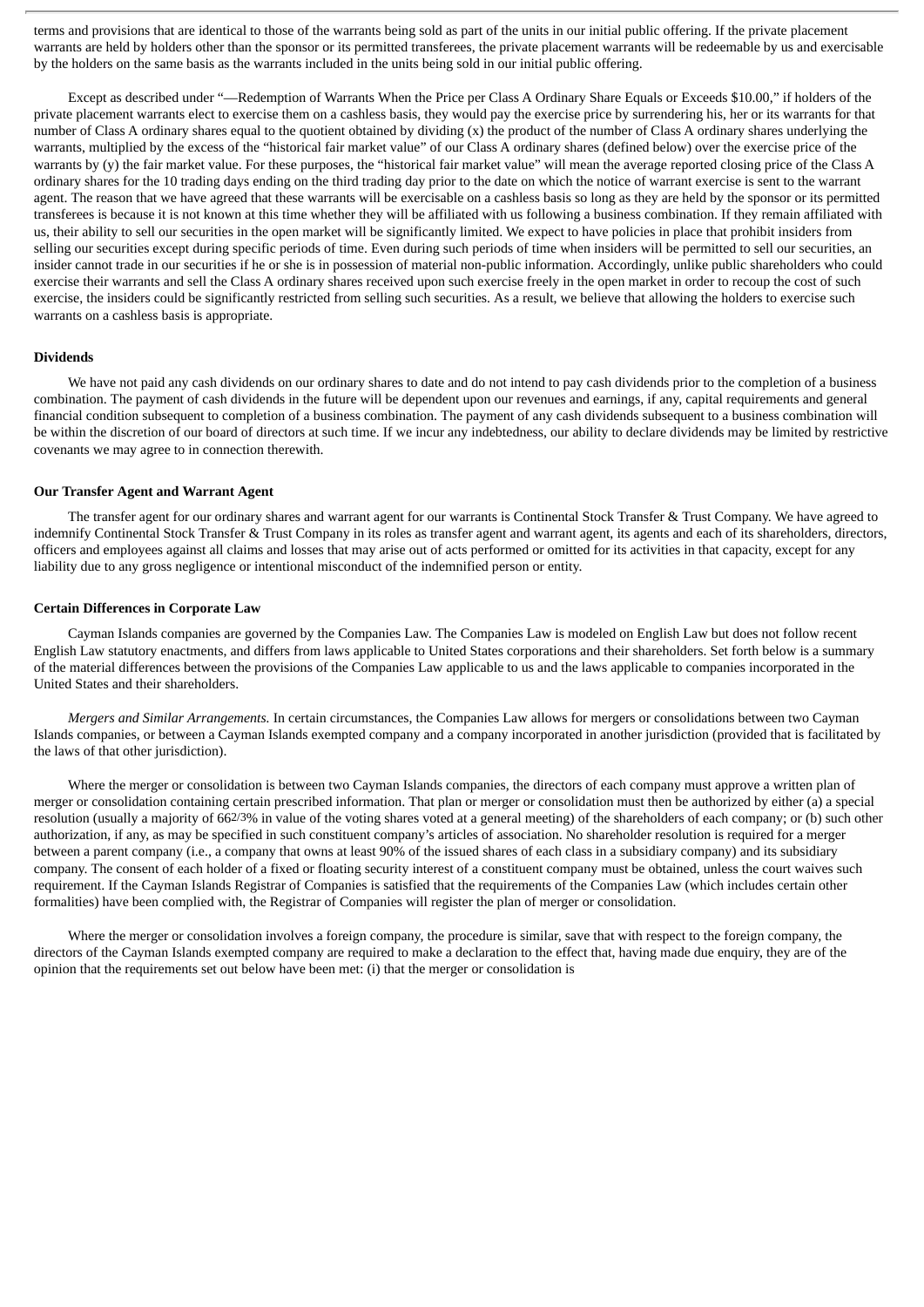permitted or not prohibited by the constitutional documents of the foreign company and by the laws of the jurisdiction in which the foreign company is incorporated, and that those laws and any requirements of those constitutional documents have been or will be complied with; (ii) that no petition or other similar proceeding has been filed and remains outstanding or order made or resolution adopted to wind up or liquidate the foreign company in any jurisdictions; (iii) that no receiver, trustee, administrator or other similar person has been appointed in any jurisdiction and is acting in respect of the foreign company, its affairs or its property or any part thereof; (iv) that no scheme, order, compromise or other similar arrangement has been entered into or made in any jurisdiction whereby the rights of creditors of the foreign company are and continue to be suspended or restricted.

Where the surviving company is the Cayman Islands exempted company, the directors of the Cayman Islands exempted company are further required to make a declaration to the effect that, having made due enquiry, they are of the opinion that the requirements set out below have been met: (i) that the foreign company is able to pay its debts as they fall due and that the merger or consolidated is bona fide and not intended to defraud unsecured creditors of the foreign company; (ii) that in respect of the transfer of any security interest granted by the foreign company to the surviving or consolidated company (a) consent or approval to the transfer has been obtained, released or waived; (b) the transfer is permitted by and has been approved in accordance with the constitutional documents of the foreign company; and (c) the laws of the jurisdiction of the foreign company with respect to the transfer have been or will be complied with; (iii) that the foreign company will, upon the merger or consolidation becoming effective, cease to be incorporated, registered or exist under the laws of the relevant foreign jurisdiction; and (iv) that there is no other reason why it would be against the public interest to permit the merger or consolidation.

Where the above procedures are adopted, the Companies Law provides for a right of dissenting shareholders to be paid a payment of the fair value of his shares upon their dissenting to the merger or consolidation if they follow a prescribed procedure. In essence, that procedure is as follows (a) the shareholder must give his written objection to the merger or consolidation to the constituent company before the vote on the merger or consolidation, including a statement that the shareholder proposes to demand payment for his shares if the merger or consolidation is authorized by the vote; (b) within 20 days following the date on which the merger or consolidation is approved by the shareholders, the constituent company must give written notice to each shareholder who made a written objection; (c) a shareholder must within 20 days following receipt of such notice from the constituent company, give the constituent company a written notice of his intention to dissent including, among other details, a demand for payment of the fair value of his shares; (d) within seven days following the date of the expiration of the period set out in paragraph (b) above or seven days following the date on which the plan of merger or consolidation is filed, whichever is later, the constituent company, the surviving company or the consolidated company must make a written offer to each dissenting shareholder to purchase his shares at a price that the company determines is the fair value and if the company and the shareholder agree the price within 30 days following the date on which the offer was made, the company must pay the shareholder such amount; and (e) if the company and the shareholder fail to agree a price within such 30 day period, within 20 days following the date on which such 30 day period expires, the company (and any dissenting shareholder) must file a petition with the Cayman Islands Grand Court to determine the fair value and such petition must be accompanied by a list of the names and addresses of the dissenting shareholders with whom agreements as to the fair value of their shares have not been reached by the company. At the hearing of that petition, the court has the power to determine the fair value of the shares together with a fair rate of interest, if any, to be paid by the company upon the amount determined to be the fair value. Any dissenting shareholder whose name appears on the list filed by the company may participate fully in all proceedings until the determination of fair value is reached. These rights of a dissenting shareholder are not available in certain circumstances, for example, to dissenters holding shares of any class in respect of which an open market exists on a recognized stock exchange or recognized interdealer quotation system at the relevant date or where the consideration for such shares to be contributed are shares of any company listed on a national securities exchange or shares of the surviving or consolidated company.

Moreover, Cayman Islands law has separate statutory provisions that facilitate the reconstruction or amalgamation of companies in certain circumstances, schemes of arrangement will generally be more suited for complex mergers or other transactions involving widely held companies, commonly referred to in the Cayman Islands as a "scheme of arrangement" which may be tantamount to a merger. In the event that a merger was sought pursuant to a scheme of arrangement (the procedures for which are more rigorous and take longer to complete than the procedures typically required to consummate a merger in the United States), the arrangement in question must be approved by a majority in number of each class of shareholders and creditors with whom the arrangement is to be made and who must in addition represent three-fourths in value of each such class of shareholders or creditors, as the case may be, that are present and voting either in person or by proxy at a meeting, or meeting summoned for that purpose. The convening of the meetings and subsequently the terms of the arrangement must be sanctioned by the Grand Court of the Cayman Islands. While a dissenting shareholder would have the right to express to the court the view that the transaction should not be approved, the court can be expected to approve the arrangement if it satisfies itself that:

- we are not proposing to act illegally or beyond the scope of our corporate authority and the statutory provisions as to majority vote have been complied with;
- the shareholders have been fairly represented at the meeting in question;
- the arrangement is such as a businessman would reasonably approve; and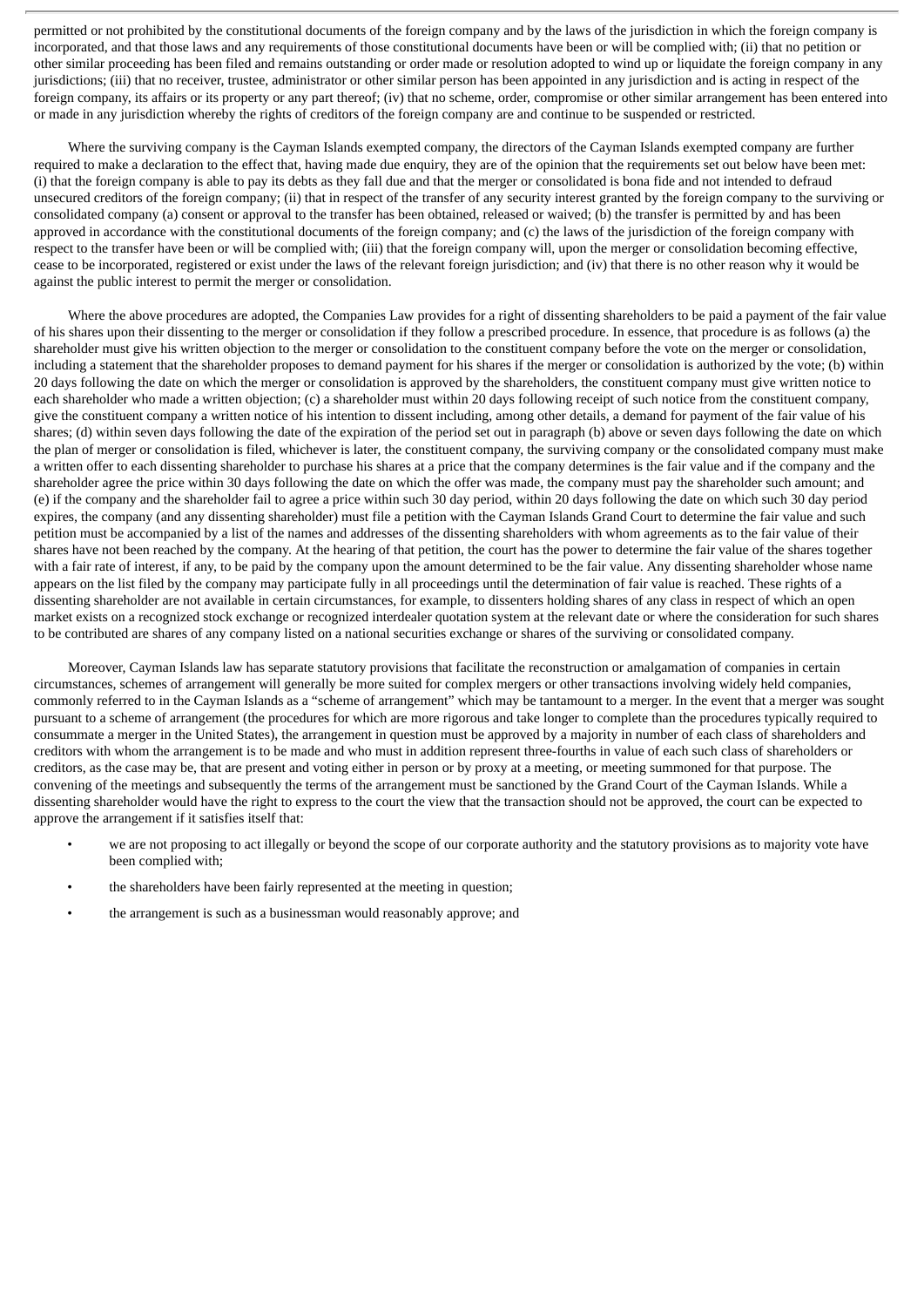• the arrangement is not one that would more properly be sanctioned under some other provision of the Companies Law or that would amount to a "fraud on the minority."

If a scheme of arrangement or takeover offer (as described below) is approved, any dissenting shareholder would have no rights comparable to appraisal rights (providing rights to receive payment in cash for the judicially determined value of the shares), which would otherwise ordinarily be available to dissenting shareholders of United States corporations.

*Squeeze-out Provisions.* When a takeover offer is made and accepted by holders of 90% of the shares to whom the offer relates is made within four months, the offeror may, within a two-month period, require the holders of the remaining shares to transfer such shares on the terms of the offer. An objection can be made to the Grand Court of the Cayman Islands but this is unlikely to succeed unless there is evidence of fraud, bad faith, collusion or inequitable treatment of the shareholders.

Further, transactions similar to a merger, reconstruction and/or an amalgamation may in some circumstances be achieved through means other than these statutory provisions, such as a share capital exchange, asset acquisition or control, or through contractual arrangements, of an operating business.

*Shareholders' Suits.* Our Cayman Islands legal counsel is not aware of any reported class action having been brought in a Cayman Islands court. Derivative actions have been brought in the Cayman Islands courts, and the Cayman Islands courts have confirmed the availability for such actions. In most cases, we will be the proper plaintiff in any claim based on a breach of duty owed to us, and a claim against (for example) our officers or directors usually may not be brought by a shareholder. However, based both on Cayman Islands authorities and on English authorities, which would in all likelihood be of persuasive authority and be applied by a court in the Cayman Islands, exceptions to the foregoing principle apply in circumstances in which:

- a company is acting, or proposing to act, illegally or beyond the scope of its authority;
- the act complained of, although not beyond the scope of the authority, could be effected if duly authorized by more than the number of votes which have actually been obtained; or
- those who control the company are perpetrating a "fraud on the minority."

A shareholder may have a direct right of action against us where the individual rights of that shareholder have been infringed or are about to be infringed.

*Enforcement of Civil Liabilities.* The Cayman Islands has a different body of securities laws as compared to the United States and provides less protection to investors. Additionally, Cayman Islands companies may not have standing to sue before the Federal courts of the United States.

We have been advised by our Cayman Islands legal counsel that the courts of the Cayman Islands are unlikely (i) to recognize or enforce against us judgments of courts of the United States predicated upon the civil liability provisions of the federal securities laws of the United States or any state; and (ii) in original actions brought in the Cayman Islands, to impose liabilities against us predicated upon the civil liability provisions of the federal securities laws of the United States or any state, so far as the liabilities imposed by those provisions are penal in nature. In those circumstances, although there is no statutory enforcement in the Cayman Islands of judgments obtained in the United States, the courts of the Cayman Islands will recognize and enforce a foreign money judgment of a foreign court of competent jurisdiction without retrial on the merits based on the principle that a judgment of a competent foreign court imposes upon the judgment debtor an obligation to pay the sum for which judgment has been given provided certain conditions are met. For a foreign judgment to be enforced in the Cayman Islands, such judgment must be final and conclusive and for a liquidated sum, and must not be in respect of taxes or a fine or penalty, inconsistent with a Cayman Islands judgment in respect of the same matter, impeachable on the grounds of fraud or obtained in a manner, and or be of a kind the enforcement of which is, contrary to natural justice or the public policy of the Cayman Islands (awards of punitive or multiple damages may well be held to be contrary to public policy). A Cayman Islands Court may stay enforcement proceedings if concurrent proceedings are being brought elsewhere.

*Special Considerations for Exempted Companies.* We are an exempted company with limited liability under the Companies Law. The Companies Law distinguishes between ordinary resident companies and exempted companies. Any company that is registered in the Cayman Islands but conducts business mainly outside of the Cayman Islands may apply to be registered as an exempted company. The requirements for an exempted company are essentially the same as for an ordinary company except for the exemptions and privileges listed below:

- an exempted company does not have to file an annual return of its shareholders with the Registrar of Companies;
- an exempted company's register of members is not open to inspection;
- an exempted company does not have to hold an annual general meeting;
- an exempted company may issue shares with no par value;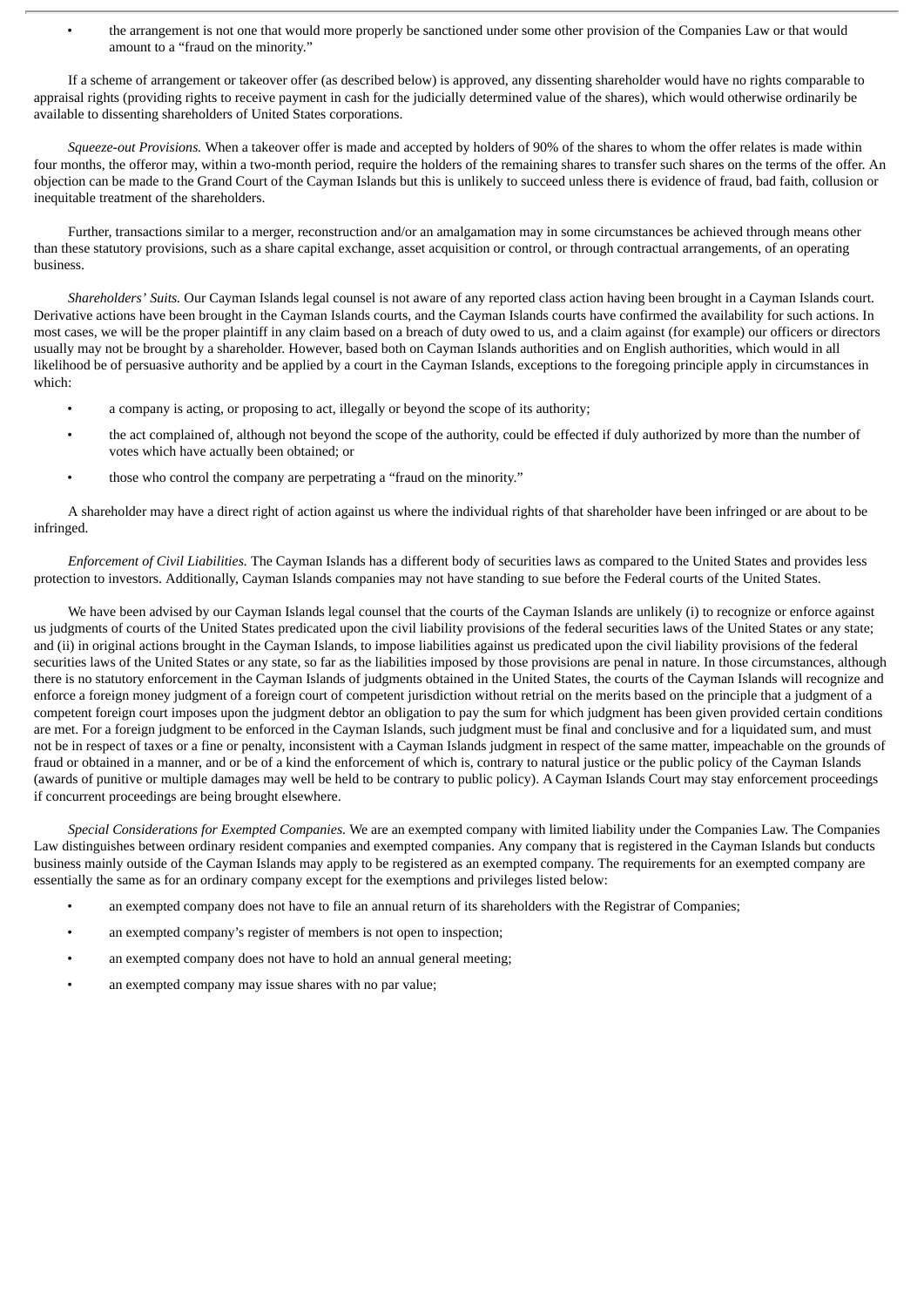- an exempted company may obtain an undertaking against the imposition of any future taxation (such undertakings are usually given for 20 years in the first instance);
- an exempted company may register by way of continuation in another jurisdiction and be deregistered in the Cayman Islands;
- an exempted company may register as a limited duration company; and
- an exempted company may register as a segregated portfolio company.

"Limited liability" means that the liability of each shareholder is limited to the amount unpaid by the shareholder on the shares of the company (except in exceptional circumstances, such as involving fraud, the establishment of an agency relationship or an illegal or improper purpose or other circumstances in which a court may be prepared to pierce or lift the corporate veil).

### **Our Amended and Restated Memorandum and Articles of Association**

The Business Combination Article of our amended and restated memorandum and articles of association contains provisions designed to provide certain rights and protections relating to our initial public offering that will apply to us until the completion of our initial business combination. These provisions cannot be amended without a special resolution. As a matter of Cayman Islands law, a resolution is deemed to be a special resolution where it has been approved by either (i) at least two-thirds (or any higher threshold specified in a company's articles of association) of a company's shareholders at a general meeting for which notice specifying the intention to propose the resolution as a special resolution has been given; or (ii) if so authorized by a company's articles of association, by a unanimous written resolution of all of the company's shareholders. Our amended and restated memorandum and articles of association provide that special resolutions must be approved either by at least two-thirds of our shareholders (i.e., the lowest threshold permissible under Cayman Islands law), or by a unanimous written resolution of all of our shareholders.

Our initial shareholders, who collectively beneficially own 20% of our ordinary shares upon the closing of our initial public offering), will participate in any vote to amend our amended and restated memorandum and articles of association and will have the discretion to vote in any manner they choose. Specifically, our amended and restated memorandum and articles of association provide, among other things, that:

- If we have not completed our initial business combination by October 6, 2022, we will (i) cease all operations except for the purpose of winding up, (ii) as promptly as reasonably possible but no more than ten business days thereafter, redeem the public shares, at a per-share price, payable in cash, equal to the aggregate amount then on deposit in the trust account, including interest earned on the funds held in the trust account (less taxes payable and up to \$100,000 of interest income to pay dissolution expenses), divided by the number of then outstanding public shares, which redemption will completely extinguish public shareholders' rights as shareholders (including the right to receive further liquidation distributions, if any) and (iii) as promptly as reasonably possible following such redemption, subject to the approval of our remaining shareholders and our board of directors, liquidate and dissolve, subject in the case of clauses (ii) and (iii) to our obligations under Cayman Islands law to provide for claims of creditors and in all cases subject to the other requirements of applicable law;
- Prior to our initial business combination, we may not issue additional securities that would entitle the holders thereof to (i) receive funds from the trust account or (ii) vote on our initial business combination;
- Although we do not intend to enter into a business combination with a target business that is affiliated with our sponsor, our directors or our officers, we are not prohibited from doing so. In the event we enter into such a transaction, we, or a committee of independent directors, will obtain an opinion from an independent investment banking firm which is a member of FINRA or a valuation or appraisal firm that such a business combination is fair to our company from a financial point of view;
- If a shareholder vote on our initial business combination is not required by law and we do not decide to hold a shareholder vote for business or other legal reasons, we will offer to redeem our public shares pursuant to Rule 13e-4 and Regulation 14E of the Exchange Act, and will file tender offer documents with the SEC prior to completing our initial business combination which contain substantially the same financial and other information about our initial business combination and the redemption rights as is required under Regulation 14A of the Exchange Act;
- We must complete one or more business combinations having an aggregate fair market value of at least 80% of the assets held in the trust account (excluding the deferred underwriting commissions and taxes payable on the income earned on the trust account) at the time of the agreement to enter into the initial business combination;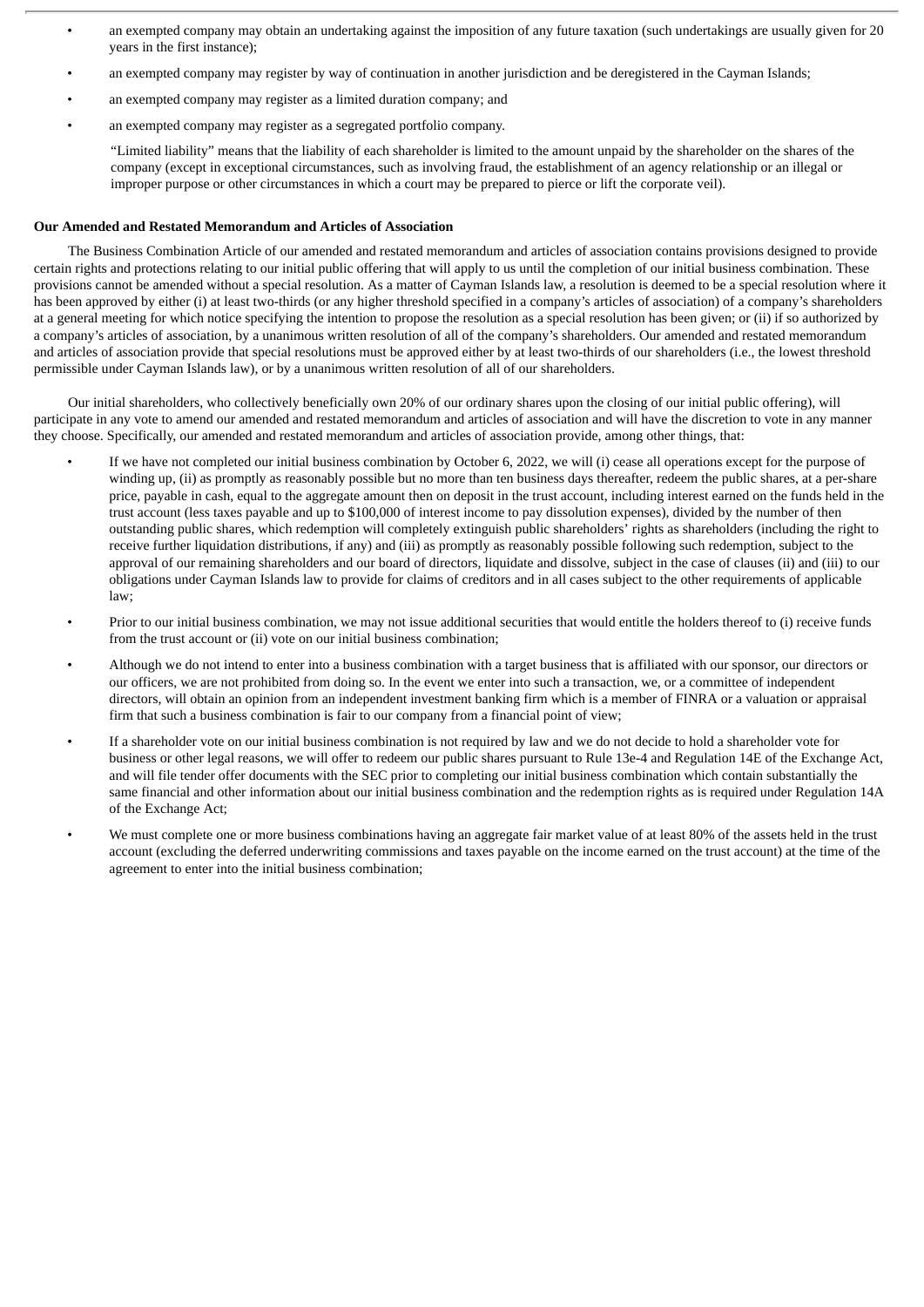- If our shareholders approve an amendment to our amended and restated memorandum and articles of association (A) to modify the substance or timing of our obligation to allow redemption in connection with our initial business combination or to redeem 100% of our public shares if we do not complete our initial business combination by October 6, 2022 or (B) with respect to any other material provisions relating to shareholders' rights or pre-initial business combination activity, we will provide our public shareholders with the opportunity to redeem all or a portion of their Class A ordinary shares upon such approval at a per-share price, payable in cash, equal to the aggregate amount then on deposit in the trust account, including interest earned on the funds held in the trust account and not previously released to us to pay our taxes, divided by the number of then outstanding public shares, subject to the limitations and on the conditions described herein; and
- We will not effectuate our initial business combination with another blank check company or a similar company with nominal operations.

In addition, our amended and restated memorandum and articles of association provide we will not redeem our public shares in an amount that would cause our net tangible assets to be less than \$5,000,001. We may, however, raise funds through the issuance of equity-linked securities or through loans, advances or other indebtedness in connection with our initial business combination, including pursuant to forward purchase agreements or backstop arrangements we may enter into following our initial public offering, in order to, among other reasons, satisfy such net tangible assets requirement.

The Companies Law permits a company incorporated in the Cayman Islands to amend its memorandum and articles of association with the approval of a special resolution. A company's articles of association may specify that the approval of a higher majority is required but, provided the approval of the required majority is obtained, any Cayman Islands exempted company may amend its memorandum and articles of association regardless of whether its memorandum and articles of association provides otherwise. Accordingly, although we could amend any of the provisions relating to our proposed offering, structure and business plan which are contained in our amended and restated memorandum and articles of association, we view all of these provisions as binding obligations to our shareholders and neither we, nor our officers or directors, will take any action to amend or waive any of these provisions unless we provide dissenting public shareholders with the opportunity to redeem their public shares.

# **Certain Anti-Takeover Provisions of Our Amended and Restated Memorandum and Articles of Association**

Our authorized but unissued Class A ordinary shares and preferred shares are available for future issuances without shareholder approval and could be utilized for a variety of corporate purposes, including future offerings to raise additional capital, acquisitions and employee benefit plans. The existence of authorized but unissued and unreserved Class A ordinary shares and preferred shares could render more difficult or discourage an attempt to obtain control of us by means of a proxy contest, tender offer, merger or otherwise.

# **Securities Eligible for Future Sale**

We have 63,568,750 ordinary shares issued and outstanding. Of these shares, the 50,855,000 Class A ordinary shares are freely tradable without restriction or further registration under the Securities Act, except for any shares purchased by one of our affiliates within the meaning of Rule 144 under the Securities Act. All of the remaining 12,713,750 founder shares and all 8,113,999 private placement warrants are restricted securities under Rule 144, in that they were issued in private transactions not involving a public offering, and are subject to transfer restrictions as set forth in the prospectus for our initial public offering.

### **Rule 144**

Pursuant to Rule 144, a person who has beneficially owned restricted shares or warrants for at least six months would be entitled to sell their securities provided that (i) such person is not deemed to have been one of our affiliates at the time of, or at any time during the three months preceding, a sale and (ii) we are subject to the Exchange Act periodic reporting requirements for at least three months before the sale and have filed all required reports under Section 13 or 15(d) of the Exchange Act during the 12 months (or such shorter period as we were required to file reports) preceding the sale.

Persons who have beneficially owned restricted shares or warrants for at least six months but who are our affiliates at the time of, or at any time during the three months preceding, a sale, would be subject to additional restrictions, by which such person would be entitled to sell within any threemonth period only a number of securities that does not exceed the greater of:

- 1% of the total number of ordinary shares then outstanding, which will currently equal 635,688; or
- the average weekly reported trading volume of the Class A ordinary shares during the four calendar weeks preceding the filing of a notice on Form 144 with respect to the sale.

Sales by our affiliates under Rule 144 are also limited by manner of sale provisions and notice requirements and to the availability of current public information about us.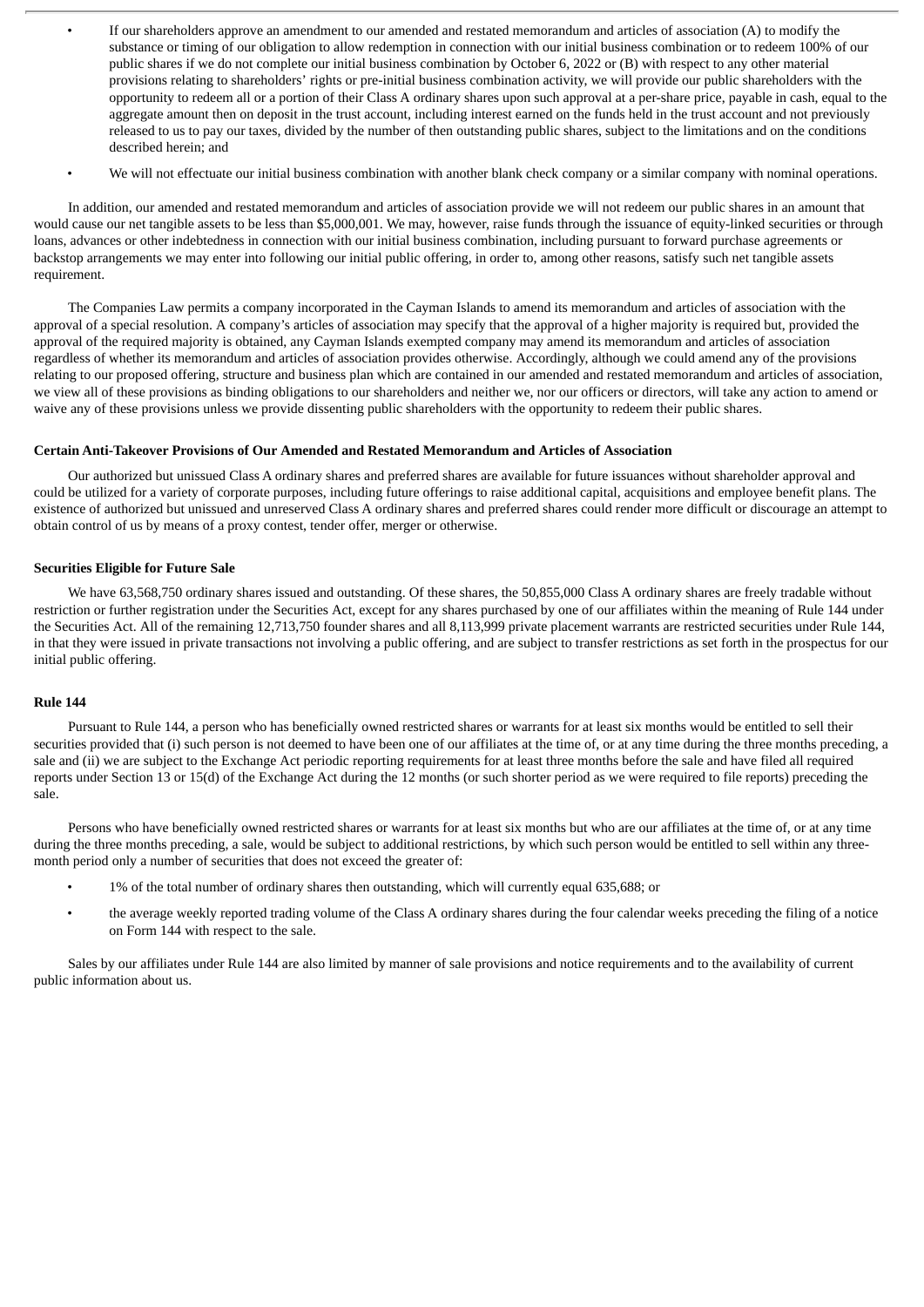#### **Restrictions on the Use of Rule 144 by Shell Companies or Former Shell Companies**

Rule 144 is not available for the resale of securities initially issued by shell companies (other than business combination related shell companies) or issuers that have been at any time previously a shell company. However, Rule 144 also includes an important exception to this prohibition if the following conditions are met:

- the issuer of the securities that was formerly a shell company has ceased to be a shell company;
- the issuer of the securities is subject to the reporting requirements of Section 13 or 15(d) of the Exchange Act;
- the issuer of the securities has filed all Exchange Act reports and material required to be filed, as applicable, during the preceding 12 months (or such shorter period that the issuer was required to file such reports and materials), other than Current Reports on Form 8-K; and
- at least one year has elapsed from the time that the issuer filed current Form 10 type information with the SEC reflecting its status as an entity that is not a shell company.

As a result, our initial shareholders will be able to sell their founder shares and private placement warrants, as applicable, pursuant to Rule 144 without registration one year after we have completed our initial business combination.

#### **Registration Rights**

The holders of the founder shares, private placement warrants and any warrants that may be issued on conversion of working capital loans (and any ordinary shares issuable upon the exercise of the private placement warrants or warrants issued upon conversion of the working capital loans and upon conversion of the founder shares) are be entitled to registration rights pursuant to a registration rights agreement requiring us to register such securities for resale. The holders of these securities are entitled to make up to three demands, excluding short form registration demands, that we register such securities. In addition, the holders have certain "piggy-back" registration rights with respect to registration statements filed subsequent to our completion of our initial business combination and rights to require us to register for resale such securities pursuant to Rule 415 under the Securities Act. However, the registration rights agreement provides that we will not permit any registration statement filed under the Securities Act to become effective until termination of the applicable lock-up period, which occurs  $(1)$  in the case of the founder shares, on the earlier of  $(A)$  one year after the completion of our initial business combination or (B) subsequent to our initial business combination, (x) if the last reported sale price of Class A ordinary shares equals or exceeds \$12.00 per share (as adjusted for share splits, share dividends, rights issuances, subdivisions, reorganizations, recapitalizations and the like) for any 20 trading days within any 30-trading day period commencing at least 150 days after our initial business combination, or (y) the date following the completion of our initial business combination on which we complete a liquidation, merger, amalgamation, share exchange, reorganization or other similar transaction that results in all of our public shareholders having the right to exchange their Class A ordinary shares for cash, securities or other property, and (2) in the case of the private placement warrants and the respective Class A ordinary shares underlying such warrants, 30 days after the completion of our initial business combination. We will bear the expenses incurred in connection with the filing of any such registration statements.

#### **Listing of Securities**

Our units, Class A ordinary shares and warrants have been approved for trading on NYSE under the symbols "VGAC.U," "VGAC" and "VGAC.WS," respectively.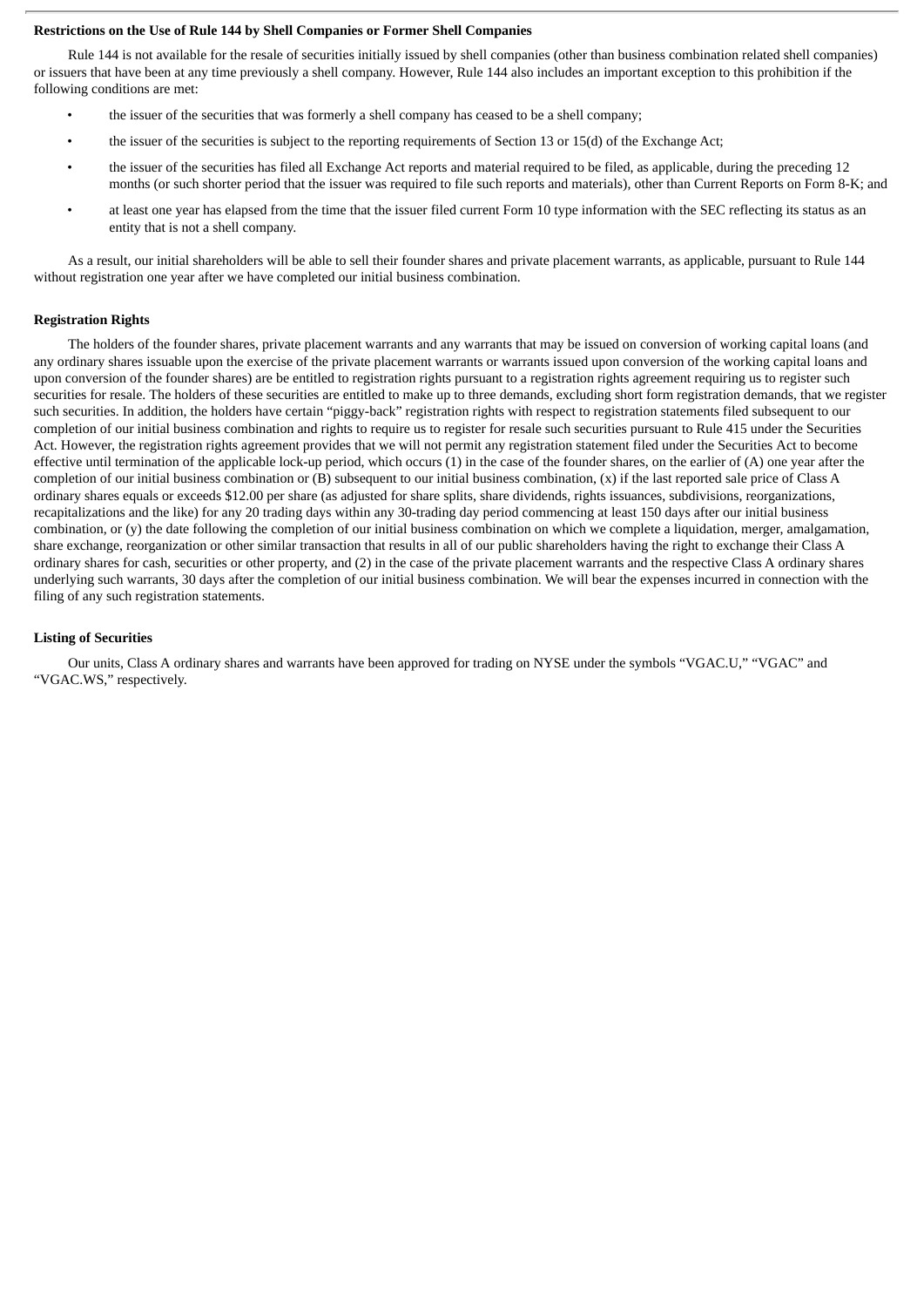# **CERTIFICATION OF THE CHIEF EXECUTIVE OFFICER PURSUANT TO RULE 13a-14(a) AS ADOPTED PURSUANT TO SECTION 302 OF THE SARBANES-OXLEY ACT OF 2002**

I, Josh Bayliss, certify that:

- 1. I have reviewed this annual report on Form 10-K of VG Acquisition Corp. (the "Company");
- 2. Based on my knowledge, this report does not contain any untrue statement of a material fact or omit to state a material fact necessary to make the statements made, in light of the circumstances under which such statements were made, not misleading with respect to the period covered by this report;
- 3. Based on my knowledge, the financial statements, and other financial information included in this report, fairly present in all material respects the financial condition, results of operations and cash flows of the Company as of, and for, the periods presented in this report;
- 4. The Company's other certifying officer and I are responsible for establishing and maintaining disclosure controls and procedures (as defined in Exchange Act Rules 13a-15(e) and 15d-15(e)) and have:
- a. Designed such disclosure controls and procedures, or caused such disclosure controls and procedures to be designed under our supervision, to ensure that material information relating to the Company, including its consolidated subsidiaries, is made known to us by others within those entities, particularly during the period in which this report is being prepared;
- b. [Paragraph intentionally omitted in accordance with SEC Release Nos. 34-47986 and 34-54942];
- c. Evaluated the effectiveness of the Company's disclosure controls and procedures and presented in this report our conclusions about the effectiveness of the disclosure controls and procedures, as of the end of the period covered by this report based on such evaluation; and
- d. Disclosed in this report any change in the Company's internal control over financial reporting that occurred during the Company's most recent fiscal quarter (the Company's fourth fiscal quarter in the case of an annual report) that has materially affected, or is reasonably likely to materially affect, the Company's internal control over financial reporting; and
- 5. The Company's other certifying officer and I have disclosed, based on our most recent evaluation of internal control over financial reporting, to the Company's auditors and the audit committee of the Company's board of directors (or persons performing the equivalent functions):
- a. All significant deficiencies and material weaknesses in the design or operation of internal control over financial reporting which are reasonably likely to adversely affect the Company's ability to record, process, summarize and report financial information; and
- b. Any fraud, whether or not material, that involves management or other employees who have a significant role in the Company's internal control over financial reporting.

Date: March 24, 2021

/s/ Josh Bayliss Josh Bayliss Chief Executive Officer (Principal Executive Officer)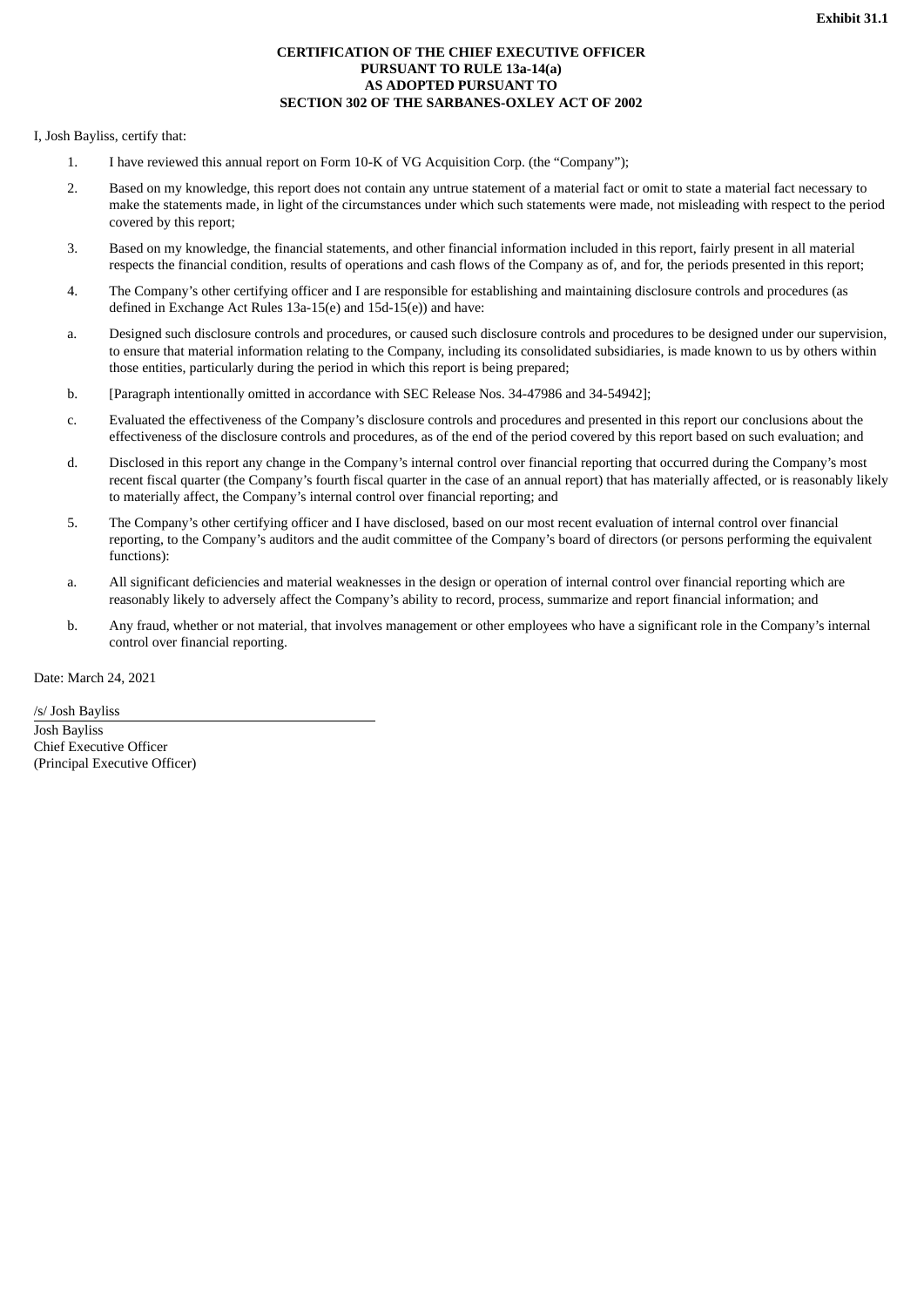# **CERTIFICATION OF THE CHIEF FINANCIAL OFFICER PURSUANT TO RULE 13a-14(a) AS ADOPTED PURSUANT TO SECTION 302 OF THE SARBANES-OXLEY ACT OF 2002**

I, Evan Lovell, certify that:

- 1. I have reviewed this annual report on Form 10-K of VG Acquisition Corp. (the "Company");
- 2. Based on my knowledge, this report does not contain any untrue statement of a material fact or omit to state a material fact necessary to make the statements made, in light of the circumstances under which such statements were made, not misleading with respect to the period covered by this report;
- 3. Based on my knowledge, the financial statements, and other financial information included in this report, fairly present in all material respects the financial condition, results of operations and cash flows of the Company as of, and for, the periods presented in this report;
- 4. The Company's other certifying officer and I are responsible for establishing and maintaining disclosure controls and procedures (as defined in Exchange Act Rules 13a-15(e) and have:
- a. Designed such disclosure controls and procedures, or caused such disclosure controls and procedures to be designed under our supervision, to ensure that material information relating to the Company, including its consolidated subsidiaries, is made known to us by others within those entities, particularly during the period in which this report is being prepared;
- b. [Paragraph intentionally omitted in accordance with SEC Release Nos. 34-47986 and 34-54942];
- c. Evaluated the effectiveness of the Company's disclosure controls and procedures and presented in this report our conclusions about the effectiveness of the disclosure controls and procedures, as of the end of the period covered by this report based on such evaluation; and
- d. Disclosed in this report any change in the Company's internal control over financial reporting that occurred during the Company's most recent fiscal quarter (the Company's fourth fiscal quarter in the case of an annual report) that has materially affected, or is reasonably likely to materially affect, the Company's internal control over financial reporting; and
- 5. The Company's other certifying officer and I have disclosed, based on our most recent evaluation of internal control over financial reporting, to the Company's auditors and the audit committee of the Company's board of directors (or persons performing the equivalent functions):
- a. All significant deficiencies and material weaknesses in the design or operation of internal control over financial reporting which are reasonably likely to adversely affect the Company's ability to record, process, summarize and report financial information; and
- b. Any fraud, whether or not material, that involves management or other employees who have a significant role in the Company's internal control over financial reporting.

Date: March 24, 2021

/s/ Evan Lovell Evan Lovell Chief Financial Officer (Principal Financial Officer)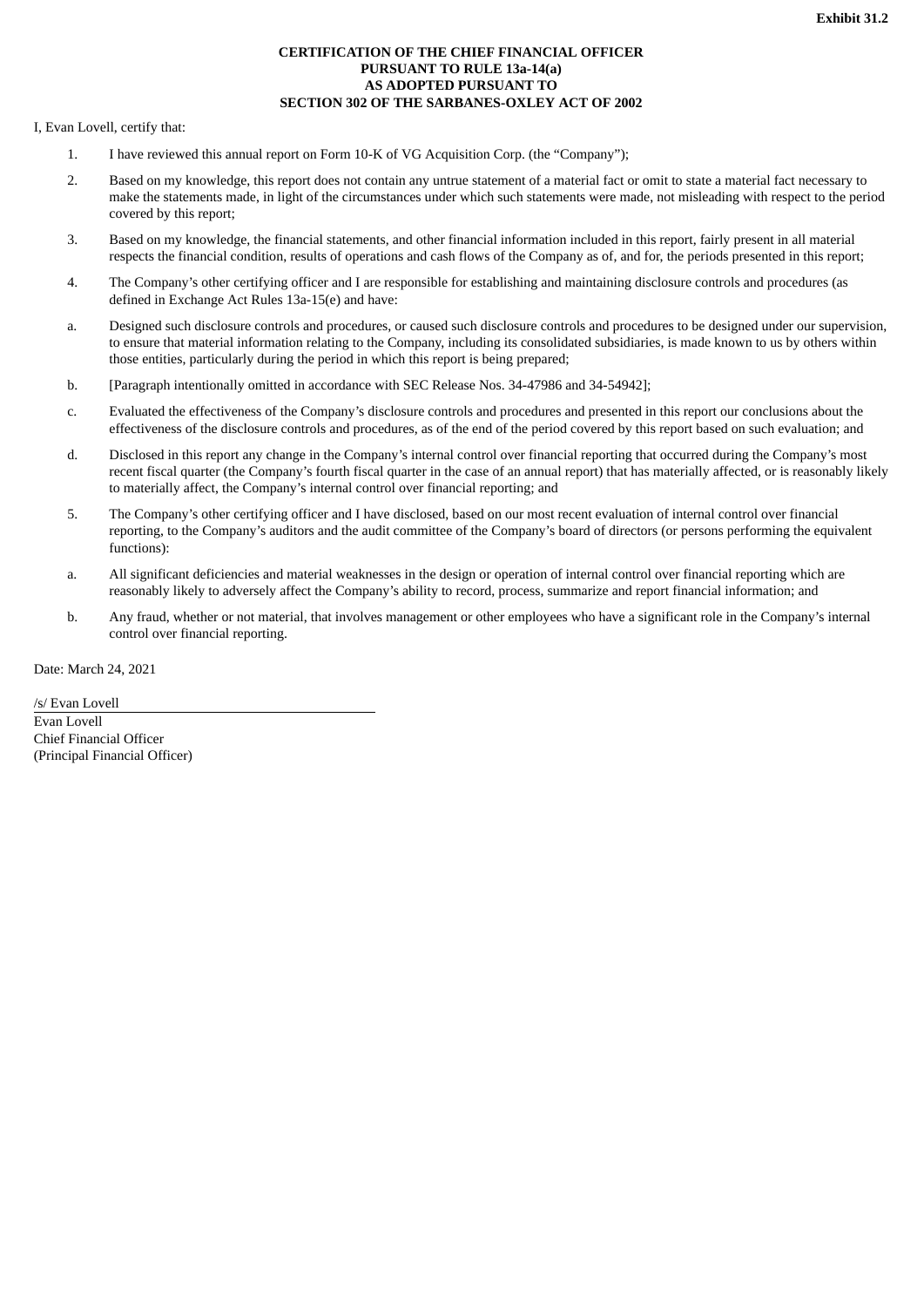# **CERTIFICATION OF THE CHIEF EXECUTIVE OFFICER PURSUANT TO 18 U.S.C. § 1350 AS ADOPTED PURSUANT TO SECTION 906 OF THE SARBANES-OXLEY ACT OF 2002**

I, Josh Bayliss, Chief Executive Officer of VG Acquisition Corp. (the "Company"), certify, pursuant to 18 U.S.C. § 1350, as adopted pursuant to Section 906 of the Sarbanes-Oxley Act of 2002, that, to my knowledge:

- 1. The Annual Report of the Company on Form 10-K for the fiscal year ended December 31, 2020 (the "Annual Report") fully complies with the requirements of Section 13(a) or Section 15(d) of the Securities Exchange Act of 1934; and
- 2. The information contained in the Annual Report fairly presents, in all material respects, the financial condition and results of operations of the Company.

Date: March 24, 2021

/s/ Josh Bayliss Josh Bayliss Chief Executive Officer (Principal Executive Officer)

This certification accompanies the Report pursuant to Section 906 of the Sarbanes-Oxley Act of 2002 and shall not, except to the extent required by such Act, be deemed filed by the Company for purposes of Section 18 of the Securities Exchange Act of 1934, as amended (the "Exchange Act"). Such certification will not be deemed to be incorporated by reference into any filing under the Securities Act of 1933, as amended, or the Exchange Act, except to the extent that the Company specifically incorporates it by reference.

A signed original of this written statement required by Section 906 has been provided to the Company and will be retained by the Company and furnished to the U.S. Securities and Exchange Commission or its staff upon request.